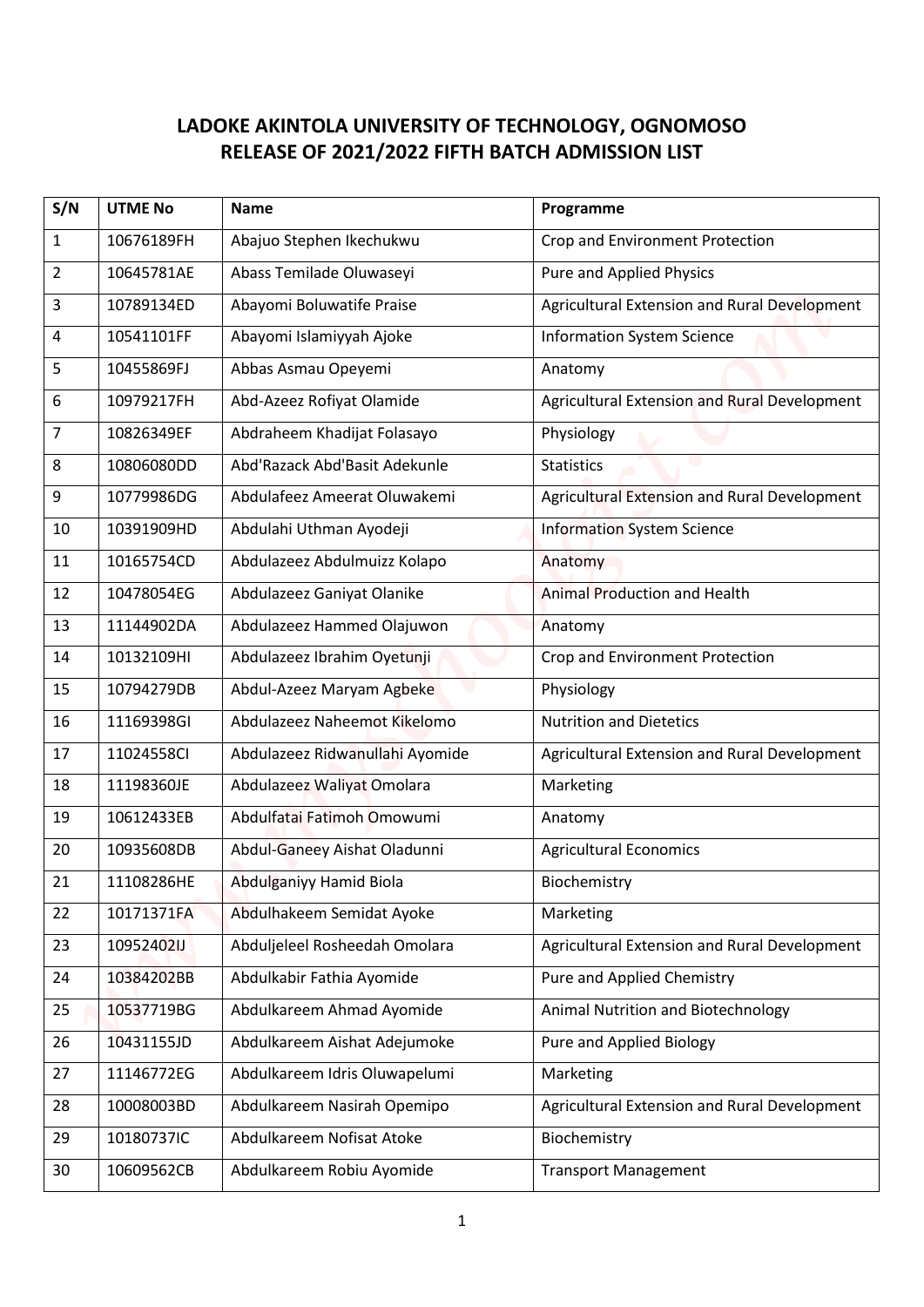| 31 | 10622264DG | Abdul-Kareem Rodiat Oluwaferanmi      | Physiology                                   |
|----|------------|---------------------------------------|----------------------------------------------|
| 32 | 10132293BB | Abdulkareem Rofiat Ayomide            | Food Science                                 |
| 33 | 11185729GA | Abdulkareem Suliyat Oyinkansola       | <b>Pure and Applied Mathematics</b>          |
| 34 | 11109569AI | Abdullahi Ali Khalifa                 | <b>Pure and Applied Physics</b>              |
| 35 | 10554600AH | Abdullahi Godiyat Opeyemi             | Marketing                                    |
| 36 | 10580513GC | Abdullahi Khairat                     | Pure and Applied Physics                     |
| 37 | 10511816Cl | Abdullahi Nasirat Opeyemi             | Animal Nutrition and Biotechnology           |
|    | 1125850211 | Abdullateef Hamidat Olamide           |                                              |
| 38 | 10506359AG |                                       | Pure and Applied Chemistry                   |
| 39 |            | Abdulmojeed-Amoo Halimah Abiodun      | Pure and Applied Physics                     |
| 40 | 10702537GI | Abdulmuhmeen Awawu Arike              | <b>Animal Nutrition and Biotechnology</b>    |
| 41 | 10478384CG | Abdulquadri Fathia Olamide            | Physiology                                   |
| 42 | 10348279BD | Abdulquadri Fatimah Adenike           | <b>Pure and Applied Chemistry</b>            |
| 43 | 10289581FC | Abdulrafiu Musab Aremu                | Animal Nutrition and Biotechnology           |
| 44 | 10979821II | Abdulraheem Abdulsalam Olarewaju      | <b>Information System Science</b>            |
| 45 | 10315580ED | Abdulrahman Maryam Eniola             | <b>Crop Production and Soil Science</b>      |
| 46 | 10328830GD | Abdulramon Monsurat Adeola            | Marketing                                    |
| 47 | 10677384GB | Abdulrasak Hamidat Labake             | Crop and Environment Protection              |
| 48 | 10514234EJ | Abdulrasaq Rasheed Obasanjo           | Pure and Applied Physics                     |
| 49 | 10158412DA | Abdulrasaq Rasheedat Mopelola         | Anatomy                                      |
| 50 | 11096301EC | Abdul-Rasheed Abdul-Ahmed Adekunle    | Fine and Applied Arts                        |
| 51 | 10254528GD | Abdulrasheed Malik Olaide             | <b>Cyber Security Science</b>                |
| 52 | 11264373DC | Abdulrasheed Olamilekan Oluwadamilare | Economics                                    |
| 53 | 10376848FE | Abdulroheem Abdulbasit Oladele        | <b>Pure and Applied Mathematics</b>          |
| 54 | 10160787ID | Abdulsalam Abdulwaris Olamide         | <b>Pure and Applied Mathematics</b>          |
| 55 | 10334462EF | Abdulsalam Alimot Adepegba            | Physiology                                   |
| 56 | 10328397AE | Abdulsalam Faidat Anuoluwapo          | <b>Agricultural Economics</b>                |
| 57 | 10694832JH | Abdulsalam Fatimah Oluwaremilekun     | Pure and Applied Biology                     |
| 58 | 10555125IB | Abdulsalam Hafsoh Omotayo             | Economics                                    |
| 59 | 11067886CE | Abdulsalam Labeeb Olanrewaju          | Physiology                                   |
| 60 | 10606167CB | Abdulsalam Mariam Olamide             | Crop and Environment Protection              |
| 61 | 10415910EE | Abdulsalam Rodiat Bukola              | Crop Production and Soil Science             |
| 62 | 10481765GI | Abdulsalam Roqibah Omowumi            | Physiology                                   |
| 63 | 10994197CI | Abdulsalam Zainab Mojibola            | Agricultural Extension and Rural Development |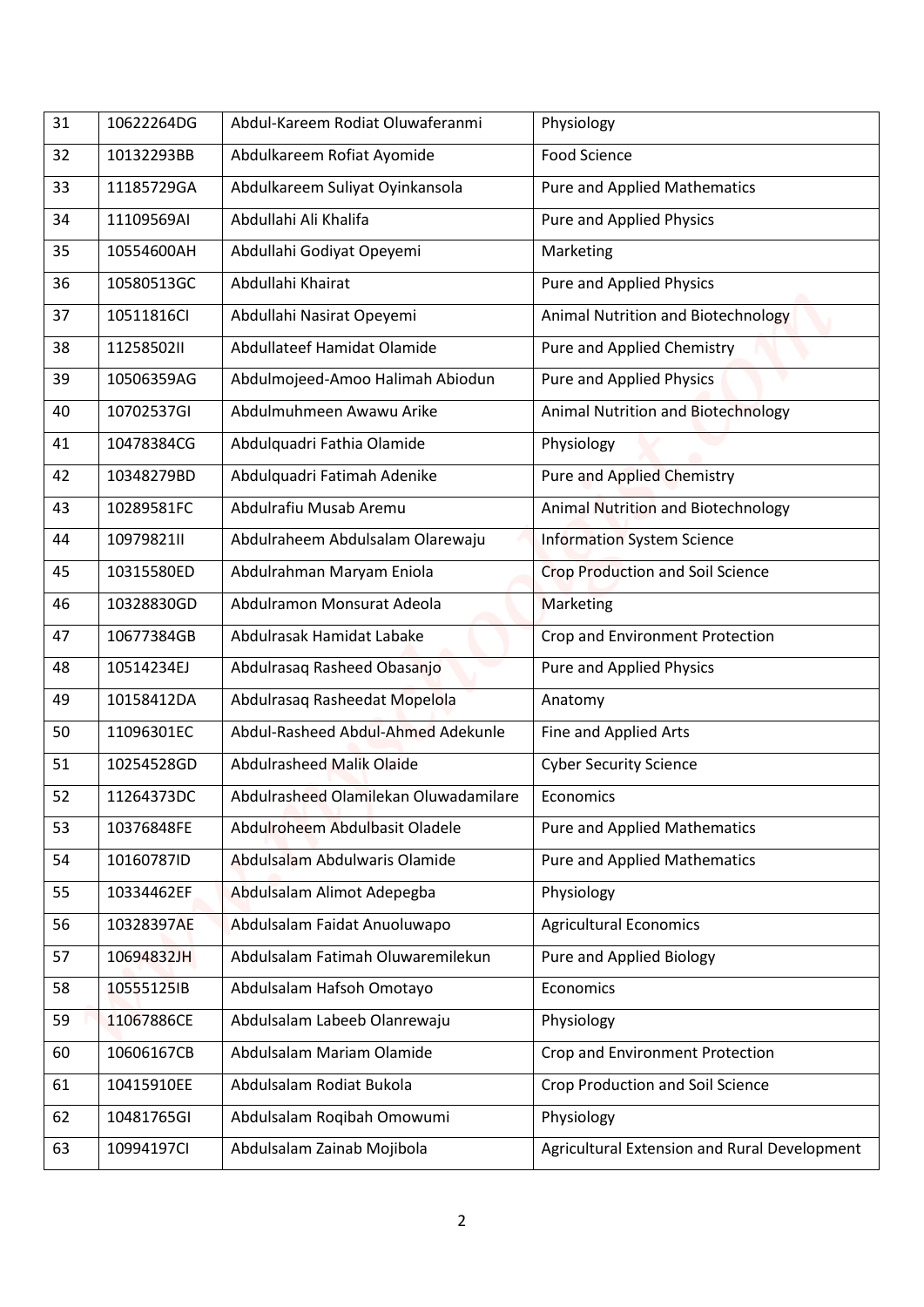| 64 | 11196186CA | Abdulwakeel Monsur Tanimola     | <b>Agricultural Economics</b>                |
|----|------------|---------------------------------|----------------------------------------------|
| 65 | 11195551IC | Abdulwasiu Balikis Eniola       | Agricultural Extension and Rural Development |
| 66 | 11075357BI | Abdulwasiu Haliyah Adenike      | Biochemistry                                 |
| 67 | 10817693BH | Abdulwasiu Moridiyah Omobolanle | Crop Production and Soil Science             |
| 68 | 10461206FD | Abdulyekeen Abdulsamad Abolaji  | Marketing                                    |
| 69 | 10011866GE | Abdulyekeen Sadiat Damilola     | Pure and Applied Chemistry                   |
| 70 | 10539592CD | Abd-Waheed Abd-Rasheed Gbolahan | Physiology                                   |
| 71 | 10091660HI | Abejide Paul Oluwatosin         | <b>Information System Science</b>            |
| 72 | 11328726AD | Abel Priscilla Mobolanle        | Crop and Environment Protection              |
| 73 | 10056683FF | Abesin Eniola Risqoh            | <b>Animal Nutrition and Biotechnology</b>    |
| 74 | 10138147AG | Abidakun Emmanuel Ifeoluwa      | <b>Crop Production and Soil Science</b>      |
| 75 | 11307684HJ | Abideen Fathia Ajoke            | Biochemistry                                 |
| 76 | 11300330CF | Abideen Muthmoinah Adepeju      | <b>Pure and Applied Chemistry</b>            |
| 77 | 11067271CG | Abidogun Akorede Michael        | <b>Computer Science</b>                      |
| 78 | 10564937DG | Abidoye Fathiat Aweni           | <b>Crop Production and Soil Science</b>      |
| 79 | 10800198CF | Abimbade Bolanle Adenike        | Marketing                                    |
| 80 | 10588248EA | Abimbola Aisha Omolola          | Physiology                                   |
| 81 | 10613226IH | Abimbola Fredrick Akinkunmi     | <b>Pure and Applied Biology</b>              |
| 82 | 10527250JC | Abimbola Ilyas Eniola           | <b>Statistics</b>                            |
| 83 | 11123929JD | Abimbola Joy Ebenezer           | Physiology                                   |
| 84 | 10745355EC | Abimbola Lukman Adedamola       | <b>Pure and Applied Mathematics</b>          |
| 85 | 10037520CD | Abimbola Michael Ayomiposi      | Crop Production and Soil Science             |
| 86 | 10697282CC | Abimbola Okikiola Adetunji      | <b>Information System Science</b>            |
| 87 | 11245808EJ | Abiodun Amos Boluwatife         | Pure and Applied Physics                     |
| 88 | 10599066IB | Abiodun Boluwatife Toyin        | Animal Nutrition and Biotechnology           |
| 89 | 10301725JC | Abiodun Precious Victoria       | Pure and Applied Chemistry                   |
| 90 | 10309488ID | Abiodun Sodiq Ayinde            | <b>Cyber Security Science</b>                |
| 91 | 11021734GB | Abiodun Sofiyulahi Abolade      | Pure and Applied Physics                     |
| 92 | 10171578BB | Abiola Aderonke Esse            | Pure and Applied Chemistry                   |
| 93 | 10506564HA | Abiola Daniel Olakunle          | Anatomy                                      |
| 94 | 10421286BI | Abiola Dolapo Peace             | Economics                                    |
|    |            |                                 |                                              |
| 95 | 10460823DI | Abiola Esther Dolapo            | Pure and Applied Chemistry                   |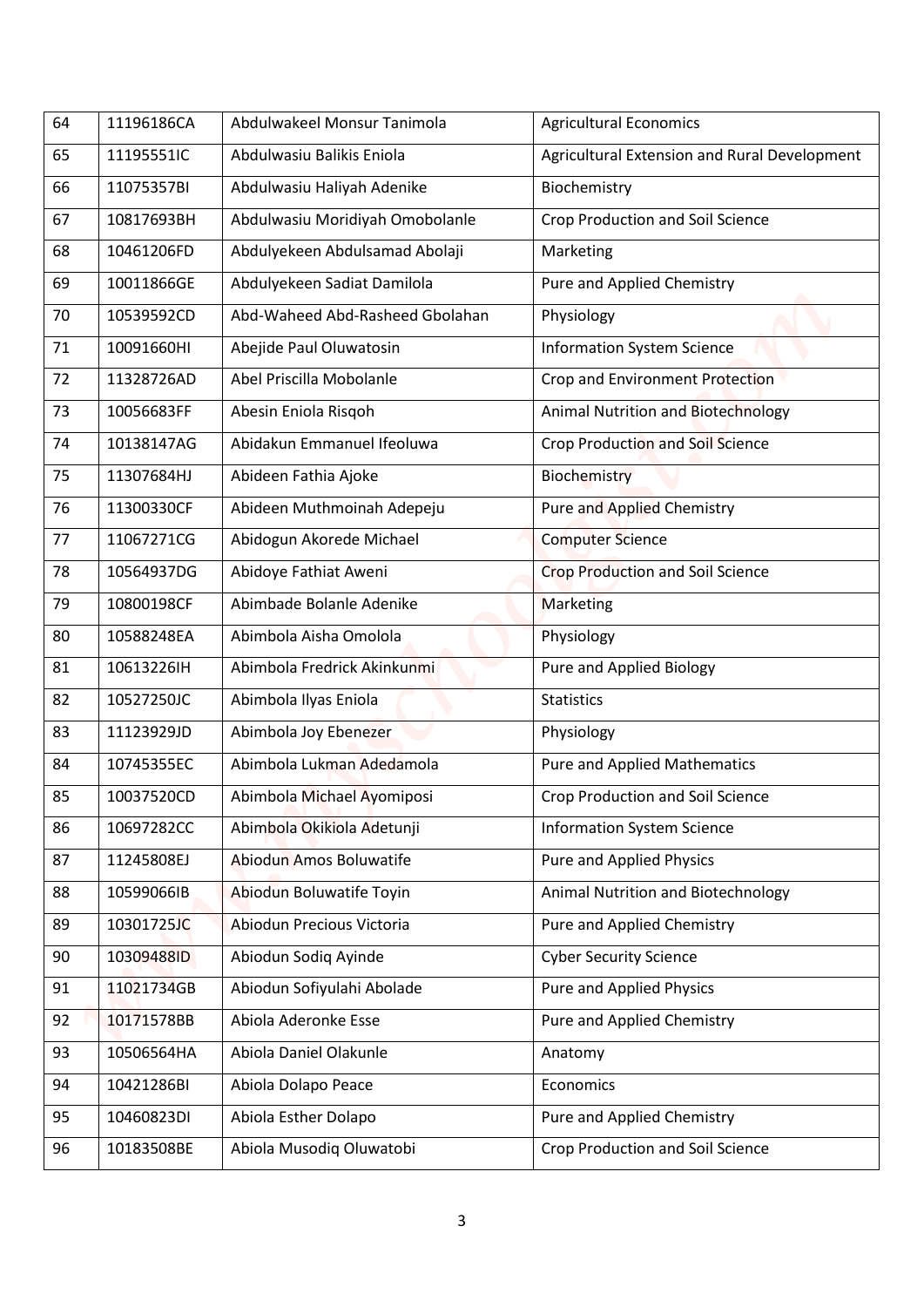| 97  | 11039570JH | Abiola Samuel Ayomide          | <b>Crop Production and Soil Science</b>      |
|-----|------------|--------------------------------|----------------------------------------------|
| 98  | 10521947JD | Abiona Basmat Omowumi          | Biochemistry                                 |
| 99  | 11296983HF | Abiona Heritage Akinyemi       | <b>Information System Science</b>            |
| 100 | 10747666JD | Abioye Abdulmuiz Ishola        | <b>Statistics</b>                            |
| 101 | 11265904JF | Abioye Aliyah Ayomiposi        | Agricultural Extension and Rural Development |
| 102 | 10177167CF | Abioye Elishama Toluwani       | Physiology                                   |
| 103 | 11298991GF | Abioye Oluwabukola Margret     | Crop and Environment Protection              |
| 104 | 10421649JD | Abioye Oluwatobi Emmanuel      | <b>Pure and Applied Physics</b>              |
| 105 | 10733674GI | Abioye Precious Oluwatimileyin | Anatomy                                      |
| 106 | 10019289AI | Abobarin Favour Ayomide        | Anatomy                                      |
| 107 | 10443476IH | Aboderin Kehinde Oyinkansola   | Crop Production and Soil Science             |
| 108 | 10193684EB | Abodunrin Aduragbemi Samson    | Anatomy                                      |
| 109 | 10797778BA | Abodunrin Mustapha Ayobami     | <b>Pure and Applied Physics</b>              |
| 110 | 10093148HG | Abodunrin Nafisat Omodasola    | Marketing                                    |
| 111 | 10607368AH | Abodunrin Paul Ayomide         | <b>Crop Production and Soil Science</b>      |
| 112 | 10519251DD | Abolade Funke Rebecca          | Crop and Environmental Protection            |
| 113 | 11341680DI | Abolaji Hassan Olamide         | <b>Pure and Applied Physics</b>              |
| 114 | 10116362IA | Abolaji Precious Abiye         | Crop Production and Soil Science             |
| 115 | 10361017BH | Abolarinwa Grace Adeola        | <b>Food Engineering</b>                      |
| 116 | 11278041FJ | Aborisade Adeyinka Abraham     | <b>Information System Science</b>            |
| 117 | 10198723FG | Aborode Sekinat Adedoyin       | Pure and Applied Biology                     |
| 118 | 10980381FH | Abu Alexander Godwin           | Crop and Environment Protection              |
| 119 | 10159479DA | Abubakar Faridat Ositse        | Physiology                                   |
| 120 | 11058506DE | Adams Oyindamola Oluwatomiwa   | Animal Nutrition and Biotechnology           |
| 121 | 10698957EB | <b>Adamson Shaidat Arike</b>   | Crop and Environment Protection              |
| 122 | 10503655GH | Adaradenu Barakat Opeyemi      | Marketing                                    |
| 123 | 10488813HA | Adaralegbe Oluwatobiloba Aina  | Crop Production and Soil Science             |
| 124 | 10323708AG | Adaranijo Daniel Olugbenga     | Anatomy                                      |
| 125 | 10146140ID | Adeagbo Abdulazeez Ayodeji     | Crop and Environment Protection              |
| 126 | 11172570FI | Adeagbo Akeem Timileyin        | Pure and Applied Chemistry                   |
| 127 | 10867221DH | Adebajo Fatia Mojisola         | Physiology                                   |
| 128 | 10252357HH | Adebamiro Deborah Adetola      | Pure and Applied Chemistry                   |
| 129 | 10602451BE | Adebamiro Shalom Oluwatobi     | Physiology                                   |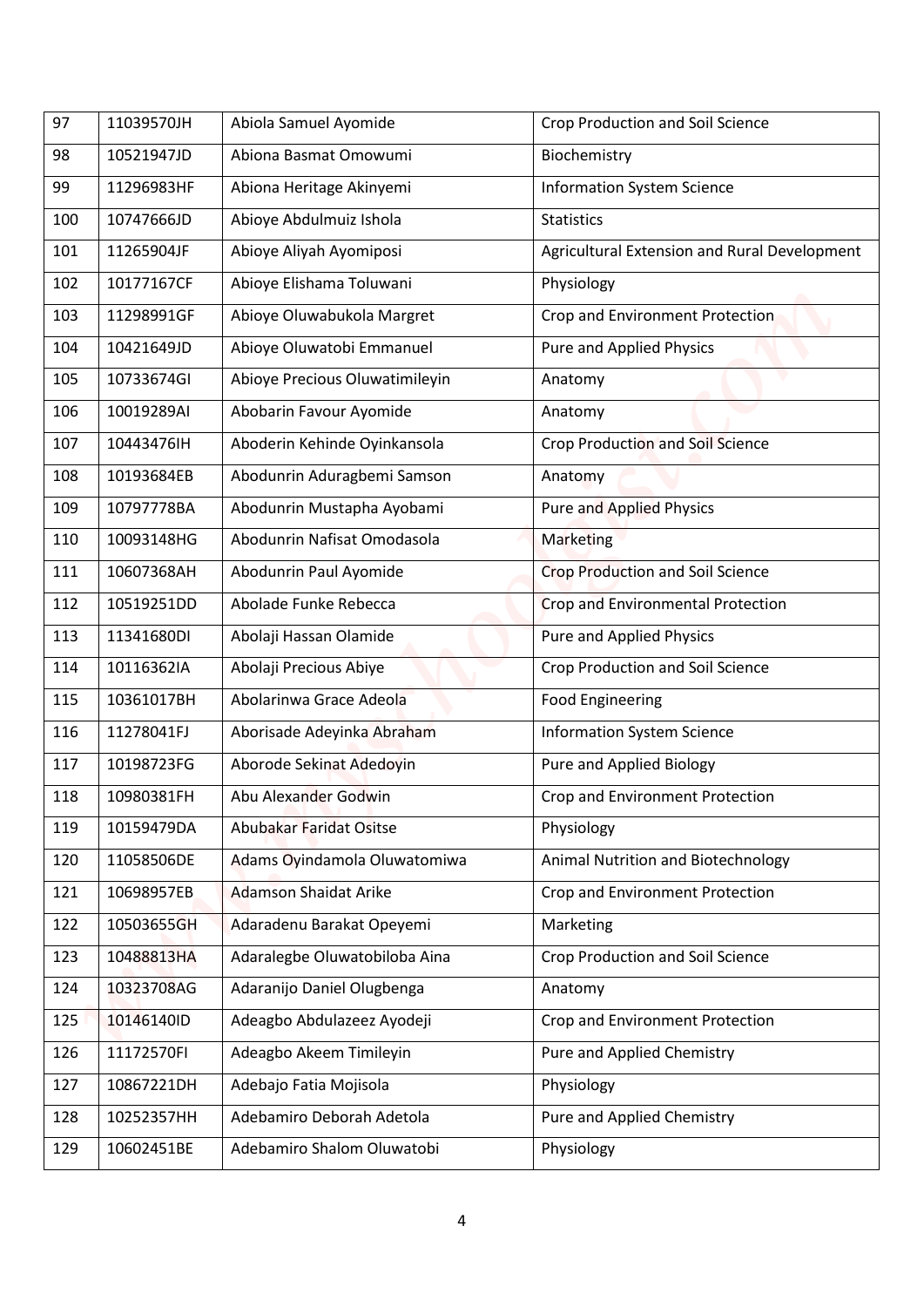| 130 | 11034162CF | Adebanjo Ibrahim Opeyemi        | <b>Statistics</b>                       |
|-----|------------|---------------------------------|-----------------------------------------|
|     |            |                                 |                                         |
| 131 | 10913709FJ | Adebanjoko Abdullahi Olalekan   | <b>Earth Science</b>                    |
| 132 | 10381866DF | Adebari Nusaybah Ayoka          | Animal Nutrition and Biotechnology      |
| 133 | 10422835CH | Adebayo Abdulfawashi Adetokunbo | Anatomy                                 |
| 134 | 10793752GA | Adebayo Aderonke Bukola         | Crop Production and Soil Science        |
| 135 | 11274170DC | Adebayo Akorede                 | Pure and Applied Chemistry              |
| 136 | 10881370HG | Adebayo Azeez Ademola           | <b>Statistics</b>                       |
| 137 | 11163543HG | Adebayo Beloved Olamide         | Anatomy                                 |
| 138 | 10658615BB | Adebayo Bushirah Adesayo        | Pure and Applied Chemistry              |
| 139 | 10038169BG | Adebayo Christianah Ayomide     | Pure and Applied Chemistry              |
| 140 | 10039761JA | Adebayo Emmanuel Ayomide        | <b>Earth Science</b>                    |
| 141 | 11247371BG | Adebayo Emmanuel Bayonle        | <b>Statistics</b>                       |
| 142 | 10081494CB | Adebayo Erifunke Ajoke          | Animal Production and Health            |
| 143 | 10290901GJ | Adebayo Femi Abraham            | Biochemistry                            |
| 144 | 10530444BG | Adebayo Gbemisola Elizabeth     | <b>Crop Production and Soil Science</b> |
| 145 | 10807048DJ | Adebayo Goodness Abiola         | <b>Information System Science</b>       |
| 146 | 10890436DI | Adebayo Haleemah Oyeronke       | Crop Production and Soil Science        |
| 147 | 10978392BA | Adebayo Ibukun Aridunnu         | Pure and Applied Chemistry              |
| 148 | 10241039IB | Adebayo Marvellous Ayobami      | Pure and Applied Chemistry              |
| 149 | 10446809HJ | Adebayo Mercy Adenike           | Crop and Environment Protection         |
| 150 | 10208762AJ | Adebayo Michael Segun           | Biochemistry                            |
| 151 | 10286785AB | Adebayo Mubarak Abiola          | Agricultural Engineering                |
| 152 | 11270832FF | Adebayo Mufeed Adekunle         | Anatomy                                 |
| 153 | 10616418BH | Adebayo Mujeeb Aderemi          | Marketing                               |
| 154 | 10800493BD | Adebayo Olajumoke Mary          | Pure and Applied Chemistry              |
| 155 | 10169810HH | Adebayo Oluwadolapo Deborah     | Pure and Applied Chemistry              |
| 156 | 11302830JB | Adebayo Oluwaseun Iyanuoluwa    | Pure and Applied Chemistry              |
| 157 | 11207883ED | Adebayo Omobolanle Maryam       | <b>Earth Science</b>                    |
| 158 | 10309246DD | Adebayo Oyindamola Favour       | Marketing                               |
| 159 | 10594578GC | Adebayo Pelumi Tobi             | Marketing                               |
| 160 | 11116751JD | Adebayo Precious Adewunmi       | Physiology                              |
| 161 | 10554907FG | Adebayo Precious Oluwatobi      | Crop and Environment Protection         |
| 162 |            |                                 |                                         |
|     | 10608854BB | Adebayo Ridwan Abiodun          | <b>Transport Management</b>             |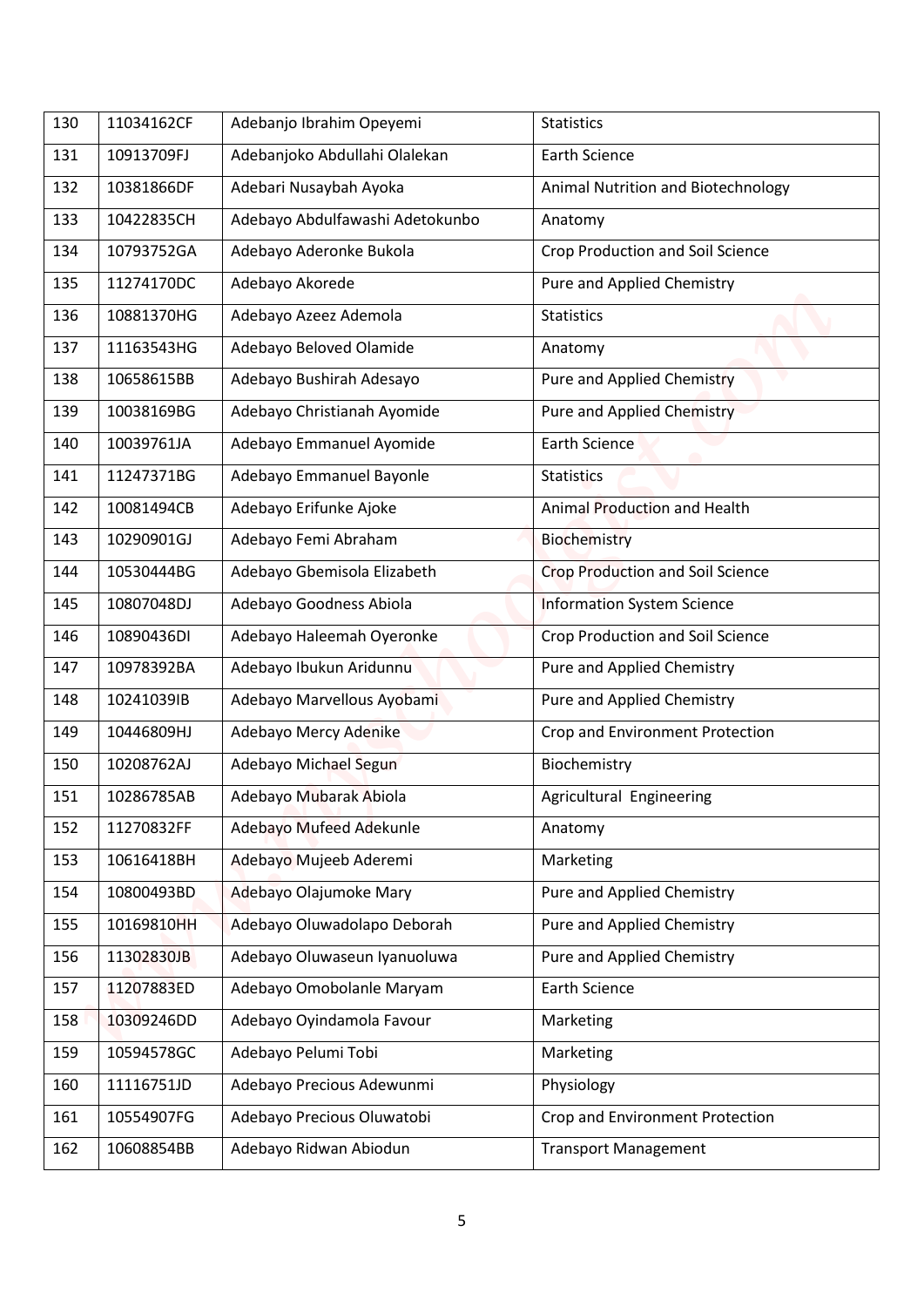| 163 | 10220727AE | Adebayo Sikiru Olanrewaju     | <b>Cyber Security Science</b>                |
|-----|------------|-------------------------------|----------------------------------------------|
| 164 | 10986590FE | Adebayo Toluwanimi Isaiah     | <b>Chemical Engineering</b>                  |
|     |            |                               |                                              |
| 165 | 10921207GJ | Adebayo Usman Bolaji          | <b>Pure and Applied Physics</b>              |
| 166 | 10545231IB | Adebayo Usman Olamilekan      | <b>Pure and Applied Physics</b>              |
| 167 | 10385162EB | Adebisi Ahmed Olayinka        | Crop and Environment Protection              |
| 168 | 10277346JB | Adebisi Deborah Tolulope      | Physiology                                   |
| 169 | 10858416GI | Adebisi Dorcas Ituraoluwa     | Pure and Applied Chemistry                   |
| 170 | 10441176AD | Adebisi Feranmi Eunice        | Biochemistry                                 |
| 171 | 11152613IA | Adebisi Heekmot Janet         | Agricultural Extension and Rural Development |
| 172 | 10414799HJ | Adebisi Lydia Ibiwumi         | <b>Pure and Applied Physics</b>              |
| 173 | 10966217GD | Adebisi Mariam Feyisara       | <b>Pure and Applied Chemistry</b>            |
| 174 | 11077012JH | Adebisi Toheeb Bolaji         | <b>Crop Production and Soil Science</b>      |
| 175 | 10440560AI | Adebiyi Kehinde Azeezat       | Animal Nutrition and Biotechnology           |
| 176 | 10818356GF | Adebiyi Sodiq Opeyemi         | <b>Statistics</b>                            |
| 177 | 10441739GA | Adebiyi Taiwo Azeez           | <b>Biochemistry</b>                          |
| 178 | 10675715CE | Adebodun Oluwayimika Precious | Physiology                                   |
| 179 | 10761303BJ | Adebosoye Bolaji Alex         | Pure and Applied Biology                     |
| 180 | 11020377FI | Adebowale Deborah Adeola      | Physiology                                   |
| 181 | 10759986JA | Adebowale Eniola Deborah      | <b>Pure and Applied Mathematics</b>          |
| 182 | 11173981JD | Adeboye Barakat Oyinlola      | Pure and Applied Chemistry                   |
| 183 | 10900555EC | Adeboye Gloria Wuraola        | Pure and Applied Chemistry                   |
| 184 | 10691539IC | Adeboye Victoria Pelumi       | Animal Production and Health                 |
| 185 | 11027213BH | Adedapo Teslim Adedayo        | Agricultural Extension and Rural Development |
| 186 | 10861153AF | Adedara Adedamola Gift        | <b>Crop Production and Soil Science</b>      |
| 187 | 10329419EC | Adedeji Adedayo Oluwatoyosi   | Animal Production and Health                 |
| 188 | 10780013FC | Adedeji Bakiyat Olatunbosun   | <b>Agricultural Economics</b>                |
| 189 | 10770808CC | Adedeji Bewaji Arinade        | Pure and Applied Chemistry                   |
| 190 | 11177749EB | Adedeji Michael Opeyemi       | Pure and Applied Chemistry                   |
| 191 | 11282475EG | Adedeji Oluwakayikunmi Victor | <b>Statistics</b>                            |
| 192 | 11335187CA | Adedeji Tunde Segun           | Crop Production and Soil Science             |
| 193 | 10359687DA | Adedeke Adeola Ikeoluwa       | Pure and Applied Chemistry                   |
| 194 | 10690193EG | Adedigba Favour Olanrewaju    | Earth Science                                |
|     |            |                               |                                              |
| 195 | 10903211Cl | Adedigba Funmilayo Adedoyin   | Animal Nutrition and Biotechnology           |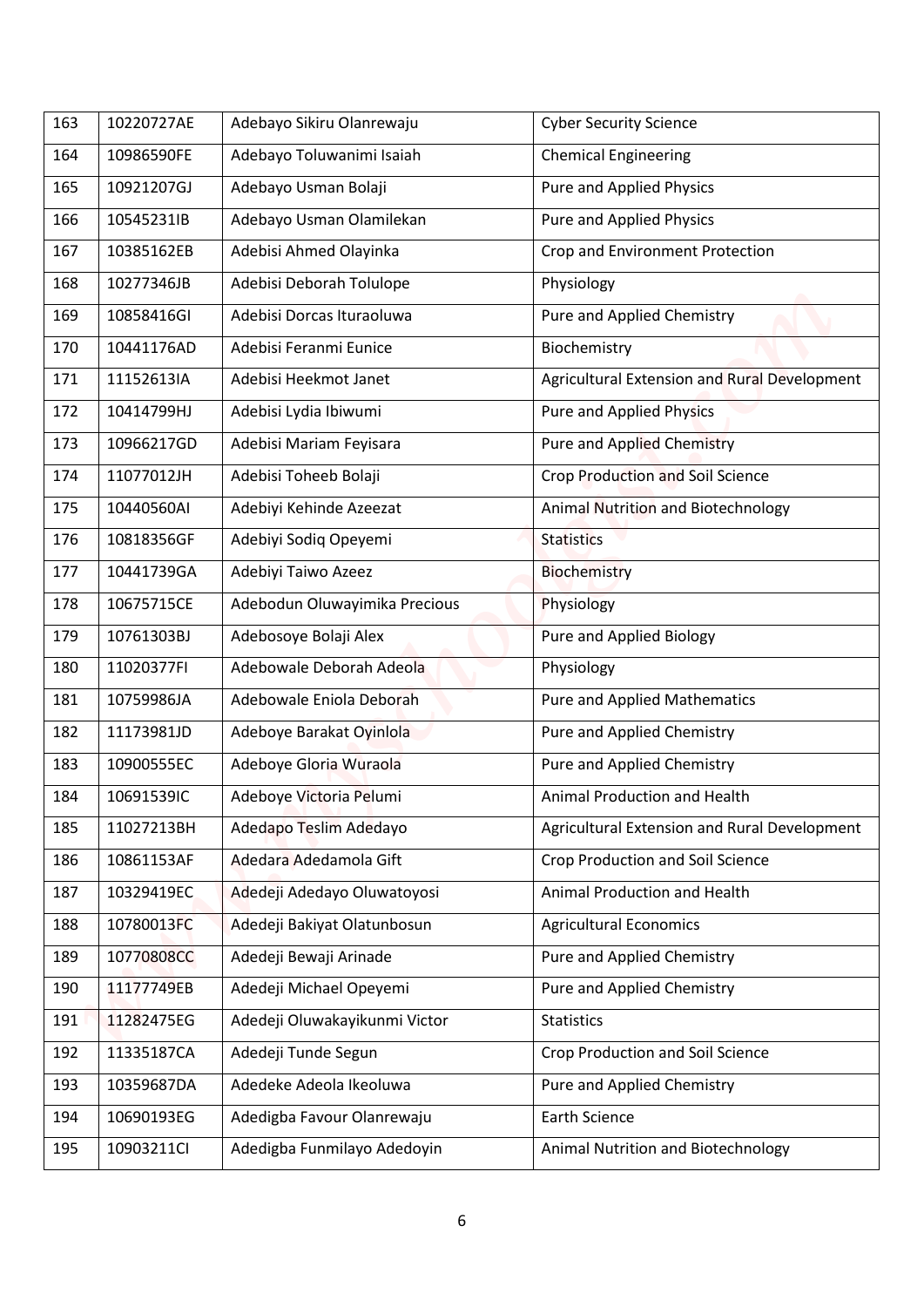| 196 | 10103322BC | Adedigba Ismail Isola          | Physiology                                   |
|-----|------------|--------------------------------|----------------------------------------------|
| 197 | 10582503AJ | Adedigba Isreal Darasimi       | Pure and Applied Physics                     |
| 198 | 10162628IJ | Adediji Ayomide Samuel         | Biochemistry                                 |
| 199 | 11262717FD | Adediji Joshua Oluwadamilare   | Crop Production and Soil Science             |
| 200 | 10415730AC | Adediji Samuel Oluwaferanmi    | <b>Science Laboratory Technology</b>         |
| 201 | 10774200DB | Adediran Adeola Sukurat        | Physiology                                   |
| 202 | 11328744EG | Adediran Hikmah Aderonke       | Pure and Applied Chemistry                   |
| 203 | 10069205Cl | Adediran Ibukunoluwa Inioluwa  | Physiology                                   |
| 204 | 1053818011 | Adediran Marvellous Timileyin  | Crop and Environment Protection              |
| 205 | 10569229GB | Adediran Semiat Opeyemi        | <b>Crop Production and Soil Science</b>      |
| 206 | 10820307DC | Adediran Wareez Olasunkanmi    | <b>Pure and Applied Chemistry</b>            |
| 207 | 10757480EC | Adedire Bright Babalola        | <b>Cyber Security Science</b>                |
| 208 | 10651478IC | Adedoja David Pamilerin        | <b>Cyber Security Science</b>                |
| 209 | 10082274AJ | Adedokun Abdulmojeed Oluwaseyi | Marketing                                    |
| 210 | 10366625HB | Adedokun Adebukola Alake       | <b>Statistics</b>                            |
| 211 | 10804947DH | Adedokun Alimat Adedoyin       | <b>Pure and Applied Chemistry</b>            |
| 212 | 10927233DD | Adedokun Boluwatife Esther     | <b>Statistics</b>                            |
| 213 | 10189874CF | Adedokun Gideon Oluwatimileyin | Crop and Environment Protection              |
| 214 | 10474121BB | Adedokun Hamzart Oluwafemi     | Biochemistry                                 |
| 215 | 10129978GJ | Adedokun Ibraheem Oyinlola     | <b>Cyber Security Science</b>                |
| 216 | 10318481HA | Adedokun Jumoke                | Agricultural Extension and Rural Development |
| 217 | 10329588CA | Adedokun Latifat Adeola        | Agricultural Extension and Rural Development |
| 218 | 10345516FH | Adedokun Peace Oluwaseun       | Crop Production and Soil Science             |
| 219 | 10601723GE | Adedokun Philip Abayomi        | Marketing                                    |
| 220 | 11240846JE | Adedokun Quam Akinkunmi        | Economics                                    |
| 221 | 10527583GD | Adedokun Samuel Ayomide        | Animal Production and Health                 |
| 222 | 10075990ED | Adedokun Stephen Adetola       | Crop Production and Soil Science             |
| 223 | 10816546GD | Adedokun Toyeeb Oluwaferanmi   | Pure and Applied Physics                     |
| 224 | 11282946II | Adedokun Zainab Olajumoke      | Crop Production and Soil Science             |
| 225 | 10600288AE | Adedotun Taiye Grace           | Animal Nutrition and Biotechnology           |
| 226 | 10359663AF | Adedoyin Blessing Adeoti       | Animal Nutrition and Biotechnology           |
| 227 | 10260509GF | Adedoyin Shinaayomi Divine     | <b>Computer Science</b>                      |
| 228 | 10165768HI | Adedoyin Wonderful Bankole     | <b>Pure and Applied Physics</b>              |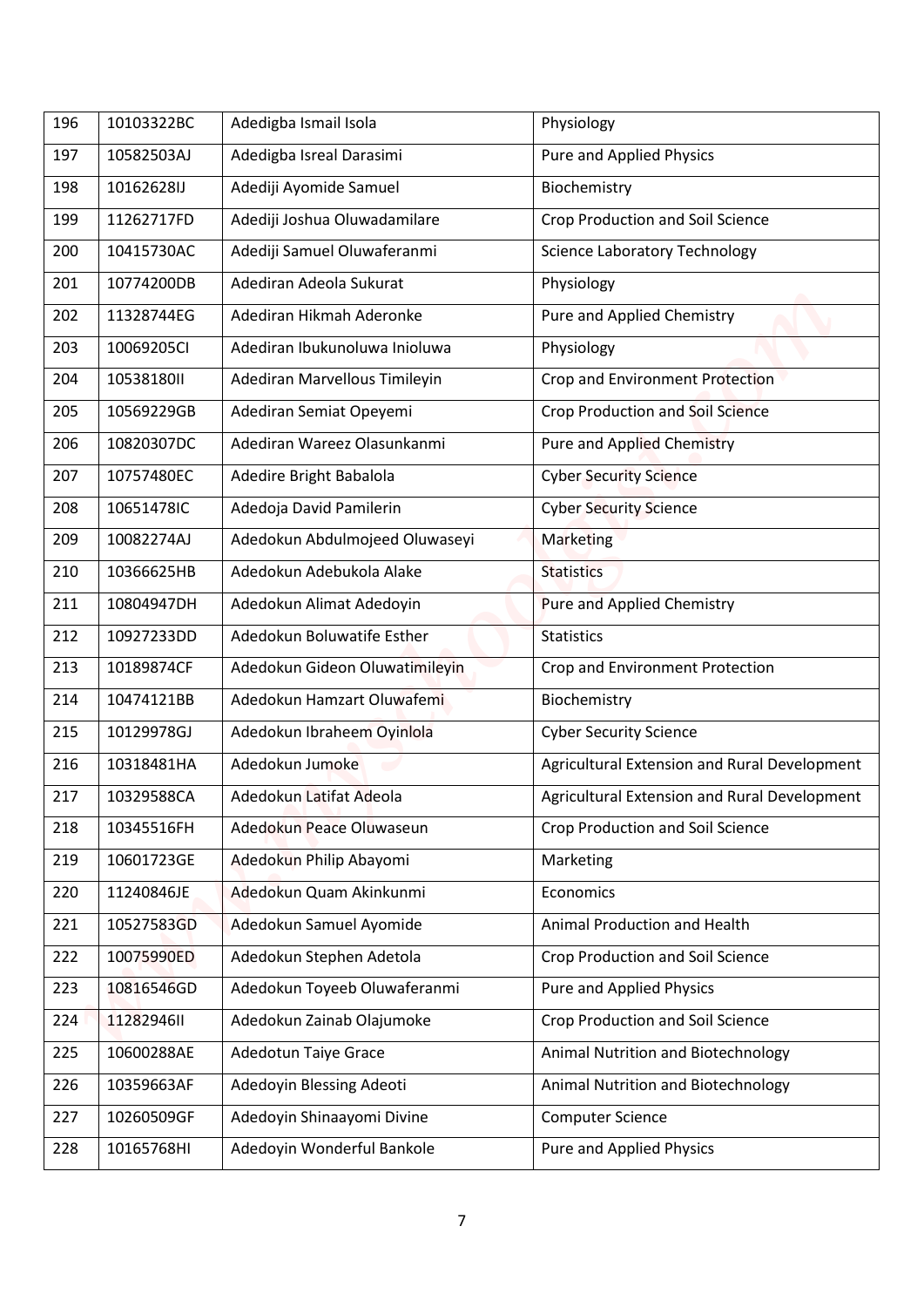| 229 | 10401090HI | Adeeko Dasola Ruth              | Agricultural Extension and Rural Development |
|-----|------------|---------------------------------|----------------------------------------------|
| 230 | 10185514BA | Adeeyo Marvelous Adenike        | Pure and Applied Chemistry                   |
| 231 | 10308642AC | Adefila Oluwatimilehin Grace    | <b>Crop Production and Soil Science</b>      |
| 232 | 10777446JA | Adegbenro Emmanuel Oluwanifemi  | <b>Earth Science</b>                         |
| 233 | 10348867JC | Adegbenro Muizat Omoboade       | Animal Nutrition and Biotechnology           |
| 234 | 11127468EJ | Adegbile Blessing Adebola       | Marketing                                    |
| 235 | 10064645DB | Adegbile Elizabeth Odunola      | Marketing                                    |
| 236 | 10044236FB | Adegbile Marvellous Ayomide     | Biochemistry                                 |
| 237 | 10757632HB | Adegbite Abayomi John           | Biochemistry                                 |
| 238 | 10334856CH | <b>Adegbite Adeola Blessing</b> | Crop and Environment Protection              |
| 239 | 10131953GB | Adegbite Adeoye Israel          | Marketing                                    |
| 240 | 10736069GB | Adegbite Adetomiwa Abisola      | Physiology                                   |
| 241 | 10670849HC | Adegbite Ameenah Ayomide        | <b>Pure and Applied Chemistry</b>            |
| 242 | 10878247DG | Adegbite Precious Adebisi       | <b>Agricultural Economics</b>                |
| 243 | 11264825DE | Adegbola Abdulrahman Adeleke    | <b>Information System Science</b>            |
| 244 | 10974610AH | Adegbola Akorede Damilare       | <b>Crop Production and Soil Science</b>      |
| 245 | 10571661EA | Adegbola Hamirat Ololade        | Crop and Environment Protection              |
| 246 | 10629088DB | Adegbola Leah Ibukunoluwa       | Agricultural Extension and Rural Development |
| 247 | 10204658AC | Adegbola Mayowa Dorcas          | Crop Production and Soil Science             |
| 248 | 10567509IA | Adegboye Adejoke Oyinkansola    | <b>Crop Production and Soil Science</b>      |
| 249 | 11151056JF | Adegboye Eunice Oluwaferanmi    | Crop and Environment Protection              |
| 250 | 10684624GJ | Adegboye Oyindamola Victoria    | Anatomy                                      |
| 251 | 10484506JA | Adegboye Samuel Oluwadamilare   | <b>Cyber Security Science</b>                |
| 252 | 11178838HC | Adegboye Samuel Timilehin       | <b>Information System Science</b>            |
| 253 | 11259197EA | Adegboyega Abraham Timileyin    | Physiology                                   |
| 254 | 11090132CC | Adegboyega Adewale David        | Marketing                                    |
| 255 | 11115551AH | Adegboyega Bashiroh Olajumoke   | Agricultural Extension and Rural Development |
| 256 | 10398017IC | Adegboyega Boluwatife Joseph    | <b>Agricultural Economics</b>                |
| 257 | 10550347FJ | Adegboyega Emmanuel Olaitan     | Crop Production and Soil Science             |
| 258 | 11010287GE | Adegboyega Eniola Abigeal       | <b>Agricultural Economics</b>                |
| 259 | 10719052JA | Adegboyega Eniola Oreoluwa      | Pure and Applied Chemistry                   |
| 260 | 10402437BE | Adegboyega Oluwaseun Simon      | <b>Pure and Applied Physics</b>              |
| 261 | 10250145CA | Adegoke Abiola Ayomide          | Economics                                    |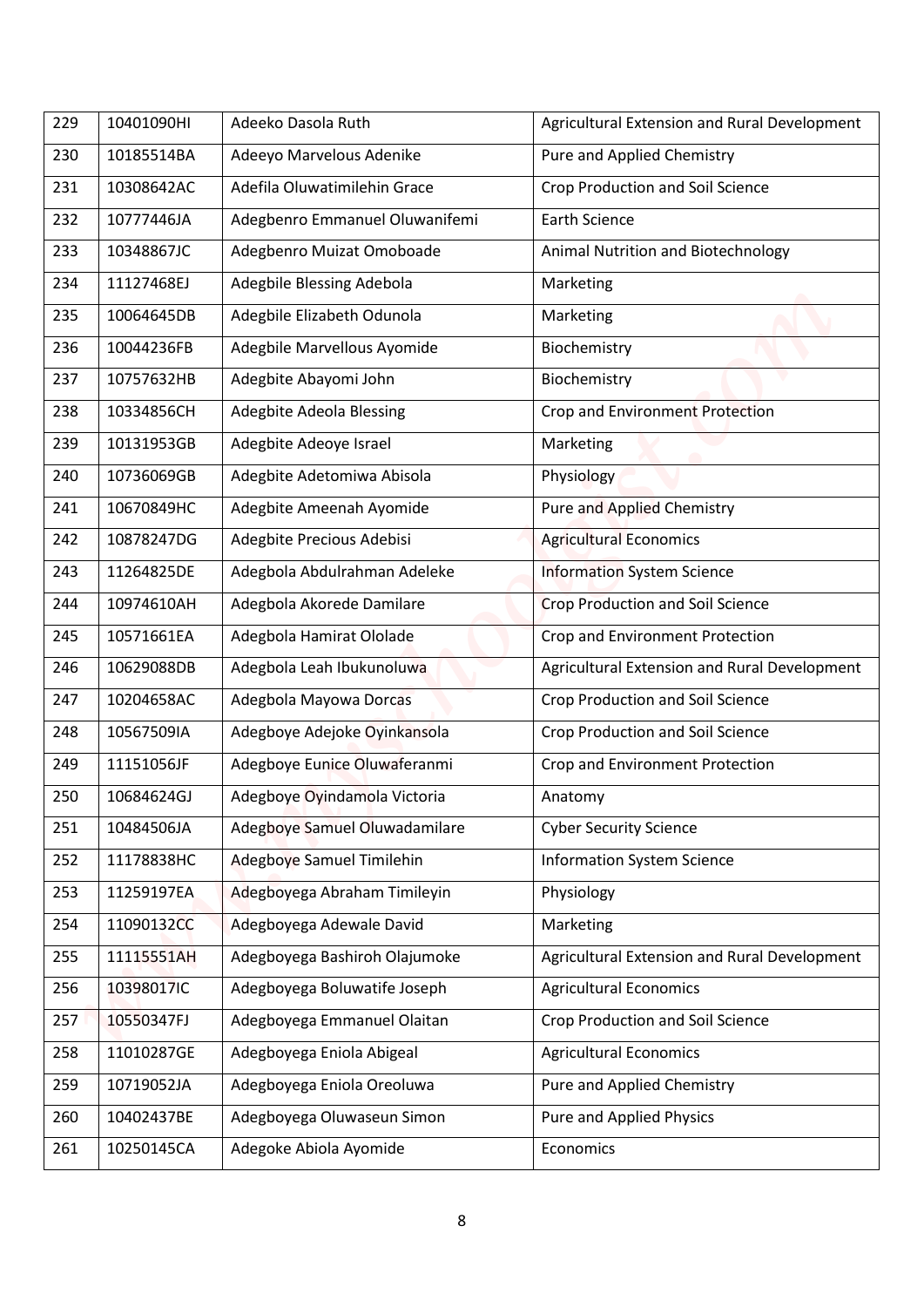| 262 | 10417956BH | Adegoke Adams Adedapo           | Crop and Environmental Protection            |
|-----|------------|---------------------------------|----------------------------------------------|
| 263 | 10517363HB | Adegoke Adeshina Jamiu          | Animal Nutrition and Biotechnology           |
| 264 | 10224475BC | Adegoke Agnes Adenike           | Pure and Applied Chemistry                   |
| 265 | 10223766AF | Adegoke David Aramide           | Anatomy                                      |
| 266 | 10896337IG | Adegoke Deborah Oluwatosin      | Agricultural Extension and Rural Development |
| 267 | 10236434CF | Adegoke Emmanuel Adebayo        | Economics                                    |
| 268 | 10795929CI | Adegoke Esther Eyitayo          | <b>Crop Production and Soil Science</b>      |
| 269 | 10215430IE | Adegoke Excellency Teminijesu   | <b>Agricultural Engineering</b>              |
| 270 | 10205568IF | Adegoke Ibrahim Babatunde       | <b>Pure and Applied Physics</b>              |
| 271 | 10533634EJ | Adegoke Moses Anuoluwapo        | Crop and Environment Protection              |
| 272 | 10389836IE | Adegoke Samuel Iyanuoluwa       | <b>Information System Science</b>            |
| 273 | 10322638BF | Adegun Ifeoluwa Gladness        | Physiology                                   |
| 274 | 11066263ED | Adegunwa Rhoda Ewaoluwa         | Agricultural Extension and Rural Development |
| 275 | 10258279GC | Adejare Aanuoluwapo Moses       | <b>Statistics</b>                            |
| 276 | 10775079BD | Adejare Adejoke Olamide         | <b>Agricultural Economics</b>                |
| 277 | 10209060IF | Adejinmi Bashir Adedoyin        | <b>Agricultural Engineering</b>              |
| 278 | 10456183IH | Adejoro Emmanuel Victor         | <b>Agricultural Engineering</b>              |
| 279 | 10511752CG | Adejumo Ayomide Precious        | <b>Transport Management</b>                  |
| 280 | 10556041EJ | Adejumo Dorcas Temitope         | Animal Nutrition and Biotechnology           |
| 281 | 11140875ID | Adejumo Kabiru Ademola          | Animal Production and Health                 |
| 282 | 10773126FC | Adejumo Olaide Praise           | Anatomy                                      |
| 283 | 11239431HB | Adekanmbi Funmilayo Maria       | Crop and Environment Protection              |
| 284 | 10361409AF | Adekanmbi Victoria Adedamola    | <b>Agricultural Economics</b>                |
| 285 | 10730228CH | Adekanmi Victor Adetomiwa       | <b>Chemical Engineering</b>                  |
| 286 | 10696390HJ | Adekanola Aduragbemi David      | <b>Pure and Applied Physics</b>              |
| 287 | 10229294AI | Adekanye Peter Adebayo          | Physiology                                   |
| 288 | 10413784CA | Adekanye Toluwalope Oreofeoluwa | Biochemistry                                 |
| 289 | 10958959BC | Adekeye Jeremiah Oluwagbenga    | <b>Pure and Applied Mathematics</b>          |
| 290 | 10098100GB | Adekilekun Wuraola Maryam       | Crop and Environmental Protection            |
| 291 | 10813065DA | Adekitan Abiola Mercy           | <b>Information System Science</b>            |
| 292 | 10922727GI | Adekogbe Aanuoluwapo Oreoluwa   | Animal Production and Health                 |
| 293 | 10097292GA | Adekola Adekolapo Ayodele       | <b>Information System Science</b>            |
| 294 | 10065771EI | Adekola Adetolani Mercy         | Physiology                                   |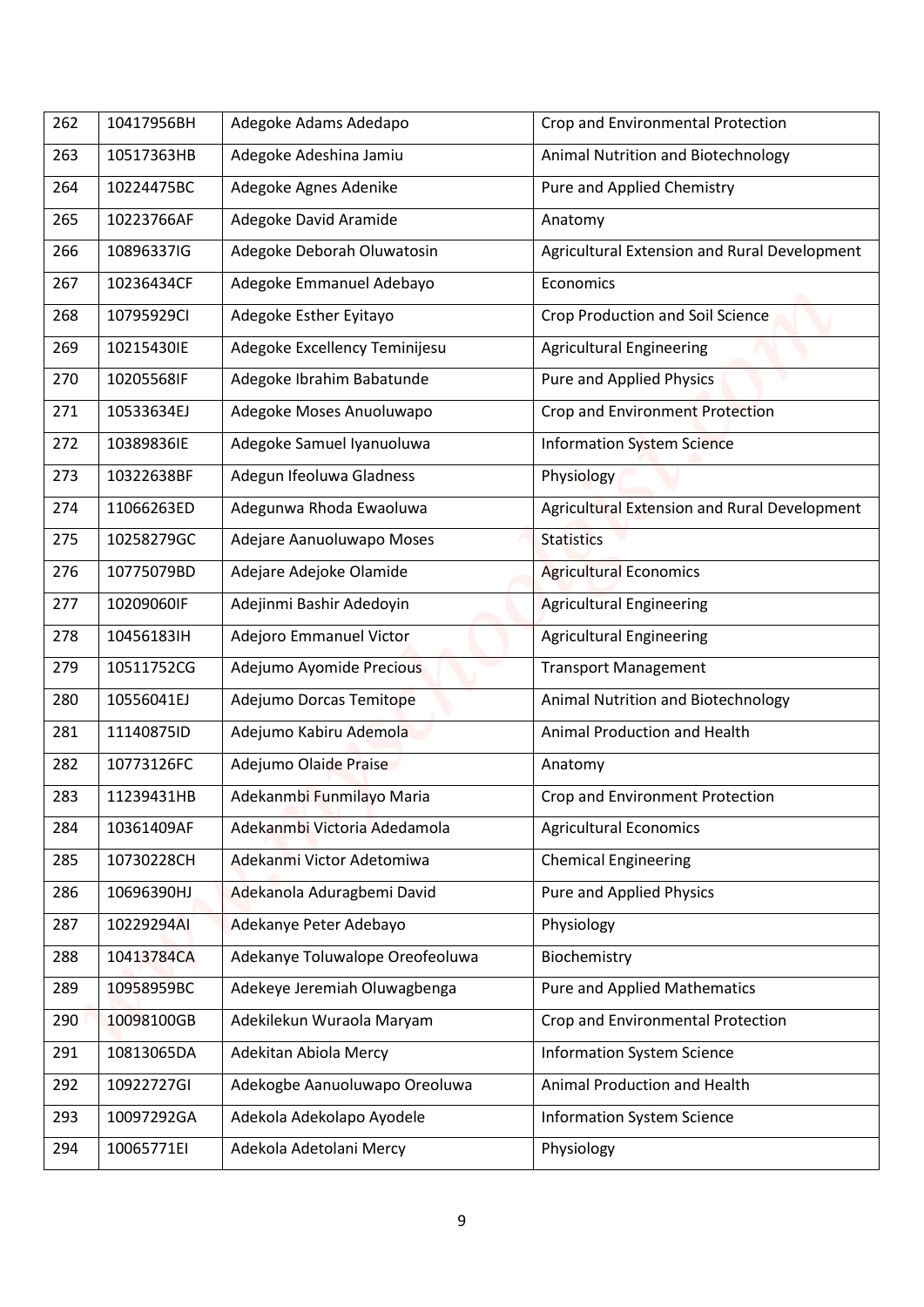| 295 | 11337910JG | Adekola Ayodeji Daniel          | <b>Information System Science</b>            |
|-----|------------|---------------------------------|----------------------------------------------|
| 296 | 10002455HA | Adekola Ezekiel Oluwabunkunmi   | <b>Information System Science</b>            |
| 297 | 10668901JG | Adekola Fatimat Olabisi         | <b>Agricultural Economics</b>                |
| 298 | 10394595GG | Adekolu Victor Adeoluwa         | <b>Pure and Applied Physics</b>              |
| 299 | 11210720GI | Adekunle Abdul-Samad Adebayo    | Animal Nutrition and Biotechnology           |
| 300 | 10598213CB | Adekunle Adedoyin Omolade       | Crop Production and Soil Science             |
| 301 | 10564238JG | Adekunle Ayobami Esther         | Pure and Applied Biology                     |
| 302 | 10363577JH | Adekunle Ayomide Oluwakemi      | <b>Crop Production and Soil Science</b>      |
| 303 | 11276548HG | Adekunle Bright Adeolu          | Crop and Environment Protection              |
| 304 | 11174712DE | Adekunle Ebunoluwa Esther       | Crop and Environment Protection              |
| 305 | 10427243JC | Adekunle Jamiu Mayowa           | <b>Agricultural Economics</b>                |
| 306 | 10065662IE | Adekunle Kafayah Kehinde        | <b>Animal Nutrition and Biotechnology</b>    |
| 307 | 10616435GD | Adekunle Mariyam Adewumi        | Animal Nutrition and Biotechnology           |
| 308 | 11102258BJ | <b>Adekunle Mathew Damilare</b> | <b>Crop Production and Soil Science</b>      |
| 309 | 10677341JD | Adekunle Muideen Adewale        | <b>Earth Science</b>                         |
| 310 | 10219856JF | Adekunle Promise Bibilade       | <b>Crop Production and Soil Science</b>      |
| 311 | 11056963AH | Adekunle Victor Olamide         | <b>Information System Science</b>            |
| 312 | 10190338II | Adelabu Joy Adebimpe            | Animal Nutrition and Biotechnology           |
| 313 | 10344120HE | Adelakun Eniola Bridget         | <b>Pure and Applied Physics</b>              |
| 314 | 10483588DB | Adelakun Femi Olayorisoke       | <b>Pure and Applied Mathematics</b>          |
| 315 | 10052993GH | Adelani Holiness Adeniyan       | Pure and Applied Chemistry                   |
| 316 | 10784126DC | Adelanwa Godwin Imoleoluwa      | <b>Science Laboratory Technology</b>         |
| 317 | 10404680HF | Adele Abdulrahmon Adeniyi       | Agricultural Extension and Rural Development |
| 318 | 11259587DE | Adeleke Adeola Endurance        | Anatomy                                      |
| 319 | 10995620CH | Adeleke Adeshola Precious       | <b>Pure and Applied Mathematics</b>          |
| 320 | 10555563CI | Adeleke Blessing Omotayo        | Pure and Applied Chemistry                   |
| 321 | 10276431CD | Adeleke Deborah Damilola        | Crop Production and Soil Science             |
| 322 | 11120613FA | Adeleke Emmanuel Akorede        | Pure and Applied Chemistry                   |
| 323 | 10953977CA | Adeleke Eunice Adenike          | <b>Business Management</b>                   |
| 324 | 10886902GH | Adeleke Femi Isaac              | Crop and Environment Protection              |
| 325 | 10022822HJ | Adeleke Ifeoluwa Elizabeth      | <b>Science Laboratory Technology</b>         |
| 326 | 10883831GF | Adeleke Iyanuoluwa Mary         | <b>Statistics</b>                            |
|     |            |                                 | <b>Agricultural Economics</b>                |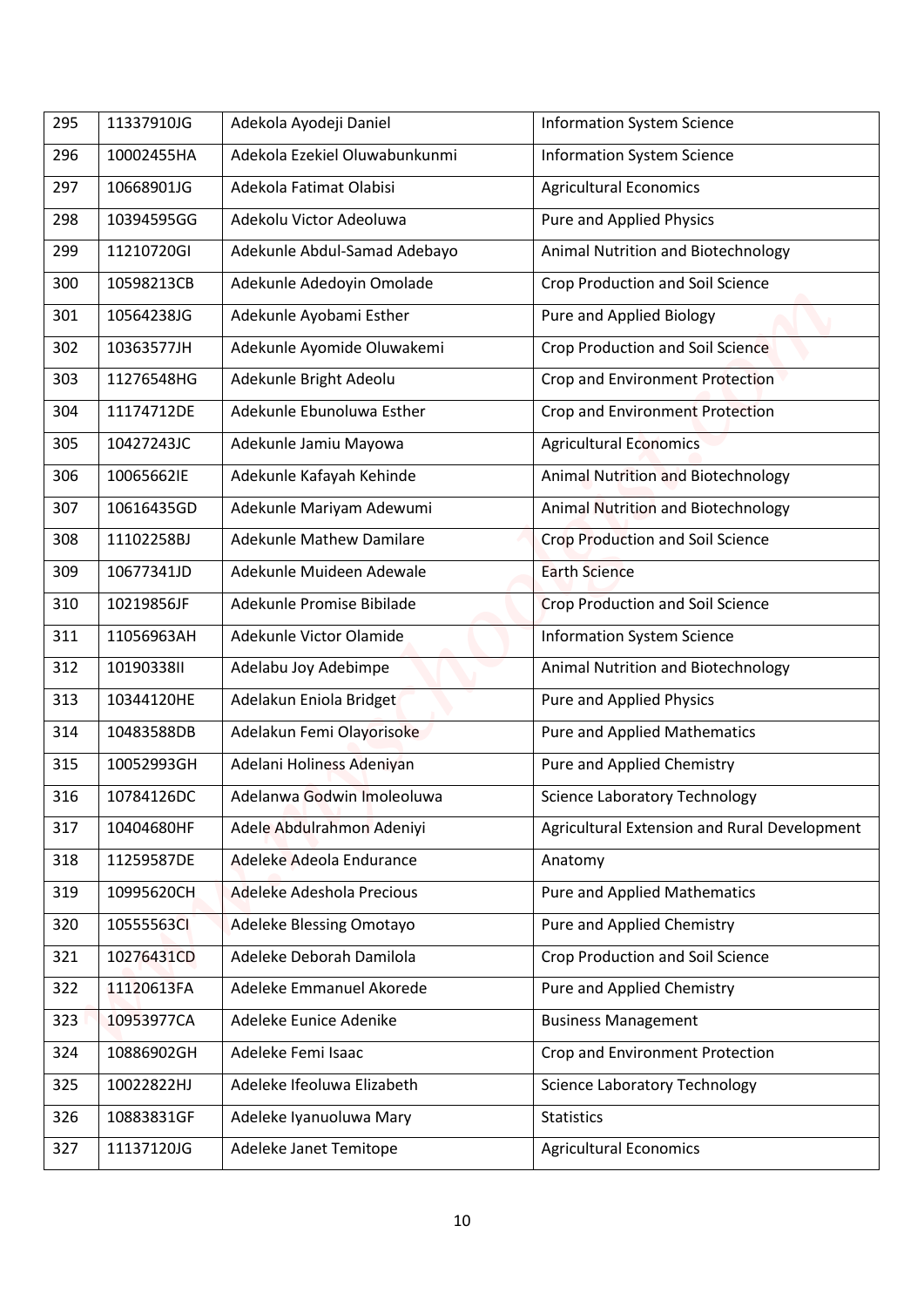| 328 | 10145074IA | Adeleke Lateefat Adejumoke         | <b>Agricultural Economics</b>                |
|-----|------------|------------------------------------|----------------------------------------------|
| 329 | 10253167HC | Adeleke Mayokun Tomiwa             | Marketing                                    |
| 330 | 10720614GA | Adeleke Oluwafemi Emmanuel         | Physiology                                   |
| 331 | 10702852JD | Adeleke Oluwamosope Oluwatunmininu | Crop and Environmental Protection            |
| 332 | 10976096BB | Adeleke Peter Inioluwa             | Animal Production & Health                   |
| 333 | 10362411AG | Adeleke Rebecca Adeola             | Animal Production and Health                 |
| 334 | 10596341BB | Adeleke Saheed Tomiwa              | <b>Information System Science</b>            |
| 335 | 10268489IE | Adeleke Samad Ayomide              | <b>Crop Production and Soil Science</b>      |
| 336 | 10687232AF | Adeleke Theophilous Oluwafemi      | <b>Statistics</b>                            |
| 337 | 10670421JF | Adelere Islamiat Wuraola           | <b>Crop Production and Soil Science</b>      |
| 338 | 10295989DE | Adeleye Abdulazeez Abimbola        | Crop Production and Soil Science             |
| 339 | 11002127AD | Adeleye Boluwatife Joshua          | Physiology                                   |
| 340 | 10619773EA | Adeleye Favour Emmanuel            | Crop and Environment Protection              |
| 341 | 10092181GH | Adeleye Oluwaseun Oluwatoyin       | Anatomy                                      |
| 342 | 11201177IC | Adeleye Peace Moriyike             | Agricultural Extension and Rural Development |
| 343 | 10537431AH | Adeleye Tolani Oluwatobiloba       | <b>Animal Nutrition and Biotechnology</b>    |
| 344 | 11130157DD | Adeloba Samuel Oluwafemi           | <b>Statistics</b>                            |
| 345 | 10555666BA | Adelowo Gloria Oluwabamise         | Crop and Environment Protection              |
| 346 | 10171547AH | Adelowo Idunnu Ayolomo             | Anatomy                                      |
| 347 | 10652660Cl | Adelowo Taofeekat Mojisola         | Pure and Applied Chemistry                   |
| 348 | 10339066AH | Adelugbin Kanyinsola Stella        | <b>Agricultural Economics</b>                |
| 349 | 10122098EB | Adelusi Kehinde Joseph             | Animal Production and Health                 |
| 350 | 10786808DH | Ademeso Femi Solomon               | Pure and Applied Chemistry                   |
| 351 | 11162801HB | Ademiju Lydia Omobolanle           | Crop and Environment Protection              |
| 352 | 10831141CF | Ademiluyi Adeola Opeyemi           | Crop and Environment Protection              |
| 353 | 10630087EB | Ademokunwa Oluwafemifola Taiwo     | Crop and Environment Protection              |
| 354 | 11160606GA | Ademola Christianah Mery           | Crop Production and Soil Science             |
| 355 | 10440885AD | Ademola Esther Oluwaseun           | Biochemistry                                 |
| 356 | 10838694GE | Ademola Eunice Oluwalobamise       | Pure and Applied Chemistry                   |
| 357 | 10347288HG | Ademola Goodness Rebecca           | <b>Agricultural Economics</b>                |
| 358 | 10677450FH | Ademola Islamiyat Boluwatife       | Pure and Applied Chemistry                   |
| 359 | 11160812CE | Ademola Omolade Zainab             | Agricultural Extension and Rural Development |
| 360 | 10231708EB | Ademola Samuel Oluwadamilare       | Fine and Applied Arts                        |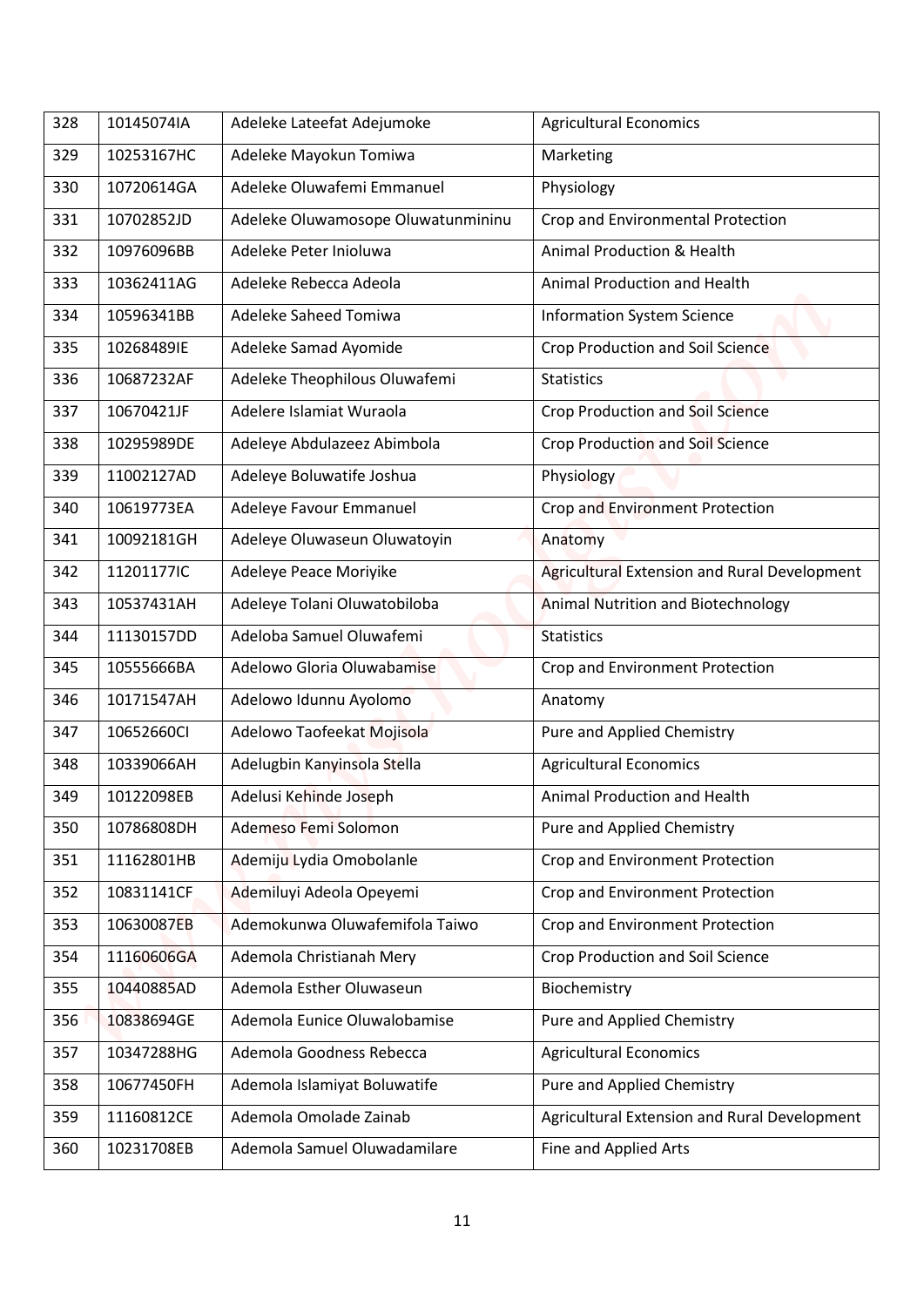| 361 | 10010243ID | Ademola Titilope Dorcas          | Agricultural Extension and Rural Development |
|-----|------------|----------------------------------|----------------------------------------------|
| 362 | 10705487EF | Adenekan Iseoluwa Victoria       | Animal Nutrition and Biotechnology           |
| 363 | 10444077DA | Adeniji Adeola Comfort           |                                              |
| 364 | 11113425IA |                                  | Anatomy                                      |
|     |            | Adeniji Akingbade Olaleke        | Anatomy                                      |
| 365 | 10980208JB | Adeniji Gloria Oluwabukunmi      | Physiology                                   |
| 366 | 10559803BF | Adeniji Joy Temiloluwa           | Pure and Applied Chemistry                   |
| 367 | 10045740AB | Adeniji Lois Toluwalogo          | Pure and Applied Chemistry                   |
| 368 | 10828559BB | Adeniji Rasheedat Ayomide        | <b>Information System Science</b>            |
| 369 | 10050184FF | Adenipekun Adewumi Simeon        | <b>Agricultural Economics</b>                |
| 370 | 10884815CD | Adeniran Ayomide Favour          | <b>Pure and Applied Chemistry</b>            |
| 371 | 10836635DD | <b>Adeniran Blessing Tosin</b>   | Agricultural Extension and Rural Development |
| 372 | 10565351FF | Adeniran Bukunmi Muiz            | <b>Pure and Applied Mathematics</b>          |
| 373 | 10768245EI | Adeniran Deborah Temilade        | Crop and Environmental Protection            |
| 374 | 10396327BB | Adeniran Ebunlomo Ifeoluwa       | Agricultural Extension and Rural Development |
| 375 | 11070669BH | Adeniran Emmanuel Opesanmi       | Crop and Environment Protection              |
| 376 | 10251094ID | Adeniran Favour Opemiposi        | <b>Animal Production and Health</b>          |
| 377 | 10505948HF | Adeniran Grace Fiyinfoluwa       | Anatomy                                      |
| 378 | 10839471GB | Adeniran Imran Oladimeji         | Crop and Environment Protection              |
| 379 | 10021683AE | Adeniran Khalid Damilola         | <b>Information System Science</b>            |
| 380 | 10438791HH | Adeniran Oluwadamilola Benjamin  | Biochemistry                                 |
| 381 | 11130999CJ | Adeniran Rokeeb Ayomide          | <b>Cyber Security Science</b>                |
| 382 | 10659093DC | Adeniran Victoria Oluwapamilerin | Marketing                                    |
| 383 | 10060318BE | Adenitan Adeola Christana        | <b>Information System Science</b>            |
| 384 | 10524944CG | Adeniyi Abdulramon Folabola      | <b>Information System Science</b>            |
| 385 | 10509658AD | Adeniyi Ayomide Japhet           | <b>Crop Production and Soil Science</b>      |
| 386 | 11243349FE | Adeniyi Ayotofunmi Bolanle       | <b>Pure and Applied Mathematics</b>          |
| 387 | 10683205FI | Adeniyi Elizabeth Oluwatimileyin | Crop and Environment Protection              |
| 388 | 1053420311 | Adeniyi Helen Ololade            | Pure and Applied Chemistry                   |
| 389 | 10925100DA | Adeniyi Ifeoluwa Moses           | Pure and Applied Chemistry                   |
|     |            |                                  |                                              |
| 390 | 10906226AE | Adeniyi Joseph Oluwaferanmi      | Marketing                                    |
| 391 | 10252681HF | Adeniyi Kanyinsola Darasimi      | Physiology                                   |
| 392 | 11022499JE | Adeniyi Paul Ige                 | Pure and Applied Biology                     |
| 393 | 11348983FB | Adeniyi Peace Iyanuoluwa         | Crop and Environment Protection              |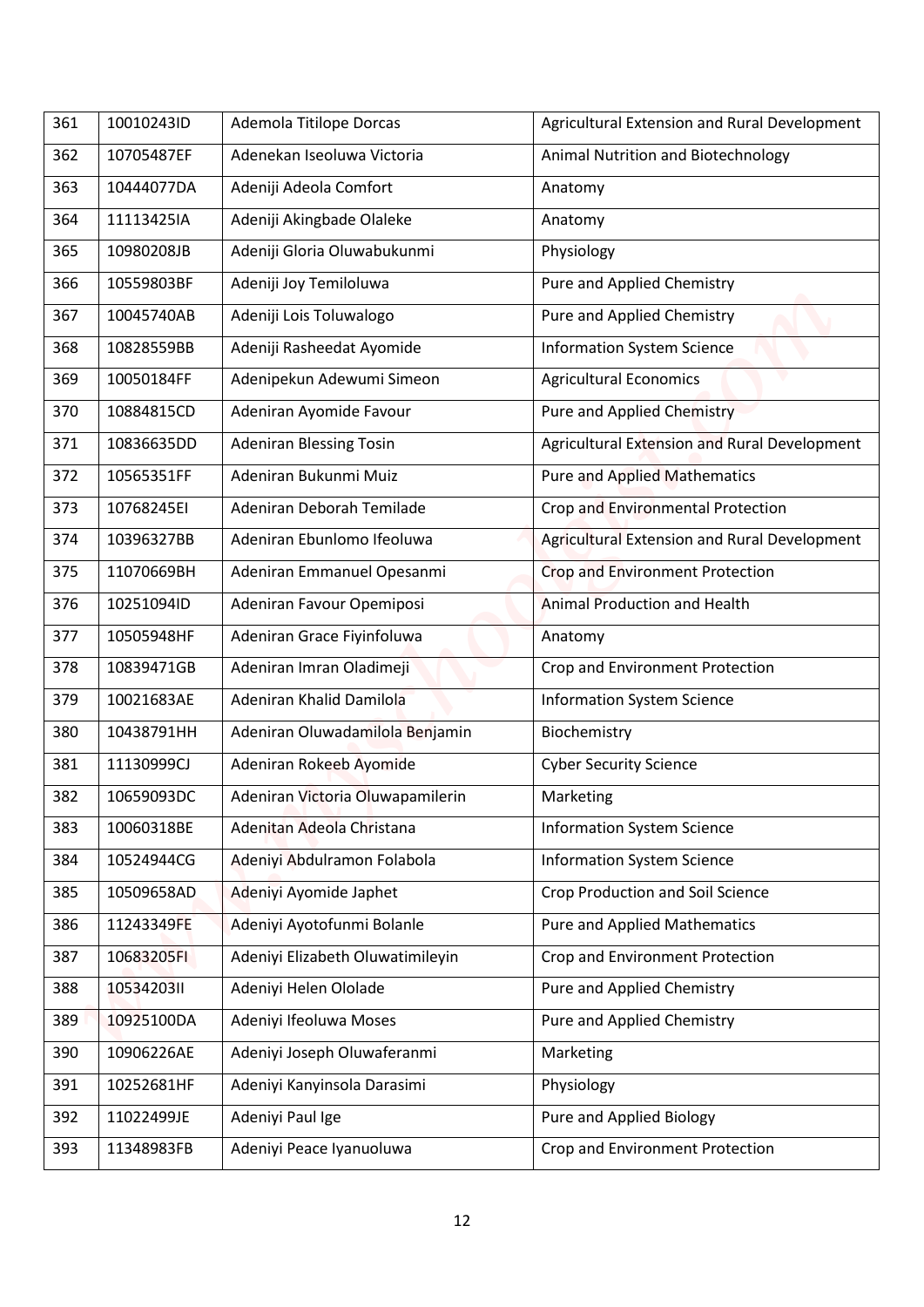| 394 | 10496137CA | Adeniyi Praise Adeoluwa           | Anatomy                                      |
|-----|------------|-----------------------------------|----------------------------------------------|
| 395 | 10844165EE | Adeniyi Roseline Wonsebolatan     | Pure and Applied Chemistry                   |
| 396 | 10718469JD | Adeniyi Sodiq Olamilekan          | <b>Agricultural Engineering</b>              |
| 397 | 10183558FI | Adeniyi Stephen Adeyinka          | Biochemistry                                 |
| 398 | 10388519FI | Adeniyi Taiwo Oluwatamilore       | Animal Nutrition and Biotechnology           |
| 399 | 11310664GD | Adeniyi Testimony Esther          | Crop and Environment Protection              |
| 400 | 10525926IH | Adeniyi Victor Oluwatoba          | <b>Information System Science</b>            |
| 401 | 11269230BB | Adeniyi Victoria Inioluwa         | Biochemistry                                 |
| 402 | 10327128CI | Adenle Michael Ayooluwa           | Crop and Environment Protection              |
| 403 | 11025283IE | Adenuga Maryam Adewumi            | <b>Pure and Applied Chemistry</b>            |
| 404 | 10236818DH | Adenuga Tioluwanimi Olorunjuedalo | <b>Agricultural Engineering</b>              |
| 405 | 11037287FJ | Adenugba Bankole Emmanuel         | Biochemistry                                 |
| 406 | 10961573CH | Adeogo Boluwatife David           | <b>Transport Management</b>                  |
| 407 | 10206958IG | Adeogun Elizabeth Olusayo         | <b>Animal Nutrition and Biotechnology</b>    |
| 408 | 10035507EI | Adeola Beloved Comfort            | Agricultural Extension and Rural Development |
| 409 | 10006412DD | Adeola Favour Adedamola           | <b>Cyber Security Science</b>                |
| 410 | 10467119GF | Adeosun Fatiah Arike              | <b>Pure and Applied Chemistry</b>            |
| 411 | 10839499HE | Adeoye Akintomiwa Afeez           | <b>Pure and Applied Mathematics</b>          |
| 412 | 10629947HD | Adeoye Ereoluwa Oluwayoyinsolami  | Physiology                                   |
| 413 | 11227392AH | Adeoye Ezekiel Oluwafemi          | Marketing                                    |
| 414 | 10284043HJ | Adeoye Mercy Kehinde              | Earth Science                                |
| 415 | 11286870FD | Adeoye Precious Adedamola         | Earth Science                                |
| 416 | 11318065HD | <b>Adeoye Taiwo Damilare</b>      | <b>Transport Management</b>                  |
| 417 | 10402699AE | Adeoye Temilade Zainab            | Pure and Applied Chemistry                   |
| 418 | 10490267HD | Adeoye Thomas Oluwadamilare       | Agricultural Extension and Rural Development |
| 419 | 11018904BF | Adeoye Victor Adeyemi             | Physiology                                   |
| 420 | 10976740BJ | Adepetun Inioluwa Mercy           | Crop Production and Soil Science             |
| 421 | 10494013IH | Adepoju Akeem Olayinka            | <b>Crop Production and Soil Science</b>      |
| 422 | 10535954HD | Adepoju Anita Adesewa             | Pure and Applied Chemistry                   |
| 423 | 1064575311 | Adepoju Azeezat Timileyin         | Animal Nutrition and Biotechnology           |
| 424 | 10631476EF | Adepoju Ebunoluwa Deborah         | Agricultural Extension and Rural Development |
| 425 | 10524030FC | Adepoju Elizabeth Adedayo         | Animal Nutrition and Biotechnology           |
|     |            |                                   |                                              |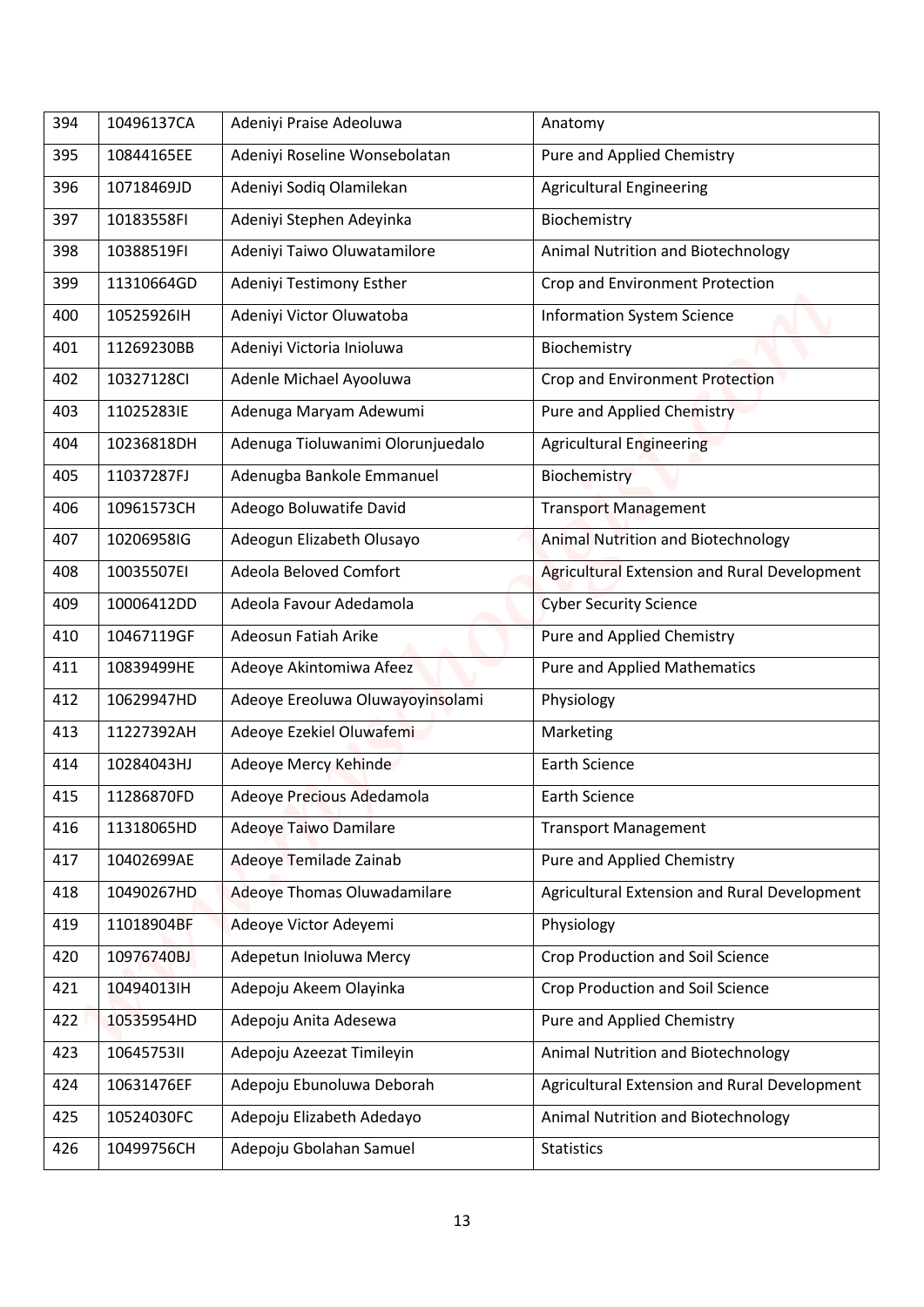| 427 | 11080011CE | Adepoju Ifeoluwa Feranmi            | <b>Information System Science</b>            |
|-----|------------|-------------------------------------|----------------------------------------------|
| 428 | 10192565AD | Adepoju Mariam Omolabake            | Agricultural Extension and Rural Development |
| 429 | 10091262BB | Aderemi Hannah Oluwafunmilola       | <b>Nutrition and Dietetics</b>               |
| 430 | 10228383CF | Aderemi Ruqoyat Yetunde             | Animal Nutrition and Biotechnology           |
| 431 | 10459215BC | Aderemi Toluwalope Mercy            | <b>Science Laboratory Technology</b>         |
| 432 | 10906823FG | Aderibigbe Damilola Esther          | Agricultural Extension and Rural Development |
| 433 | 10411422CF | Aderibigbe Emmanuel Oluwabukunmi    | Anatomy                                      |
| 434 | 10638474AD | Aderibigbe Zainab Tiwalade          | Agricultural Extension and Rural Development |
| 435 | 10834946FG | Aderinokun Eniola Mary              | <b>Information System Science</b>            |
| 436 | 10211604BJ | Aderinola Taiwo Victoria            | <b>Pure and Applied Physics</b>              |
| 437 | 10464695GC | Aderinto Grace Ayooluwa             | <b>Cyber Security Science</b>                |
| 438 | 10393291AB | Aderinto Kehinde Christianah        | <b>Pure and Applied Chemistry</b>            |
| 439 | 10793602CF | Aderinto Marvellous Adeyemi         | <b>Pure and Applied Mathematics</b>          |
| 440 | 10391013EF | <b>Aderinto Taiwo Emily</b>         | <b>Pure and Applied Chemistry</b>            |
| 441 | 11104542FE | Aderogba Mariyam Adebanke           | <b>Crop Production and Soil Science</b>      |
| 442 | 10564296BJ | Aderogba Motunrayo Ibukunoluwa      | <b>Pure and Applied Biology</b>              |
| 443 | 10736947EG | Aderoju Amos Mobayoji               | Fine and Applied Arts                        |
| 444 | 10316991HI | Aderoju Victor Joshua               | Agricultural Extension and Rural Development |
| 445 | 10582650FD | Aderonmu Samuel Adebayo             | Crop and Environment Protection              |
| 446 | 11232699JB | Aderounmu Adejoke Oluwakanyinsolami | Pure and Applied Chemistry                   |
| 447 | 10685689HF | Adesanda Desmond Ayomiposi          | <b>Pure and Applied Physics</b>              |
| 448 | 10426063ED | Adesanmi Omowumi Dorcas             | Crop Production and Soil Science             |
| 449 | 11349069IE | Adesanya Adedolapo Ifeoluwa         | Animal Nutrition and Biotechnology           |
| 450 | 10956886CD | Adesanya Aderinola Oladipupo        | <b>Cyber Security Science</b>                |
| 451 | 11347495FD | Adesanya Daniel Olumide             | Biochemistry                                 |
| 452 | 10390170FC | Adesanya Deborah Monijesu           | Pure and Applied Chemistry                   |
| 453 | 10608935FJ | Adesanya Esther Oluwapelumi         | Crop and Environment Protection              |
| 454 | 11309374FD | Adesanya Flourish Mololuwa          | <b>Information System Science</b>            |
| 455 | 10566924IJ | Adesanya Oluwaferanmi Marvellous    | <b>Chemical Engineering</b>                  |
| 456 | 10165374JG | Adeseko Jonathan Boluwatife         | Biochemistry                                 |
| 457 | 11322065AE | Adeseye Lateefah Adesewa            | Agricultural Extension and Rural Development |
| 458 | 10723282BA | Adeshina Nafisat Opeyemi            | <b>Information System Science</b>            |
| 459 | 10297387BB | Adeshina Taofikat Ayomide           | <b>Pure and Applied Physics</b>              |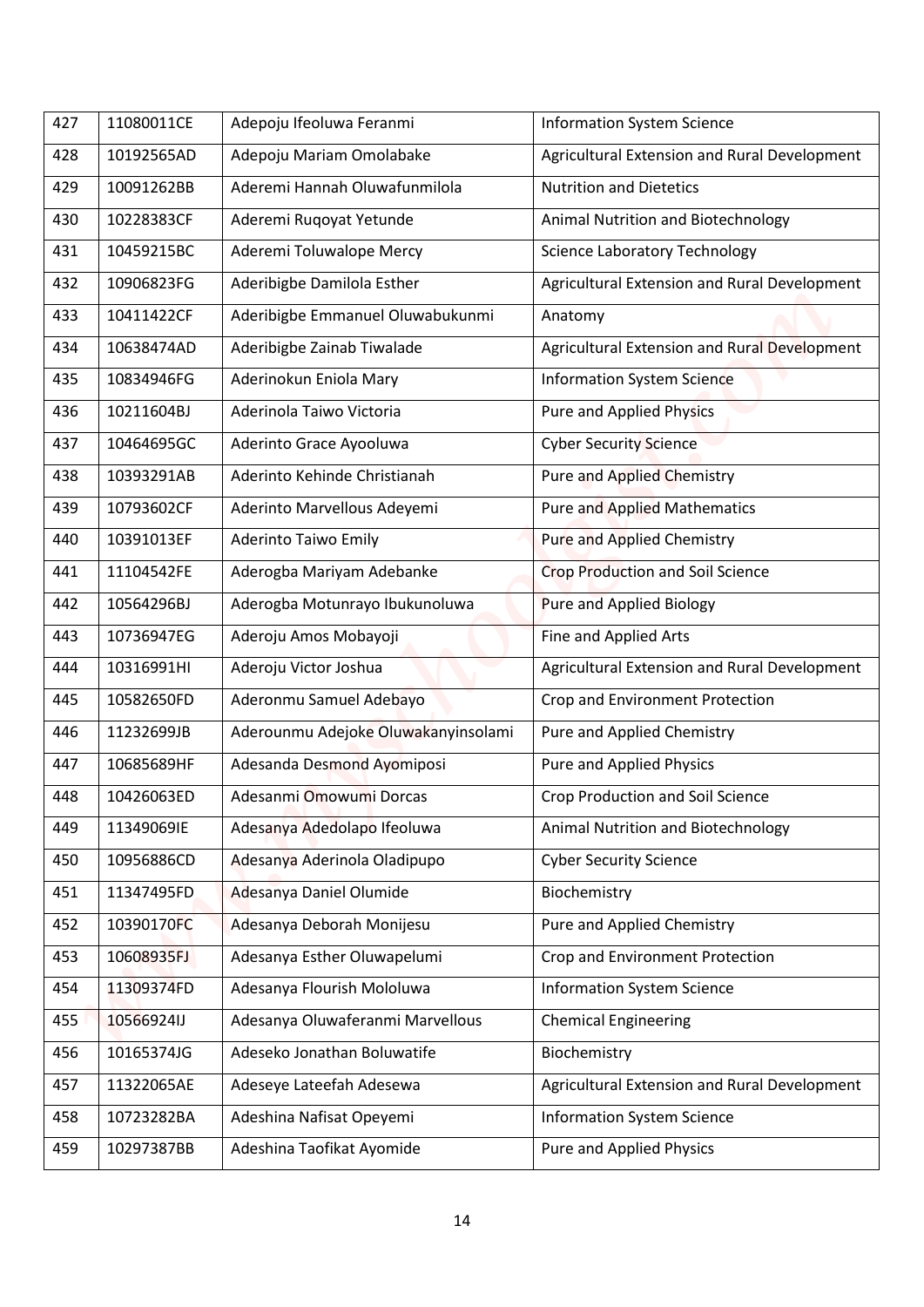| 460 | 10703088GE | Adeshola Adebisi Saidat         | <b>Nutrition and Dietetics</b>               |
|-----|------------|---------------------------------|----------------------------------------------|
| 461 | 11123613HB | Adesigbin Emmanuel Adetomiwa    | <b>Pure and Applied Mathematics</b>          |
| 462 | 10139742HB | Adesina Aishat Odunola          | <b>Crop Production and Soil Science</b>      |
| 463 | 10412980AH | Adesina Aminat Folasade         | Anatomy                                      |
| 464 | 10526066FF | Adesina Christopher Toba        | Animal Nutrition and Biotechnology           |
| 465 | 10913808FD | Adesina Funmilola Adesewa       |                                              |
|     |            |                                 | Crop and Environment Protection              |
| 466 | 10458784EE | Adesina Muideen Adetola         | Animal Nutrition and Biotechnology           |
| 467 | 11115428IF | Adesina Peter Adetayo           | Fine and Applied Arts                        |
| 468 | 11343009CI | Adesina Temitope Adebayo        | <b>Pure and Applied Physics</b>              |
| 469 | 10032312DA | Adesina Temitope Grace          | Physiology                                   |
| 470 | 10965577ED | Adesipo Oluwalolade Adeboyin    | Marketing                                    |
| 471 | 10484934GH | Adesoji Goodness Damilare       | <b>Agricultural Economics</b>                |
| 472 | 10349907HG | Adesokan Fiyinfoluwa Adebimpe   | Crop Production and Soil Science             |
| 473 | 11082453HA | Adesokan Kaosarat Abisola       | Crop and Environment Protection              |
| 474 | 10616092CF | Adesokan Precious Opeyemi       | Crop and Environment Protection              |
| 475 | 10213812II | Adesokan Rokeeb Olamilekan      | <b>Information System Science</b>            |
| 476 | 11290364EH | Adesola Kehinde Bukola          | <b>Statistics</b>                            |
| 477 | 10411815BA | Adesola Oladunmonmi Iswat       | Crop and Environment Protection              |
| 478 | 10034110GI | Adesomo Hannah Omowunmi         | Crop Production and Soil Science             |
| 479 | 10561784IG | Adesope Habeeb Adeniyi          | Crop and Environment Protection              |
| 480 | 10929419HB | Adesoye Toyeeb Oluwatimileyin   | <b>Pure and Applied Mathematics</b>          |
| 481 | 10831346IJ | <b>Adetayo Michael Olawale</b>  | <b>Pure and Applied Physics</b>              |
| 482 | 11310429IJ | Adetiloye Ademola Ayomide       | <b>Information System Science</b>            |
| 483 | 10627157AE | Adetogun Esther Oluwabusayo     | <b>Urban and Regional Planning</b>           |
| 484 | 10810368HA | Adetokunbo Precious Oluwabukola | <b>Urban and Regional Planning</b>           |
| 485 | 11163672HH | Adetomokun Clement Oluwadunsin  | Animal Nutrition and Biotechnology           |
| 486 | 10981671GH | Adetona Daniel Ifeoluwa         | <b>Earth Science</b>                         |
| 487 | 10238995AF | Adetona Esther Oluwafisayo      | <b>Crop Production and Soil Science</b>      |
| 488 | 10490182DH | Adetona Mor'Diyah Temilade      | Crop and Environment Protection              |
| 489 | 10277565BG | <b>Adetoro Aminat Aramide</b>   | Pure and Applied Chemistry                   |
| 490 | 10815166DC | Adetoro Mary Oluwatosin         | Biochemistry                                 |
| 491 | 11310808BJ | Adetoro Mary Remilekun          | Agricultural Extension and Rural Development |
|     | 11241924GB |                                 |                                              |
| 492 |            | Adetoso Sinmiloluwa Oluwasegun  | Crop and Environment Protection              |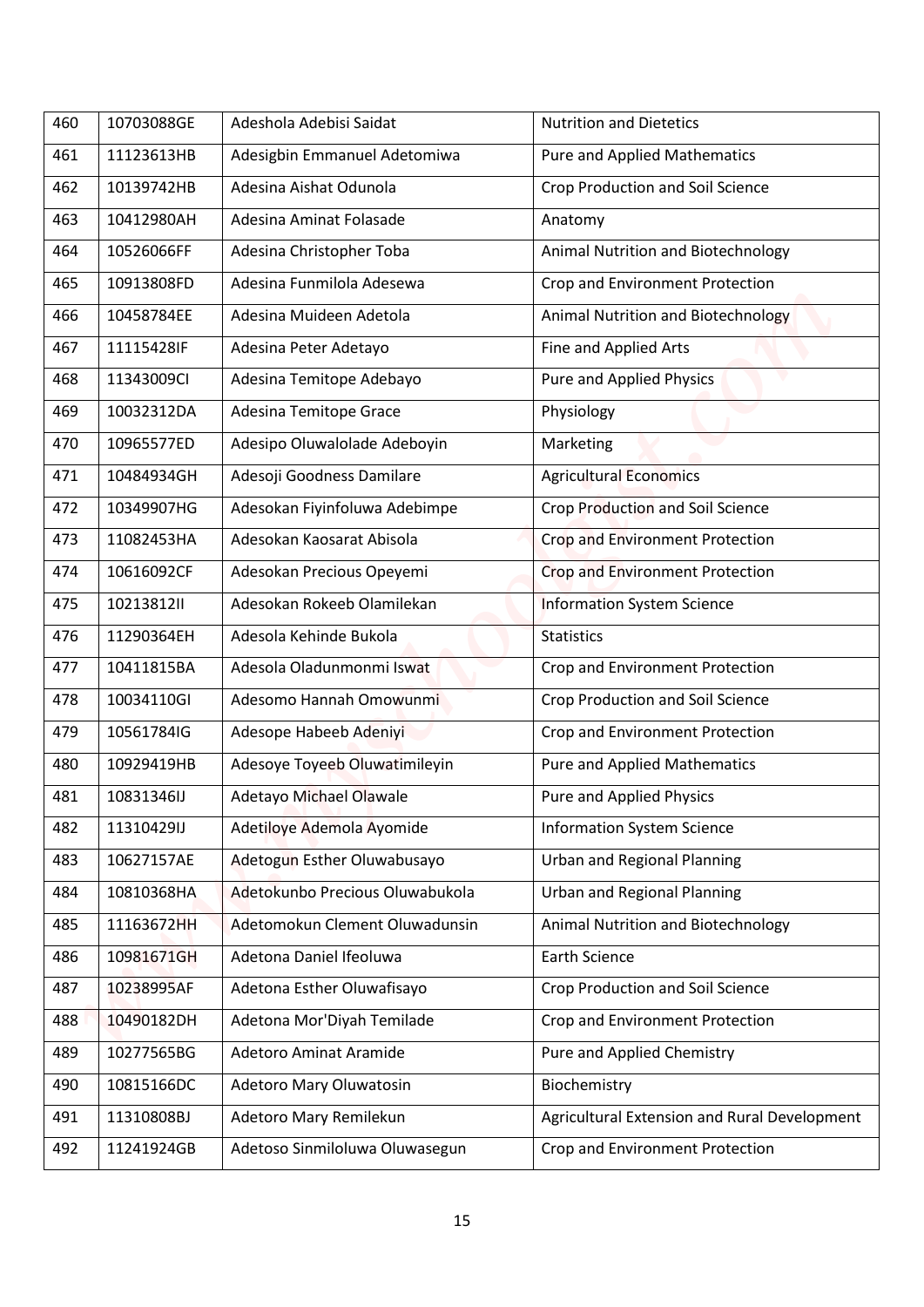| 493 | 10712782IC | Adetula Adeoye Emmanuel         | <b>Earth Science</b>                         |
|-----|------------|---------------------------------|----------------------------------------------|
| 494 | 10854865FB | Adetunji Habeebah Adeola        | Crop and Environment Protection              |
| 495 | 11273253GH | Adetunji Moses Ayomide          | <b>Information System Science</b>            |
| 496 | 10281259IJ | Adetunji Priscilla Ifeoluwa     | Pure and Applied Chemistry                   |
| 497 | 11111043EI | Adetunji Rhoda Oluwabukola      | Physiology                                   |
| 498 | 10738966AD | Adetunji Samuel Kayode          | Pure and Applied Physics                     |
| 499 | 11222629DH | Adetunji Victoria Adekemi       | Agricultural Extension and Rural Development |
| 500 | 10539888AI | Adewale Abdullahi Kolapo        | <b>Mechanical Engineering</b>                |
| 501 | 10653307CH | Adewale Abdulquadri Adedayo     | <b>Urban and Regional Planning</b>           |
| 502 | 10151273BA | Adewale Adedeji Oluwaseun       | <b>Information System Science</b>            |
| 503 | 10105970CC | Adewale Fathia Ololade          | <b>Agricultural Economics</b>                |
| 504 | 11052141CA | Adewale Jeremiah Opeyemi        | Marketing                                    |
| 505 | 10440242IJ | Adewale Oyinkansola Sulikha     | Crop Production and Soil Science             |
| 506 | 10036819IJ | Adewale Samuel                  | <b>Pure and Applied Mathematics</b>          |
| 507 | 11237031JD | Adewale Victory Fiyinfoluwa     | <b>Pure and Applied Mathematics</b>          |
| 508 | 11084684HA | Adewalure Samuel Oluwatimileyin | <b>Agricultural Engineering</b>              |
| 509 | 11159227CG | Adewole Anuoluwapo Janet        | Pure and Applied Physics                     |
| 510 | 10033091CB | Adewole Ayanfeoluwa Elizabeth   | <b>Agricultural Economics</b>                |
| 511 | 11032398HJ | Adewole Blessing Adenike        | Biochemistry                                 |
| 512 | 10084279AI | Adewole Habibullah Oyinlola     | <b>Pure and Applied Mathematics</b>          |
| 513 | 10518155CD | Adewole Hephzibah Temiloluwa    | <b>Pure and Applied Physics</b>              |
| 514 | 10206801HC | <b>Adewole Mercy Ayoade</b>     | Physiology                                   |
| 515 | 10311809AH | Adewole Oluwafunmilola Precious | Animal Nutrition and Biotechnology           |
| 516 | 10061532FI | Adewole Oluwatobiloba Anike     | Pure and Applied Chemistry                   |
| 517 | 10209564Cl | <b>Adewole Paul Praise</b>      | Animal Nutrition and Biotechnology           |
| 518 | 10354099BD | Adewole Tolulope Tolani         | Anatomy                                      |
| 519 | 10719616EH | Adewoye Omolara Florence        | Pure and Applied Physics                     |
| 520 | 10089710BB | Adewoyin Abdullahi Bright       | Physiology                                   |
| 521 | 10286277HA | Adewoyin Erioluwa Jemimah       | Physiology                                   |
| 522 | 10224742IE | Adewoyin Samuel Victor          | <b>Statistics</b>                            |
| 523 | 10435770CC | Adewumi Moyosola Bolanle        | Crop and Environment Protection              |
| 524 | 10824209GD | Adewunmi Adeola Rhoda           | Agricultural Extension and Rural Development |
| 525 | 11054076DF | Adewunmi Aminat Anike           | Crop Production and Soil Science             |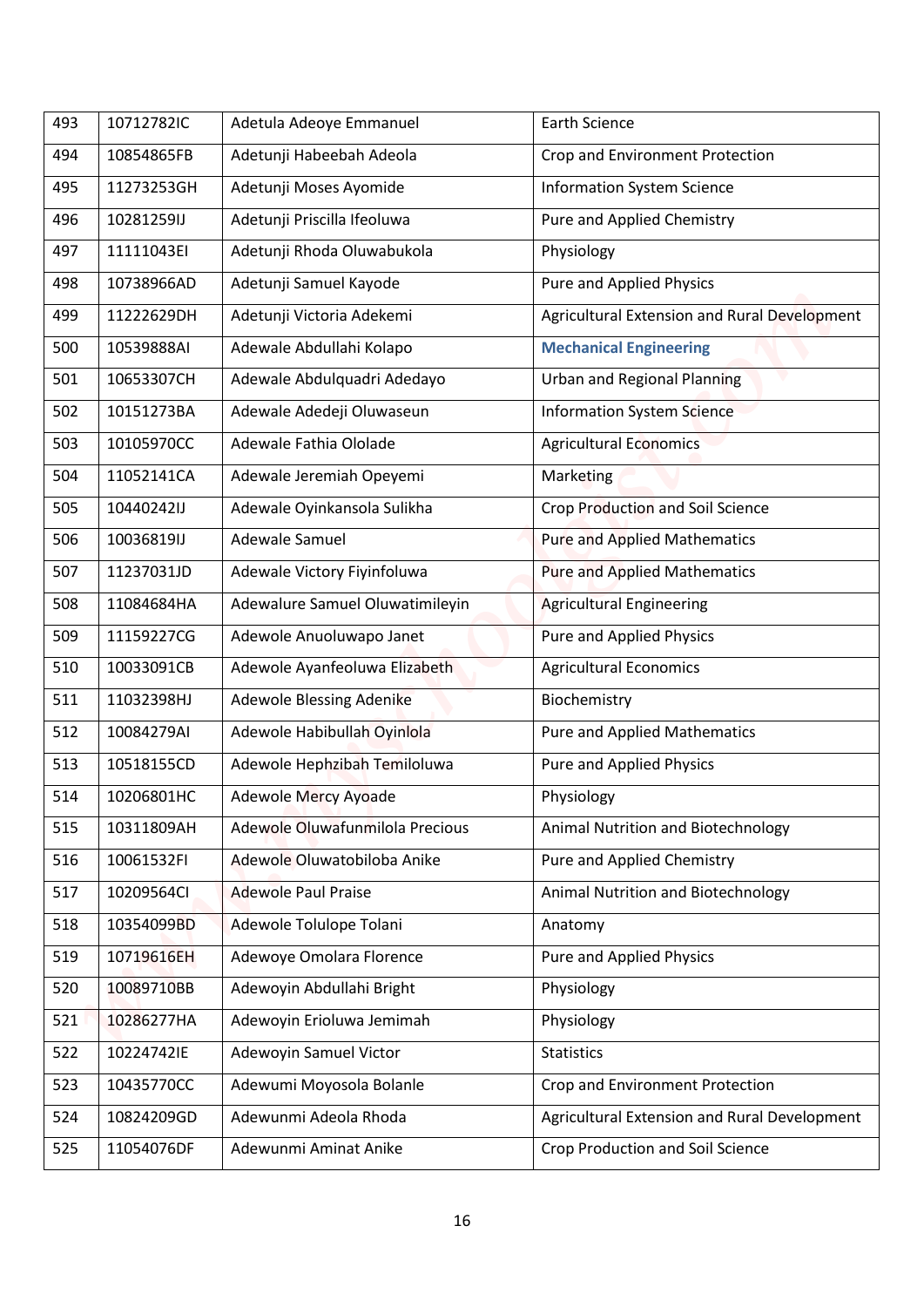| 526 | 10016670AI | Adewunmi Okiki Opeyemi           | Animal Nutrition and Biotechnology      |
|-----|------------|----------------------------------|-----------------------------------------|
| 527 | 10162972CH | Adewunmi Rokeebat Adeshewa       | Crop and Environment Protection         |
|     |            |                                  |                                         |
| 528 | 10119825HA | Adewuyi Oluwagbemisola Elizabeth | Pure and Applied Chemistry              |
| 529 | 11327112JC | Adeyanju Emmanuel Oluwatobiloba  | Animal Nutrition and Biotechnology      |
| 530 | 11248412JE | Adeyanju Feranmi Joshua          | Pure and Applied Chemistry              |
| 531 | 10564808DF | Adeyanju Jubril Olaitan          | <b>Earth Science</b>                    |
| 532 | 10704853AH | Adeyanju Marvellous              | <b>Information System Science</b>       |
| 533 | 10430802IF | Adeyanju Timileyin Adebayo       | <b>Statistics</b>                       |
| 534 | 11071445BH | Adeyefa Anjola Adekunle          | <b>Information System Science</b>       |
| 535 | 10032628FC | Adeyefa Precious Racheal         | Crop and Environment Protection         |
| 536 | 10720586EH | Adeyele Peace Ifeoluwa           | Physiology                              |
| 537 | 10886527CI | Adeyemi Adenike Jennifer         | <b>Crop and Environment Protection</b>  |
| 538 | 10963430IC | Adeyemi Adeola Boluwatife        | Crop Production and Soil Science        |
| 539 | 10786726IJ | Adeyemi Aderike Esther           | <b>Pure and Applied Chemistry</b>       |
| 540 | 10075339FG | Adeyemi Adesola Janet            | <b>Crop and Environment Protection</b>  |
| 541 | 10795114EI | Adeyemi Aisha Adenike            | Anatomy                                 |
| 542 | 10554170DG | Adeyemi Aminat Adewumi           | Crop Production and Soil Science        |
| 543 | 10508605FI | Adeyemi Anuoluwapo Deborah       | Crop and Environment Protection         |
| 544 | 10560068JD | Adeyemi Ayomide Emmanuel         | Crop and Environment Protection         |
| 545 | 10117525ID | Adeyemi Bose Aderonke            | Pure and Applied Chemistry              |
| 546 | 10338255BF | Adeyemi Favour Ayomide           | <b>Information System Science</b>       |
| 547 | 10338148EF | Adeyemi Glory Adejoke            | Pure and Applied Chemistry              |
| 548 | 11319982EF | Adeyemi Mofiyinfoluwa Christiana | Crop and Environment Protection         |
| 549 | 11113521ID | Adeyemi Moyinoluwa Jessica       | <b>Crop Production and Soil Science</b> |
| 550 | 10511839FG | Adeyemi Moyinoluwa Phoebe        | Crop and Environment Protection         |
| 551 | 10079458BI | Adeyemi Muhammad Adeniyi         | <b>Pure and Applied Physics</b>         |
| 552 | 10277949CI | Adeyemi Obanijesu David          | Biochemistry                            |
|     |            |                                  |                                         |
| 553 | 10561061CE | Adeyemi Oreoluwa Elizabeth       | Anatomy                                 |
| 554 | 10342678DF | Adeyemi Ridwan Babatunde         | Crop and Environment Protection         |
| 555 | 10637462DC | Adeyemi Sukurat Abisade          | <b>Agricultural Economics</b>           |
| 556 | 10736353IC | Adeyemi Tijesuni Esther          | Marketing                               |
| 557 | 10784793GI | Adeyemi Tomilade Michael         | <b>Information System Science</b>       |
|     |            | Adeyemi Victor Abiade            | Crop and Environment Protection         |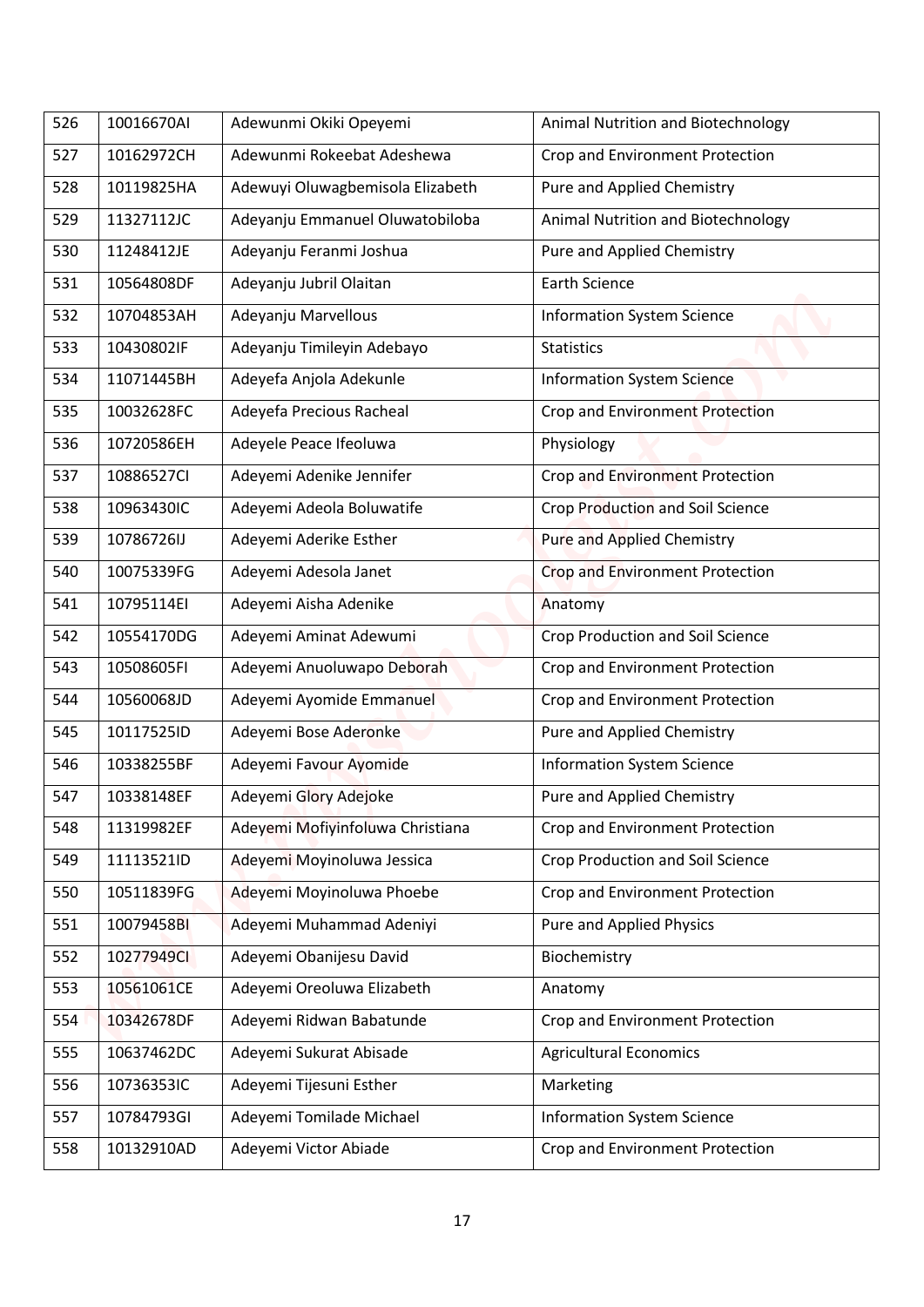| 559 | 10883607FI | Adeyemi Yetunde Mariam         | <b>Agricultural Economics</b>                |
|-----|------------|--------------------------------|----------------------------------------------|
| 560 | 10803832IE | Adeyemo Adedotun Israel        | <b>Urban and Regional Planning</b>           |
| 561 | 10983166EE | Adeyemo Adedoyin Deborah       | Animal Production and Health                 |
| 562 | 10873922BD | Adeyemo Adetola Grace          | <b>Agricultural Economics</b>                |
| 563 | 10708337DB | Adeyemo Adeyinka Christianah   | Anatomy                                      |
| 564 | 10499863JE | Adeyemo Ayomide Wuraola        | Crop Production and Soil Science             |
| 565 | 10040954AD | Adeyemo Emmanuel Eniola        | <b>Urban and Regional Planning</b>           |
| 566 | 10810549BC | Adeyemo Emmanuel Fortune       | <b>Earth Science</b>                         |
| 567 | 10721006EI | Adeyemo Fathiat Oyindamola     | Physiology                                   |
| 568 | 11221982DI | Adeyemo Favour Oluwamodupe     | <b>Crop Production and Soil Science</b>      |
| 569 | 10749775HB | Adeyemo Goodness Adeyemi       | Agricultural Extension and Rural Development |
| 570 | 11072723GD | Adeyemo Isreal Adesola         | <b>Pure and Applied Mathematics</b>          |
| 571 | 10905082EB | Adeyemo Isreal Oluwatosin      | <b>Chemical Engineering</b>                  |
| 572 | 11208006GC | Adeyemo Paul Joy               | Anatomy                                      |
| 573 | 10708469CD | Adeyemo Priscilla Oluwaferanmi | <b>Agricultural Economics</b>                |
| 574 | 10115419JG | Adeyemo Silver Adeoluwa        | <b>Pure and Applied Mathematics</b>          |
| 575 | 10229601FH | Adeyemo Sofiyat Tiwatope       | Marketing                                    |
| 576 | 10401715EG |                                | <b>Urban and Regional Planning</b>           |
| 577 | 10055546HB | Adeyemo Temitope Solomon       | Pure and Applied Chemistry                   |
|     |            | Adeyemo Victor Ayomide         |                                              |
| 578 | 11290746GF | Adeyemo Victor Mayowa          | <b>Pure and Applied Physics</b>              |
| 579 | 10831980DA | Adeyera Ayomide Sherif         | <b>Information System Science</b>            |
| 580 | 10318298DH | Adeyeye Kabirat Ayomide        | Crop and Environment Protection              |
| 581 | 10790802ID | Adeyeye Oluwabukola Ayobami    | Crop Production and Soil Science             |
| 582 | 11039602AB | Adeyeye Samuel Olumide         | Pure and Applied Chemistry                   |
| 583 | 10265901II | Adeyi Precious Oluwatoye       | Crop and Environmental Protection            |
| 584 | 10776953BH | Adeyinka Ajibola Sunday        | Marketing                                    |
| 585 | 10294557GC | Adeyinka Esther Adebola        | Crop Production and Soil Science             |
| 586 | 11172068BC | Adeyinka Faruq Umar            | <b>Information System Science</b>            |
| 587 | 10276319GI | Adeyinka Favour Isaac          | Crop and Environment Protection              |
| 588 | 10274880CA | Adeyinka Glory Adekemi         | Anatomy                                      |
| 589 | 10033404FC | Adeyinka Janet Oluwafunmibi    | Physiology                                   |
| 590 | 10566699IF | Adeyinka Rashidat              | <b>Transport Management</b>                  |
| 591 | 10514692DD | Adeyoju Ezekiel Adegoke        | <b>Urban and Regional Planning</b>           |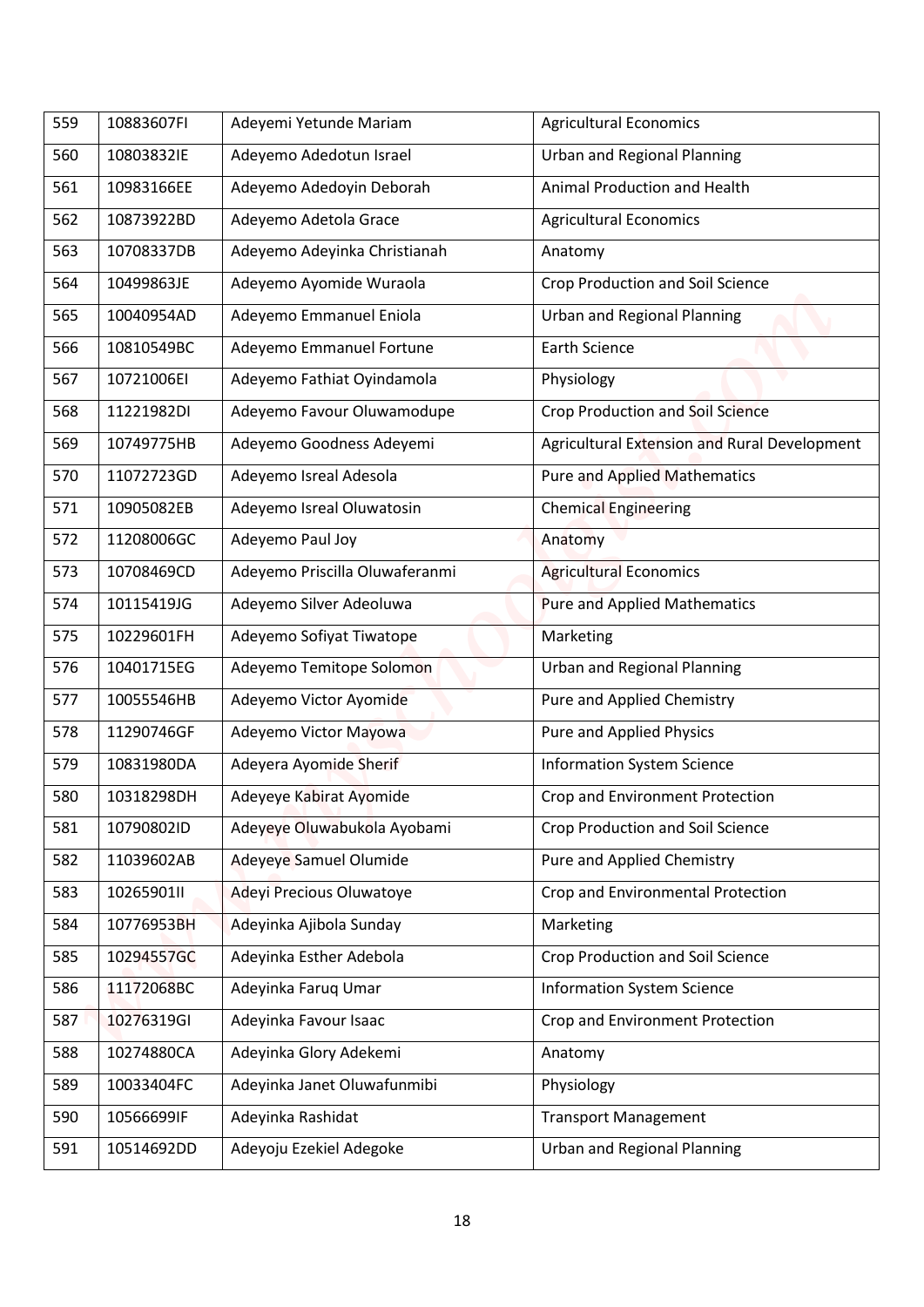| 592 | 11111137FH | Adeyoola Adefunke Olamide    | <b>Pure and Applied Mathematics</b>          |
|-----|------------|------------------------------|----------------------------------------------|
|     |            |                              |                                              |
| 593 | 10407861DI | Adigun Dorcas Oluwalowu      | Marketing                                    |
| 594 | 10168065HE | Adigun Emmanuel Adedokun     | <b>Information System Science</b>            |
| 595 | 10495376HC | Adigun Emmanuel Oladimeji    | <b>Pure and Applied Physics</b>              |
| 596 | 10791871HH | <b>Adigun Glory Damilare</b> | Animal Nutrition and Biotechnology           |
| 597 | 10166899IA | Adigun Idayat Oyedoyin       | Pure and Applied Chemistry                   |
| 598 | 10013396DD | Adigun Moyinoluwa Solomon    | <b>Pure and Applied Mathematics</b>          |
| 599 | 10058171FD | Adigun Omolara Dorcas        | Agricultural Extension and Rural Development |
| 600 | 10903375CB | Adigun Sodeeq Adeniran       | <b>Pure and Applied Mathematics</b>          |
| 601 | 10408415CF | Adigun Williams Omodolapo    | Economics                                    |
| 602 | 10428622CJ | Adio Fatimah Oreoluwa        | <b>Pure and Applied Chemistry</b>            |
| 603 | 10367800DI | Adio Opeyemi Samuel          | Economics                                    |
| 604 | 10144824FE | Adisa Abraham Akolade        | Animal Production and Health                 |
| 605 | 11099923EA | Adisa Gbemisola Princess     | Animal Nutrition and Biotechnology           |
| 606 | 10286958GE | Adisa Istijabah Aina         | <b>Crop Production and Soil Science</b>      |
| 607 | 11348884FH | Adoumbou Assanath Abebi      | Physiology                                   |
| 608 | 11348938IJ | Adoumbou Osseinath Alake     | Pure and Applied Chemistry                   |
| 609 | 10789810FC | Aduloju Favour Odunayo       | <b>Agricultural Economics</b>                |
| 610 | 10449179FA | Adunbarin Ifeoluwa Esther    | Pure and Applied Chemistry                   |
| 611 | 10574814lH | Adunola Zainab Olamide       | Agricultural Extension and Rural Development |
| 612 | 10636697JG | Adurota Richard Oladeji      | <b>Earth Science</b>                         |
| 613 | 11116281EI | Afolabi Adebobola Olasumbo   | <b>Information System Science</b>            |
| 614 | 10564751BC | Afolabi Aishat Abosede       | Pure and Applied Chemistry                   |
| 615 | 10169353JA | Afolabi Aishat Tosin         | <b>Pure and Applied Physics</b>              |
| 616 | 11080616FC | Afolabi Akindele Olawumi     | <b>Agricultural Economics</b>                |
| 617 | 10122387EH | Afolabi Barakat Olaitan      | Crop Production and Soil Science             |
| 618 | 10381640DE | Afolabi Benedicta Olamide    | <b>Nutrition and Dietetics</b>               |
| 619 | 10310732DH | Afolabi Elizabeth Oromitope  | Pure and Applied Chemistry                   |
| 620 | 11019956GA | Afolabi Emmanuel Olayinka    | Biochemistry                                 |
| 621 | 10691193FD | Afolabi Eniola Iyanuloluwa   | Crop and Environment Protection              |
| 622 | 10781451AG | Afolabi Eniola Omotola       | Crop and Environment Protection              |
|     | 11066204CG |                              | Crop Production and Soil Science             |
| 623 |            | Afolabi Fathia Ayodele       |                                              |
| 624 | 10572463FJ | Afolabi Folaranmi Paul       | Pure and Applied Chemistry                   |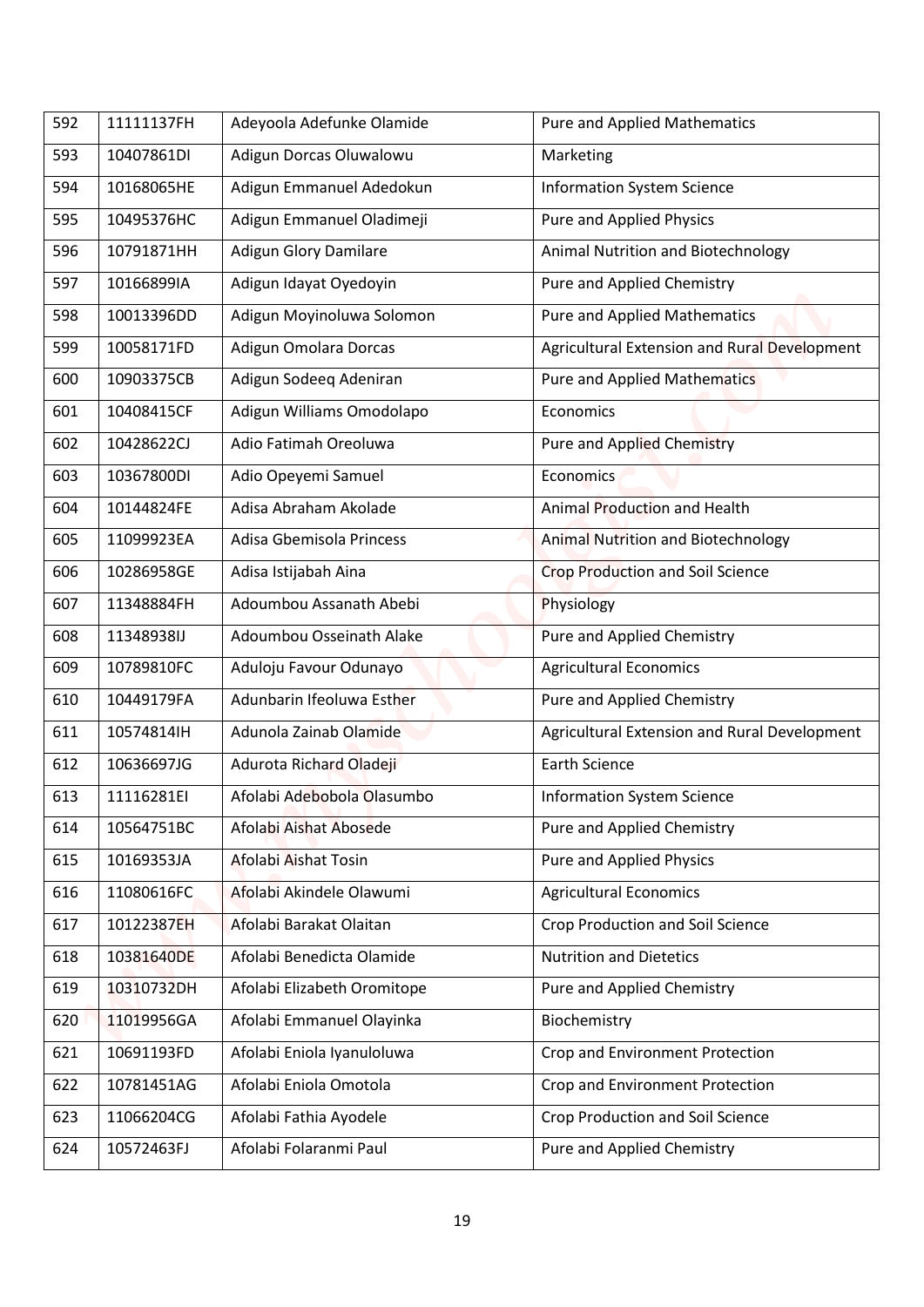| 625 | 10193009CJ | Afolabi Grace Ayobami          | Pure and Applied Biology                |
|-----|------------|--------------------------------|-----------------------------------------|
| 626 | 10329943CC | Afolabi Joy Adeola             | Physiology                              |
| 627 | 10884363CB | Afolabi Jude Ayomikun          | Biochemistry                            |
| 628 | 10407997BI | Afolabi Marvelous Victoria     | Animal Nutrition and Biotechnology      |
| 629 | 10880592IC | Afolabi Mary Oluwaseun         | Pure and Applied Chemistry              |
| 630 | 10150954JE | Afolabi Maryam Adebola         | Pure and Applied Chemistry              |
| 631 | 10569017BI | Afolabi Moyosola Christianah   | Pure and Applied Chemistry              |
| 632 | 10789449GI | Afolabi Mubarak Olaope         | Pure and Applied Mathematics            |
| 633 | 10944074EH | Afolabi Mubaraq Olalekan       | <b>Urban and Regional Planning</b>      |
| 634 | 11117489BD | Afolabi Nimotalahi Odunayo     | Crop and Environment Protection         |
| 635 | 11018983GJ | Afolabi Oluwakayode Oyelakin   | <b>Information System Science</b>       |
| 636 | 10258540FF | Afolabi Oluwapelumi Olawumi    | Marketing                               |
| 637 | 11207828BE | Afolabi Omowumi Rachael        | Animal Nutrition and Biotechnology      |
| 638 | 10857566JG | Afolabi Oyinkansola Oreoluwa   | <b>Crop and Environment Protection</b>  |
| 639 | 10293325HC | Afolabi Quadri Ayodeji         | <b>Statistics</b>                       |
| 640 | 10148136BC | Afolabi Rachael Abisola        | <b>Pure and Applied Chemistry</b>       |
| 641 | 10749731AJ | Afolabi Samuel Erioluwa        | <b>Information System Science</b>       |
| 642 | 10548751JE | Afolabi Stella Oluwatunmise    | Pure and Applied Chemistry              |
| 643 | 10432795CD | Afolabi Suliyat Jumoke         | Crop Production and Soil Science        |
| 644 | 10775568AB | Afolabi Temitope Ojo           | <b>Statistics</b>                       |
| 645 | 10586494GE | Afolayan Abosede Fatiha        | Crop and Environment Protection         |
| 646 | 10691633JB | Afolayan Boluwatife Oluwasegun | <b>Information System Science</b>       |
| 647 | 10760887AG | Afolayan Omotola Mercy         | <b>Information System Science</b>       |
| 648 | 10115496FJ | Afolayan Treasure Oluwaseyi    | Pure and Applied Physics                |
| 649 | 10687412EH | Afonrinwo Adeolu Adebayo       | Pure and Applied Chemistry              |
| 650 | 10892255BD | Agbaje Ayomide Emmanuel        | <b>Information System Science</b>       |
| 651 | 10729458AJ | Agbaje Elizabeth Yewande       | Pure and Applied Chemistry              |
| 652 | 10517436EG | Agbaje Okikiola Oluwatunmise   | <b>Crop Production and Soil Science</b> |
| 653 | 10441876DH | Agbaje Qawiyah Olayinka        | Pure and Applied Chemistry              |
| 654 | 11025451GF | Agbaje Zainab Ayomide          | <b>Transport Management</b>             |
| 655 | 10399246IB | Agbe Pelumi Esther             | Crop Production and Soil Science        |
| 656 | 10439925HA | Agbetiloye Regina Busolami     | <b>Nutrition and Dietetics</b>          |
| 657 | 10706371BC | Agbolade Uthman Eniola         | Biochemistry                            |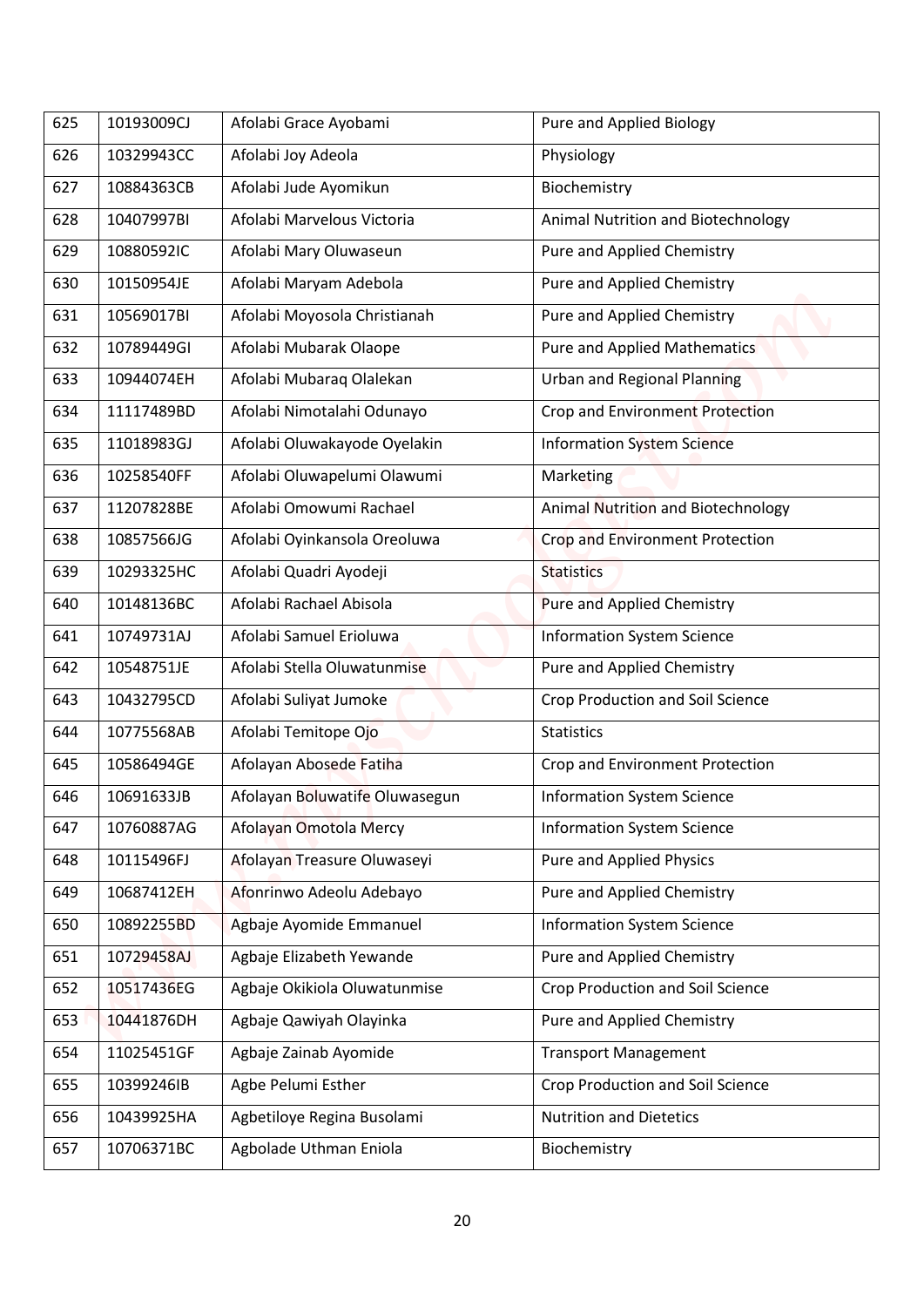| 658 | 10077557JF | Agboola Abdulrahmon Ikeoluwa   | Physiology                                   |
|-----|------------|--------------------------------|----------------------------------------------|
| 659 | 11291444AI | Agboola Aminat Ajoke           | Pure and Applied Physics                     |
| 660 | 11067660CD | Agboola Blessing Abigail       | Pure and Applied Chemistry                   |
| 661 | 11041208DD | Agboola David Oluwatunmise     | Economics                                    |
| 662 | 10495174JG | Agboola Dideoluwa Dorothy      | Anatomy                                      |
| 663 | 10994194DH | Agboola Esther Adeola          | Anatomy                                      |
| 664 | 11287653DC | Agboola Esther Odunayo         | Physiology                                   |
| 665 | 10252518HJ | Agboola Ifeoluwa Esther        | Pure and Applied Chemistry                   |
| 666 | 10032063AB | Agboola Moridiya Oyinkansola   | <b>Information System Science</b>            |
| 667 | 10923752JH | Agboola Nafisat Boluwatife     | <b>Pure and Applied Chemistry</b>            |
| 668 | 11046476EA | Agboola Olatunbosun Oluwasegun | Anatomy                                      |
| 669 | 10833814FH | Agboola Oluwasolape Promise    | <b>Animal Production and Health</b>          |
| 670 | 11265359IB | Agboola Omotolase Rebecca      | Food Science                                 |
| 671 | 10674094DH | Agboola Precious Olamide       | <b>Information System Science</b>            |
| 672 | 10105138JD | Agboola Ruth God'Svictory      | <b>Pure and Applied Mathematics</b>          |
| 673 | 10961227JF | Agboola Salimot Olakunmi       | <b>Crop Production and Soil Science</b>      |
| 674 | 11329106CH | Agboola Taofeek Feyisetan      | Pure and Applied Physics                     |
| 675 | 10822931BH | Agboola Tomiwa David           | Economics                                    |
| 676 | 10470618EE | Aghachukwu Joseph Chinedu      | <b>Cyber Security Science</b>                |
| 677 | 10039319FI | Agio Joy Omosewa               | Crop and Environment Protection              |
| 678 | 10983425ED | <b>Ahamod Ahamod Adewale</b>   | Agricultural Extension and Rural Development |
| 679 | 10478785IE | Ahmad Azeezat Folashade        | Animal Nutrition and Biotechnology           |
| 680 | 10943601BB | Ahmad Sumayyah Ayomikun        | Crop and Environment Protection              |
| 681 | 10075021EA | Ahmed Mustapha                 | <b>Information System Science</b>            |
| 682 | 10876246CF | Ahmed Tunmise Abdulrokeeb      | Economics                                    |
| 683 | 10940629AD | Aina Elizabeth Precious        | Pure and Applied Chemistry                   |
| 684 | 10148626JE | Aina Marvellous Samuel         | <b>Agricultural Economics</b>                |
| 685 | 10522085GH | Aina Ryanah Oreoluwa           | Anatomy                                      |
| 686 | 10267457HG | Aina Stephen Oluwatimilehin    | Anatomy                                      |
| 687 | 10368715AJ | Ainogo Testimony Moyosoreoluwa | Pure and Applied Chemistry                   |
| 688 | 10221606ID | Airiofolo Dorcas Omonefe       | Marketing                                    |
| 689 | 10159247EH | Ajadi Boluwatife Deborah       | Agricultural Extension and Rural Development |
|     |            |                                |                                              |
| 690 | 11050070CF | Ajadi Grace Feranmi            | <b>Agricultural Economics</b>                |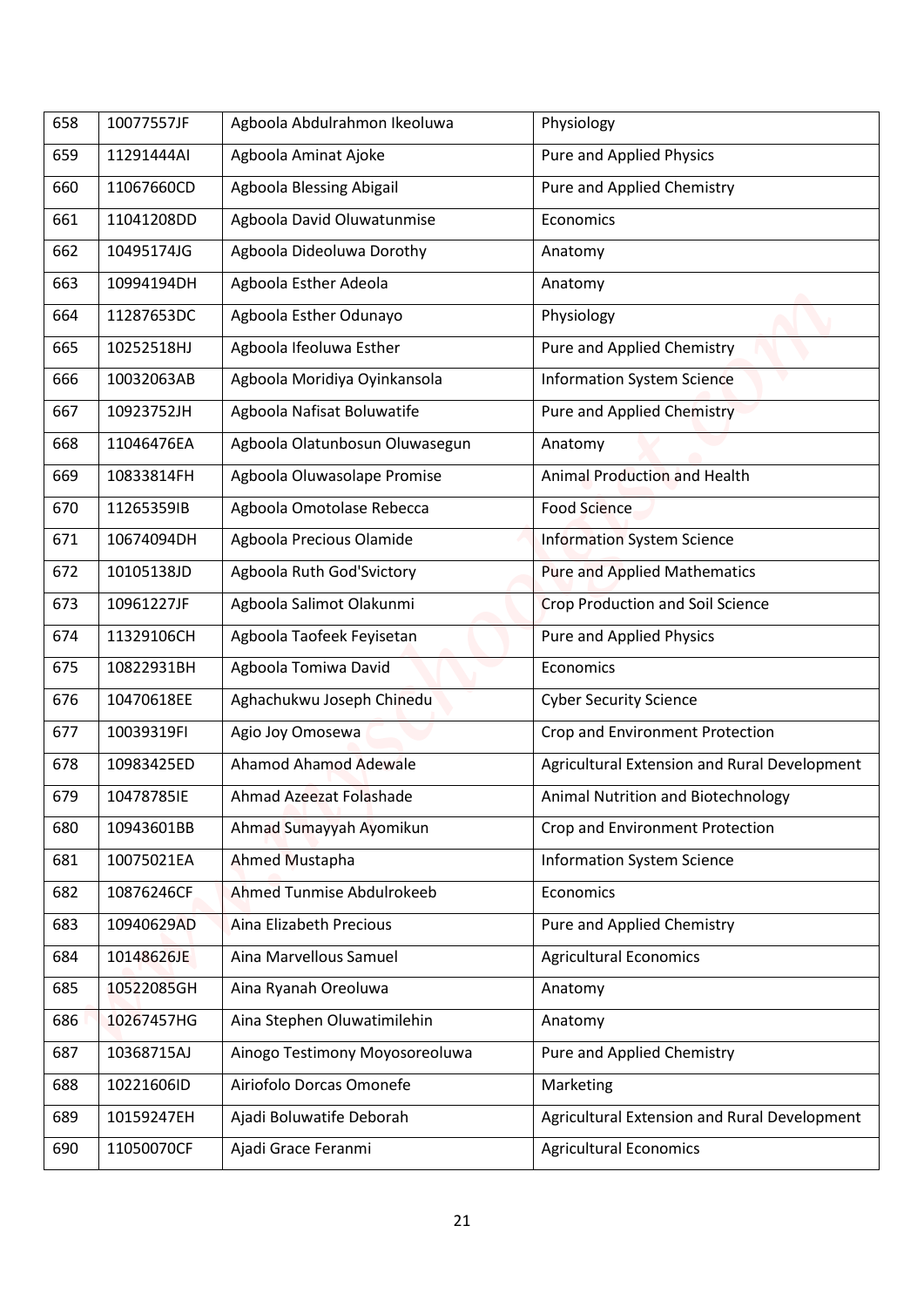| 691 | 10131842AG | Ajadi Ismail Adetunji       | Agricultural Extension and Rural Development |
|-----|------------|-----------------------------|----------------------------------------------|
| 692 | 11277589FH | Ajadi Peter Boluwatife      | Animal Production and Health                 |
|     |            |                             |                                              |
| 693 | 10585636BJ | Ajadi Qudus Olanrewaju      | <b>Information System Science</b>            |
| 694 | 10113174EB | Ajagbe Farouk Olamilekan    | Agricultural Extension and Rural Development |
| 695 | 10492960EF | Ajagbe Israel Oluwaferanmi  | <b>Information System Science</b>            |
| 696 | 10857954JG | Ajagbe Kaosarat Adeola      | Physiology                                   |
| 697 | 10456468AI | Ajagbe Mariam Oluwatoyin    | <b>Nutrition and Dietetics</b>               |
| 698 | 10318763JH | Ajagbe Omowumi Grace        | Agricultural Extension and Rural Development |
| 699 | 10199453JH | Ajagbe Taiwo Fathia         | Pure and Applied Physics                     |
| 700 | 11032838CA | Ajagbe Yishau Kolapo        | Agricultural Extension and Rural Development |
| 701 | 10585334FC | Ajala Eyitayo Courage       | <b>Agricultural Economics</b>                |
| 702 | 10885932GH | Ajala Phrydaouz Ayinke      | <b>Agricultural Economics</b>                |
| 703 | 10844451FJ | Ajamu Ayomide Matthew       | <b>Information System Science</b>            |
| 704 | 10682229HG | Ajani Faridat Fikayo        | <b>Animal Nutrition and Biotechnology</b>    |
| 705 | 10708082CA | Ajani Hikmat Sunmisola      | Pure and Applied Chemistry                   |
| 706 | 10670634DI | Ajani Kaothar Ayomide       | <b>Animal Nutrition and Biotechnology</b>    |
| 707 | 10205705GC | Ajani Oluwafeyikemi Opeyemi | Physiology                                   |
| 708 | 10957425FF | Ajani Roqeebat Kehinde      | <b>Statistics</b>                            |
| 709 | 10201363JA | Ajani Victoria Iyanuoluwa   | Pure and Applied Physics                     |
| 710 | 10520938BG | Ajao Enoch Olaoluwa         | Pure and Applied Biology                     |
| 711 | 11318347AD | Ajao Esther Boluwatife      | Animal Production and Health                 |
| 712 | 11004620JA | Ajao Olamijuwon David       | <b>Urban and Regional Planning</b>           |
| 713 | 10302373II | Ajao Victoria Success       | Biochemistry                                 |
| 714 | 11273883CA | Ajao Zainab Olabisi         | Marketing                                    |
| 715 | 10098594DE | Ajayi Abeeb Abayomi         | <b>Cyber Security Science</b>                |
| 716 | 11160644ED | Ajayi Aishat Oluwakemi      | Pure and Applied Physics                     |
| 717 | 10723234FH | Ajayi Caleb Oluwaseun       | Animal Nutrition and Biotechnology           |
| 718 | 10388224HA | Ajayi Comfort Adewumi       | Pure and Applied Chemistry                   |
| 719 | 10237696CC | Ajayi Elizabeth Omolola     | Physiology                                   |
| 720 | 10511631AB | Ajayi Ezekiel Ayobami       | Crop Production and Soil Science             |
| 721 | 11344143CB | Ajayi Goodness Oladunmade   | <b>Statistics</b>                            |
| 722 | 10371381GC | Ajayi Ifeoluwa Esther       | Pure and Applied Physics                     |
|     |            |                             |                                              |
| 723 | 10611144Cl | Ajayi Joshua Olasunkanmi    | Fine and Applied Arts                        |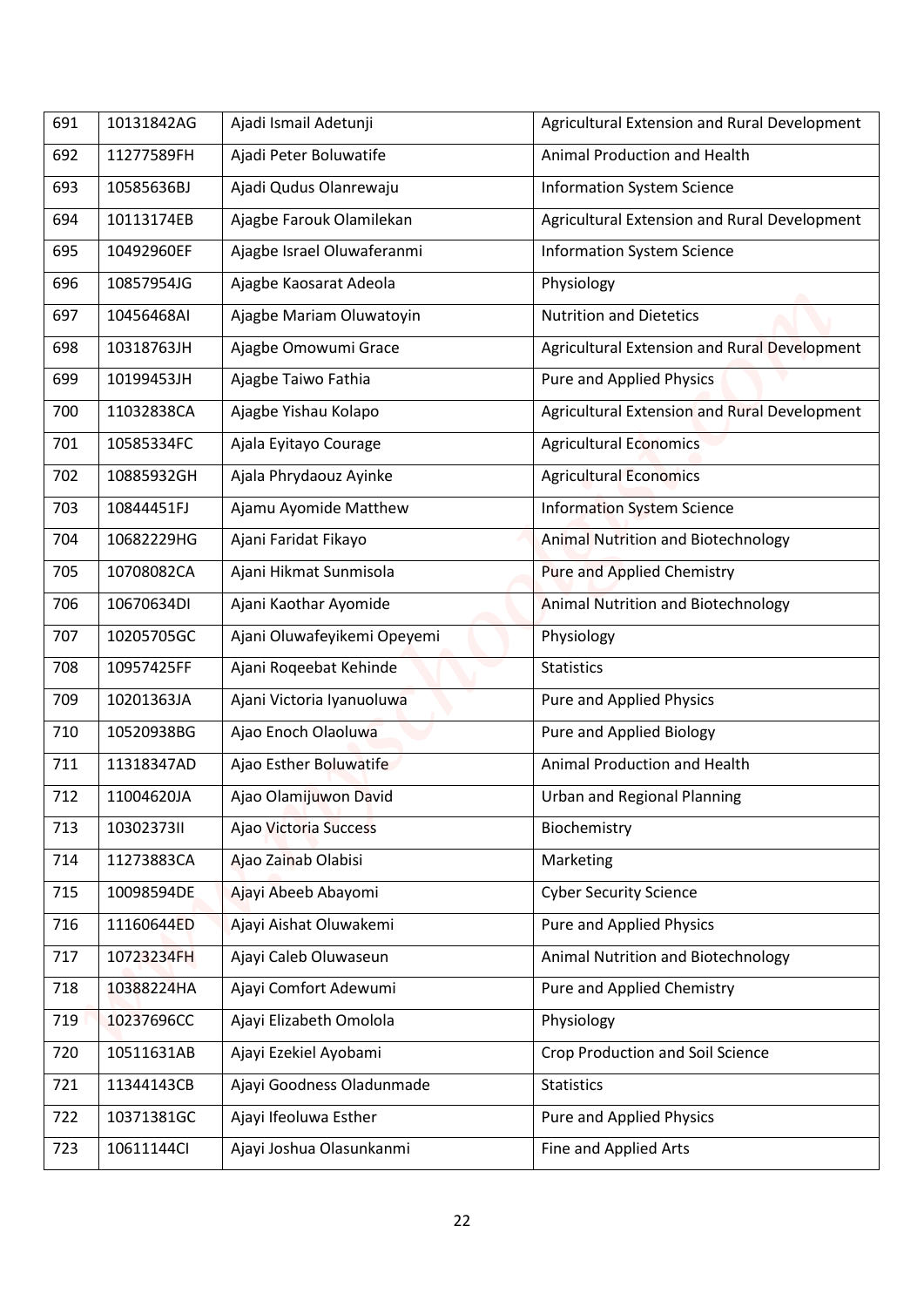| 724 | 11119044AE | Ajayi Marvelous Oluwamurewa   | Physiology                              |
|-----|------------|-------------------------------|-----------------------------------------|
| 725 | 10661393BJ | Ajayi Moyinoluwa David        | Physiology                              |
| 726 | 10959763CF | Ajayi Oladimeji Praise        | Pure and Applied Chemistry              |
| 727 | 11345096HC | Ajayi Olaoluwa Ayomide        | Physiology                              |
| 728 | 11056316AI | Ajayi Oluwadarasimi Ayodeji   | <b>Information System Science</b>       |
| 729 | 11293619HJ | Ajayi Oluwasegun Gideon       | Pure and Applied Physics                |
| 730 | 10284074ID | Ajayi Omotayo Francis         | Physiology                              |
| 731 | 10908609DD | Ajayi Pelumi Mathew           | Crop and Environment Protection         |
| 732 | 10162577EI | Ajayi Peter Oluwaseun         | Biochemistry                            |
| 733 | 10592575FH | Ajayi Precious Olajumoke      | <b>Crop Production and Soil Science</b> |
| 734 | 10899233DB | Ajayi Tofunmi Inioluwa        | <b>Agricultural Economics</b>           |
| 735 | 11109340BG | Ajeigbe Esther Aminat         | <b>Pure and Applied Chemistry</b>       |
| 736 | 10182888DB | Ajeigbe Mercy Iseoluwa        | <b>Pure and Applied Chemistry</b>       |
| 737 | 10780714ID | Ajeigbe Toluwalase Oluwatoyin | <b>Pure and Applied Chemistry</b>       |
| 738 | 10294404DG | Ajekigbe Victoria Anuoluwa    | Anatomy                                 |
| 739 | 10713488AB | Ajenifuja Praise Adeyinka     | <b>Earth Science</b>                    |
| 740 | 10760931GI | Ajewole Esther Pelumi         | Animal Nutrition and Biotechnology      |
| 741 | 10555818DJ | Ajewole Mary Titilope         | Pure and Applied Physics                |
| 742 | 11070908HG | Ajibade Adenike Shukrhoh      | Physiology                              |
|     |            |                               |                                         |
| 743 | 10155984DJ | Ajibade Aisha Omowumi         | Crop Production and Soil Science        |
| 744 | 10086484IG | Ajibade Aqib Babajide         | Crop Production and Soil Science        |
| 745 | 11039703IG | Ajibade Asimiyu Adewuyi       | Pure and Applied Chemistry              |
| 746 | 10103252CI | Ajibade Boluwatife Mayowa     | Economics                               |
| 747 | 10756424AJ | Ajibade Dolapo Aliameen       | Animal Nutrition and Biotechnology      |
| 748 | 10952427BE | Ajibade Isaiah Adebayo        | Pure and Applied Physics                |
| 749 | 11177500BC | Ajibade Oluwafemi Stephen     | <b>Cyber Security Science</b>           |
| 750 | 11081762AJ | Ajibade Promise Rhoda         | Pure and Applied Chemistry              |
| 751 | 11329259FD | Ajibade Roqeebat Olapetan     | Marketing                               |
| 752 | 10904708JG | Ajibade Samuel Oluwatosin     | <b>Information System Science</b>       |
| 753 | 11294029BD | Ajibade Sarat Abidemi         | Animal Nutrition and Biotechnology      |
| 754 | 11031764EB | Ajibade Umar Adedeji          | Physiology                              |
| 755 | 10203660IG | Ajibade Zainab Temilade       | Pure and Applied Chemistry              |
| 756 | 10981190FF | Ajibike Abdulbasit Adekunle   | <b>Information System Science</b>       |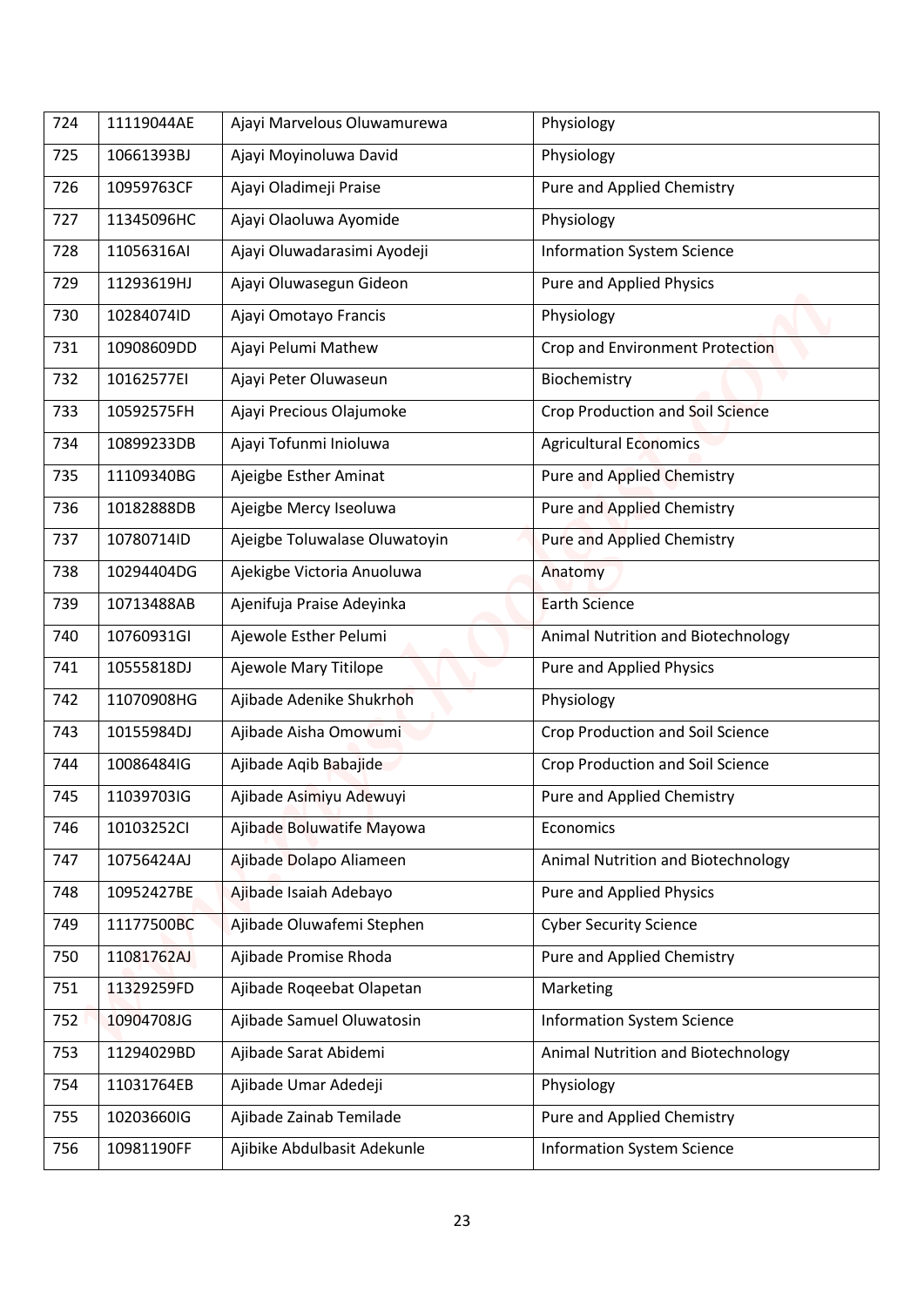| 757 | 10275956JA | Ajibodu Oluwatobiloba Susan     | Physiology                                   |
|-----|------------|---------------------------------|----------------------------------------------|
| 758 | 10507358BG | Ajibola Eunice Peace            | Agricultural Extension and Rural Development |
| 759 | 10123492DA | Ajibola Fahidat Omobolanle      | <b>Food Engineering</b>                      |
| 760 | 10548705DI | Ajibola John Oluwatosin         | <b>Pure and Applied Physics</b>              |
| 761 | 10934313DG | Ajibola Oluwadarasimi Victoria  | Pure and Applied Chemistry                   |
| 762 | 10376082CE | Ajiboye Abdulbasit Eniola       | <b>Earth Science</b>                         |
| 763 | 10557092JH | Ajiboye Abisola Ruth            | Agricultural Extension and Rural Development |
| 764 | 11320055CA | Ajiboye Deborah Oluwaseun       | Crop and Environment Protection              |
| 765 | 10093525BC | Ajiboye John Anuoluwapo         | <b>Animal Nutrition and Biotechnology</b>    |
| 766 | 11147429BF | Ajiboye Kerimot Ololade         | Crop and Environment Protection              |
| 767 | 10528416IG | Ajiboye Tasleemah Odunola       | <b>Pure and Applied Mathematics</b>          |
| 768 | 11122008DG | Ajikobi Lateefat Olajumoke      | <b>Pure and Applied Chemistry</b>            |
| 769 | 10531658GA | Ajilo Iyanuoluwa Emmanuel       | <b>Information System Science</b>            |
| 770 | 10980899FF | Ajimatanrareje Wonder Oluwaseyi | <b>Animal Nutrition and Biotechnology</b>    |
| 771 | 10175164CA | Ajimati Anuoluwapo Gladys       | Physiology                                   |
| 772 | 10689802FF | Ajimati Emmanuel Odunola        | <b>Animal Nutrition and Biotechnology</b>    |
| 773 | 11047230AJ | Ajisafe Gloria Oluwasolami      | Economics                                    |
| 774 | 10462026BI | Ajisafe Latifat Abike           | Anatomy                                      |
| 775 | 10166080BF | Ajobiewe Precious Ogbokiroro    | <b>Information System Science</b>            |
| 776 | 10212143FB | Ajogbeje Shallom Oluwaseyi      | Biochemistry                                 |
| 777 | 10908325BC | Ajulo Dennis Oluwaferanmi       | <b>Agricultural Engineering</b>              |
| 778 | 10705225FF | Ajuwon Oyindamola Elizabeth     | Crop and Environment Protection              |
| 779 | 10672372GC | Akanbi Abisola Suliyat          | Animal Nutrition and Biotechnology           |
| 780 | 11272225EH | Akanbi Aishah Adedayo           | Physiology                                   |
| 781 | 10850545BD | Akanbi Samuel Babatunde         | Pure and Applied Chemistry                   |
| 782 | 10448647JE | Akande Abiodun Victor           | <b>Information System Science</b>            |
| 783 | 11322997CB | Akande Emmanuel Akolade         | <b>Information System Science</b>            |
| 784 | 10248540IC | Akande Ezekiel Ojo              | <b>Pure and Applied Physics</b>              |
| 785 | 10502819FD | Akande Faith Ayomide            | Animal Production and Health                 |
| 786 | 10217369IH | Akande Godwin Opeyemi           | Anatomy                                      |
| 787 | 11272117IA | Akande Joshua Alade             | <b>Pure and Applied Mathematics</b>          |
| 788 | 10650189GJ | Akande Joshua Olaoluwa          | <b>Information System Science</b>            |
| 789 | 10783931DF | Akande Mercy Tioluwani          | Animal Nutrition and Biotechnology           |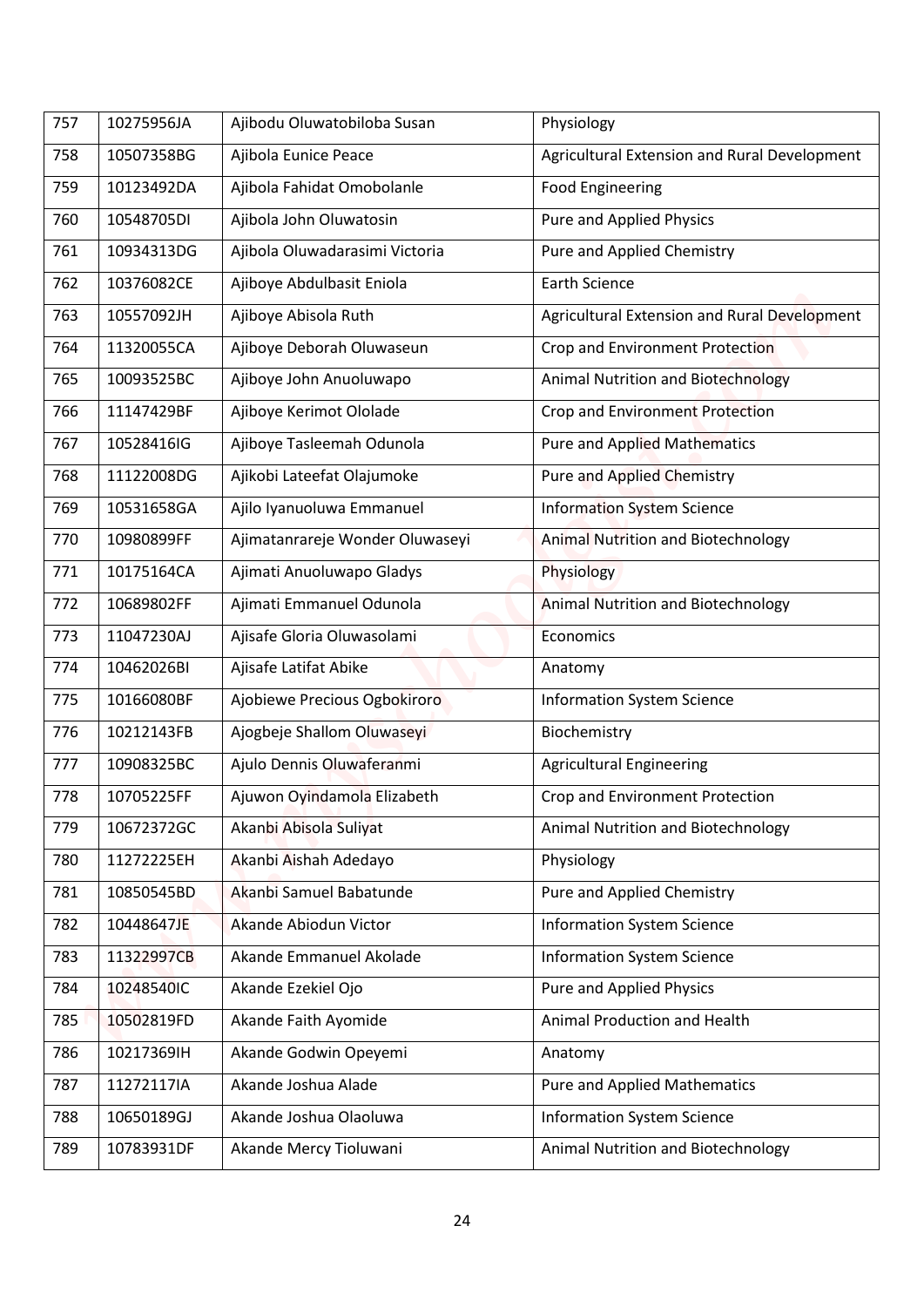| 790 | 10571121BB | Akande Moses Iyeyinka            | Biochemistry                                 |
|-----|------------|----------------------------------|----------------------------------------------|
| 791 | 11018717JB | Akande Oluwadarasimi Ifeoluwa    | Crop Production and Soil Science             |
| 792 | 10810256BI | Akande Sefiyatu Kikeloman        | <b>Information System Science</b>            |
| 793 | 10148730HD | Akanji Ayomide Justina           | Marketing                                    |
| 794 | 10559981GD | Akanji Eniola Racheal            | Crop Production and Soil Science             |
| 795 | 11299975CD | Akanji Joy John                  | Crop and Environment Protection              |
| 796 | 10403924BF | Akanji Samuel Iyefemi            | Animal Production and Health                 |
| 797 | 11133177JB | Akanji Zamad Adebayo             | <b>Information System Science</b>            |
| 798 | 10092779BJ | Akanmu Folashade Zainab          | Crop Production and Soil Science             |
| 799 | 11151527EA | Akanmu Ifeoluwa Testimony        | <b>Pure and Applied Physics</b>              |
| 800 | 10219532JH | Akanmu Oluwaseyi Timileyin       | <b>Pure and Applied Chemistry</b>            |
| 801 | 10480524AI | Akanmu Philip Olaoluwa           | Agricultural Extension and Rural Development |
| 802 | 10329223EI | Akanmu Rebecca Folakemi          | Crop Production and Soil Science             |
| 803 | 11020530IE | Akanmu Victor Ayotunde           | <b>Information System Science</b>            |
| 804 | 10526846ED | Akano Aishat Adenike             | <b>Marketing</b>                             |
| 805 | 11166665CC | Akano Ajaroh Titilola            | <b>Animal Nutrition and Biotechnology</b>    |
| 806 | 11081881EA | Akano Joshua Oluwafemi           | <b>Pure and Applied Mathematics</b>          |
| 807 | 10611600BI | Akano Rachael Oluwatoyin         | Pure and Applied Chemistry                   |
| 808 | 11185256CE | Akano Ruth Blessing              | <b>Pure and Applied Physics</b>              |
| 809 | 10168810HA | Akawuba Peace Bamidele           | Crop and Environmental Protection            |
| 810 | 10657120DE | Akeju Ayomide Adekunle           | Crop and Environment Protection              |
| 811 | 10434628FD | Akeredolu Shakirat Ayomide       | Pure and Applied Chemistry                   |
| 812 | 10200272GF | Akerele Motunrayo Favour         | Agricultural Extension and Rural Development |
| 813 | 10978274HD | Akerele Sarah Imoleayo           | Marketing                                    |
| 814 | 10788611GA | Akhumeya Jennifer Oluwaferanmi   | Crop Production and Soil Science             |
| 815 | 10220124GH | Akinade Joshua Pelumi            | <b>Agricultural Economics</b>                |
| 816 | 10848468DG | Akinade Segun Stephen            | Marketing                                    |
| 817 | 10825512DE | Akinade Sekinat Bolanle          | Animal Production and Health                 |
| 818 | 10207825AH | Akinade Suzan Anuoluwapo         | Marketing                                    |
| 819 | 10668675JF | Akinbami Esther Oluwadamilola    | Agricultural Extension and Rural Development |
| 820 | 10861250AF | Akinbami Oluwanifemi Olamide     | Pure and Applied Chemistry                   |
| 821 | 11042528FA | Akinbeye Ajijolaoluwa Boluwatife | <b>Pure and Applied Mathematics</b>          |
| 822 | 10546497GG | Akinbiyi Mariam Ayomide          | Pure and Applied Chemistry                   |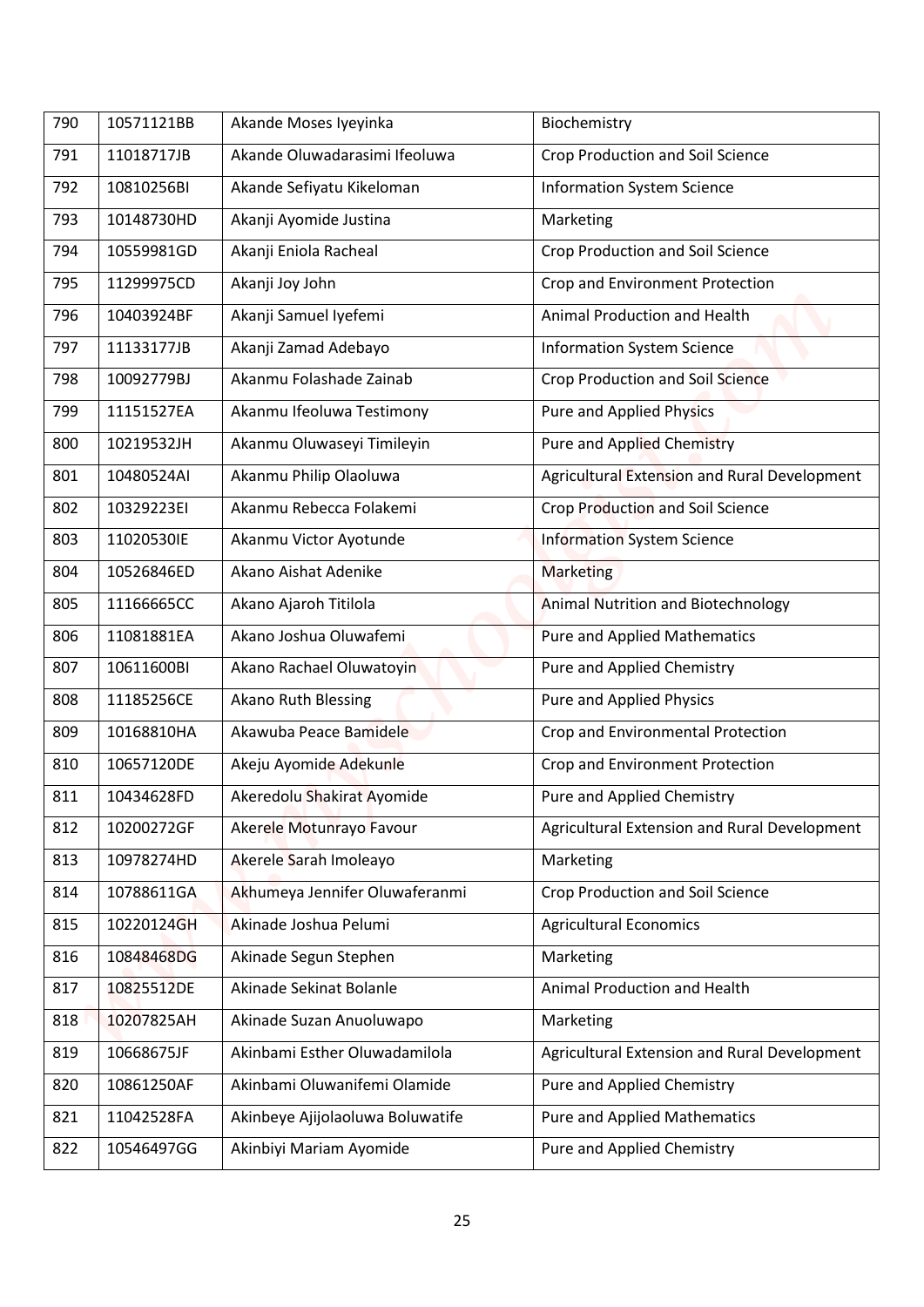| 823 | 10393929CH | Akinbo Oluwafemi Timothy           | Agricultural Extension and Rural Development |
|-----|------------|------------------------------------|----------------------------------------------|
|     |            |                                    |                                              |
| 824 | 10791685FD | Akinbode Damilare Rafiu            | <b>Information System Science</b>            |
| 825 | 10192630AC | Akinbode Opeyemi Islamiyat         | <b>Food Engineering</b>                      |
| 826 | 10326191CG | Akinbode Testimony Esther          | Crop Production and Soil Science             |
| 827 | 10090653JC | Akinbola Mordiyah Ayokunnu         | <b>Nutrition and Dietetics</b>               |
| 828 | 11315561BJ | Akinbola Ololade Iyanuoluwa        | <b>Statistics</b>                            |
| 829 | 10909686AD | Akinbola Omolara Deborah           | Pure and Applied Chemistry                   |
| 830 | 11172981IG | Akinboro Habeeb Oluwashina         | <b>Food Science</b>                          |
| 831 | 10527466CG | Akinde Oluwatunmise Mary           | <b>Agricultural Engineering</b>              |
| 832 | 10877017EA | Akindele Akinyemi Samuel           | Pure and Applied Chemistry                   |
| 833 | 10958974GE | Akindele Bewaji Ibraheem           | <b>Pure and Applied Physics</b>              |
| 834 | 11071651HI | Akindele Oreoluwa Israel           | Anatomy                                      |
| 835 | 10960245DE | Akindojuromi Oluwatosin Lydia      | <b>Biochemistry</b>                          |
| 836 | 11312057FF | Akinfade Latifat Abioye            | Animal Nutrition and Biotechnology           |
| 837 | 10635110AH | Akinfolayan Shalom Anuoluwa        | Pure and Applied Chemistry                   |
| 838 | 10874500CF | Akinfunjesu Aduramigba Christianah | Pure and Applied Chemistry                   |
| 839 | 11003308EJ | Akinjobi Mary Ayomide              | Marketing                                    |
| 840 | 1053517311 | Akinkanju Boluwatife Joshua        | <b>Business Management</b>                   |
| 841 | 10761563BF | Akinlade Favour Akinyemi           | Crop Production and Soil Science             |
| 842 | 11150115AI | Akinleye Melody Esther             | Anatomy                                      |
| 843 | 10151808FE | Akinlose Faith Ifeoluwatomi        | Physiology                                   |
| 844 | 10858138CJ | Akinlotan Eunice Mauyon            | Pure and Applied Chemistry                   |
| 845 | 11182131lH | <b>Akinloye Marvellous Peter</b>   | Crop and Environmental Protection            |
| 846 | 10508128DE | Akin-Makinde Samuel Adekunle       | <b>Statistics</b>                            |
| 847 | 10382201JH | Akinnawonu Rufus Taiwo             | Crop and Environmental Protection            |
| 848 | 10684833CE | Akinniyi Aleem Akinrinola          | <b>Information System Science</b>            |
| 849 | 10184340EA | Akinokun David Ayomide             | Pure and Applied Chemistry                   |
| 850 | 10830499BB | Akinola David Oluwadamilare        | <b>Chemical Engineering</b>                  |
| 851 | 10339124CH | Akinola Fatai Adeniyi              | Crop and Environment Protection              |
| 852 | 10138730AD | Akinola Idowu Aminat               | Animal Nutrition and Biotechnology           |
| 853 | 10952698HE | Akinola Miracle Oyindamola         | Biochemistry                                 |
| 854 | 10510783CD | Akinola Okikiola Alexander         | Pure and Applied Physics                     |
|     |            | Akinola Ololade Mutiat             |                                              |
| 855 | 10930590FA |                                    | Crop and Environment Protection              |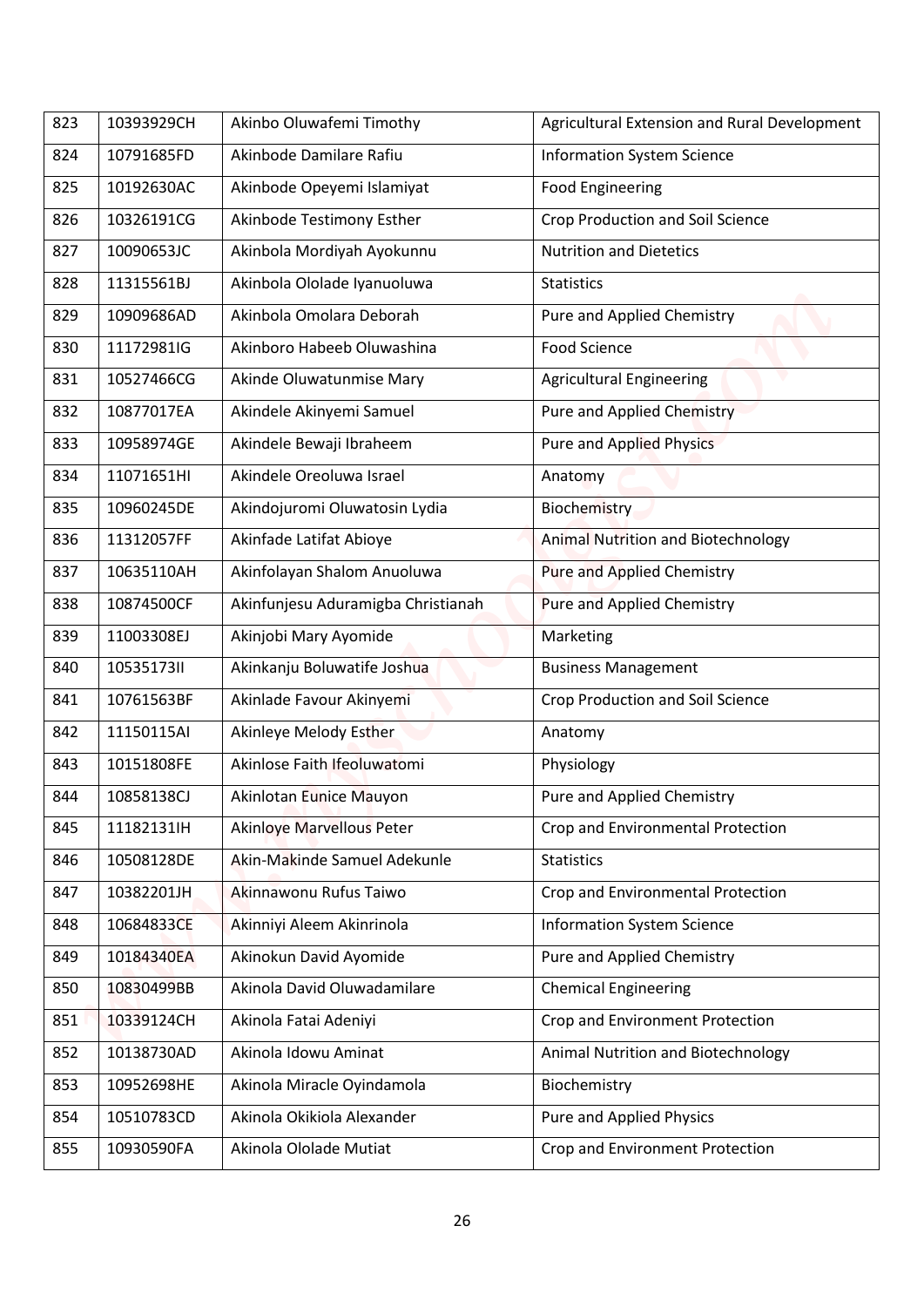| 856 | 10649068DH | Akinola Oluwatosin Rachael      | Physiology                                   |
|-----|------------|---------------------------------|----------------------------------------------|
| 857 | 11240111GI | Akinola Omotayo Emmanuel        | Crop Production and Soil Science             |
|     | 10878284CC | Akinola Pelumi Victoria         |                                              |
| 858 |            |                                 | Animal Nutrition and Biotechnology           |
| 859 | 10740037II | Akinola Shakirat Eniola         | Pure and Applied Chemistry                   |
| 860 | 11065437JG | Akinosun Rapheal Olanrewaju     | <b>Statistics</b>                            |
| 861 | 10785041AD | Akinoye Bolaji Benjamin         | <b>Pure and Applied Mathematics</b>          |
| 862 | 10444892BA | Akinpelu Dorcas Ponle           | Agricultural Extension and Rural Development |
| 863 | 10316460CC | Akinpelu Ikeoluwa Favour        | Crop and Environmental Protection            |
| 864 | 10006794FB | Akinpelu Kausar Morolake        | Marketing                                    |
| 865 | 10308949FB | Akinpelu Oyinkansola Mary       | <b>Animal Nutrition and Biotechnology</b>    |
| 866 | 10734500BF | Akinremi Fathia Adedamola       | Agricultural Extension and Rural Development |
| 867 | 10683354JG | Akinrimisi Feyisayo Vincent     | <b>Pure and Applied Physics</b>              |
| 868 | 10293932JE | Akinrinlola Gbolahan Precious   | Physiology                                   |
| 869 | 10683852FH | Akinrinmade Timileyin James     | Anatomy                                      |
| 870 | 10357038CD | Akinrodoye Dotun Oluwatomiwa    | <b>Pure and Applied Biology</b>              |
| 871 | 11214735FB | Akinropo Folakemi Oluwabunmi    | <b>Animal Nutrition and Biotechnology</b>    |
| 872 | 10389657DJ | Akinroye Abisola Victoria       | Crop and Environment Protection              |
| 873 | 10788172BJ | Akinsoji Anuoluwapo Elizabeth   | Pure and Applied Chemistry                   |
| 874 | 10938685BF | Akinsola Baliqees Omosalewa     | Agricultural Extension and Rural Development |
| 875 | 10869678DI | Akinsola Favour Olawale         | Physiology                                   |
| 876 | 11087261AC | Akinsola Israel Temitayo        | <b>Pure and Applied Mathematics</b>          |
| 877 | 10949164AG | Akinsuroju David Timilehin      | <b>Earth Science</b>                         |
| 878 | 10365582JG | Akinsuyi Daniel Abiodun         | Biochemistry                                 |
| 879 | 10785145HJ | Akintade Ayomide Samuel         | Marketing                                    |
| 880 | 10213346DB | Akintayo Abiodun Kameelah       | Agricultural Extension and Rural Development |
| 881 | 10179652DJ | Akintayo Esther Boluwatito      | Agricultural Extension and Rural Development |
| 882 | 10431170EI | Akintayo Mustopha Akinyemi      | Pure and Applied Physics                     |
| 883 | 10686773CE | Akintayo Olalekan Ayodeji       | <b>Chemical Engineering</b>                  |
| 884 | 11138929AE | Akintayo Olalekan Idris         | <b>Information System Science</b>            |
| 885 | 10672203IE | Akinteye Ayomide Favour         | Marketing                                    |
| 886 | 10935796EJ | Akinteye Oluwale Abebayo        | Agricultural Extension and Rural Development |
| 887 | 11277069GF | Akintokun Oluwafisayomi Joseph  | <b>Cyber Security Science</b>                |
|     |            |                                 |                                              |
| 888 | 10445870ID | Akintola Ayanefeoluwa Elizabeth | Marketing                                    |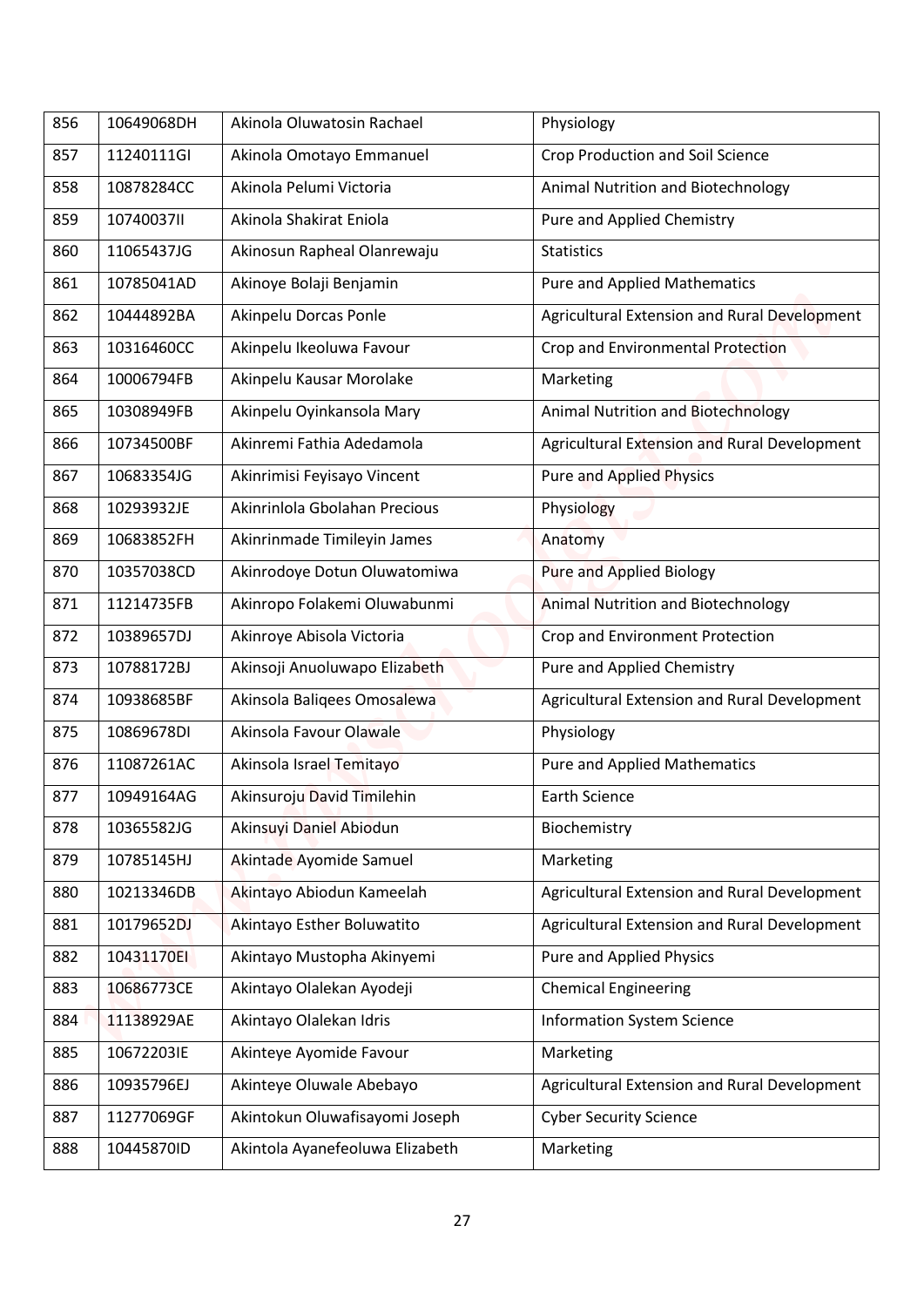| 889 | 10480310GI | Akintola Justin Adebare                                       | Agricultural Extension and Rural Development |
|-----|------------|---------------------------------------------------------------|----------------------------------------------|
| 890 | 10420569DF | Akintola Mariam Yewande                                       | Pure and Applied Chemistry                   |
| 891 | 10419329GJ | Akintola Olamide Ruth                                         | Marketing                                    |
| 892 | 10217348FD | Akintola Oluwadara Emmanuel                                   | <b>Information System Science</b>            |
| 893 | 10179409IJ | Akintola Precious Opeyemi                                     | Pure and Applied Physics                     |
| 894 | 10452612DD | Akintomide Akinkunmi John                                     | <b>Information System Science</b>            |
| 895 | 10502530EH | Akintomide Michael Tomiwa                                     | <b>Information System Science</b>            |
| 896 | 10750730BJ | Akintomide Seyifunmi Mercy                                    | Anatomy                                      |
| 897 | 10882085GF | Akintoyese Fatimah Boluwatife                                 | <b>Nutrition and Dietetics</b>               |
| 898 | 10314226DB |                                                               | <b>Pure and Applied Chemistry</b>            |
|     | 10248746EG | Akintujoye Esther Oluwapelumi<br>Akintunde Bisola Christianah |                                              |
| 899 |            |                                                               | <b>Pure and Applied Chemistry</b>            |
| 900 | 10266563EC | Akintunde Faith Akinsola                                      | <b>Information System Science</b>            |
| 901 | 10398176JA | Akintunde Olaotan Abubakar                                    | <b>Information System Science</b>            |
| 902 | 10309223AF | Akintunde Oluwatunmise Precious                               | <b>Crop and Environment Protection</b>       |
| 903 | 11223566DJ | Akintunde Oyindamola Dorcas                                   | Pure and Applied Chemistry                   |
| 904 | 10493142IB | Akintunde Prayer Ezra                                         | Biochemistry                                 |
| 905 | 10310465GC | Akintunde Similoluwa Patience                                 | <b>Information System Science</b>            |
| 906 | 10483573HG | Akinwale Zainab Ajoke                                         | Pure and Applied Chemistry                   |
| 907 | 11018923FF | Akinwande Adewale Farug                                       | Crop Production and Soil Science             |
| 908 | 10526072DH | Akinwande Grace Oluwatoyin                                    | Animal Nutrition and Biotechnology           |
| 909 | 10641300GB | Akinwande Marvelous Ayobami                                   | Pure and Applied Physics                     |
| 910 | 10722793CC | Akinware Peace                                                | Crop Production and Soil Science             |
| 911 | 10358609GD | Akinwole Miracle Oluwatosin                                   | Crop Production and Soil Science             |
| 912 | 10137047AI | Akinwumi Deborah Oyinkansola                                  | Anatomy                                      |
| 913 | 11087914IA | Akinwumi Emmanuel Oluwasijibomi                               | Economics                                    |
| 914 | 11160225DJ | Akinwumi Tobi                                                 | Pure and Applied Physics                     |
| 915 | 10209283JF | Akinwumi Victor Samuel                                        | Physiology                                   |
| 916 | 10987926CD | Akinwunmi Boluwatife Peace                                    | Crop and Environment Protection              |
| 917 | 10696415AE | Akinwunmi Jesutofunmi Ayanfeoluwa                             | Biochemistry                                 |
| 918 | 10806188JH | Akinyefa Oluwadamilola Sarah                                  | Anatomy                                      |
| 919 | 10445959BA | Akinyele Esther Oluwabisi                                     | Crop Production and Soil Science             |
| 920 | 10020966CB | Akinyemi Covenant Elijah                                      | Pure and Applied Physics                     |
| 921 | 11297364JG | Akinyemi Feranmi Oriyomi                                      | <b>Transport Management</b>                  |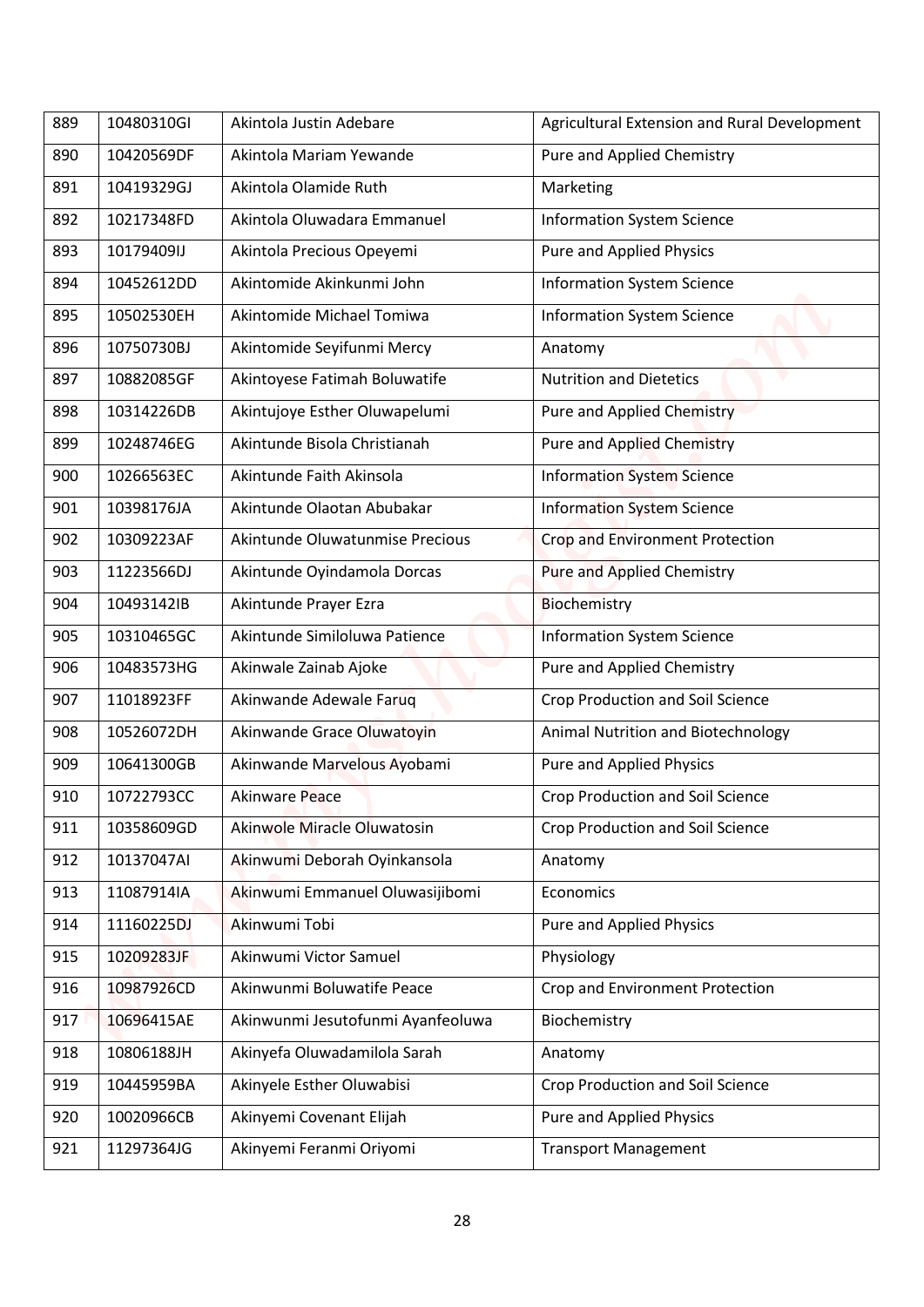| 922 | 10961852GD | Akinyemi Habibat Pelumi         | Animal Nutrition and Biotechnology           |
|-----|------------|---------------------------------|----------------------------------------------|
| 923 | 10029193HF | Akinyemi Hawah Odunayo          | Physiology                                   |
| 924 | 10710567DE | Akinyemi Heritage Tijesu        | <b>Pure and Applied Mathematics</b>          |
| 925 | 10800518DF | Akinyemi Iyanu Oluwaseyi        | <b>Pure and Applied Physics</b>              |
| 926 | 10327069BB | Akinyemi Mutiat Damilola        | Physiology                                   |
| 927 | 10347371CB | Akinyemi Oluwabusayomi Blessing | Agricultural Extension and Rural Development |
| 928 | 10296713JD | Akinyera Fatimoh Adeola         | Pure and Applied Chemistry                   |
| 929 | 11290130HA | Akinyode Shuaib Abiodun         | Pure and Applied Physics                     |
| 930 | 10820301FA | Akinyoola Oluwaferanmi Hezekiah | <b>Animal Nutrition and Biotechnology</b>    |
| 931 | 10316461BJ | Akogun Daniel Testimony         | Crop and Environmental Protection            |
| 932 | 10336212DD | Akoja Tofunmi Ebenezer          | Physiology                                   |
| 933 | 10318583FF | Akolawole Afusat Oyinlola       | <b>Pure and Applied Chemistry</b>            |
| 934 | 10356775DG | Akorede Aliyat Omolara          | <b>Pure and Applied Physics</b>              |
| 935 | 10408734DI | Akorede Bashit Olalekan         | Physiology                                   |
| 936 | 11270934EA | Akorede Rodiat Eniola           | Pure and Applied Chemistry                   |
| 937 | 11231100DI | Akpan Samuel Honour             | <b>Cyber Security Science</b>                |
| 938 | 10868076JB | Alaba Daniel Oladapo            | <b>Cyber Security Science</b>                |
| 939 | 10789442IJ | Alaba David Eniola              | Anatomy                                      |
| 940 | 11063843Cl | Alaba Deborah Funke             | Marketing                                    |
|     |            |                                 |                                              |
| 941 | 10577735FE | Alabede Fathia Adetola          | Anatomy                                      |
| 942 | 10663184HI | Alabi Abigail Olamide           | Economics                                    |
| 943 | 10805155JC | Alabi Afeez Adedolapo           | <b>Agricultural Economics</b>                |
| 944 | 10366282DD | Alabi Aishat Ayomide            | Pure and Applied Chemistry                   |
| 945 | 10713059CH | Alabi Ayomide Bosun             | Agricultural Extension and Rural Development |
| 946 | 10495599IC | Alabi Deborah Oyindamola        | <b>Agricultural Economics</b>                |
| 947 | 10506415DC | Alabi Dorcas Oluwanifemi        | Biochemistry                                 |
| 948 | 11343319GI | Alabi Faimat Dolapo             | Crop and Environment Protection              |
| 949 | 10263092HG | Alabi Fawaz Akinkunmi           | Marketing                                    |
| 950 | 11315883CD | Alabi Johnson Ayomikun          | <b>Pure and Applied Mathematics</b>          |
| 951 | 10991145GG | Alabi Joshua Ayomide            | <b>Statistics</b>                            |
| 952 | 10004660FB | Alabi Marvellous Toluwani       | Crop Production and Soil Science             |
| 953 | 10994718BH | Alabi Mary Bolaji               | Pure and Applied Chemistry                   |
| 954 | 10662848BJ | Alabi Oladeji Olumide           | Agricultural Extension and Rural Development |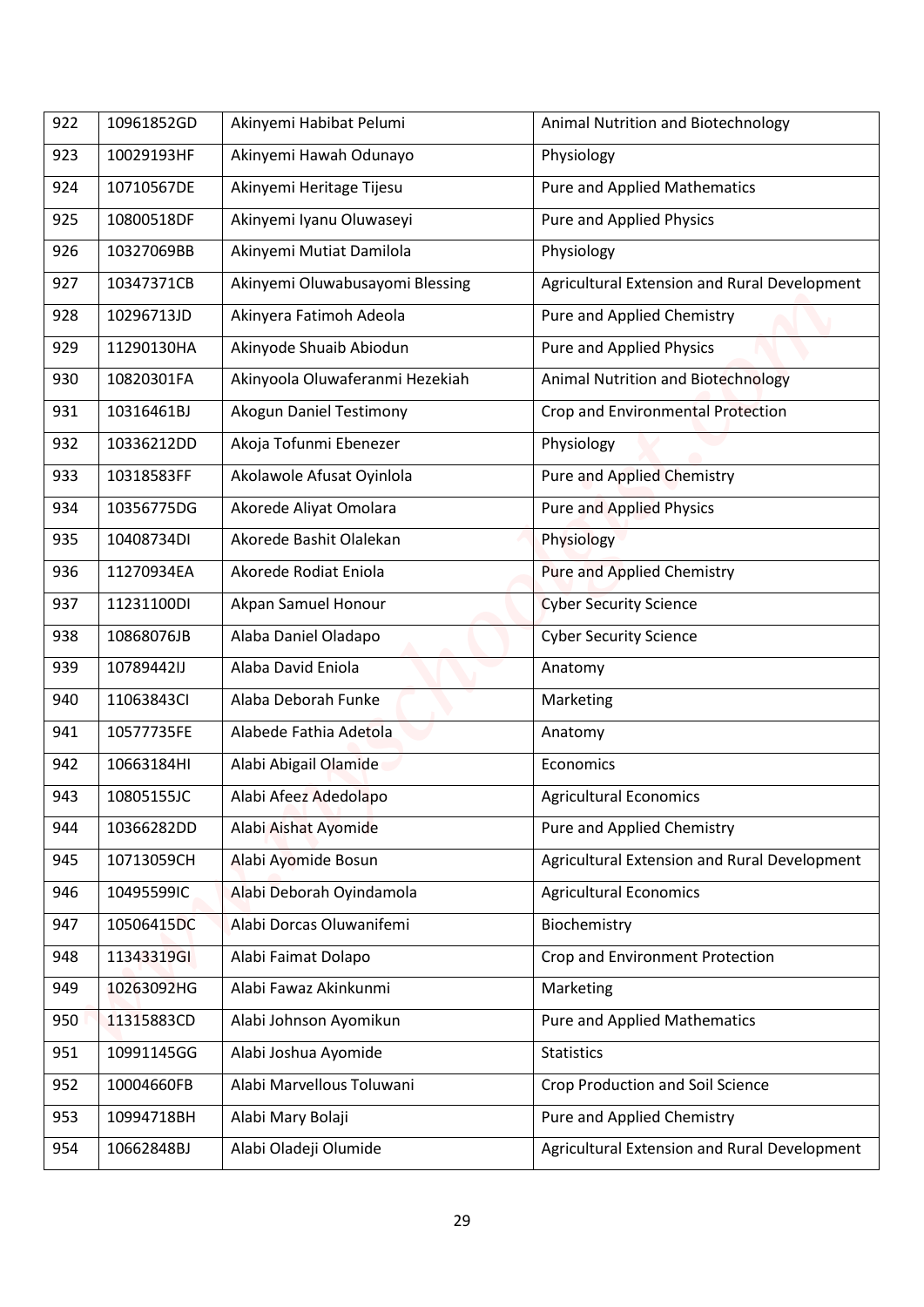| 955 | 11214485CF | Alabi Olumide Favour             | Physiology                                   |
|-----|------------|----------------------------------|----------------------------------------------|
| 956 | 11035439HE | Alabi Oyindamola Abisola         | <b>Crop Production and Soil Science</b>      |
| 957 | 10237249AF | Alabi Peace Oluwakemi            | <b>Crop Production and Soil Science</b>      |
| 958 | 10151026HC | Alabi Pelumi Isaac               | Marketing                                    |
| 959 | 10704069DB | Alabi Ruth Oreoluwa              | Pure and Applied Chemistry                   |
| 960 | 10426226DJ | Alabi Samiat Oluwapelumi         | Pure and Applied Physics                     |
| 961 | 10594261ED | Alade Fathia Ayomide             | Marketing                                    |
| 962 | 10805587FH | Alade Khalid Opeyemi             | Crop Production and Soil Science             |
| 963 | 10466096DA | Alade Mercy Josephine            | <b>Animal Nutrition and Biotechnology</b>    |
| 964 | 10487681HB | Alade Suliyat Omodasola          | Animal Production and Health                 |
| 965 | 10906264IE | Aladeojebi Favour Folakemi       | Biochemistry                                 |
| 966 | 10927866HE | Alafe Oluwatofunmi Goodness      | Agricultural Extension and Rural Development |
| 967 | 10640193IE | Alagbe Esther Ayomide            | <b>Pure and Applied Chemistry</b>            |
| 968 | 10771045IH | Alagbe Joy Damilola              | <b>Pure and Applied Chemistry</b>            |
| 969 | 10245162DB | Alaka Emmanuel Iyanuoluwa        | <b>Marketing</b>                             |
| 970 | 11345439BD | Alakunle Sunday Olanrewaju       | <b>Information System Science</b>            |
| 971 | 11205398CJ | Alamu Abigael Omodasola          | <b>Agricultural Economics</b>                |
| 972 | 10251858CC | Alamu Blessing Olamide           | Agricultural Extension and Rural Development |
| 973 | 10215947IF | Alamu Deborah Oluwadarasimi      | Physiology                                   |
| 974 | 11116663GG | Alamu Esther Temilade            | Crop Production and Soil Science             |
| 975 | 10248294EE | Alamu Olamide Mary               | Crop and Environment Protection              |
| 976 | 10238716GG | Alamu Taiwo Daniel               | Biochemistry                                 |
| 977 | 10801411HC | Alamu Victoria Olanike           | Marketing                                    |
| 978 | 10593942DA | Alao Abisola Rachael             | Pure and Applied Chemistry                   |
| 979 | 11222347BA | Alao Ayoola Sulaimon             | <b>Information System Science</b>            |
| 980 | 10470954AG | Alao Bisola Ogooluwa             | <b>Business Management</b>                   |
| 981 | 10077982IB | Alao Championlove Oluwatimileyin | <b>Information System Science</b>            |
| 982 | 10592442GI | Alao Damilola Mutiyat            | Animal Production and Health                 |
| 983 | 10263842FH | Alao David Oluwaseun             | <b>Information System Science</b>            |
| 984 | 10093407HF | Alao Emmanuel Oluwadamilare      | Physiology                                   |
| 985 | 10854947JG | Alao Esther Adeshola             | Animal Nutrition and Biotechnology           |
| 986 | 10065220FC | Alao Joy Temitope                | <b>Nutrition and Dietetics</b>               |
| 987 | 10745571HD | Alao Mary Ikeola                 | Crop and Environment Protection              |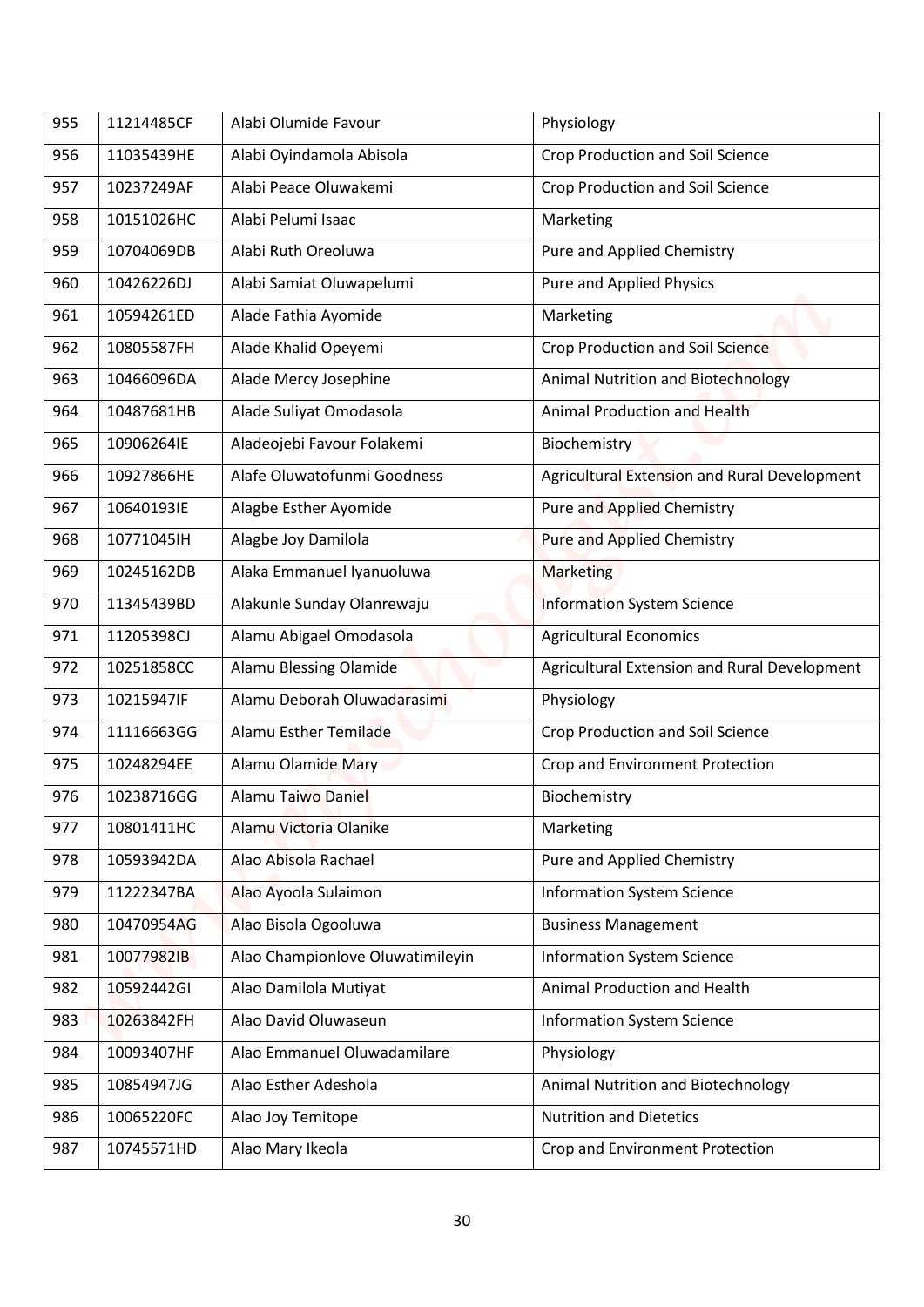| 988  | 10503649IF | Alao Nimotallahi Olabisi         | <b>Pure and Applied Mathematics</b>          |
|------|------------|----------------------------------|----------------------------------------------|
| 989  | 10138651EG | Alao Susannah Toluwani           | <b>Nutrition and Dietetics</b>               |
| 990  | 10444583GE | Alao Victor Ifeoluwa             | <b>Statistics</b>                            |
| 991  | 10446030II | Alao Victoria Ayomide            | Economics                                    |
| 992  | 10786405IC | Alarape Abdulmojeeb Oladayo      | Economics                                    |
| 993  | 10563132BJ | Alawiye Ayomide Abdulrasaq       | <b>Agricultural Engineering</b>              |
| 994  | 10394121DD | Alawiye Halimat Olajumoke        | Agricultural Extension and Rural Development |
| 995  | 10746886AI | Alawode David Damilare           | <b>Pure and Applied Mathematics</b>          |
| 996  | 10048810AG | Alawode Faith Olasubomi          | <b>Pure and Applied Chemistry</b>            |
|      |            |                                  |                                              |
| 997  | 1058347911 | Alayande Olumide Emmanuel        | <b>Pure and Applied Mathematics</b>          |
| 998  | 10067638HD | Alayande Toke Elizabeth          | Animal Nutrition and Biotechnology           |
| 999  | 10298274GG | Aleem Shukurat Opeyemi           | <b>Pure and Applied Chemistry</b>            |
| 1000 | 10804252IF | Aleshinloye Balikis Bolanle      | Anatomy                                      |
| 1001 | 11256387DB | Alesinloye Abdulmumin Olamilekan | <b>Crop and Environment Protection</b>       |
| 1002 | 10125876FG | Alfa Doris Iko-Ojo               | Pure and Applied Chemistry                   |
| 1003 | 10617771DC | <b>Alfred Blessing Bolanle</b>   | <b>Pure and Applied Mathematics</b>          |
| 1004 | 11280352BD | Alfred Excellent Chisom          | <b>Pure and Applied Mathematics</b>          |
| 1005 | 10921326AD | Alhassan Mariam Saida            | <b>Information System Science</b>            |
| 1006 | 10603048GG | Alim Abdullah Adeniji            | Biochemistry                                 |
| 1007 | 10734523ED | Alimi Bushiroh Bisola            | Crop and Environment Protection              |
| 1008 | 10634339IJ | Alimi Lekan Suhaib               | Pure and Applied Physics                     |
| 1009 | 10494794HC | Alimi Toluwanimi Abigael         | <b>Agricultural Economics</b>                |
| 1010 | 10125919CE | Aliu Ayomide Kabiru              | Crop and Environment Protection              |
| 1011 | 11286940DH | Aliu Basit Akinkunmi             | Accounting                                   |
| 1012 | 11235330FF | Aliu Isaac Gbenga                | Animal Nutrition and Biotechnology           |
| 1013 | 11116586AG | Aliu Jelilat Omosalewa           | Pure and Applied Chemistry                   |
| 1014 | 11023076BC | Alli Abdul-Samad Olayinka        | Biochemistry                                 |
| 1015 | 10284303HF | Alli Sukura Ojasope              | Agricultural Extension and Rural Development |
| 1016 | 11314304AH | Alonge Abdullahi Adewumi         | Pure and Applied Chemistry                   |
| 1017 | 10893004JE | Alonge Boluwatife Sandra         | Crop and Environment Protection              |
| 1018 | 11111718GA | Alowonle Waliyat Olabisi         | Pure and Applied Chemistry                   |
| 1019 | 11269098BJ | Alshawwal Abdulsalam Olakunmi    | Pure and Applied Physics                     |
| 1020 | 10147853IF | Aluko Chichi Temiloluwa          | Animal Production and Health                 |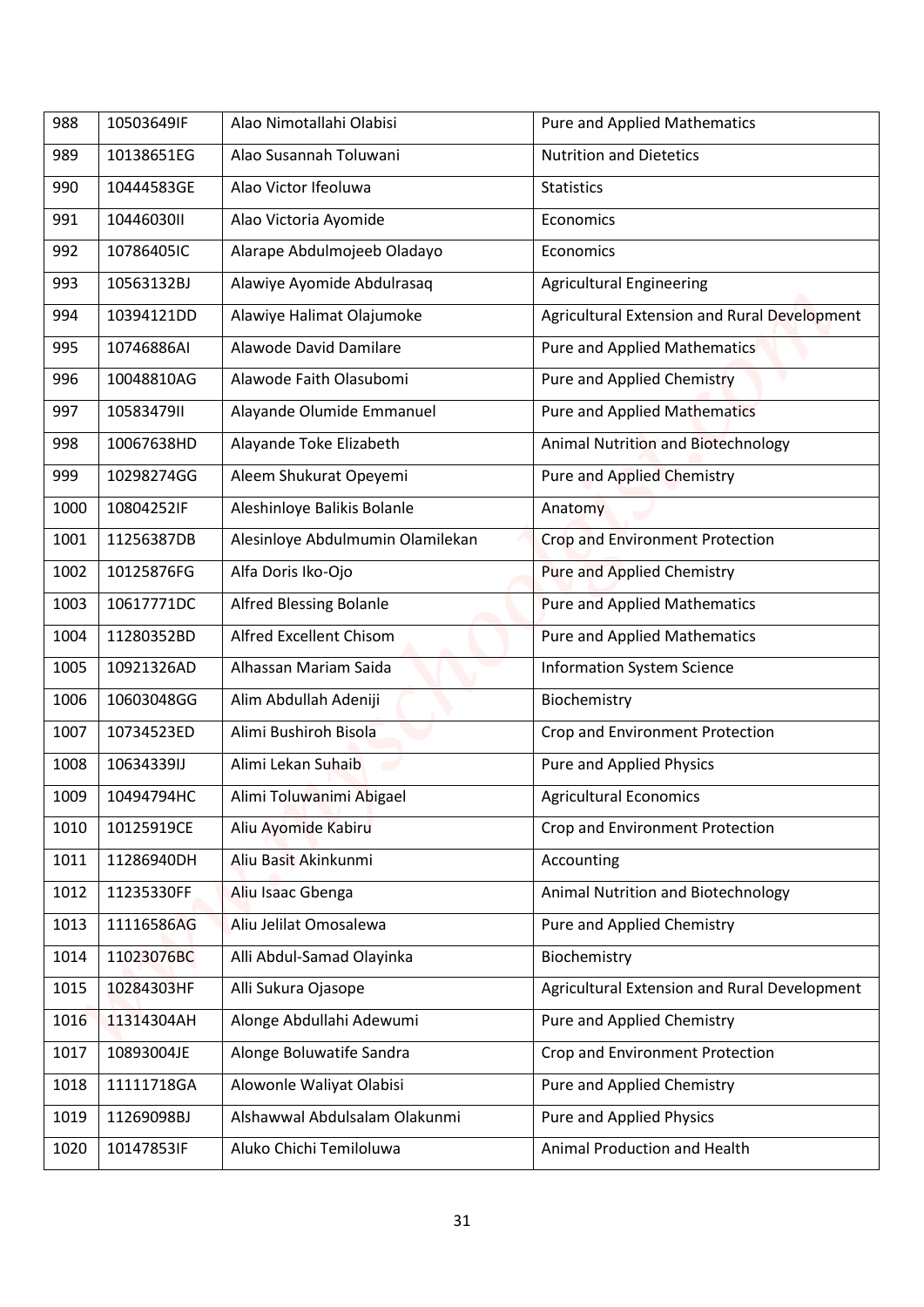| 1021 | 10343119HA | Aluko Oluwatoyosi Gbemisola     | Agricultural Extension and Rural Development |
|------|------------|---------------------------------|----------------------------------------------|
| 1022 | 10171914HA | Aluko Sharon Enibukun           | Physiology                                   |
|      | 10394391JG | Amadi Emeka Pelumi              | <b>Information System Science</b>            |
| 1023 |            |                                 |                                              |
| 1024 | 11297077IE | Amaechi Anita Chinenye          | Anatomy                                      |
| 1025 | 11325115GJ | Aminu Barakat Ayoka             | <b>Transport Management</b>                  |
| 1026 | 10164522DD | Aminu Semiyat Omolola           | Pure and Applied Chemistry                   |
| 1027 | 10287885JG | Amire Ayodele Emmanuel          | <b>Information System Science</b>            |
| 1028 | 10535557AD | Amole Abdulwaris Owoyemi        | Agricultural Extension and Rural Development |
| 1029 | 10338936AJ | Amoloye Mukhtar Afolabi         | Agricultural Extension and Rural Development |
| 1030 | 11074823GI | Amoo Abdullahi Aremu            | <b>Pure and Applied Mathematics</b>          |
| 1031 | 10054692BE | Amoo Christianah Toluwalase     | <b>Agricultural Economics</b>                |
| 1032 | 10776059IA | Amos Daniel Eniola              | <b>Pure and Applied Chemistry</b>            |
| 1033 | 10256130BA | Amos Oluwamayowa Adediwura      | <b>Pure and Applied Physics</b>              |
| 1034 | 11312618CB | Amsat Toyin Maimunat            | Marketing                                    |
| 1035 | 10325789GI | Amubikanun Aisha Ayodamola      | Anatomy                                      |
| 1036 | 10751354IH | Amuda Muiz Gbolahan             | <b>Computer Science</b>                      |
| 1037 | 10538402AE | Amuda Sodiq Opeyemi             | <b>Pure and Applied Physics</b>              |
| 1038 | 10536574FG | Amuda Zainab Adefoyeke          | Crop Production and Soil Science             |
| 1039 | 10197415AD | Amure Bukunmi Victoria          | Agricultural Extension and Rural Development |
| 1040 | 11101747JH | <b>Amusan Blessing Beatrice</b> | <b>Nutrition and Dietetics</b>               |
| 1041 | 10068070DI | Amusan Bukola Darasimi          | Pure and Applied Physics                     |
| 1042 | 10605037BG | Amusan Damilola Dorcas          | Crop and Environment Protection              |
| 1043 | 10489928CD | Amusan Dayo Thomas              | <b>Information System Science</b>            |
| 1044 | 11056797CA | Amusan Gideon Adebolanle        | Anatomy                                      |
| 1045 | 10064176IA | Amusan Oreoluwa Deborah         | Anatomy                                      |
| 1046 | 10970834ID | Amusan Praise Joshua            | Marketing                                    |
| 1047 | 10921247EG | Anamaku Lucky Oshreyahme        | <b>Statistics</b>                            |
| 1048 | 10451345FB | Anibi Favour Funminiyi          | Animal Nutrition and Biotechnology           |
| 1049 | 10015882EE | Anifowose Rahman Tobi           | Pure and Applied Physics                     |
| 1050 | 10975241FE | Animasahun Hamzat Babatunde     | <b>Information System Science</b>            |
| 1051 | 10873705IC | Animashaun Taoheed Adelodun     | <b>Pure and Applied Mathematics</b>          |
| 1052 | 10387390FA | Aniviye Emmanuel Gbenga         | Physiology                                   |
| 1053 | 10598652GC | Anjorin Olasunkanmi Ayomide     | Physiology                                   |
|      |            |                                 |                                              |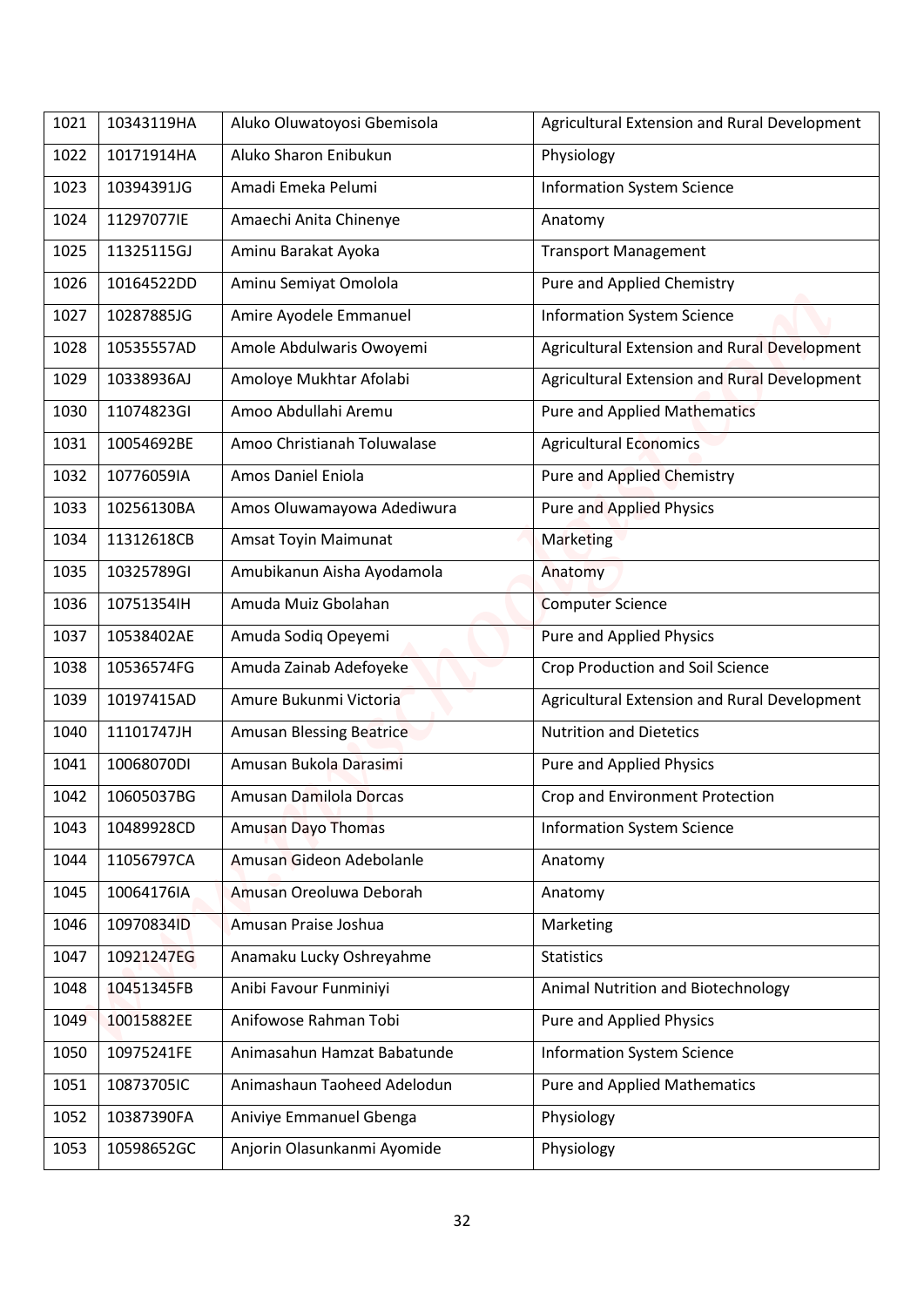| 10566584EC<br>Anthony Angel Doubra<br><b>Crop Production and Soil Science</b><br>1054<br>10547534FJ<br>Anthony Testimony Heritage<br>Animal Nutrition and Biotechnology<br>1055<br>Apata Boluwaji Emmanuel<br><b>Pure and Applied Physics</b><br>1056<br>10353299IF<br>Arabambi Fayour Oluwadamilola<br><b>Nutrition and Dietetics</b><br>1057<br>10523379GF<br>1058<br>10496977CC<br>Aramide Stephen Oluwaseyi<br><b>Statistics</b><br>Aregbe Opeyemi Nofisat<br>Crop Production and Soil Science<br>1059<br>11113895CI<br>Aremu Abdulahi Olalekan<br><b>Crop Production and Soil Science</b><br>11069468DB<br>1060<br>10825826GC<br>Aremu Abdulbasit Opeyemi<br>Earth Science<br>1061<br>10527759CA<br>Aremu Abdulqudus Akanji<br>Pure and Applied Physics<br>1062<br>10977777BC<br>Aremu Adetunji Victor<br><b>Information System Science</b><br>1063<br><b>Food Science</b><br>10756355CC<br>Aremu Blessing Lydia<br>1064<br>Aremu Elijah Oreoluwa<br>1065<br>10104604EG<br>Anatomy<br>Aremu Favour Oluwaseun<br>1066<br>10354371HA<br>Physiology<br>Aremu Israel Olufikayo<br><b>Animal Nutrition and Biotechnology</b><br>1067<br>11164319HG<br>Aremu Mariam Eniola<br><b>Animal Nutrition and Biotechnology</b><br>1068<br>10689074AI<br>10007174HF<br>Aremu Olawale Matthew<br>1069<br><b>Statistics</b><br>Aremu Ololade Favour<br>1070<br>10570220JF<br><b>Crop Production and Soil Science</b><br>Pure and Applied Chemistry<br>10946621GJ<br>Aremu Olubola Eunice<br>1071<br>1072<br>Aremu Quoyum Olaoye<br><b>Urban and Regional Planning</b><br>10518809AB<br>Aremu Raphael Victor<br>1073<br>10502684HA<br>Physiology<br>Areoye Bushirot Bukola<br>1074<br>10299522AI<br>Marketing<br>10303620DD<br>Areoye Nasirudeen Olamide<br><b>Cyber Security Science</b><br>1075<br>10159591IC<br>Areoye Olatomiwa Oladepo<br>1076<br>Anatomy |  |
|----------------------------------------------------------------------------------------------------------------------------------------------------------------------------------------------------------------------------------------------------------------------------------------------------------------------------------------------------------------------------------------------------------------------------------------------------------------------------------------------------------------------------------------------------------------------------------------------------------------------------------------------------------------------------------------------------------------------------------------------------------------------------------------------------------------------------------------------------------------------------------------------------------------------------------------------------------------------------------------------------------------------------------------------------------------------------------------------------------------------------------------------------------------------------------------------------------------------------------------------------------------------------------------------------------------------------------------------------------------------------------------------------------------------------------------------------------------------------------------------------------------------------------------------------------------------------------------------------------------------------------------------------------------------------------------------------------------------------------------------------------------------------------------------------------------------------------------------------|--|
|                                                                                                                                                                                                                                                                                                                                                                                                                                                                                                                                                                                                                                                                                                                                                                                                                                                                                                                                                                                                                                                                                                                                                                                                                                                                                                                                                                                                                                                                                                                                                                                                                                                                                                                                                                                                                                                    |  |
|                                                                                                                                                                                                                                                                                                                                                                                                                                                                                                                                                                                                                                                                                                                                                                                                                                                                                                                                                                                                                                                                                                                                                                                                                                                                                                                                                                                                                                                                                                                                                                                                                                                                                                                                                                                                                                                    |  |
|                                                                                                                                                                                                                                                                                                                                                                                                                                                                                                                                                                                                                                                                                                                                                                                                                                                                                                                                                                                                                                                                                                                                                                                                                                                                                                                                                                                                                                                                                                                                                                                                                                                                                                                                                                                                                                                    |  |
|                                                                                                                                                                                                                                                                                                                                                                                                                                                                                                                                                                                                                                                                                                                                                                                                                                                                                                                                                                                                                                                                                                                                                                                                                                                                                                                                                                                                                                                                                                                                                                                                                                                                                                                                                                                                                                                    |  |
|                                                                                                                                                                                                                                                                                                                                                                                                                                                                                                                                                                                                                                                                                                                                                                                                                                                                                                                                                                                                                                                                                                                                                                                                                                                                                                                                                                                                                                                                                                                                                                                                                                                                                                                                                                                                                                                    |  |
|                                                                                                                                                                                                                                                                                                                                                                                                                                                                                                                                                                                                                                                                                                                                                                                                                                                                                                                                                                                                                                                                                                                                                                                                                                                                                                                                                                                                                                                                                                                                                                                                                                                                                                                                                                                                                                                    |  |
|                                                                                                                                                                                                                                                                                                                                                                                                                                                                                                                                                                                                                                                                                                                                                                                                                                                                                                                                                                                                                                                                                                                                                                                                                                                                                                                                                                                                                                                                                                                                                                                                                                                                                                                                                                                                                                                    |  |
|                                                                                                                                                                                                                                                                                                                                                                                                                                                                                                                                                                                                                                                                                                                                                                                                                                                                                                                                                                                                                                                                                                                                                                                                                                                                                                                                                                                                                                                                                                                                                                                                                                                                                                                                                                                                                                                    |  |
|                                                                                                                                                                                                                                                                                                                                                                                                                                                                                                                                                                                                                                                                                                                                                                                                                                                                                                                                                                                                                                                                                                                                                                                                                                                                                                                                                                                                                                                                                                                                                                                                                                                                                                                                                                                                                                                    |  |
|                                                                                                                                                                                                                                                                                                                                                                                                                                                                                                                                                                                                                                                                                                                                                                                                                                                                                                                                                                                                                                                                                                                                                                                                                                                                                                                                                                                                                                                                                                                                                                                                                                                                                                                                                                                                                                                    |  |
|                                                                                                                                                                                                                                                                                                                                                                                                                                                                                                                                                                                                                                                                                                                                                                                                                                                                                                                                                                                                                                                                                                                                                                                                                                                                                                                                                                                                                                                                                                                                                                                                                                                                                                                                                                                                                                                    |  |
|                                                                                                                                                                                                                                                                                                                                                                                                                                                                                                                                                                                                                                                                                                                                                                                                                                                                                                                                                                                                                                                                                                                                                                                                                                                                                                                                                                                                                                                                                                                                                                                                                                                                                                                                                                                                                                                    |  |
|                                                                                                                                                                                                                                                                                                                                                                                                                                                                                                                                                                                                                                                                                                                                                                                                                                                                                                                                                                                                                                                                                                                                                                                                                                                                                                                                                                                                                                                                                                                                                                                                                                                                                                                                                                                                                                                    |  |
|                                                                                                                                                                                                                                                                                                                                                                                                                                                                                                                                                                                                                                                                                                                                                                                                                                                                                                                                                                                                                                                                                                                                                                                                                                                                                                                                                                                                                                                                                                                                                                                                                                                                                                                                                                                                                                                    |  |
|                                                                                                                                                                                                                                                                                                                                                                                                                                                                                                                                                                                                                                                                                                                                                                                                                                                                                                                                                                                                                                                                                                                                                                                                                                                                                                                                                                                                                                                                                                                                                                                                                                                                                                                                                                                                                                                    |  |
|                                                                                                                                                                                                                                                                                                                                                                                                                                                                                                                                                                                                                                                                                                                                                                                                                                                                                                                                                                                                                                                                                                                                                                                                                                                                                                                                                                                                                                                                                                                                                                                                                                                                                                                                                                                                                                                    |  |
|                                                                                                                                                                                                                                                                                                                                                                                                                                                                                                                                                                                                                                                                                                                                                                                                                                                                                                                                                                                                                                                                                                                                                                                                                                                                                                                                                                                                                                                                                                                                                                                                                                                                                                                                                                                                                                                    |  |
|                                                                                                                                                                                                                                                                                                                                                                                                                                                                                                                                                                                                                                                                                                                                                                                                                                                                                                                                                                                                                                                                                                                                                                                                                                                                                                                                                                                                                                                                                                                                                                                                                                                                                                                                                                                                                                                    |  |
|                                                                                                                                                                                                                                                                                                                                                                                                                                                                                                                                                                                                                                                                                                                                                                                                                                                                                                                                                                                                                                                                                                                                                                                                                                                                                                                                                                                                                                                                                                                                                                                                                                                                                                                                                                                                                                                    |  |
|                                                                                                                                                                                                                                                                                                                                                                                                                                                                                                                                                                                                                                                                                                                                                                                                                                                                                                                                                                                                                                                                                                                                                                                                                                                                                                                                                                                                                                                                                                                                                                                                                                                                                                                                                                                                                                                    |  |
|                                                                                                                                                                                                                                                                                                                                                                                                                                                                                                                                                                                                                                                                                                                                                                                                                                                                                                                                                                                                                                                                                                                                                                                                                                                                                                                                                                                                                                                                                                                                                                                                                                                                                                                                                                                                                                                    |  |
|                                                                                                                                                                                                                                                                                                                                                                                                                                                                                                                                                                                                                                                                                                                                                                                                                                                                                                                                                                                                                                                                                                                                                                                                                                                                                                                                                                                                                                                                                                                                                                                                                                                                                                                                                                                                                                                    |  |
|                                                                                                                                                                                                                                                                                                                                                                                                                                                                                                                                                                                                                                                                                                                                                                                                                                                                                                                                                                                                                                                                                                                                                                                                                                                                                                                                                                                                                                                                                                                                                                                                                                                                                                                                                                                                                                                    |  |
| Aribatise John Olaoluwa<br>Crop and Environmental Protection<br>10457611HB<br>1077                                                                                                                                                                                                                                                                                                                                                                                                                                                                                                                                                                                                                                                                                                                                                                                                                                                                                                                                                                                                                                                                                                                                                                                                                                                                                                                                                                                                                                                                                                                                                                                                                                                                                                                                                                 |  |
| 10236385HF<br>Aribilola Oreoluwa Deborah<br>Crop and Environment Protection<br>1078                                                                                                                                                                                                                                                                                                                                                                                                                                                                                                                                                                                                                                                                                                                                                                                                                                                                                                                                                                                                                                                                                                                                                                                                                                                                                                                                                                                                                                                                                                                                                                                                                                                                                                                                                                |  |
| Aribisala Lydia Oluwatosin<br>Pure and Applied Physics<br>11340428BB<br>1079                                                                                                                                                                                                                                                                                                                                                                                                                                                                                                                                                                                                                                                                                                                                                                                                                                                                                                                                                                                                                                                                                                                                                                                                                                                                                                                                                                                                                                                                                                                                                                                                                                                                                                                                                                       |  |
| Aribisala Success Oluwadabira<br>Animal Nutrition and Biotechnology<br>10184544BA<br>1080                                                                                                                                                                                                                                                                                                                                                                                                                                                                                                                                                                                                                                                                                                                                                                                                                                                                                                                                                                                                                                                                                                                                                                                                                                                                                                                                                                                                                                                                                                                                                                                                                                                                                                                                                          |  |
| 10523621BI<br>Aridegbe Praise Oluwaseyi<br><b>Agricultural Engineering</b><br>1081                                                                                                                                                                                                                                                                                                                                                                                                                                                                                                                                                                                                                                                                                                                                                                                                                                                                                                                                                                                                                                                                                                                                                                                                                                                                                                                                                                                                                                                                                                                                                                                                                                                                                                                                                                 |  |
| Arikuyeri Oluwapelumi Emmanuel<br>10836645AD<br>1082<br>Anatomy                                                                                                                                                                                                                                                                                                                                                                                                                                                                                                                                                                                                                                                                                                                                                                                                                                                                                                                                                                                                                                                                                                                                                                                                                                                                                                                                                                                                                                                                                                                                                                                                                                                                                                                                                                                    |  |
| Arinola Mubarak Afolabi<br>1083<br>10643285CD<br><b>Earth Science</b>                                                                                                                                                                                                                                                                                                                                                                                                                                                                                                                                                                                                                                                                                                                                                                                                                                                                                                                                                                                                                                                                                                                                                                                                                                                                                                                                                                                                                                                                                                                                                                                                                                                                                                                                                                              |  |
| 1084<br>11130760GH<br>Ariremako Deborah Eniola<br>Anatomy                                                                                                                                                                                                                                                                                                                                                                                                                                                                                                                                                                                                                                                                                                                                                                                                                                                                                                                                                                                                                                                                                                                                                                                                                                                                                                                                                                                                                                                                                                                                                                                                                                                                                                                                                                                          |  |
| 10545616JA<br>Arole Adedayo Elizabeth<br><b>Agricultural Economics</b><br>1085                                                                                                                                                                                                                                                                                                                                                                                                                                                                                                                                                                                                                                                                                                                                                                                                                                                                                                                                                                                                                                                                                                                                                                                                                                                                                                                                                                                                                                                                                                                                                                                                                                                                                                                                                                     |  |
| 10431233FD<br>Arowolo Eunice Olabisi<br><b>Agricultural Economics</b><br>1086                                                                                                                                                                                                                                                                                                                                                                                                                                                                                                                                                                                                                                                                                                                                                                                                                                                                                                                                                                                                                                                                                                                                                                                                                                                                                                                                                                                                                                                                                                                                                                                                                                                                                                                                                                      |  |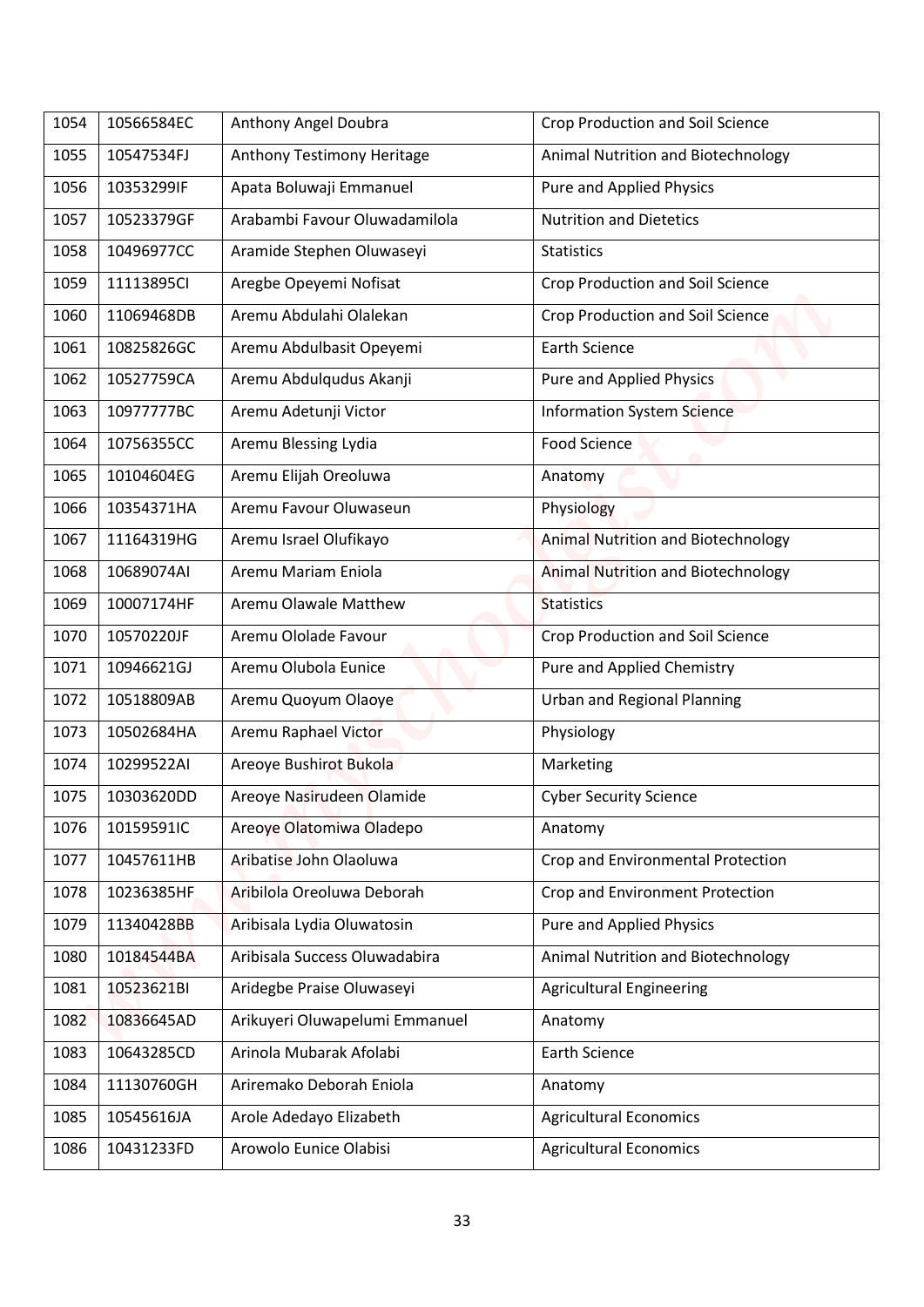| 1087 | 10673332JC | Arowolo Kingdavid Oluwaseyi   | Pure and Applied Physics                     |
|------|------------|-------------------------------|----------------------------------------------|
| 1088 | 10979382EH | Arowolo Olaitan Olaoluwa      | Pure and Applied Chemistry                   |
| 1089 | 10810755HD | Asabi Mariam Opeyemioluwa     | Animal Nutrition and Biotechnology           |
| 1090 | 10776759BH | Asafa Damilare Emmanuel       | <b>Information System Science</b>            |
| 1091 | 10215419CA | Asagade Olayinka Clementina   | <b>Business Management</b>                   |
| 1092 | 10626791DF | Asamu Piusine Olaoluwa        | Biochemistry                                 |
| 1093 | 10909894FI | Asaolu Adejoke Racheal        | Pure and Applied Chemistry                   |
| 1094 | 11033978JC | Ashimiyu Fathia Temitope      | Agricultural Extension and Rural Development |
| 1095 | 10149829HE | Ashinze Christianah Anwulika  | Pure and Applied Chemistry                   |
| 1096 | 11297505GB | Ashiru Oluwafemi Emmanuel     | <b>Information System Science</b>            |
| 1097 | 11156150EC | Ashogbon John Oluwakayomide   | <b>Earth Science</b>                         |
| 1098 | 10963665FG | Asifat Eniola Adejoke         | <b>Pure and Applied Physics</b>              |
| 1099 | 10169941HC | Asifat Omolola Temitope       | Animal Nutrition and Biotechnology           |
| 1100 | 10584436DA | Asiyanbi Emmanuel Adewale     | <b>Pure and Applied Biology</b>              |
| 1101 | 11226817ID | Asubiaro Daniel Olusegun      | Pure and Applied Chemistry                   |
| 1102 | 11173087FJ | Atanda Esther Funmilayo       | Marketing                                    |
| 1103 | 10577007AH | Atanda Malik Alade            | Pure and Applied Chemistry                   |
| 1104 | 11330837HC | Atanda Oreoluwa Oluwafemi     | Crop and Environmental Protection            |
| 1105 | 11151089JD | Atiba Georgina Boluwatife     | Agricultural Extension and Rural Development |
| 1106 | 11025122IC | Atilade Oluwaferanmi Amos     | Pure and Applied Physics                     |
| 1107 | 11258155GC | Atilola Lukman Peluola        | Pure and Applied Chemistry                   |
| 1108 | 11022465AC | Atilola Olanrewaju Emmanuel   | Agricultural Extension and Rural Development |
| 1109 | 10288401AD | <b>Atiq Monsuru Olanshile</b> | Physiology                                   |
| 1110 | 10493954HA | Atoyebi Damilare Joel         | Biochemistry                                 |
| 1111 | 11101346DJ | Atoyebi Simon Blessing        | <b>Urban and Regional Planning</b>           |
| 1112 | 10333414IF | Atoyebi Sodiq Olalekan        | Agricultural Extension and Rural Development |
| 1113 | 10157185CF | <b>Attah David Monday</b>     | Crop and Environment Protection              |
| 1114 | 11320040GF | Awah John Awah                | Pure and Applied Physics                     |
| 1115 | 10074111FE | Aweda Deborah Adewumi         | Marketing                                    |
| 1116 | 10363343CD | Awodeji Richard Timilehin     | Biochemistry                                 |
| 1117 | 10391232GH | Awodele Abolaji Ayomide       | Pure and Applied Chemistry                   |
| 1118 | 10734117JH | Awodele Amudalat Olajumoke    | Marketing                                    |
| 1119 | 10871173BF | Awodiran Segun Aderinsola     | <b>Information System Science</b>            |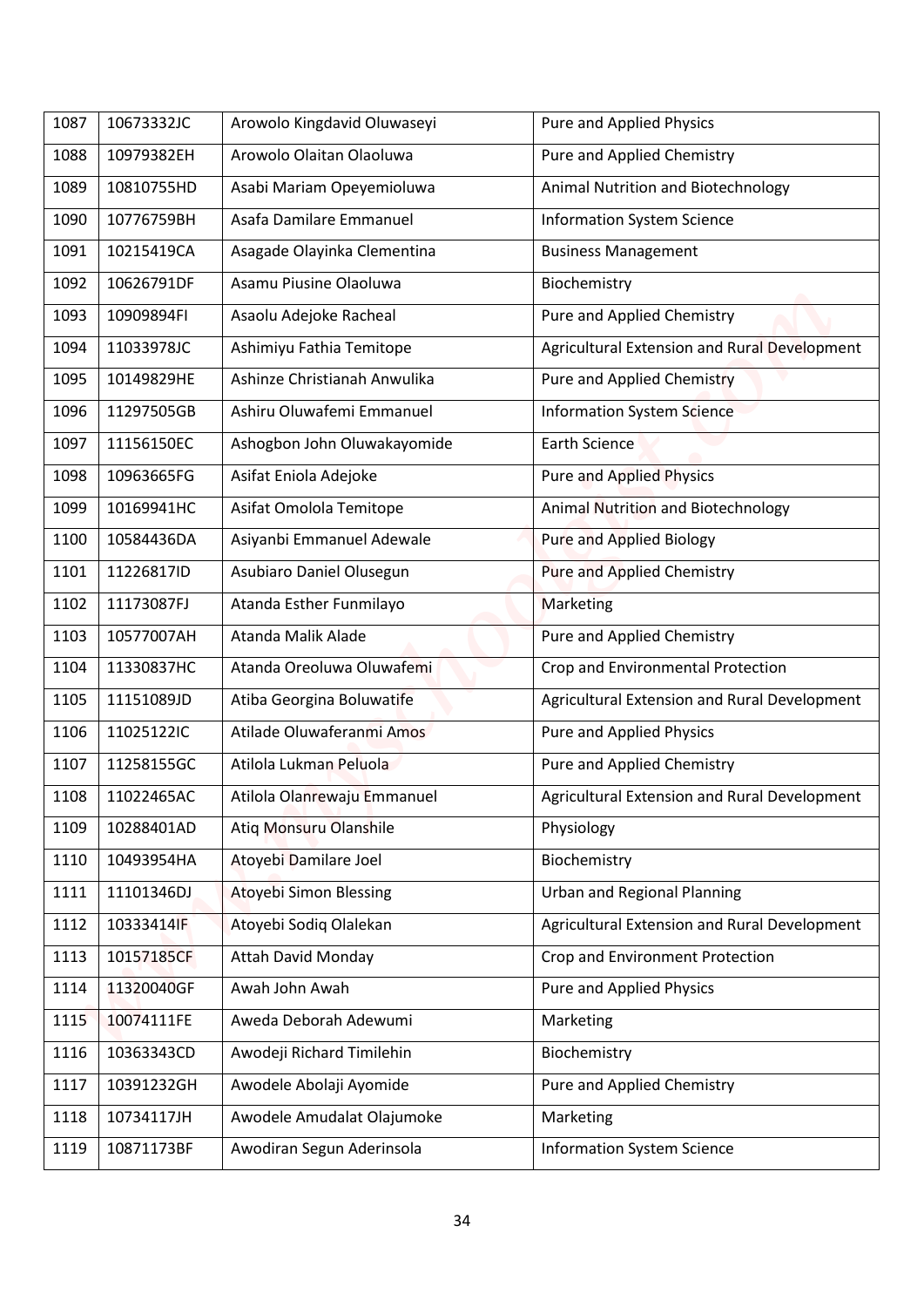| 1120 | 10691840FC | Awodogan Olaniyi Olanipekun       | <b>Earth Science</b>                         |
|------|------------|-----------------------------------|----------------------------------------------|
| 1121 | 10861745HC | Awodumila Victory Omotola         | <b>Information System Science</b>            |
| 1122 | 10060428HC | Awofadeji Anjola Mojisola         | <b>Crop Production and Soil Science</b>      |
| 1123 | 10293922CH | Awojuyigbe Elizabeth Titilayo     | Crop and Environment Protection              |
| 1124 | 10134948JH | Awokunle Olalekan Abiola          | Pure and Applied Physics                     |
| 1125 | 10805194HC | Awokunle Precious Mary            | Agricultural Extension and Rural Development |
| 1126 | 10033206GE | Awolade Ayomide Elizabeth         | <b>Information System Science</b>            |
| 1127 | 10975827EC | Awolowo Adenike Rebecca           | <b>Pure and Applied Mathematics</b>          |
| 1128 | 10072027AB | Awolowo Moriire-Oluwa Abimifoluwa | Biochemistry                                 |
| 1129 | 10526687DF | Awonbiowo Rofiat Titilope         | Agricultural Extension and Rural Development |
| 1130 | 10217942BH | Awoniyi Stephen Tobi              | <b>Cyber Security Science</b>                |
| 1131 | 11263758DE | Aworele Boluwatife Paul           | <b>Pure and Applied Chemistry</b>            |
| 1132 | 10845964HJ | Aworeni Adeola Esther             | <b>Pure and Applied Chemistry</b>            |
| 1133 | 10612794CF | Aworinde Khadijat Abiodun         | Marketing                                    |
| 1134 | 10126695CE | Awosakin Oluwaremi Abigel         | <b>Marketing</b>                             |
| 1135 | 10480260CE | Awosika Ayoyinka Oluwafunto       | Physiology                                   |
| 1136 | 11235181BH | Awosiyan Peter Oluwadamilare      | <b>Statistics</b>                            |
| 1137 | 10017893CF | Awote Esther Tokunbo              | Economics                                    |
| 1138 | 10360390FF | Awowole Faith Ayomide             | Animal Production and Health                 |
| 1139 | 10416640IF | Awowoye Favour Timileyin          | <b>Information System Science</b>            |
| 1140 | 10657953FH | Awujoola Hammad Babatunde         | <b>Pure and Applied Mathematics</b>          |
| 1141 | 10325387BD | Awujoola Oluwanifemi Motolani     | Anatomy                                      |
| 1142 | 10256471FE | Ayanbisi Abigail Mosumola         | Pure and Applied Chemistry                   |
| 1143 | 10691444HG | Ayandare Fulfilment Tomiwa        | Physiology                                   |
| 1144 | 10772204AF | Ayandele Boluwatife Victoria      | <b>Crop Production and Soil Science</b>      |
| 1145 | 10772677EB | Ayandele Eniola Favour            | Physiology                                   |
| 1146 | 10725073GJ | Ayandiran Abdullahi Ayanbukola    | <b>Earth Science</b>                         |
| 1147 | 10205661JH | Ayandiya Esther Oluwadara         | <b>Crop Production and Soil Science</b>      |
| 1148 | 10999607JE | Ayandokun Emmanuel Oluwatobi      | Physiology                                   |
| 1149 | 11232819CC | Ayandokun Mary Iyanuoluwa         | Physiology                                   |
| 1150 | 10523785BB | Ayankeye Timothy Oluwasegun       | <b>Information System Science</b>            |
| 1151 | 10132010IE | Ayanlere Grace Temitope           | <b>Agricultural Economics</b>                |
| 1152 | 10131838BI | Ayanlere Victoria Ayooluwa        | Pure and Applied Chemistry                   |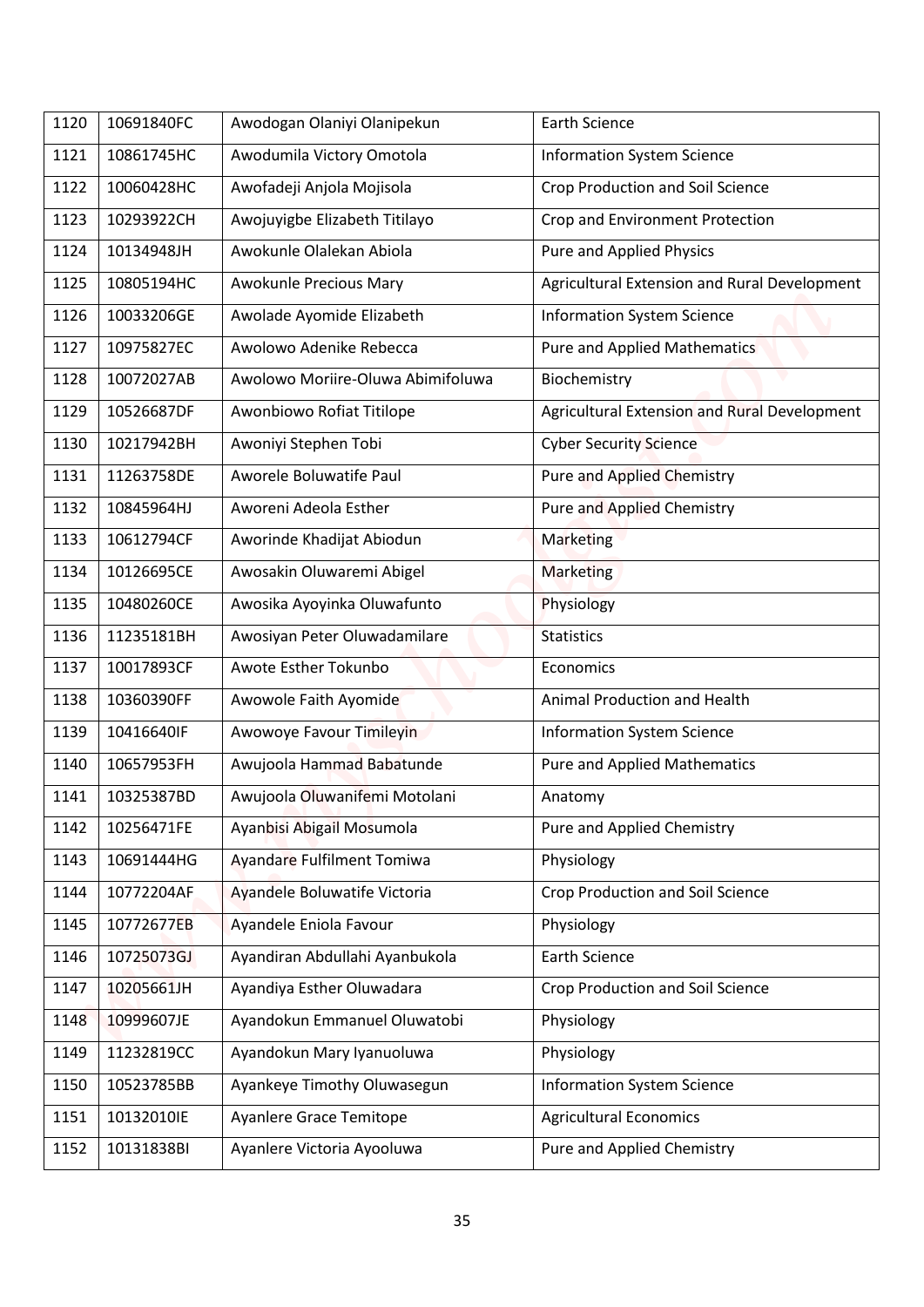| 1153 | 10798345FF | Ayanleye Promise Kofoworola    | Crop and Environment Protection              |
|------|------------|--------------------------------|----------------------------------------------|
|      |            |                                |                                              |
| 1154 | 10719197ED | Ayanniyi Oluwadamilola Mary    | Animal Nutrition and Biotechnology           |
| 1155 | 10887921BH | Ayano Blessing Elizabeth       | Physiology                                   |
| 1156 | 10194468BH | <b>Ayano Mercy Progress</b>    | <b>Nutrition and Dietetics</b>               |
| 1157 | 10325508DI | Ayansola Abigeal Anuoluwa      | Animal Nutrition and Biotechnology           |
| 1158 | 10903102GE | Ayantoye Ayanfemi Jeremiah     | <b>Statistics</b>                            |
| 1159 | 10796297II | Ayantoye Excellent Oluwatoba   | <b>Information System Science</b>            |
| 1160 | 10794043GA | Ayantoye Precious Oluwatobi    | Animal Production and Health                 |
| 1161 | 10144359JB | Ayantoyinbo Esther Toluwanimi  | Crop Production and Soil Science             |
| 1162 | 10789599AG | Ayantunde Christianah Temilade | Agricultural Extension and Rural Development |
| 1163 | 10391903JB | Ayanwale James Ayorinde        | Biochemistry                                 |
| 1164 | 10643106HF | Ayanwole Temitope Mariam       | <b>Pure and Applied Physics</b>              |
| 1165 | 10707304CG | Ayanyemi Emmanuel Ayodele      | <b>Agricultural Economics</b>                |
| 1166 | 10560330ID | Ayegboyin Precious Akinkunmi   | <b>Animal Nutrition and Biotechnology</b>    |
| 1167 | 10506963DH | Ayeni Dorcas Inioluwa          | Anatomy                                      |
| 1168 | 10410251EG | Ayeni Odunayo Bamidele         | <b>Crop Production and Soil Science</b>      |
| 1169 | 10771221EE | Ayeni Oluwatimilehin Oluwatobi | <b>Pure and Applied Physics</b>              |
| 1170 | 10918942HE | Ayeni Temitope Isaac           | <b>Information System Science</b>            |
| 1171 | 10605150GF | Ayeola Daniel Toluwaleyi       | <b>Statistics</b>                            |
| 1172 | 10822337FD | Ayilara Oluwapelumi Adeposi    | Electrical / Electronics Engineering         |
| 1173 | 10470200DH | Ayinde Damilola Kanyinsola     | Anatomy                                      |
| 1174 | 10448155BI | Ayinde Khalid Ramadan          | <b>Information System Science</b>            |
| 1175 | 10658626HF | Ayinde Lateef Olalekan         | Anatomy                                      |
| 1176 | 10369883JE | Ayinde Oluwadunsin Olanrewaju  | Biochemistry                                 |
| 1177 | 11018876AC | Ayinde Oluwagbogo Solomon      | <b>Civil Engineering</b>                     |
| 1178 | 10110439AB | Ayinde Taiwo Paulina           | Marketing                                    |
| 1179 | 11081289HA | Ayoade Samuel Ilerioluwa       | Anatomy                                      |
| 1180 | 10232829HD | Ayoade Tobiloba Victoria       | Agricultural Extension and Rural Development |
| 1181 | 10316774FA | Ayoade-Soji Precious Ayobami   | <b>Architecture</b>                          |
| 1182 | 10671790GC | Ayobami Oladipupo Uthman       | Animal Nutrition and Biotechnology           |
| 1183 | 10267827DD | Ayodeji Abayomi Israel         | Pure and Applied Chemistry                   |
| 1184 | 11035290DG | Ayodele Ayodeji Israel         | Architecture                                 |
|      |            |                                |                                              |
| 1185 | 10272642EB | <b>Ayodele Daniel Goodness</b> | Pure and Applied Physics                     |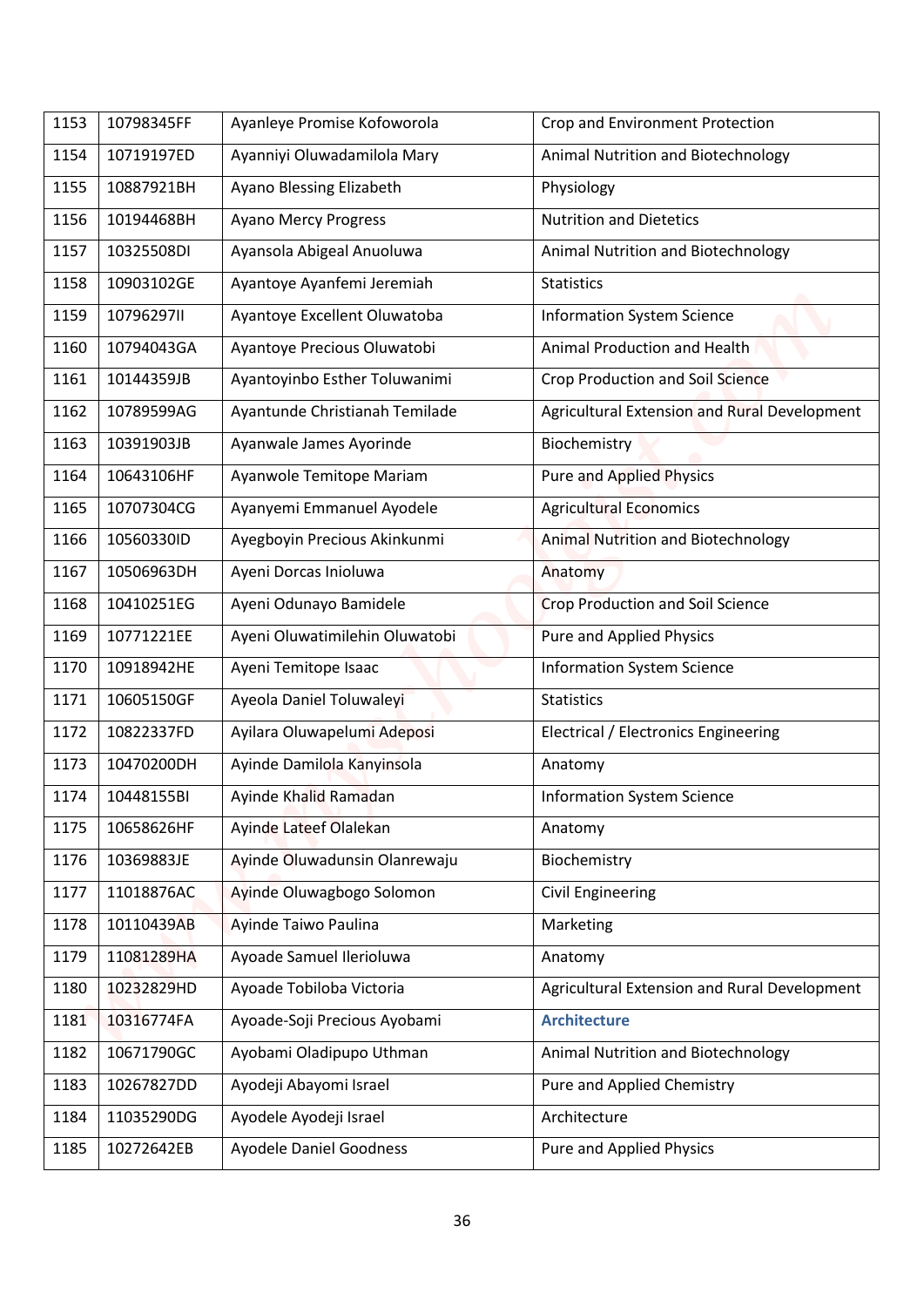| 1186 | 10474303EH | Ayodele Eunice Adeola             | Agricultural Extension and Rural Development |
|------|------------|-----------------------------------|----------------------------------------------|
| 1187 | 10469905EJ | Ayodele Joshua Ebunoluwa          | Crop Production and Soil Science             |
| 1188 | 10540936GF | Ayodele Kayode Goodness           | <b>Information System Science</b>            |
| 1189 | 10630622IF | Ayodele Opeyemi Praise            | Agricultural Extension and Rural Development |
| 1190 | 10442709GA | Ayodele Rachael Anuoluwapo        | Pure and Applied Biology                     |
| 1191 | 10315050IB | Ayodele Rachael Oluwabukola       | <b>Statistics</b>                            |
| 1192 | 10925197DA | Ayodele Temiloluwa Judah          | Pure and Applied Chemistry                   |
| 1193 | 10550315FI | Ayodele Tolulope Samuel           | <b>Crop Production and Soil Science</b>      |
| 1194 | 10788579FJ | Ayoola Ayomikusibe Praise         | Crop and Environment Protection              |
| 1195 | 10068128FI | Ayoola Barakat Onayinka           | <b>Pure and Applied Physics</b>              |
| 1196 | 10989968AI | Ayoola Blessing Ayomide           | Biochemistry                                 |
| 1197 | 10696342CJ | Ayoola Elizabeth Adebanke         | Physiology                                   |
| 1198 | 10526224GG | Ayoola Favour Christianah         | Crop and Environment Protection              |
| 1199 | 11216772FB | Ayoola Favour Temitope            | <b>Crop Production and Soil Science</b>      |
| 1200 | 11251905JB | Ayoola Kadijat Motunrola          | <b>Crop Production and Soil Science</b>      |
| 1201 | 10569077DC | Ayoola Khairat Olabisi            | Pure and Applied Chemistry                   |
| 1202 | 10572376CJ | Ayoola Mayowa Zainab              | Economics                                    |
| 1203 | 10202734FB | Ayoola Omotola Amarachi           | Pure and Applied Chemistry                   |
| 1204 | 10665383HH | Ayoola Peace Didaraoluwa          | Animal Nutrition and Biotechnology           |
| 1205 | 10518909IJ | Ayoola Racheal Onaopemipo         | Crop Production and Soil Science             |
| 1206 | 10509962GB | Ayoola Samuel Olumayowa           | Animal Nutrition and Biotechnology           |
| 1207 | 10783060CJ | <b>Ayotunde Blessing Titilayo</b> | Animal Nutrition and Biotechnology           |
| 1208 | 10118026DF | Azeez Ayyuba Ayomide              | <b>Pure and Applied Mathematics</b>          |
| 1209 | 10114087BI | Azeez Azeezat Omowumi             | <b>Crop Production and Soil Science</b>      |
| 1210 | 10042794BC | Azeez Deborah Iyanuoluwa          | Anatomy                                      |
| 1211 | 10924971CJ | Azeez Faisat Dolapo               | Marketing                                    |
| 1212 | 10934882HF | Azeez Farouk Ayomide              | <b>Nutrition and Dietetics</b>               |
| 1213 | 11168291JB | Azeez Fathia Opeyemi              | Agricultural Extension and Rural Development |
| 1214 | 10614445BJ | Azeez Fatimah Enitan              | Physiology                                   |
| 1215 | 10733198EB | Azeez Hikimot Adenike             | Agricultural Extension and Rural Development |
| 1216 | 10960816GH | Azeez Hilias Adebayo              | <b>Information System Science</b>            |
| 1217 | 10071453HE | Azeez Ishola Idris                | Pure and Applied Physics                     |
| 1218 | 10439480EH | Azeez Lateef Oluwaseyi            | <b>Transport Management</b>                  |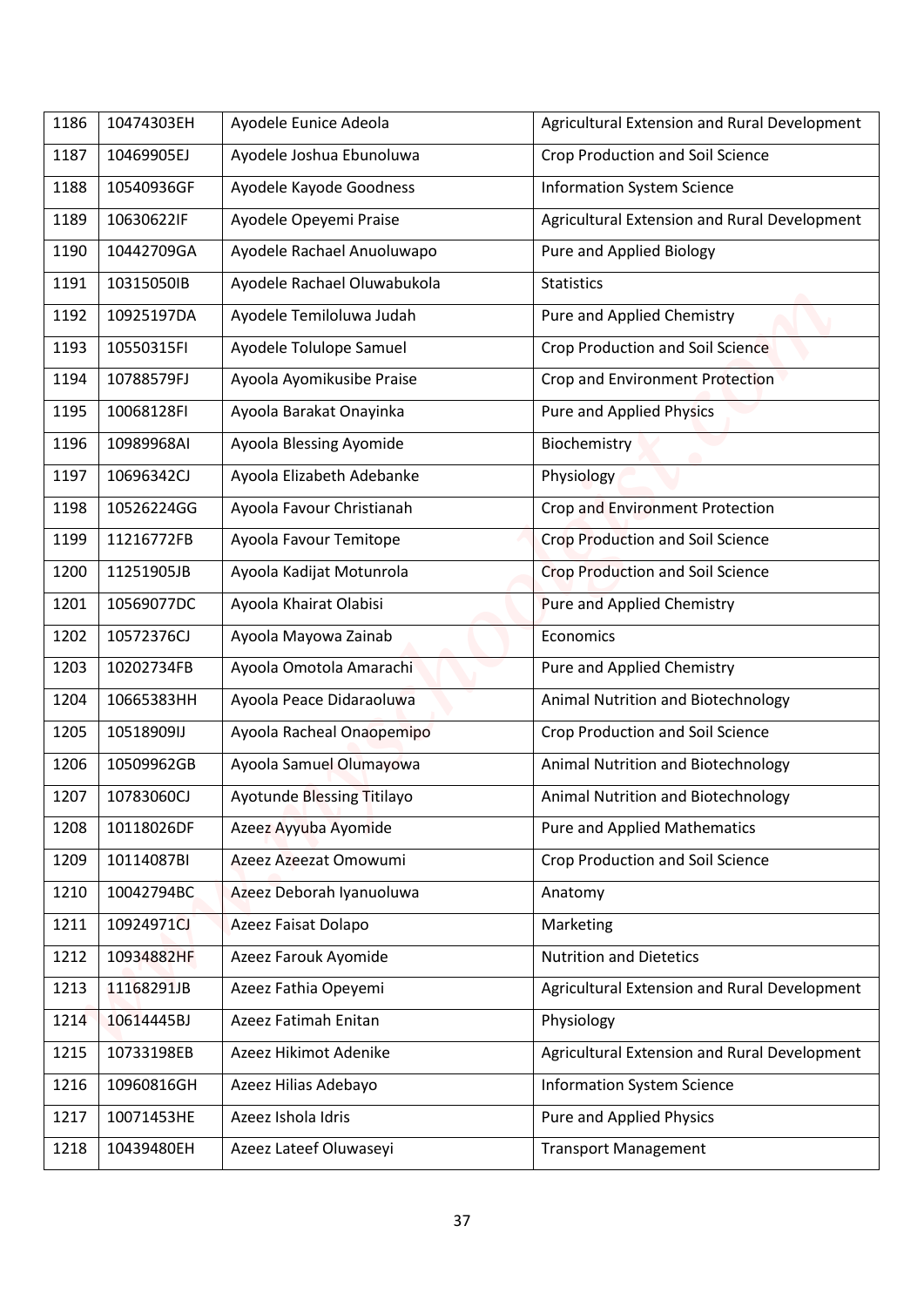| Crop and Environment Protection<br>11301378IC<br>Azeez Rodiat<br>1220<br>Azeez Rofiat Ayanfunke<br>Crop and Environment Protection<br>1221<br>10456950BH<br>Azeez Sukurat Dasola<br>Crop Production and Soil Science<br>1222<br>10499405BD |  |
|--------------------------------------------------------------------------------------------------------------------------------------------------------------------------------------------------------------------------------------------|--|
|                                                                                                                                                                                                                                            |  |
|                                                                                                                                                                                                                                            |  |
|                                                                                                                                                                                                                                            |  |
| 1223<br>10672995DG<br><b>Baale Samuel Akinsewa</b><br><b>Pure and Applied Mathematics</b>                                                                                                                                                  |  |
| Babajide Olufunto Adeoti<br>Physiology<br>1224<br>10589027DB                                                                                                                                                                               |  |
| <b>Babajide Ruth Mercy</b><br>Pure and Applied Chemistry<br>1225<br>11190559CD                                                                                                                                                             |  |
| 10678883CG<br>Babajide Shemipe Ransomed<br><b>Agricultural Economics</b><br>1226                                                                                                                                                           |  |
| Babalola Anjolaoluwa Fiyinfoluwa<br>Pure and Applied Chemistry<br>1227<br>10440326DB                                                                                                                                                       |  |
| <b>Pure and Applied Physics</b><br>Babalola Ayomide Emmanuel<br>1228<br>10853640EA                                                                                                                                                         |  |
| Babalola Emmanuel Olaotan<br><b>Agricultural Economics</b><br>10901040EC<br>1229                                                                                                                                                           |  |
| 10136177JG<br>Babalola Hikmah Olamide<br><b>Nutrition and Dietetics</b><br>1230                                                                                                                                                            |  |
| Babalola Ibukun Magaret<br><b>Agricultural Economics</b><br>10584729CE<br>1231                                                                                                                                                             |  |
| Babalola Josephine Adesola<br>10661384EG<br>1232<br>Anatomy                                                                                                                                                                                |  |
| Babalola Sharon Oyinkansola<br>10771082HD<br><b>Pure and Applied Physics</b><br>1233                                                                                                                                                       |  |
| 10850384BB<br>Babarinde Abdulmalik Ayokunnu<br><b>Information System Science</b><br>1234                                                                                                                                                   |  |
| Babarinde Roseline Ifeoluwa<br>Pure and Applied Chemistry<br>1235<br>10352388AF                                                                                                                                                            |  |
| Animal Nutrition and Biotechnology<br>1236<br>10155404DD<br>Babasanya Oluwabusayo Olayemi                                                                                                                                                  |  |
| 1237<br>10151667IJ<br>Babatunde Abdulrahmon Oluwasegun<br>Crop and Environment Protection                                                                                                                                                  |  |
| 10843304AI<br><b>Babatunde Boluwatife Surprise</b><br>Pure and Applied Physics<br>1238                                                                                                                                                     |  |
| Babatunde Enoch Aderibigbe<br>Physiology<br>1239<br>11100050EH                                                                                                                                                                             |  |
| <b>Babatunde Favour Elizabeth</b><br><b>Agricultural Economics</b><br>11253434GD<br>1240                                                                                                                                                   |  |
| Babatunde Fikemi Gbemisola<br>Biochemistry<br>1241<br>10259556BE                                                                                                                                                                           |  |
| <b>Babatunde Glory Oreoluwa</b><br>10321608AB<br>Accounting<br>1242                                                                                                                                                                        |  |
| 10833152AG<br>Babatunde Olayemi Michael<br>1243<br><b>Business Management</b>                                                                                                                                                              |  |
| Babawale Hikmat Oluwabukola<br>Pure and Applied Physics<br>11269552BF<br>1244                                                                                                                                                              |  |
| 10366260AC<br><b>Badmus Barakat Blessing</b><br>Crop Production and Soil Science<br>1245                                                                                                                                                   |  |
| Badmus Bushrot Oluwaferanmi<br>1246<br>10197993BF<br>Marketing                                                                                                                                                                             |  |
| <b>Badmus Habeeb Oluwasemilore</b><br>Biochemistry<br>10856411GJ<br>1247                                                                                                                                                                   |  |
| Agricultural Extension and Rural Development<br>10151324FB<br>Badmus Olamiposi Adekunle<br>1248                                                                                                                                            |  |
| Badmus Oluwasemilore Ibrahim<br>10372520EA<br>Crop and Environment Protection<br>1249                                                                                                                                                      |  |
| Badmus Rukayat Abisola<br>Animal Nutrition and Biotechnology<br>1250<br>10626232GD                                                                                                                                                         |  |
| <b>Bakare Fawasi</b><br>Physiology<br>10222126HF<br>1251                                                                                                                                                                                   |  |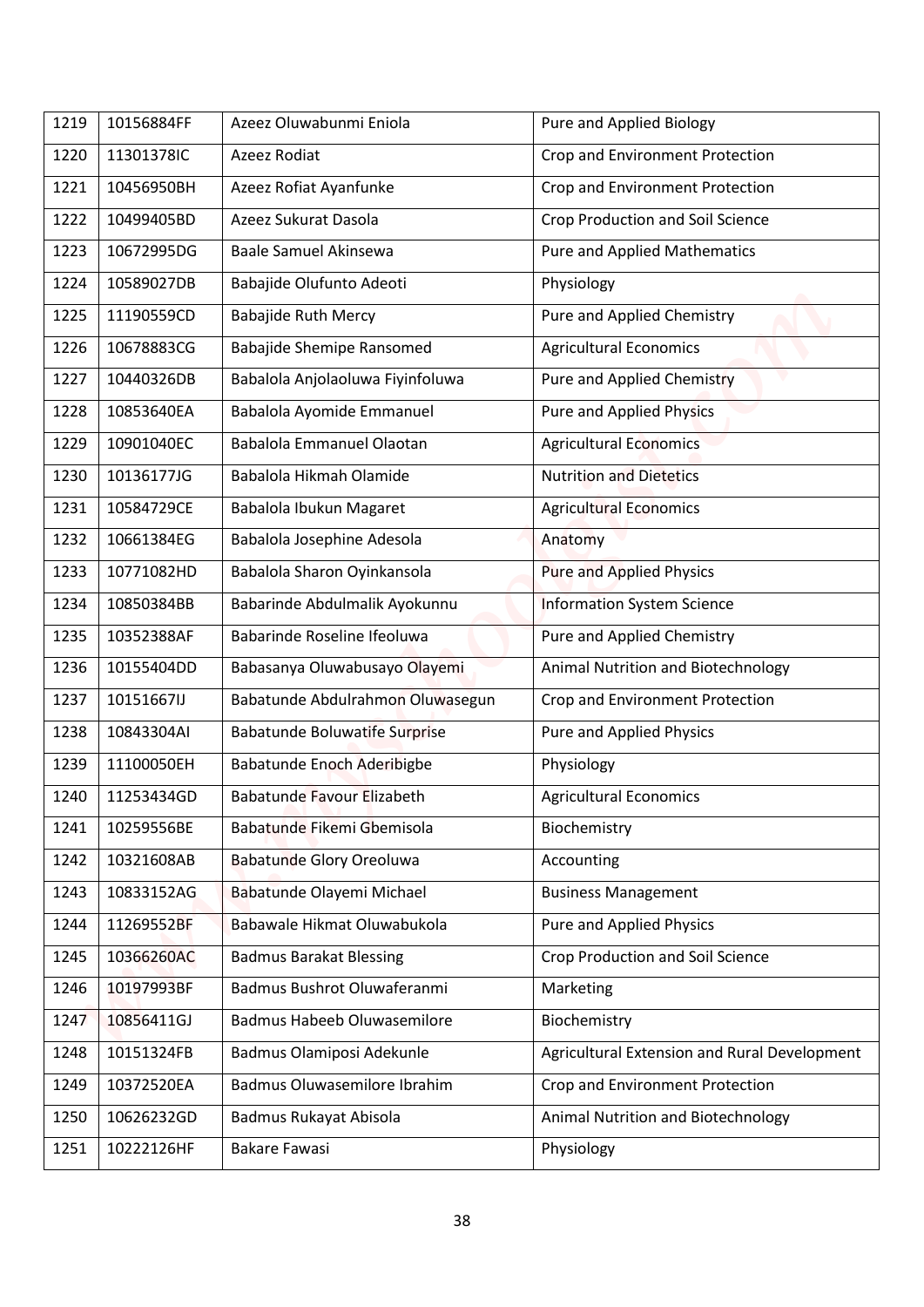| 1252 | 10245070BG | Bakare Fuad Omodayo              | <b>Agricultural Engineering</b>              |
|------|------------|----------------------------------|----------------------------------------------|
| 1253 | 10684281DB | Bakare Malik Ayomide             | Crop and Environment Protection              |
| 1254 | 10131808BB | <b>Bakare Mariam Temitope</b>    | <b>Agricultural Economics</b>                |
| 1255 | 10398838EE | Bakare Oladimeji Anuoluwa        | <b>Pure and Applied Mathematics</b>          |
| 1256 | 10568766JC | Balogun Aisha Dasola             | <b>Agricultural Economics</b>                |
| 1257 | 10710277DB | Balogun Bushirat Anike           | <b>Urban and Regional Planning</b>           |
| 1258 | 11206101FE | Balogun Fathiat Feyikemi         | Crop and Environment Protection              |
| 1259 | 10579604HD | Balogun Khadijat Oyindamola      | <b>Crop Production and Soil Science</b>      |
| 1260 | 10664590DB | Balogun Mubarak Olamilekan       | <b>Transport Management</b>                  |
|      |            |                                  |                                              |
| 1261 | 10154018CA | Balogun Niniola Omoshalewa       | <b>Agricultural Economics</b>                |
| 1262 | 10067314HF | Balogun Sodiq Adeneye            | Pure and Applied Physics                     |
| 1263 | 10874300ED | Balogun Sukurat Alarape          | <b>Agricultural Economics</b>                |
| 1264 | 10916853DG | <b>Balogun Tosin Victoria</b>    | <b>Pure and Applied Chemistry</b>            |
| 1265 | 10806373CH | Bambe Temilade Ikeoluwa          | <b>Animal Nutrition and Biotechnology</b>    |
| 1266 | 10827806DJ | Bambi-Abiodun Precious Ayobami   | <b>Urban and Regional Planning</b>           |
| 1267 | 10539033FB | Bamgbola Oluwapamilerin Precious | Physiology                                   |
| 1268 | 10169730CG | <b>Bamgbose Baliqis Olamide</b>  | <b>Information System Science</b>            |
| 1269 | 10633307IB | <b>Bamgbose Emmanuel Olamide</b> | Pure and Applied Chemistry                   |
| 1270 | 10737574AI | Bamidele Afolabi Sodiq           | <b>Information System Science</b>            |
| 1271 | 10591805DJ | Bamidele Ayomide Enoch           | <b>Agricultural Economics</b>                |
| 1272 | 10331453FB | <b>Bamidele Ayomide Samuel</b>   | <b>Cyber Security Science</b>                |
| 1273 | 10886531BG | Bamidele Faith Oluwaseyi         | Biochemistry                                 |
| 1274 | 10147265AG | Bamidele Hannah Abigail          | Agricultural Extension and Rural Development |
| 1275 | 10090378EE | Bamidele Joanna Bisola           | <b>Nutrition and Dietetics</b>               |
| 1276 | 10393633EC | Bamidele Mary Oluwapamilerin     | Animal Production and Health                 |
| 1277 | 10675196CJ | Bamidele Opeyemi Atinuke         | Crop Production and Soil Science             |
| 1278 | 10502329GI | <b>Bamidele Opeyemi Precious</b> | Agricultural Extension and Rural Development |
| 1279 | 10970499CB | Bamidele Qozeem Adunfe           | Pure and Applied Chemistry                   |
| 1280 | 10107750BH | Bamidele Samuel Iyanuoluwa       | <b>Statistics</b>                            |
| 1281 | 11152166GD | Bamidele Solomon Oluwayemisi     | Pure and Applied Physics                     |
| 1282 | 10305647GD | <b>Bamidele Thompson Olaide</b>  | Physiology                                   |
| 1283 | 10645685AB | Bamiduro Joshua Temitayo         | <b>Information System Science</b>            |
| 1284 | 10389443AC | Bamigboye Adebola Favour         | Agricultural Extension and Rural Development |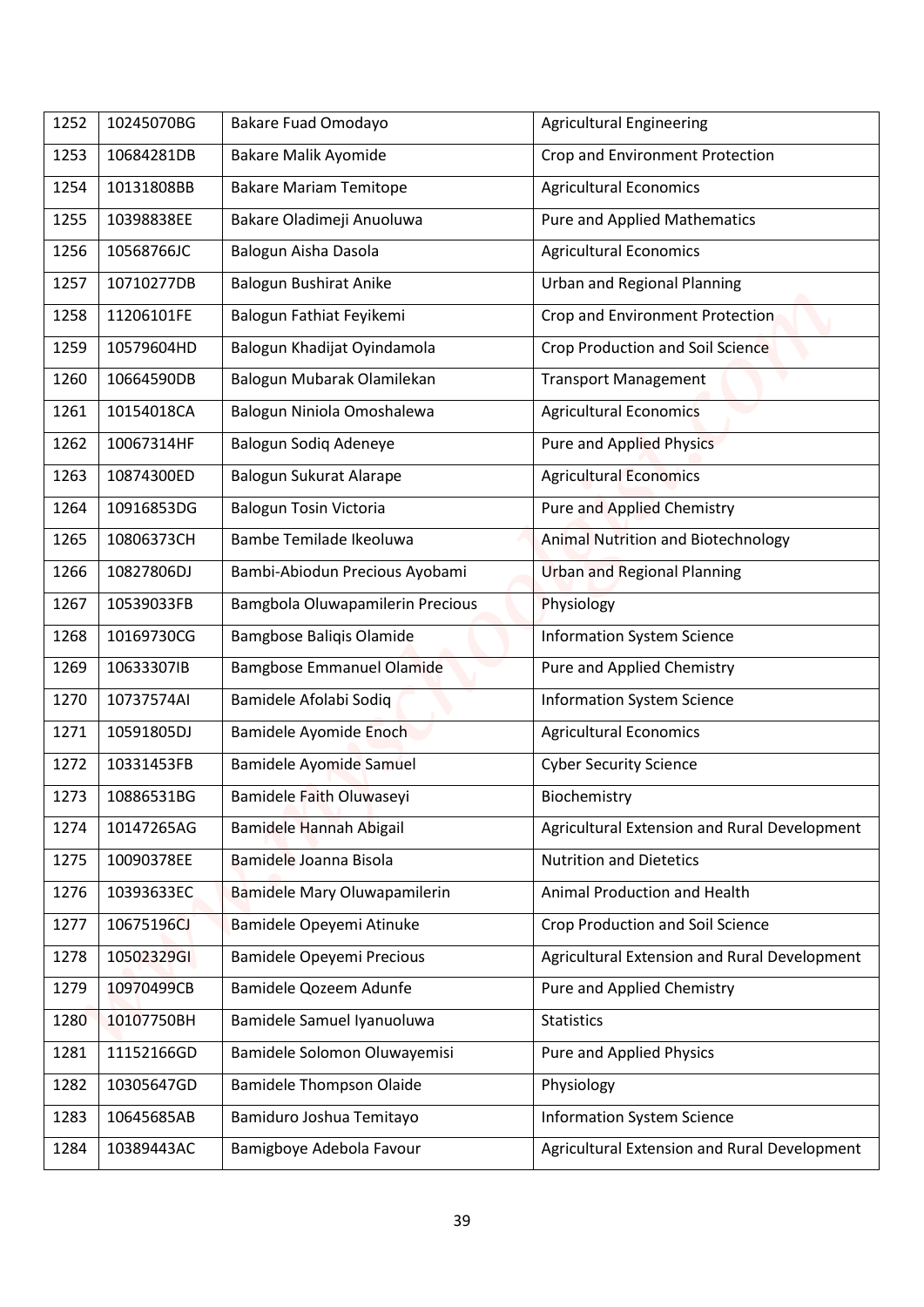| 1285 | 10397697HC | Bamikefa Ayomide Aanuoluwa        | <b>Agricultural Economics</b>                |
|------|------------|-----------------------------------|----------------------------------------------|
| 1286 | 10341909BE | Bamisaye Pelumi Joseph            | Economics                                    |
| 1287 | 10524321FC | Bamisebi Folakunmi Samuel         | <b>Chemical Engineering</b>                  |
| 1288 | 10593434AC | Banjo Edward Okikiola             | <b>Information System Science</b>            |
| 1289 | 10427199DA | Banjo Mariam Oluwabukola          | Pure and Applied Chemistry                   |
| 1290 | 10377217BE | Banjo Muhammed Oluwatobi          | Pure and Applied Chemistry                   |
| 1291 | 10507239IC | <b>Bankole Ayowale Samuel</b>     | <b>Information System Science</b>            |
| 1292 | 10551555CE | <b>Bankole Boluwatife Ayomide</b> | Marketing                                    |
| 1293 | 10236918Cl | Bankole Olajumoke Nafisat         | <b>Information System Science</b>            |
| 1294 | 11027284JF | Bankole Sekinat Ajibola           | <b>Agricultural Economics</b>                |
| 1295 | 10279695CI | Baruwa Olamide Mukadam            | Biochemistry                                 |
| 1296 | 11126398FI | Bashir Ikimot Adebola             | <b>Statistics</b>                            |
| 1297 | 10445856CI | Basiru Fatiah Adedoyin            | Agricultural Extension and Rural Development |
| 1298 | 10240301GE | Bassey-Anthony Joseph             | <b>Chemical Engineering</b>                  |
| 1299 | 10080617DD | Bayode Deborah Ayomikun           | Biochemistry                                 |
| 1300 | 11300474HI | <b>Bello Aishat Aduke</b>         | Marketing                                    |
| 1301 | 10281675AF | <b>Bello Aishat Omotola</b>       | <b>Animal Production and Health</b>          |
| 1302 | 10797518BE | Bello Aishat Temitayo             | Animal Nutrition and Biotechnology           |
| 1303 | 10799401II | Bello Ayomide Rihanat             | Animal Nutrition and Biotechnology           |
| 1304 | 10180353HA | Bello Ayo-Ola Oyindamola          | <b>Nutrition and Dietetics</b>               |
| 1305 | 10112291HB | <b>Bello Fatima</b>               | Crop and Environment Protection              |
| 1306 | 10612110EA | Bello Ibrahim Adeyemi             | Animal Nutrition and Biotechnology           |
| 1307 | 10486122JC | <b>Bello Idris Olatude</b>        | <b>Agricultural Economics</b>                |
| 1308 | 10847644ID | <b>Bello Motunrayo Florence</b>   | Crop and Environment Protection              |
| 1309 | 11160882AI | Bello Mubarak Ayomide             | Physiology                                   |
| 1310 | 10216153EJ | <b>Bello Muhammed Mayowa</b>      | Pure and Applied Chemistry                   |
| 1311 | 10612840IB | Bello Olanrewaju Muhammed         | Crop and Environment Protection              |
| 1312 | 10224316AE | Bello Oluwaferanmi Basmat         | Agricultural Extension and Rural Development |
| 1313 | 10183856DH | Bello Oluwaseyi Oluwaseun         | Crop Production and Soil Science             |
| 1314 | 10838032BD | <b>Bello Senior Habeeb</b>        | <b>Transport Management</b>                  |
| 1315 | 10935787HG | <b>Bello Sharon Nifemi</b>        | Economics                                    |
| 1316 | 10526295EH | Bello Sukurat Ajoke               | Marketing                                    |
| 1317 | 10119402HI | <b>Bello Taiwo Abdulazeez</b>     | <b>Statistics</b>                            |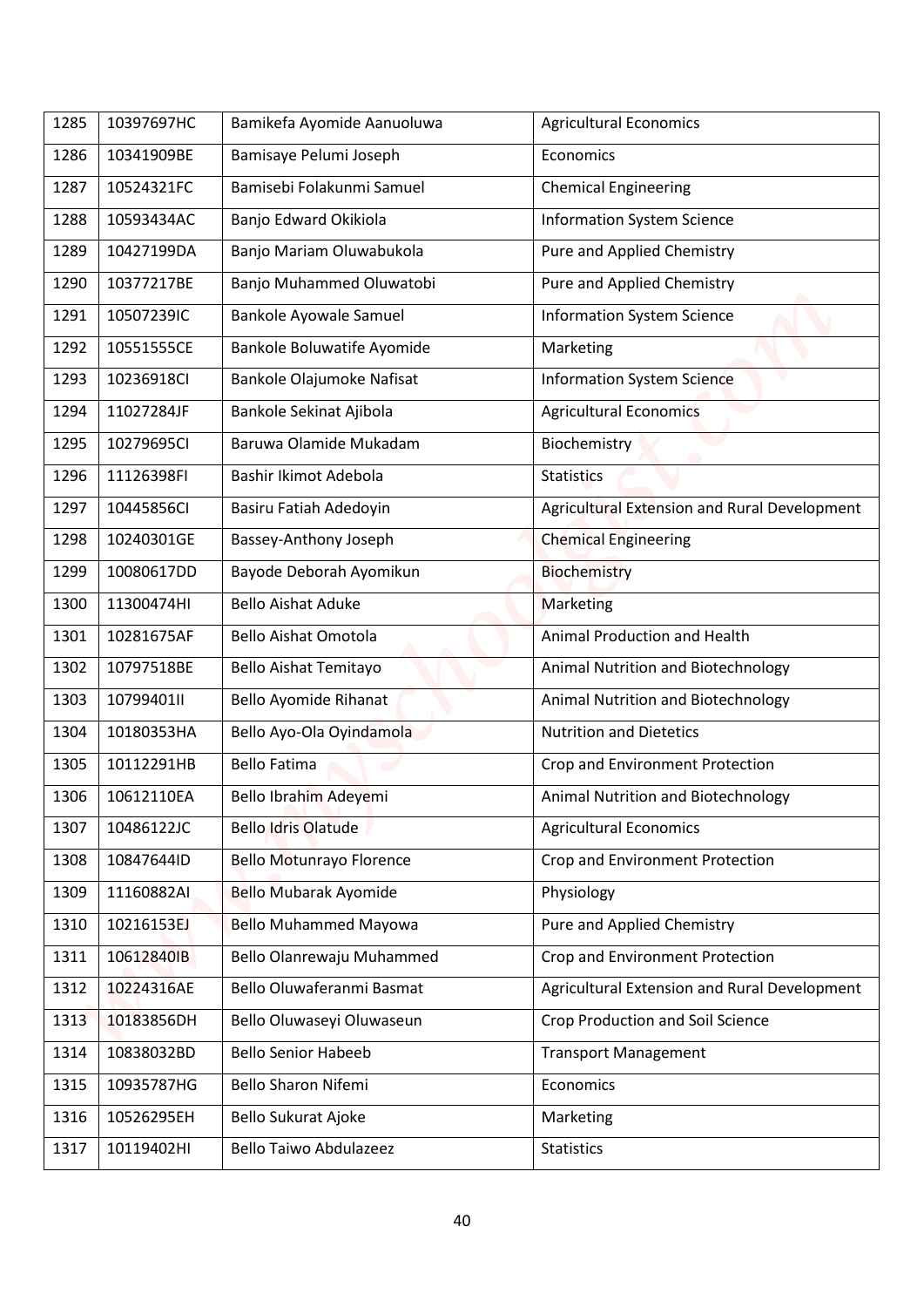| 1318 | 10226853FG | Bello Victoria Abosede               | Pure and Applied Chemistry                   |
|------|------------|--------------------------------------|----------------------------------------------|
| 1319 | 10023559AC | Bello Zainab Ayomide                 | <b>Urban and Regional Planning</b>           |
| 1320 | 10243046HE | Bilal Ibrahim Oluwagbotemi           | Pure and Applied Chemistry                   |
| 1321 | 10439686BB | Bisayo Adesewa Temilayo              | Crop and Environmental Protection            |
|      | 10570915EH |                                      |                                              |
| 1322 |            | <b>Bitrus Esther Inioliwa</b>        | Pure and Applied Chemistry                   |
| 1323 | 10105428JG | Bode Abdulsamad Ayomide              | Anatomy                                      |
| 1324 | 10065032DE | Bodunde Obaloluwa Micheal            | Physiology                                   |
| 1325 | 10138775GC | Bolaji Abiola Mary                   | Animal Production and Health                 |
| 1326 | 10166914DF | Bolanle Rukayat Omosalewa            | Marketing                                    |
| 1327 | 11133472HJ | Bolarinwa Subomi Zainab              | Agricultural Extension and Rural Development |
| 1328 | 10465063CF | <b>Bolarinwa Tomilola Esther</b>     | <b>Pure and Applied Physics</b>              |
| 1329 | 11111494FD | <b>Boyitie Marvellous Jewel</b>      | Anatomy                                      |
| 1330 | 10461729DG | Bukola Mariam Olayinka               | <b>Economics</b>                             |
| 1331 | 10553767IB | Busari Abubakri Afolabi              | <b>Agricultural Economics</b>                |
| 1332 | 10574964CF | Busari Amidat Morenikeji             | Pure and Applied Chemistry                   |
| 1333 | 11147399AI | Busari Ayomide Rebecca               | <b>Pure and Applied Chemistry</b>            |
| 1334 | 11190498BC | <b>Busari Azeezat Morenike</b>       | Agricultural Extension and Rural Development |
| 1335 | 11241512DG | <b>Busari Habibat Omolara</b>        | Marketing                                    |
| 1336 | 10532557HJ | Busari Usra Dolapo                   | Pure and Applied Chemistry                   |
| 1337 | 10143105HA | Campbell Comfort Oluwakemi           | Animal Nutrition and Biotechnology           |
| 1338 | 11234728BI | Chikezie Nzeribe Ernest              | Biochemistry                                 |
| 1339 | 10876158JF | Christian David-King Imuseilerioluwa | <b>Chemical Engineering</b>                  |
| 1340 | 10351792EH | Christopher Mercy Uchechukwu         | Animal Nutrition and Biotechnology           |
| 1341 | 10916155JD | Chukwudum Clinton Ikenna             | <b>Crop Production and Soil Science</b>      |
| 1342 | 11122449HB | Chukwuma Chidiebere Gift             | <b>Pure and Applied Physics</b>              |
| 1343 | 10650361DI | Clement Rohda Oluwayomi              | Marketing                                    |
| 1344 | 11329500AJ | Collins Stephen Imoleayo             | <b>Pure and Applied Mathematics</b>          |
| 1345 | 10891780IA | Dada Emmanuel Inioluwa               | <b>Statistics</b>                            |
| 1346 | 11138296GA | Dada Oluwasegun John                 | <b>Information System Science</b>            |
| 1347 | 10541717FA | Dada Quwam Tonny                     | <b>Science Laboratory Technology</b>         |
| 1348 | 11229170AI | Dahunsi Temiloluwa Adewumi           | Pure and Applied Physics                     |
| 1349 | 10316698IE | Daniel Olawumi Gift                  | Pure and Applied Physics                     |
|      |            |                                      |                                              |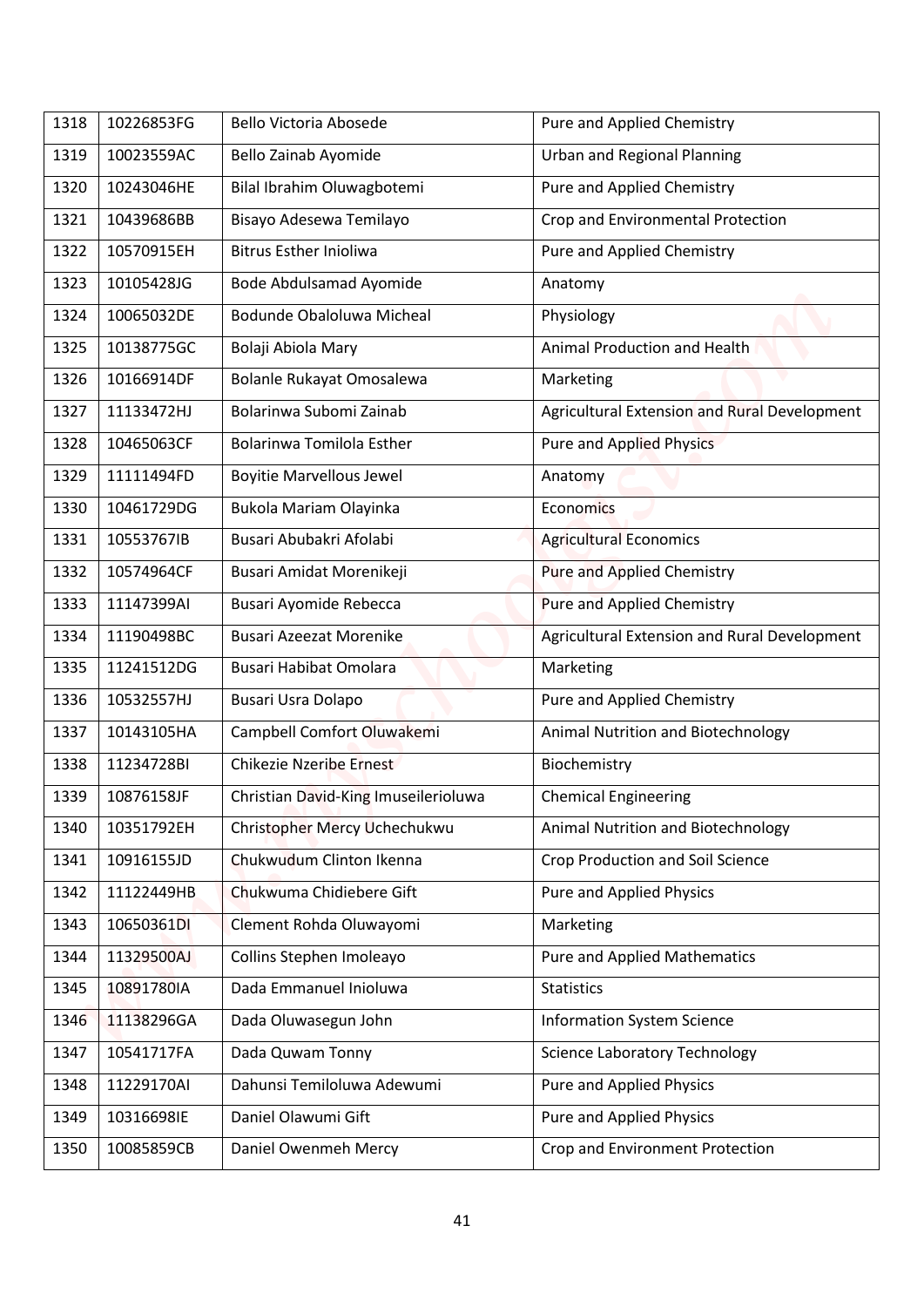| 1351 | 10630208GG | Daodu Daniel Oluwakayode             | Animal Nutrition and Biotechnology           |
|------|------------|--------------------------------------|----------------------------------------------|
| 1352 | 10226919FC | Daodu Daniel Oluwasemilore           | Crop Production and Soil Science             |
| 1353 | 10722349JD | Daramola Karimat Onaolapo            | Agricultural Extension and Rural Development |
| 1354 | 10877476CB | Daud Abdullahi Opeyemi               | Physiology                                   |
| 1355 | 11067004FB | Daud Faizat Omotunrayo               | Animal Nutrition and Biotechnology           |
| 1356 | 10828956IB | Daud Hamdalah Olajumoke              | Physiology                                   |
| 1357 | 10478199JG | Dauda Mariam Omolara                 | Crop and Environment Protection              |
| 1358 | 104646221H | David Dorcas Oluwafunmilola          | <b>Earth Science</b>                         |
| 1359 | 10538260EC | David Oluwaseun Nelson               | Animal Production and Health                 |
| 1360 | 10220518EJ | David Pelumi Rachael                 | <b>Agricultural Economics</b>                |
| 1361 | 10749127HF | David Praise Oluwaseun               | Animal Nutrition and Biotechnology           |
| 1362 | 10336649IA | Davies Anjolaoluwa Benita            | <b>Pure and Applied Physics</b>              |
| 1363 | 10851052EE | Davies Oluwabukunmi Tolulope         | Animal Nutrition and Biotechnology           |
| 1364 | 10968795IJ | Davies Praise Oluwasegun             | Anatomy                                      |
| 1365 | 11184142GI | Dazumi Jumai Nanahawa                | <b>Statistics</b>                            |
| 1366 | 11328739GB | Deinde Oreoluwa Oluwatimileyin       | <b>Crop and Environment Protection</b>       |
| 1367 | 10537642FD | Dinyo Oluwabunmi Esther              | Agricultural Extension and Rural Development |
| 1368 | 10053646EI | Doherty Folashade Openitemi          | Agricultural Extension and Rural Development |
| 1369 | 11124482ID | Dokun Paul Opeyemi                   | Animal Nutrition and Biotechnology           |
| 1370 | 10762609HI | Dosunmu Esther Ayomide               | Anatomy                                      |
| 1371 | 10035275GF | Durodola Ezekiel Timileyin           | <b>Pure and Applied Mathematics</b>          |
| 1372 | 10106147HD | Durojaye Gbemileke Jedidiah          | Biochemistry                                 |
| 1373 | 10224728CJ | Durosawo Israel Adeyemi              | <b>Information System Science</b>            |
| 1374 | 10007351CJ | Durosinmi Samuel Iyanuoluwa          | Marketing                                    |
| 1375 | 10376838IE | Ebenezer Caleb Ehichoya              | <b>Information System Science</b>            |
| 1376 | 10729183FI | Edobor Amenze Angela                 | Crop Production and Soil Science             |
| 1377 | 10781819GG | <b>Edward Praise Ayomide</b>         | Pure and Applied Chemistry                   |
| 1378 | 10153875GB | Eeguntola Samuel Oladipupo           | <b>Pure and Applied Physics</b>              |
| 1379 | 10880423AH | <b>Effiong Destiny Faithfullness</b> | Animal Nutrition and Biotechnology           |
| 1380 | 11086200IB | Efunniyi Christianah Abiodun         | Crop and Environment Protection              |
| 1381 | 10982663AB | Efunsowon Feranmi Sunday             | <b>Information System Science</b>            |
| 1382 | 10982962HE | Egbasite Emmanuel Aghogho            | Animal Nutrition and Biotechnology           |
| 1383 | 11094593CF | Egbebi Timothy Joseph                | Marketing                                    |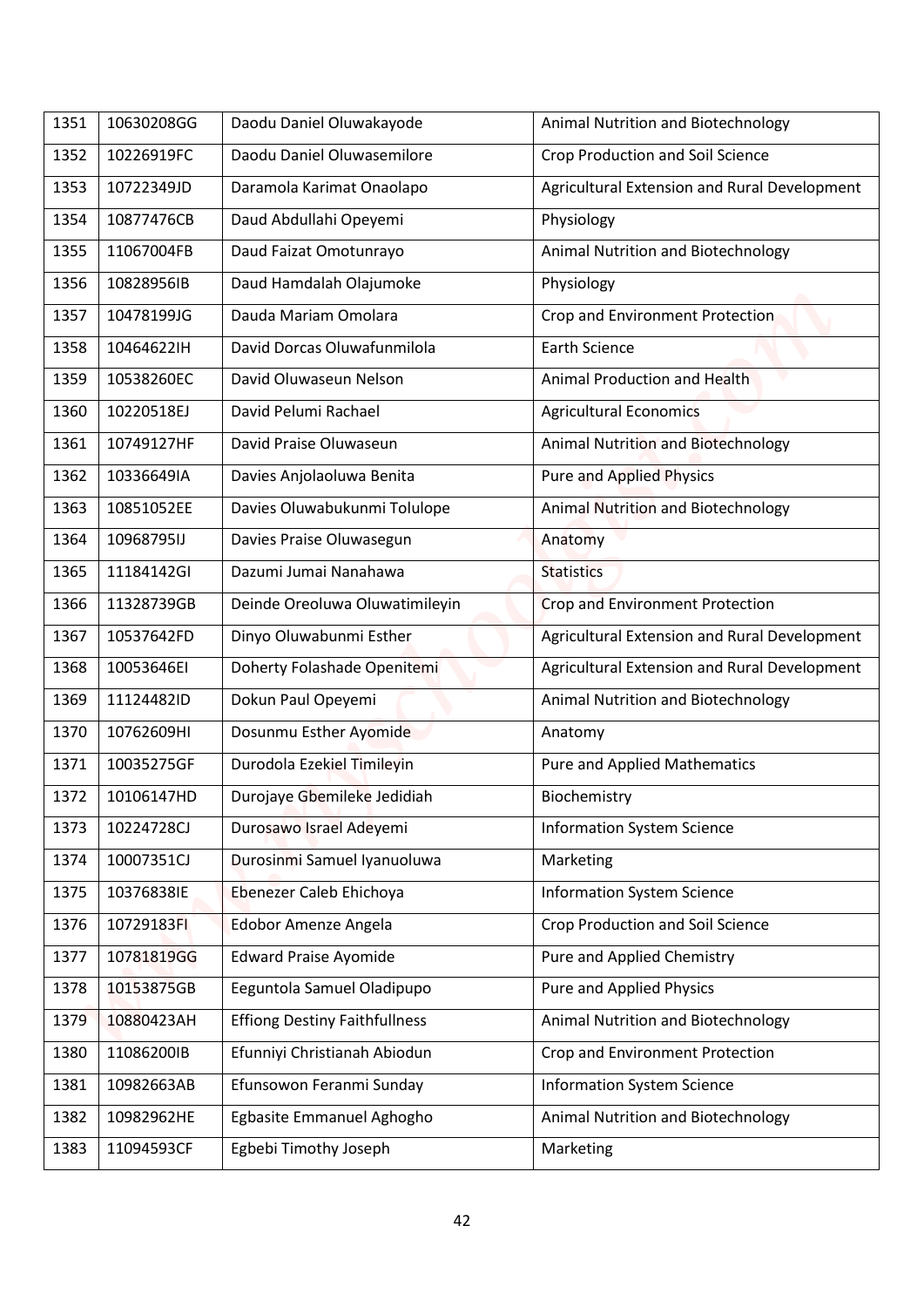| 1384 | 10195867II | Egbebiyi Marvellous Adewumi       | Crop and Environment Protection              |
|------|------------|-----------------------------------|----------------------------------------------|
| 1385 | 11102097BH | Egbedele Sunday Okunato           | Economics                                    |
| 1386 | 10805998IF | Egbedeyi Tomiwa Esther            | Pure and Applied Chemistry                   |
| 1387 | 10295409CI | Egbinola Temiloluwa Eunice        | Crop and Environment Protection              |
| 1388 | 11111902JA | Egbunu Jeremiah Ekpe              | Physiology                                   |
| 1389 | 11290527ED | Ehidiamen Vincent Ehi             | Anatomy                                      |
| 1390 | 10685953FJ | Ehikhebolo Precious Afolabi       | Crop and Environmental Protection            |
| 1391 | 10126018BI | Ehimiaghe Stella Agbomere         | <b>Agricultural Economics</b>                |
| 1392 | 11315532AJ | Ejiade Odunayo Christiana         | Marketing                                    |
| 1393 | 10007640DF | Ejiofor Okwuoma Maryjane          | <b>Animal Nutrition and Biotechnology</b>    |
| 1394 | 10960686GJ | Ekechukwu Oluebube Micheal        | <b>Information System Science</b>            |
| 1395 | 10190430AG | Ekikhalo Favour Ehino             | <b>Crop and Environment Protection</b>       |
| 1396 | 10179083JH | Ekue Juliet Kossiwa               | Marketing                                    |
| 1397 | 10542001HB | Ekundayo Damisi Oluwadunmininu    | Animal Production and Health                 |
| 1398 | 10406930BI | Ekundayo Mayowa Emmanuel          | <b>Agricultural Economics</b>                |
| 1399 | 11263783FG | Ekundayo Samson Favour            | <b>Transport Management</b>                  |
| 1400 | 10136532AB | Eledo Ifeanyi Paul                | <b>Information System Science</b>            |
| 1401 | 10199629FE | Eleshin Yetunde Omoshalewa        | Crop and Environment Protection              |
| 1402 | 10103687IB | Eleyele Rebecca Olamide           | Physiology                                   |
| 1403 | 10605327BJ | Elumoye Samuel Segun              | Animal Nutrition and Biotechnology           |
| 1404 | 11111988CG | Emayark Dennis Akan-Imoh          | Agricultural Extension and Rural Development |
| 1405 | 10921162BA | Emiola Islamiyat Bisola           | Physiology                                   |
| 1406 | 10985483HH | <b>Emmanuel Ayomide</b>           | Pure and Applied Physics                     |
| 1407 | 10441160FB | Emmanuel Chioma Oluwadamilola     | Physiology                                   |
| 1408 | 10457371BF | Emmanuel Dorcas Ayobami           | Anatomy                                      |
| 1409 | 10110915Cl | <b>Emmanuel Favour Boluwatife</b> | Agricultural Extension and Rural Development |
| 1410 | 10217325CF | Emmanuel Mercy Oluwapelumi        | Marketing                                    |
| 1411 | 10463269HC | <b>Emmanuel Miracle Chioma</b>    | Pure and Applied Biology                     |
| 1412 | 10479160CG | Emmanuel Sarah Oluwabusayomi      | Pure and Applied Chemistry                   |
| 1413 | 10901895JG | <b>Emmanuel Solomon</b>           | <b>Agricultural Economics</b>                |
| 1414 | 10324532FG | <b>Emmanuel Treasure Oluseye</b>  | Animal Nutrition and Biotechnology           |
| 1415 | 11215373HH | Enabulele Collins Oluwadamilare   | <b>Information System Science</b>            |
| 1416 | 11038427DE | Enekhawore Grace Aloaye           | Crop Production and Soil Science             |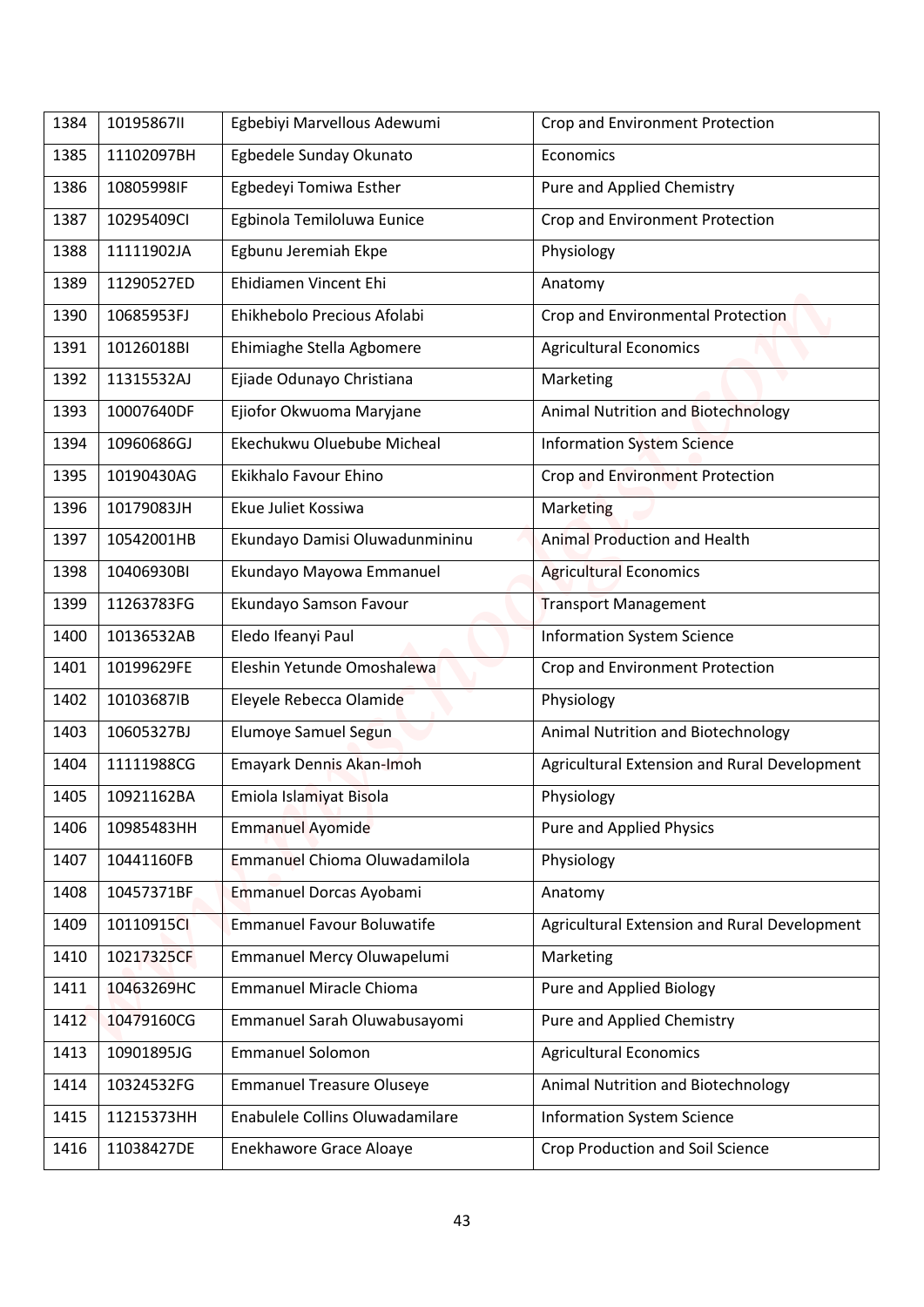| 1417 | 11220960JH | Eniayewu Oluwabukunmi Kehinde  | Pure and Applied Chemistry                   |
|------|------------|--------------------------------|----------------------------------------------|
| 1418 | 11024275AE | Eniola Bolanle Oluwabukola     | <b>Agricultural Economics</b>                |
| 1419 | 10416500CA | Erubami Daniel Maumo           | <b>Crop Production and Soil Science</b>      |
| 1420 | 10609376JE | <b>Esakome Halimat Omone</b>   | Biochemistry                                 |
| 1421 | 10950773CJ | Esan Ayobami Oluwaseun         | <b>Information System Science</b>            |
| 1422 | 10375641IG | Esilonu Emmanuel Onyekachi     | Crop Production and Soil Science             |
| 1423 | 11269667FI | Etido Favour Ndifereke         | Economics                                    |
| 1424 | 10652079CF | Etigbeye Olalekan Emmanuel     | <b>Cyber Security Science</b>                |
| 1425 | 10671712AF | Eweyeju Oluwadunsin Rachel     | Marketing                                    |
| 1426 | 10241890FA | Eyinade Damilola Olayinka      | <b>Pure and Applied Biology</b>              |
| 1427 | 10455236BI | Eyitayo Kehinde Mololuwa       | <b>Crop Production and Soil Science</b>      |
| 1428 | 10164789AI | Ezulike Roseprisca Chinemerem  | Agricultural Extension and Rural Development |
| 1429 | 10552111AF | Fabiyi Abigeal Boluwatife      | <b>Pure and Applied Chemistry</b>            |
| 1430 | 10354554AG | Fabiyi Timothy Nelson          | <b>Agricultural Economics</b>                |
| 1431 | 10746479GF | Fabode Damilola Christiana     | Crop and Environment Protection              |
| 1432 | 10538437JD | Fabode Mary Oluwakemisola      | <b>Pure and Applied Chemistry</b>            |
| 1433 | 10809813IG | Fadairo Godswill Oluwaferanmi  | <b>Information System Science</b>            |
| 1434 | 10371416FE | Fadairo Marvellous Ayokunle    | Biochemistry                                 |
| 1435 | 10165006DG | Fadare Iyanuoluwa Dorcas       | Agricultural Extension and Rural Development |
| 1436 | 10344818BH | Fadayini Ifeoluwa Rhoda        | Pure and Applied Chemistry                   |
| 1437 | 10136583EC | <b>Fadehan Damilola Dorcas</b> | Physiology                                   |
| 1438 | 10525202Cl | Fadehan Favour Omolola         | Animal Production and Health                 |
| 1439 | 10890324ID | Fadeyi Aqeeb Babatunde         | <b>Information System Science</b>            |
| 1440 | 10932871JE | Fadipe Ayodeji Temitope        | Animal Nutrition and Biotechnology           |
| 1441 | 10729745CB | <b>Fadipe Favour Rachel</b>    | Crop and Environment Protection              |
| 1442 | 10698417BC | Fadipe Oluwapelumi Oyinkansola | Crop and Environment Protection              |
| 1443 | 10627758EE | <b>Fadipe Omolara Grace</b>    | Crop Production and Soil Science             |
| 1444 | 10572874IH | <b>Fadoyin Semilore Mary</b>   | Animal Nutrition and Biotechnology           |
| 1445 | 11095799JD | Fagbamila Adonai Ogunniyi      | <b>Urban and Regional Planning</b>           |
| 1446 | 11128062BD | Fagbamila Imoleayo Ezekiel     | <b>Earth Science</b>                         |
| 1447 | 11308366HA | Fagbemi Bolaji David           | <b>Chemical Engineering</b>                  |
| 1448 | 11042334FA | Fajinmi Blessing Olatunde      | <b>Statistics</b>                            |
| 1449 | 11114844JB | Fajuroki Gbemisola Elizabeth   | <b>Agricultural Economics</b>                |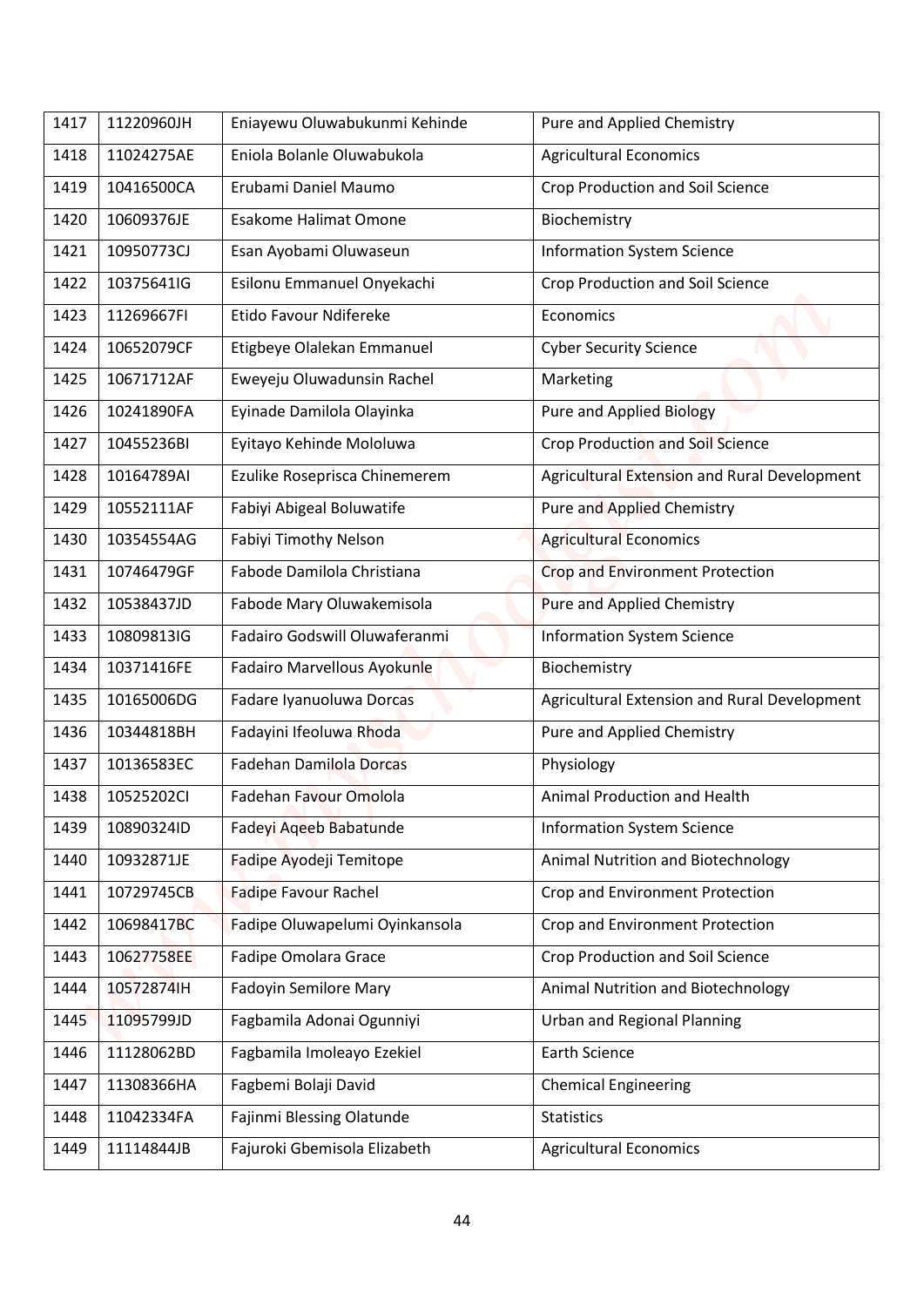| 1450 | 10855523BH | Fakayode Deborah Temitayo       | Anatomy                                      |
|------|------------|---------------------------------|----------------------------------------------|
| 1451 | 10722054AI | Fakemi Habeeblahi Akinlabi      | Agricultural Extension and Rural Development |
| 1452 | 10498888BC | Fakolade Joshua Precious        | <b>Science Laboratory Technology</b>         |
| 1453 | 10589405GB | Fakorede Oluwaseyi Inioluwa     | Animal Nutrition and Biotechnology           |
| 1454 | 10807314BH | Fakorede Precious Akinkunmi     | <b>Pure and Applied Mathematics</b>          |
| 1455 | 11326234BA | Fakorede Timilehin Micheal      | <b>Information System Science</b>            |
| 1456 | 10921491JA | Fakunle Marvellous Oluwatomisin | Physiology                                   |
| 1457 | 10904681IA | Fakunle Oluwalonimi Ewaoluwa    | Physiology                                   |
| 1458 | 10794653HD | Fakunle Rhoda Opeyemi           | Physiology                                   |
| 1459 | 10469778EC | Falade Hannah Mojisola          | <b>Pure and Applied Chemistry</b>            |
| 1460 | 10784899EB | Falade Lydia Aanuoluwapo        | Physiology                                   |
| 1461 | 10399148IE | Faleye Bolaji Joyce             | <b>Pure and Applied Chemistry</b>            |
| 1462 | 10170482AB | Falobi Elijah Olawale           | <b>Pure and Applied Physics</b>              |
| 1463 | 10423874BE | Falodi Timilehin Benjamin       | <b>Agricultural Engineering</b>              |
| 1464 | 10522095DH | Falola Gbenga Stephen           | <b>Pure and Applied Mathematics</b>          |
| 1465 | 10504322AG | Familugba Precious Omolola      | Physiology                                   |
| 1466 | 10828487DD | Familusi Oluwaseyi Ezekiel      | Crop and Environmental Protection            |
| 1467 | 10122354EJ | Famoofo Victoria Oluwabukola    | Pure and Applied Chemistry                   |
| 1468 | 10570585GH | Famurewa Oluwabukunmi Dorcas    | Animal Nutrition and Biotechnology           |
| 1469 | 10755779AE | Famuyiwa Anuoluwapo Victoria    | Pure and Applied Chemistry                   |
| 1470 | 10514610IF | Fanawopo Precious Omolara       | Pure and Applied Physics                     |
| 1471 | 11036684CF | Faniran Ayomide Mary            | Animal Nutrition and Biotechnology           |
| 1472 | 10758237AC | Faniran Omolara Omolabake       | Animal Nutrition and Biotechnology           |
| 1473 | 10444837HI | Faniran Temitope Lydia          | <b>Crop Production and Soil Science</b>      |
| 1474 | 10389114BJ | Faniyi Umar Ayinde              | <b>Cyber Security Science</b>                |
| 1475 | 10913307AE | Fanusi Eniola Emmanuel          | <b>Chemical Engineering</b>                  |
| 1476 | 10172656HF | Fapohunda Faith Ayomide         | <b>Agricultural Economics</b>                |
| 1477 | 10336608AJ | Farayola Habeeblahi Ayodeji     | <b>Earth Science</b>                         |
| 1478 | 10778190IJ | Faremi Favour Happiness         | Crop and Environment Protection              |
| 1479 | 10577523BB | Farinde Deborah Opeyemi         | Crop Production and Soil Science             |
| 1480 | 10811088EE | Farinto Opeyejah Josiah         | Pure and Applied Chemistry                   |
| 1481 | 10490407EB | Farotimi Rhoda Oluwadamilola    | Crop and Environment Protection              |
| 1482 | 10679096GG | Fasakin Daniel Eniola           | <b>Pure and Applied Physics</b>              |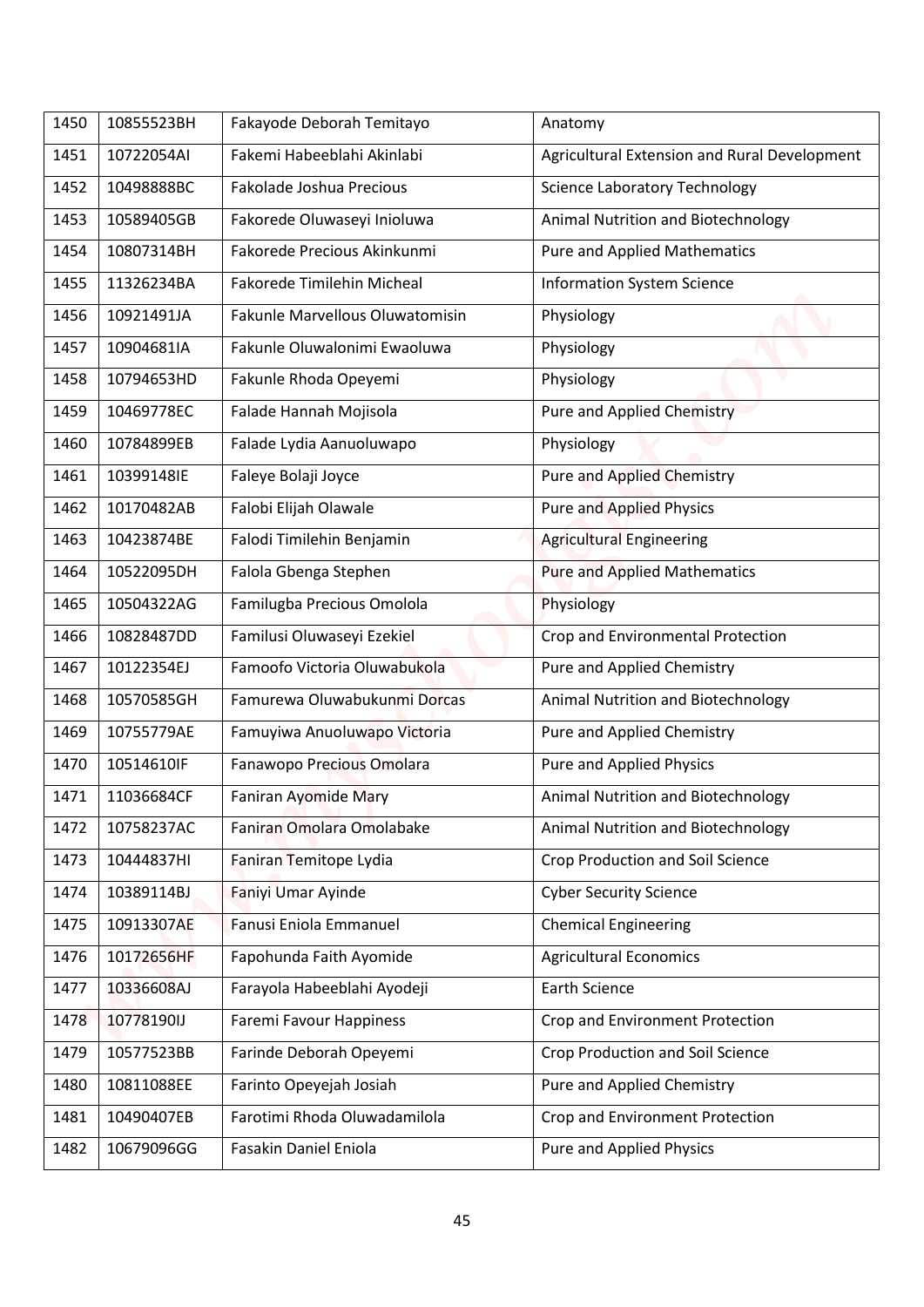| 1483 | 10691538IF | Fasan Joshua Ifeoluwa                               | <b>Computer Science</b>                  |
|------|------------|-----------------------------------------------------|------------------------------------------|
| 1484 | 10663635ID | Fasanya Victoria Moyosoreoluwa                      | <b>Information System Science</b>        |
| 1485 | 10740113FE | Fasasi Kehinde Adedoyin                             | <b>Crop Production and Soil Science</b>  |
| 1486 | 10734737IA | Fasasi Mahfus Opeyemi                               | Anatomy                                  |
| 1487 | 10236945EE | Fasasi Yusuf Olaniyi                                | Pure and Applied Chemistry               |
| 1488 | 10104912JC | Fasoro Oyinkansola Elizabeth                        | Pure and Applied Chemistry               |
| 1489 | 10632167AJ | Fasuhanmi Esther Oyenike                            | <b>Agricultural Economics</b>            |
| 1490 | 10454437IH | Fasuyi Feyisayo Micheal                             | <b>Cyber Security Science</b>            |
| 1491 | 10581154HJ | Fatanmi Favour Odunola                              | Animal Production and Health             |
|      |            |                                                     |                                          |
| 1492 | 10007805CF | Fatanmi Victory Omolara<br>Fatoki Isreal Oluferanmi | <b>Food Science</b>                      |
| 1493 | 10750829BD |                                                     | Marketing                                |
| 1494 | 11057489HI | Fatokun Timileyin Abraham                           | Biochemistry                             |
| 1495 | 10284955FJ | <b>Fatore Testimony Adebola</b>                     | <b>Pure and Applied Mathematics</b>      |
| 1496 | 11056553HD | Fatunbi Ayomide Samuel                              | <b>Crop Production and Soil Science</b>  |
| 1497 | 11335865CD | Fatunmbi Elizabeth Omotayo                          | <b>Crop and Environmental Protection</b> |
| 1498 | 10924427BC | Fawole Temilola Abosede                             | Anatomy                                  |
| 1499 | 11244185GI | Fayefunmi Anuoluwapo Enoch                          | <b>Pure and Applied Mathematics</b>      |
| 1500 | 10747050AB | Fayemi Oluwaseyi Faith                              | Crop and Environment Protection          |
| 1501 | 10918089BE | Fayoyin Rachael Motilayo                            | Physiology                               |
| 1502 | 11337859FF | Feyisara Sekinat Omobolaji                          | Pure and Applied Chemistry               |
| 1503 | 10799182GG | Fijabi Kabirat Olasumbo                             | Marketing                                |
| 1504 | 10818227GE | Fiola Okikiola Samuel                               | <b>Information System Science</b>        |
| 1505 | 11070449JF | Folami Samuel Obafemi                               | Animal Nutrition and Biotechnology       |
| 1506 | 10259838EB | Folarin Oladimeji Adekunle                          | <b>Agricultural Economics</b>            |
| 1507 | 11241986GJ | Folorunsho Micheal Babajide                         | <b>Agricultural Economics</b>            |
| 1508 | 10511195EI | Folorunso Abdulshatar Adewale                       | Pure and Applied Chemistry               |
| 1509 | 11334361HD | Folorunso Elizabeth Adekemi                         | Crop Production and Soil Science         |
| 1510 | 11117589AE | Folorunso Iyanuoluwa Mercy                          | <b>Transport Management</b>              |
| 1511 | 10315711DI | Folorunso Omolayo Olalekan                          | Pure and Applied Chemistry               |
| 1512 | 10287700GJ | Fowowe Rosemary Oluwanifemi                         | Biochemistry                             |
| 1513 | 10435074HD | Francis Johnson Oluwasegunfunmi                     | <b>Statistics</b>                        |
| 1514 | 10637989AD | Friday Otobong Etim                                 | Animal Nutrition and Biotechnology       |
| 1515 | 10513198FD | Gabriel Juliana Oluwaseyi                           | Pure and Applied Chemistry               |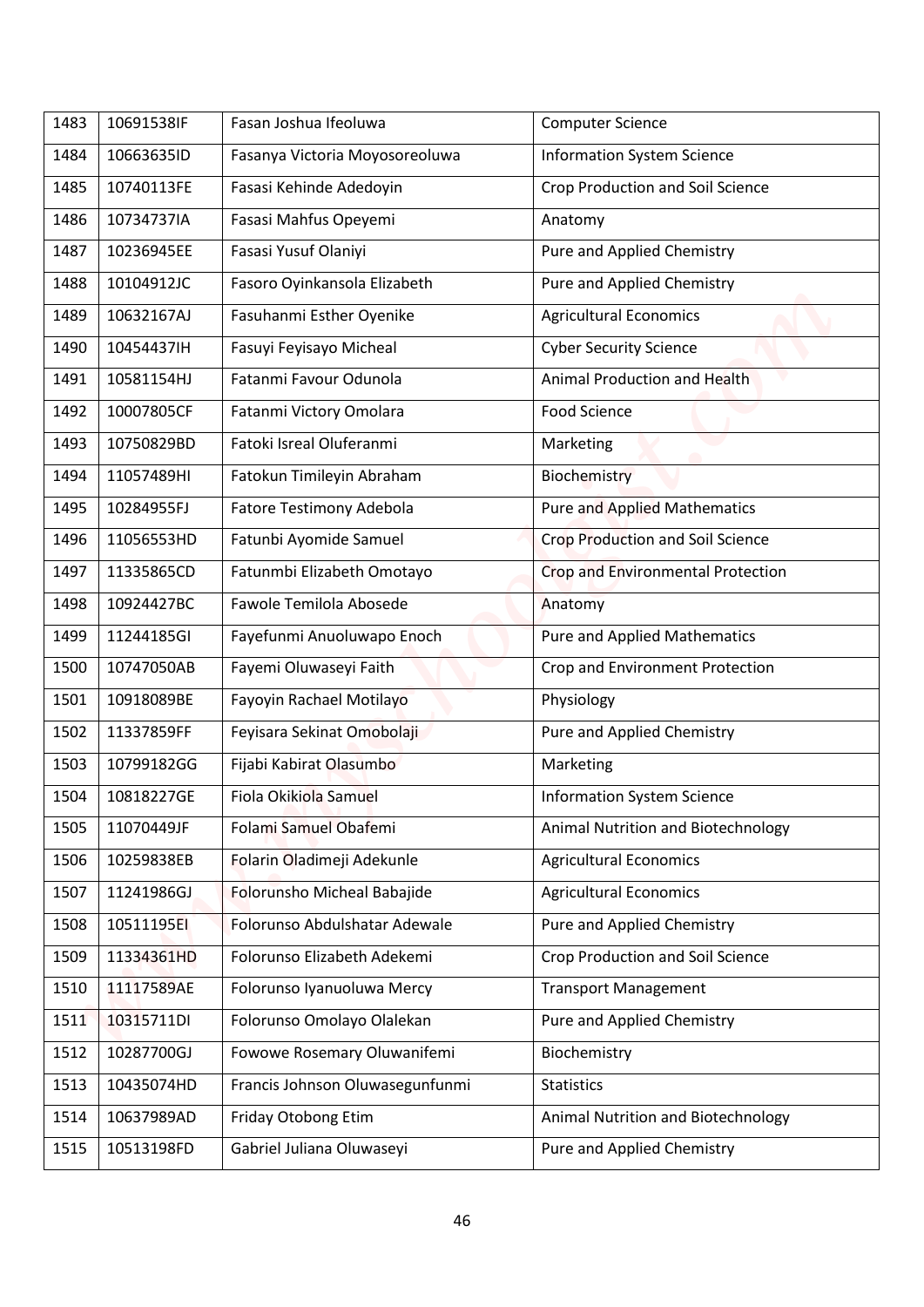| Ganiyu Lateef Joshua<br>11096283JG<br><b>Chemical Engineering</b><br>1517<br>Ganiyy Qodri Olalekan<br>10884100DE<br><b>Information System Science</b><br>Gbadamosi Kehinde Azeezat<br>Animal Production and Health<br>11265246DC<br>10848038GF<br>Gbadebo Fathia Abiodun<br><b>Science Laboratory Technology</b><br>Gbadebo Julius Timileyin<br><b>Information System Science</b><br>11235290HI<br>10511429CF<br>Gbadebo Moyosore Lydia<br><b>Nutrition and Dietetics</b><br>10844091HC<br>Gbadegesin Barnabas Jesujoba<br>Physiology<br>10361008EE<br>Gbadegesin Ifaseun Adebayo<br>Anatomy<br>Gbadejoko Progress Titobiloluwa<br><b>Nutrition and Dietetics</b><br>10153806HE<br>Gbadero Francis Idowu<br>10389422GF<br>Crop Production and Soil Science<br>10794611AF<br>Gbadero Phebean Oluwaseyi<br>Physiology<br>Gbobo Micheal Olamide<br>Animal Nutrition and Biotechnology<br>10221340AI<br><b>Crop Production and Soil Science</b><br>Gbokoyi Precious Olanrewaju<br>10154859BJ<br>10556945FD<br>Gbolagade Abdulquadri Olamide<br><b>Earth Science</b><br>10381634FC<br>Gbolagade Quwiyu Damola<br><b>Crop Production and Soil Science</b><br>1531<br>Gbolasire Ayooluwa Akintayo<br>Animal Nutrition and Biotechnology<br>10207708GH<br><b>Animal Production and Health</b><br>11241592IH<br>George Prayer Oluwaseun<br>10978670EJ<br>Gideon Praise Ojonugwa<br>10580494CC<br>Giwa Adam Folahanmi<br><b>Cyber Security Science</b><br>Giwa Caleb Ayodeji<br>Pure and Applied Chemistry<br>11180422HD<br>Giwa Favour Adeyinka-Omotoyosi<br>10091485CB<br>Crop Production and Soil Science<br>Giwa Oyindamola Tunrayo<br>Crop and Environment Protection<br>10357935EI<br><b>Godwin Alice Olije</b><br><b>Crop Production and Soil Science</b><br>10788539IC<br>Gogan Charlotts Oluwafunmilayo<br>10676159FA<br>Economics<br>Hameen Roheemat Ayomide<br>10798747BD<br><b>Information System Science</b><br>Hammed Abiodun Quyyum<br><b>Urban and Regional Planning</b><br>10477944IF<br>11277270EE<br>Hammed Aishat Bolatito<br>Crop and Environment Protection<br>Hammed Ayuba Ajani<br>Physiology<br>10464986GC<br>Hammed Fathiat Ayoola<br>Animal Nutrition and Biotechnology<br>10836381BJ<br>1545 |      |            |                          |                                              |
|----------------------------------------------------------------------------------------------------------------------------------------------------------------------------------------------------------------------------------------------------------------------------------------------------------------------------------------------------------------------------------------------------------------------------------------------------------------------------------------------------------------------------------------------------------------------------------------------------------------------------------------------------------------------------------------------------------------------------------------------------------------------------------------------------------------------------------------------------------------------------------------------------------------------------------------------------------------------------------------------------------------------------------------------------------------------------------------------------------------------------------------------------------------------------------------------------------------------------------------------------------------------------------------------------------------------------------------------------------------------------------------------------------------------------------------------------------------------------------------------------------------------------------------------------------------------------------------------------------------------------------------------------------------------------------------------------------------------------------------------------------------------------------------------------------------------------------------------------------------------------------------------------------------------------------------------------------------------------------------------------------------------------------------------------------------------------------------------------------------------------------------------------------------------------------------------------------------|------|------------|--------------------------|----------------------------------------------|
|                                                                                                                                                                                                                                                                                                                                                                                                                                                                                                                                                                                                                                                                                                                                                                                                                                                                                                                                                                                                                                                                                                                                                                                                                                                                                                                                                                                                                                                                                                                                                                                                                                                                                                                                                                                                                                                                                                                                                                                                                                                                                                                                                                                                                | 1516 | 11289699AF | Ganiyu Babatunde Akorede | Crop and Environment Protection              |
|                                                                                                                                                                                                                                                                                                                                                                                                                                                                                                                                                                                                                                                                                                                                                                                                                                                                                                                                                                                                                                                                                                                                                                                                                                                                                                                                                                                                                                                                                                                                                                                                                                                                                                                                                                                                                                                                                                                                                                                                                                                                                                                                                                                                                |      |            |                          |                                              |
|                                                                                                                                                                                                                                                                                                                                                                                                                                                                                                                                                                                                                                                                                                                                                                                                                                                                                                                                                                                                                                                                                                                                                                                                                                                                                                                                                                                                                                                                                                                                                                                                                                                                                                                                                                                                                                                                                                                                                                                                                                                                                                                                                                                                                | 1518 |            |                          |                                              |
|                                                                                                                                                                                                                                                                                                                                                                                                                                                                                                                                                                                                                                                                                                                                                                                                                                                                                                                                                                                                                                                                                                                                                                                                                                                                                                                                                                                                                                                                                                                                                                                                                                                                                                                                                                                                                                                                                                                                                                                                                                                                                                                                                                                                                | 1519 |            |                          |                                              |
|                                                                                                                                                                                                                                                                                                                                                                                                                                                                                                                                                                                                                                                                                                                                                                                                                                                                                                                                                                                                                                                                                                                                                                                                                                                                                                                                                                                                                                                                                                                                                                                                                                                                                                                                                                                                                                                                                                                                                                                                                                                                                                                                                                                                                | 1520 |            |                          |                                              |
|                                                                                                                                                                                                                                                                                                                                                                                                                                                                                                                                                                                                                                                                                                                                                                                                                                                                                                                                                                                                                                                                                                                                                                                                                                                                                                                                                                                                                                                                                                                                                                                                                                                                                                                                                                                                                                                                                                                                                                                                                                                                                                                                                                                                                | 1521 |            |                          |                                              |
|                                                                                                                                                                                                                                                                                                                                                                                                                                                                                                                                                                                                                                                                                                                                                                                                                                                                                                                                                                                                                                                                                                                                                                                                                                                                                                                                                                                                                                                                                                                                                                                                                                                                                                                                                                                                                                                                                                                                                                                                                                                                                                                                                                                                                | 1522 |            |                          |                                              |
|                                                                                                                                                                                                                                                                                                                                                                                                                                                                                                                                                                                                                                                                                                                                                                                                                                                                                                                                                                                                                                                                                                                                                                                                                                                                                                                                                                                                                                                                                                                                                                                                                                                                                                                                                                                                                                                                                                                                                                                                                                                                                                                                                                                                                | 1523 |            |                          |                                              |
|                                                                                                                                                                                                                                                                                                                                                                                                                                                                                                                                                                                                                                                                                                                                                                                                                                                                                                                                                                                                                                                                                                                                                                                                                                                                                                                                                                                                                                                                                                                                                                                                                                                                                                                                                                                                                                                                                                                                                                                                                                                                                                                                                                                                                | 1524 |            |                          |                                              |
|                                                                                                                                                                                                                                                                                                                                                                                                                                                                                                                                                                                                                                                                                                                                                                                                                                                                                                                                                                                                                                                                                                                                                                                                                                                                                                                                                                                                                                                                                                                                                                                                                                                                                                                                                                                                                                                                                                                                                                                                                                                                                                                                                                                                                | 1525 |            |                          |                                              |
|                                                                                                                                                                                                                                                                                                                                                                                                                                                                                                                                                                                                                                                                                                                                                                                                                                                                                                                                                                                                                                                                                                                                                                                                                                                                                                                                                                                                                                                                                                                                                                                                                                                                                                                                                                                                                                                                                                                                                                                                                                                                                                                                                                                                                | 1526 |            |                          |                                              |
|                                                                                                                                                                                                                                                                                                                                                                                                                                                                                                                                                                                                                                                                                                                                                                                                                                                                                                                                                                                                                                                                                                                                                                                                                                                                                                                                                                                                                                                                                                                                                                                                                                                                                                                                                                                                                                                                                                                                                                                                                                                                                                                                                                                                                | 1527 |            |                          |                                              |
|                                                                                                                                                                                                                                                                                                                                                                                                                                                                                                                                                                                                                                                                                                                                                                                                                                                                                                                                                                                                                                                                                                                                                                                                                                                                                                                                                                                                                                                                                                                                                                                                                                                                                                                                                                                                                                                                                                                                                                                                                                                                                                                                                                                                                | 1528 |            |                          |                                              |
|                                                                                                                                                                                                                                                                                                                                                                                                                                                                                                                                                                                                                                                                                                                                                                                                                                                                                                                                                                                                                                                                                                                                                                                                                                                                                                                                                                                                                                                                                                                                                                                                                                                                                                                                                                                                                                                                                                                                                                                                                                                                                                                                                                                                                | 1529 |            |                          |                                              |
|                                                                                                                                                                                                                                                                                                                                                                                                                                                                                                                                                                                                                                                                                                                                                                                                                                                                                                                                                                                                                                                                                                                                                                                                                                                                                                                                                                                                                                                                                                                                                                                                                                                                                                                                                                                                                                                                                                                                                                                                                                                                                                                                                                                                                | 1530 |            |                          |                                              |
|                                                                                                                                                                                                                                                                                                                                                                                                                                                                                                                                                                                                                                                                                                                                                                                                                                                                                                                                                                                                                                                                                                                                                                                                                                                                                                                                                                                                                                                                                                                                                                                                                                                                                                                                                                                                                                                                                                                                                                                                                                                                                                                                                                                                                |      |            |                          |                                              |
|                                                                                                                                                                                                                                                                                                                                                                                                                                                                                                                                                                                                                                                                                                                                                                                                                                                                                                                                                                                                                                                                                                                                                                                                                                                                                                                                                                                                                                                                                                                                                                                                                                                                                                                                                                                                                                                                                                                                                                                                                                                                                                                                                                                                                | 1532 |            |                          |                                              |
|                                                                                                                                                                                                                                                                                                                                                                                                                                                                                                                                                                                                                                                                                                                                                                                                                                                                                                                                                                                                                                                                                                                                                                                                                                                                                                                                                                                                                                                                                                                                                                                                                                                                                                                                                                                                                                                                                                                                                                                                                                                                                                                                                                                                                | 1533 |            |                          |                                              |
|                                                                                                                                                                                                                                                                                                                                                                                                                                                                                                                                                                                                                                                                                                                                                                                                                                                                                                                                                                                                                                                                                                                                                                                                                                                                                                                                                                                                                                                                                                                                                                                                                                                                                                                                                                                                                                                                                                                                                                                                                                                                                                                                                                                                                | 1534 |            |                          | Agricultural Extension and Rural Development |
|                                                                                                                                                                                                                                                                                                                                                                                                                                                                                                                                                                                                                                                                                                                                                                                                                                                                                                                                                                                                                                                                                                                                                                                                                                                                                                                                                                                                                                                                                                                                                                                                                                                                                                                                                                                                                                                                                                                                                                                                                                                                                                                                                                                                                | 1535 |            |                          |                                              |
|                                                                                                                                                                                                                                                                                                                                                                                                                                                                                                                                                                                                                                                                                                                                                                                                                                                                                                                                                                                                                                                                                                                                                                                                                                                                                                                                                                                                                                                                                                                                                                                                                                                                                                                                                                                                                                                                                                                                                                                                                                                                                                                                                                                                                | 1536 |            |                          |                                              |
|                                                                                                                                                                                                                                                                                                                                                                                                                                                                                                                                                                                                                                                                                                                                                                                                                                                                                                                                                                                                                                                                                                                                                                                                                                                                                                                                                                                                                                                                                                                                                                                                                                                                                                                                                                                                                                                                                                                                                                                                                                                                                                                                                                                                                | 1537 |            |                          |                                              |
|                                                                                                                                                                                                                                                                                                                                                                                                                                                                                                                                                                                                                                                                                                                                                                                                                                                                                                                                                                                                                                                                                                                                                                                                                                                                                                                                                                                                                                                                                                                                                                                                                                                                                                                                                                                                                                                                                                                                                                                                                                                                                                                                                                                                                | 1538 |            |                          |                                              |
|                                                                                                                                                                                                                                                                                                                                                                                                                                                                                                                                                                                                                                                                                                                                                                                                                                                                                                                                                                                                                                                                                                                                                                                                                                                                                                                                                                                                                                                                                                                                                                                                                                                                                                                                                                                                                                                                                                                                                                                                                                                                                                                                                                                                                | 1539 |            |                          |                                              |
|                                                                                                                                                                                                                                                                                                                                                                                                                                                                                                                                                                                                                                                                                                                                                                                                                                                                                                                                                                                                                                                                                                                                                                                                                                                                                                                                                                                                                                                                                                                                                                                                                                                                                                                                                                                                                                                                                                                                                                                                                                                                                                                                                                                                                | 1540 |            |                          |                                              |
|                                                                                                                                                                                                                                                                                                                                                                                                                                                                                                                                                                                                                                                                                                                                                                                                                                                                                                                                                                                                                                                                                                                                                                                                                                                                                                                                                                                                                                                                                                                                                                                                                                                                                                                                                                                                                                                                                                                                                                                                                                                                                                                                                                                                                | 1541 |            |                          |                                              |
|                                                                                                                                                                                                                                                                                                                                                                                                                                                                                                                                                                                                                                                                                                                                                                                                                                                                                                                                                                                                                                                                                                                                                                                                                                                                                                                                                                                                                                                                                                                                                                                                                                                                                                                                                                                                                                                                                                                                                                                                                                                                                                                                                                                                                | 1542 |            |                          |                                              |
|                                                                                                                                                                                                                                                                                                                                                                                                                                                                                                                                                                                                                                                                                                                                                                                                                                                                                                                                                                                                                                                                                                                                                                                                                                                                                                                                                                                                                                                                                                                                                                                                                                                                                                                                                                                                                                                                                                                                                                                                                                                                                                                                                                                                                | 1543 |            |                          |                                              |
|                                                                                                                                                                                                                                                                                                                                                                                                                                                                                                                                                                                                                                                                                                                                                                                                                                                                                                                                                                                                                                                                                                                                                                                                                                                                                                                                                                                                                                                                                                                                                                                                                                                                                                                                                                                                                                                                                                                                                                                                                                                                                                                                                                                                                | 1544 |            |                          |                                              |
|                                                                                                                                                                                                                                                                                                                                                                                                                                                                                                                                                                                                                                                                                                                                                                                                                                                                                                                                                                                                                                                                                                                                                                                                                                                                                                                                                                                                                                                                                                                                                                                                                                                                                                                                                                                                                                                                                                                                                                                                                                                                                                                                                                                                                |      |            |                          |                                              |
| 10484648FC<br>Hammed Malik Dolapo<br>Pure and Applied Physics                                                                                                                                                                                                                                                                                                                                                                                                                                                                                                                                                                                                                                                                                                                                                                                                                                                                                                                                                                                                                                                                                                                                                                                                                                                                                                                                                                                                                                                                                                                                                                                                                                                                                                                                                                                                                                                                                                                                                                                                                                                                                                                                                  | 1546 |            |                          |                                              |
| <b>Hammed Muizat Ololade</b><br>10616928DJ<br><b>Information System Science</b>                                                                                                                                                                                                                                                                                                                                                                                                                                                                                                                                                                                                                                                                                                                                                                                                                                                                                                                                                                                                                                                                                                                                                                                                                                                                                                                                                                                                                                                                                                                                                                                                                                                                                                                                                                                                                                                                                                                                                                                                                                                                                                                                | 1547 |            |                          |                                              |
| 1131970911<br>Hamzah Munim Adedapo<br><b>Cyber Security Science</b>                                                                                                                                                                                                                                                                                                                                                                                                                                                                                                                                                                                                                                                                                                                                                                                                                                                                                                                                                                                                                                                                                                                                                                                                                                                                                                                                                                                                                                                                                                                                                                                                                                                                                                                                                                                                                                                                                                                                                                                                                                                                                                                                            | 1548 |            |                          |                                              |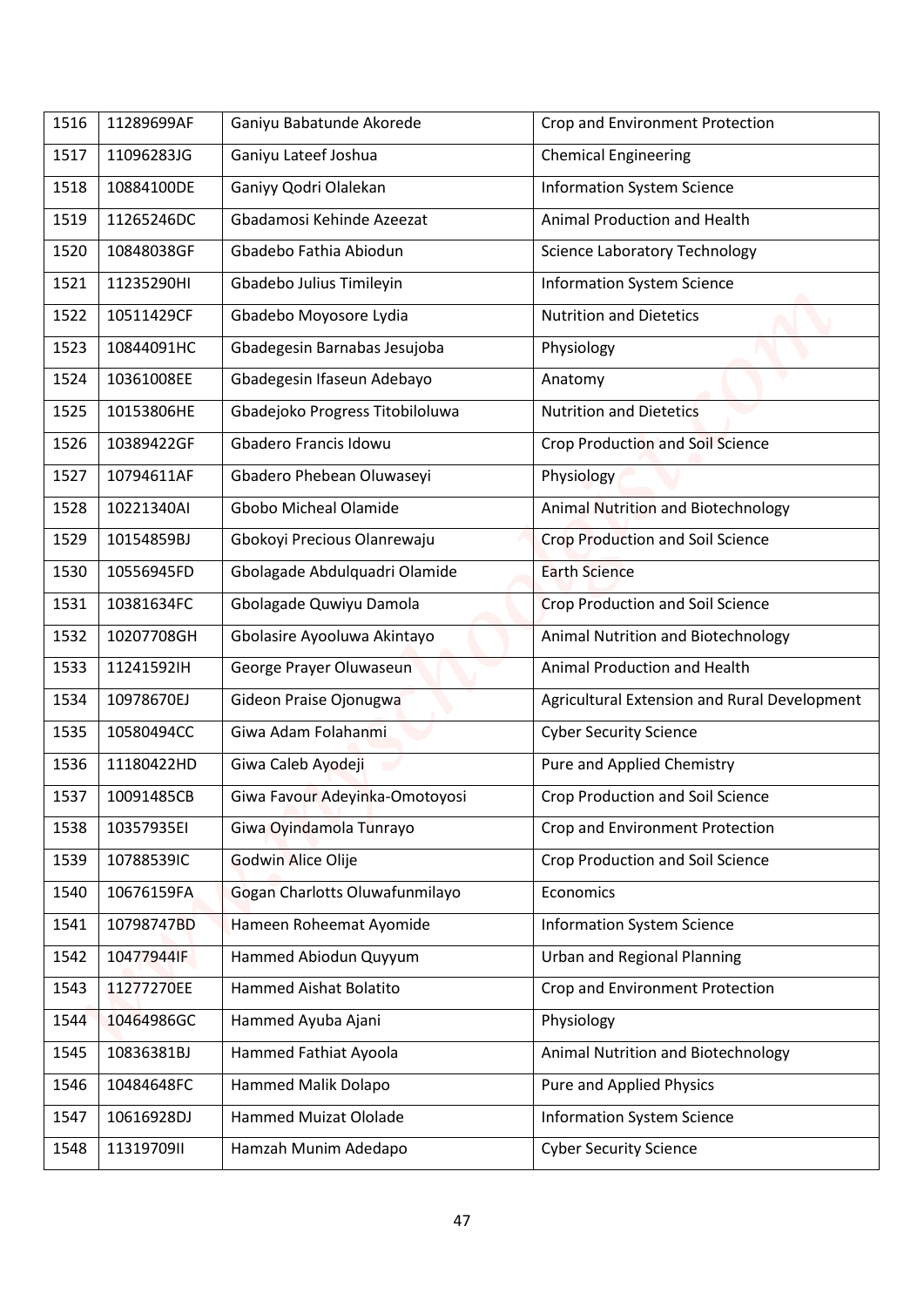| 10696566DG<br>Hamzat Karimat Omowumi<br>Crop Production and Soil Science<br>1550<br>1551<br>11293453JC<br>Hamzat Mariam Olamide<br>Anatomy<br>Pure and Applied Chemistry<br>1552<br>10130021DH<br>Hamzat Ojo Mathew<br>Hamzat Olayinka Ayomide<br>1553<br>10311083FB<br>11225213EF<br>Hamzat Oyindamola Omolola<br>Marketing<br>1554<br>Haroon Soliah Sofiyyah<br>Pure and Applied Chemistry<br>1555<br>10926972EA<br>11282817IH<br>Hassan Fathia Olabisi<br>Physiology<br>1556<br>10298937BH<br>Hassan Marvellous Oluwatofunmi<br>Physiology<br>1557<br>Henry Chibuzor Sylvia<br>Biochemistry<br>1558<br>10739142FH<br>Henry Cynthia Chioma<br>10737344BJ<br>Biochemistry<br>1559<br><b>Animal Production and Health</b><br>1560<br>10373134EB<br>Hodefe Timothy Odunayo<br>Hussain Ayomide Izat<br>10872824AJ<br><b>Pure and Applied Chemistry</b><br>1561<br>10022740DE<br>Ibidapo Iyeoluwa Salome<br>1562<br>Anatomy<br>Ibijola Okikijesu David<br>10921168IJ<br>1563<br><b>Statistics</b><br>Ibironke Tinuola Olatunwumi<br><b>Crop and Environment Protection</b><br>10439446FC<br>1564<br>Physiology<br>11270365AB<br>Ibitayo Elizabeth Favour<br>1565<br>1566<br>10970550GC<br>Ibitoye Ayomide Success<br>Crop and Environmental Protection<br>1567<br>10615545BH<br>Ibitoye Idowu Felix<br><b>Agricultural Engineering</b><br>Ibraheem Abdulbaki Afolabi<br>10540889BC<br>1568<br>Marketing<br>10517618IC<br>Ibraheem Rukayat Ajibola<br>Pure and Applied Physics<br>1569<br><b>Agricultural Economics</b><br>10429758BG<br>Ibraheem Wasiu Akorede<br>1570<br><b>Urban and Regional Planning</b><br>Ibrahim Habeeb Adeola<br>1571<br>10452685AI<br>Ibrahim Mujib Ayoola<br>1572<br>10856580EH<br>Marketing<br>10781764DH<br>Ibrahim Sobur Olalekan<br>Biochemistry<br>1573<br>Ibrahim Yusuf Olatunji<br><b>Agricultural Engineering</b><br>10370117HB<br>1574<br>Ibramim-Tahir Muhammed Oluwasijibomi<br>1575<br>10789329EA<br>Physiology<br>Ibuola Oluwadabira Titilope<br>1576<br>10093899FE |      |            |                              |                                              |
|---------------------------------------------------------------------------------------------------------------------------------------------------------------------------------------------------------------------------------------------------------------------------------------------------------------------------------------------------------------------------------------------------------------------------------------------------------------------------------------------------------------------------------------------------------------------------------------------------------------------------------------------------------------------------------------------------------------------------------------------------------------------------------------------------------------------------------------------------------------------------------------------------------------------------------------------------------------------------------------------------------------------------------------------------------------------------------------------------------------------------------------------------------------------------------------------------------------------------------------------------------------------------------------------------------------------------------------------------------------------------------------------------------------------------------------------------------------------------------------------------------------------------------------------------------------------------------------------------------------------------------------------------------------------------------------------------------------------------------------------------------------------------------------------------------------------------------------------------------------------------------------------------------------------------------------------------------------------------------------------------------|------|------------|------------------------------|----------------------------------------------|
|                                                                                                                                                                                                                                                                                                                                                                                                                                                                                                                                                                                                                                                                                                                                                                                                                                                                                                                                                                                                                                                                                                                                                                                                                                                                                                                                                                                                                                                                                                                                                                                                                                                                                                                                                                                                                                                                                                                                                                                                         | 1549 | 11005586AF | Hamzat Jamaldeen Olasunkanmi | <b>Earth Science</b>                         |
|                                                                                                                                                                                                                                                                                                                                                                                                                                                                                                                                                                                                                                                                                                                                                                                                                                                                                                                                                                                                                                                                                                                                                                                                                                                                                                                                                                                                                                                                                                                                                                                                                                                                                                                                                                                                                                                                                                                                                                                                         |      |            |                              |                                              |
|                                                                                                                                                                                                                                                                                                                                                                                                                                                                                                                                                                                                                                                                                                                                                                                                                                                                                                                                                                                                                                                                                                                                                                                                                                                                                                                                                                                                                                                                                                                                                                                                                                                                                                                                                                                                                                                                                                                                                                                                         |      |            |                              |                                              |
|                                                                                                                                                                                                                                                                                                                                                                                                                                                                                                                                                                                                                                                                                                                                                                                                                                                                                                                                                                                                                                                                                                                                                                                                                                                                                                                                                                                                                                                                                                                                                                                                                                                                                                                                                                                                                                                                                                                                                                                                         |      |            |                              |                                              |
|                                                                                                                                                                                                                                                                                                                                                                                                                                                                                                                                                                                                                                                                                                                                                                                                                                                                                                                                                                                                                                                                                                                                                                                                                                                                                                                                                                                                                                                                                                                                                                                                                                                                                                                                                                                                                                                                                                                                                                                                         |      |            |                              | Agricultural Extension and Rural Development |
|                                                                                                                                                                                                                                                                                                                                                                                                                                                                                                                                                                                                                                                                                                                                                                                                                                                                                                                                                                                                                                                                                                                                                                                                                                                                                                                                                                                                                                                                                                                                                                                                                                                                                                                                                                                                                                                                                                                                                                                                         |      |            |                              |                                              |
|                                                                                                                                                                                                                                                                                                                                                                                                                                                                                                                                                                                                                                                                                                                                                                                                                                                                                                                                                                                                                                                                                                                                                                                                                                                                                                                                                                                                                                                                                                                                                                                                                                                                                                                                                                                                                                                                                                                                                                                                         |      |            |                              |                                              |
|                                                                                                                                                                                                                                                                                                                                                                                                                                                                                                                                                                                                                                                                                                                                                                                                                                                                                                                                                                                                                                                                                                                                                                                                                                                                                                                                                                                                                                                                                                                                                                                                                                                                                                                                                                                                                                                                                                                                                                                                         |      |            |                              |                                              |
|                                                                                                                                                                                                                                                                                                                                                                                                                                                                                                                                                                                                                                                                                                                                                                                                                                                                                                                                                                                                                                                                                                                                                                                                                                                                                                                                                                                                                                                                                                                                                                                                                                                                                                                                                                                                                                                                                                                                                                                                         |      |            |                              |                                              |
|                                                                                                                                                                                                                                                                                                                                                                                                                                                                                                                                                                                                                                                                                                                                                                                                                                                                                                                                                                                                                                                                                                                                                                                                                                                                                                                                                                                                                                                                                                                                                                                                                                                                                                                                                                                                                                                                                                                                                                                                         |      |            |                              |                                              |
|                                                                                                                                                                                                                                                                                                                                                                                                                                                                                                                                                                                                                                                                                                                                                                                                                                                                                                                                                                                                                                                                                                                                                                                                                                                                                                                                                                                                                                                                                                                                                                                                                                                                                                                                                                                                                                                                                                                                                                                                         |      |            |                              |                                              |
|                                                                                                                                                                                                                                                                                                                                                                                                                                                                                                                                                                                                                                                                                                                                                                                                                                                                                                                                                                                                                                                                                                                                                                                                                                                                                                                                                                                                                                                                                                                                                                                                                                                                                                                                                                                                                                                                                                                                                                                                         |      |            |                              |                                              |
|                                                                                                                                                                                                                                                                                                                                                                                                                                                                                                                                                                                                                                                                                                                                                                                                                                                                                                                                                                                                                                                                                                                                                                                                                                                                                                                                                                                                                                                                                                                                                                                                                                                                                                                                                                                                                                                                                                                                                                                                         |      |            |                              |                                              |
|                                                                                                                                                                                                                                                                                                                                                                                                                                                                                                                                                                                                                                                                                                                                                                                                                                                                                                                                                                                                                                                                                                                                                                                                                                                                                                                                                                                                                                                                                                                                                                                                                                                                                                                                                                                                                                                                                                                                                                                                         |      |            |                              |                                              |
|                                                                                                                                                                                                                                                                                                                                                                                                                                                                                                                                                                                                                                                                                                                                                                                                                                                                                                                                                                                                                                                                                                                                                                                                                                                                                                                                                                                                                                                                                                                                                                                                                                                                                                                                                                                                                                                                                                                                                                                                         |      |            |                              |                                              |
|                                                                                                                                                                                                                                                                                                                                                                                                                                                                                                                                                                                                                                                                                                                                                                                                                                                                                                                                                                                                                                                                                                                                                                                                                                                                                                                                                                                                                                                                                                                                                                                                                                                                                                                                                                                                                                                                                                                                                                                                         |      |            |                              |                                              |
|                                                                                                                                                                                                                                                                                                                                                                                                                                                                                                                                                                                                                                                                                                                                                                                                                                                                                                                                                                                                                                                                                                                                                                                                                                                                                                                                                                                                                                                                                                                                                                                                                                                                                                                                                                                                                                                                                                                                                                                                         |      |            |                              |                                              |
|                                                                                                                                                                                                                                                                                                                                                                                                                                                                                                                                                                                                                                                                                                                                                                                                                                                                                                                                                                                                                                                                                                                                                                                                                                                                                                                                                                                                                                                                                                                                                                                                                                                                                                                                                                                                                                                                                                                                                                                                         |      |            |                              |                                              |
|                                                                                                                                                                                                                                                                                                                                                                                                                                                                                                                                                                                                                                                                                                                                                                                                                                                                                                                                                                                                                                                                                                                                                                                                                                                                                                                                                                                                                                                                                                                                                                                                                                                                                                                                                                                                                                                                                                                                                                                                         |      |            |                              |                                              |
|                                                                                                                                                                                                                                                                                                                                                                                                                                                                                                                                                                                                                                                                                                                                                                                                                                                                                                                                                                                                                                                                                                                                                                                                                                                                                                                                                                                                                                                                                                                                                                                                                                                                                                                                                                                                                                                                                                                                                                                                         |      |            |                              |                                              |
|                                                                                                                                                                                                                                                                                                                                                                                                                                                                                                                                                                                                                                                                                                                                                                                                                                                                                                                                                                                                                                                                                                                                                                                                                                                                                                                                                                                                                                                                                                                                                                                                                                                                                                                                                                                                                                                                                                                                                                                                         |      |            |                              |                                              |
|                                                                                                                                                                                                                                                                                                                                                                                                                                                                                                                                                                                                                                                                                                                                                                                                                                                                                                                                                                                                                                                                                                                                                                                                                                                                                                                                                                                                                                                                                                                                                                                                                                                                                                                                                                                                                                                                                                                                                                                                         |      |            |                              |                                              |
|                                                                                                                                                                                                                                                                                                                                                                                                                                                                                                                                                                                                                                                                                                                                                                                                                                                                                                                                                                                                                                                                                                                                                                                                                                                                                                                                                                                                                                                                                                                                                                                                                                                                                                                                                                                                                                                                                                                                                                                                         |      |            |                              |                                              |
|                                                                                                                                                                                                                                                                                                                                                                                                                                                                                                                                                                                                                                                                                                                                                                                                                                                                                                                                                                                                                                                                                                                                                                                                                                                                                                                                                                                                                                                                                                                                                                                                                                                                                                                                                                                                                                                                                                                                                                                                         |      |            |                              |                                              |
|                                                                                                                                                                                                                                                                                                                                                                                                                                                                                                                                                                                                                                                                                                                                                                                                                                                                                                                                                                                                                                                                                                                                                                                                                                                                                                                                                                                                                                                                                                                                                                                                                                                                                                                                                                                                                                                                                                                                                                                                         |      |            |                              |                                              |
|                                                                                                                                                                                                                                                                                                                                                                                                                                                                                                                                                                                                                                                                                                                                                                                                                                                                                                                                                                                                                                                                                                                                                                                                                                                                                                                                                                                                                                                                                                                                                                                                                                                                                                                                                                                                                                                                                                                                                                                                         |      |            |                              |                                              |
|                                                                                                                                                                                                                                                                                                                                                                                                                                                                                                                                                                                                                                                                                                                                                                                                                                                                                                                                                                                                                                                                                                                                                                                                                                                                                                                                                                                                                                                                                                                                                                                                                                                                                                                                                                                                                                                                                                                                                                                                         |      |            |                              |                                              |
|                                                                                                                                                                                                                                                                                                                                                                                                                                                                                                                                                                                                                                                                                                                                                                                                                                                                                                                                                                                                                                                                                                                                                                                                                                                                                                                                                                                                                                                                                                                                                                                                                                                                                                                                                                                                                                                                                                                                                                                                         |      |            |                              | Agricultural Extension and Rural Development |
|                                                                                                                                                                                                                                                                                                                                                                                                                                                                                                                                                                                                                                                                                                                                                                                                                                                                                                                                                                                                                                                                                                                                                                                                                                                                                                                                                                                                                                                                                                                                                                                                                                                                                                                                                                                                                                                                                                                                                                                                         | 1577 | 11137981DF | Ibuoye Omooluwa Beloved      | Crop Production and Soil Science             |
| Idehele Michael Tibiebi<br><b>Information System Science</b><br>1578<br>11307584II                                                                                                                                                                                                                                                                                                                                                                                                                                                                                                                                                                                                                                                                                                                                                                                                                                                                                                                                                                                                                                                                                                                                                                                                                                                                                                                                                                                                                                                                                                                                                                                                                                                                                                                                                                                                                                                                                                                      |      |            |                              |                                              |
| 1579<br>10040779ED<br>Idogbe Ayomide Ifeoluwa<br>Crop and Environment Protection                                                                                                                                                                                                                                                                                                                                                                                                                                                                                                                                                                                                                                                                                                                                                                                                                                                                                                                                                                                                                                                                                                                                                                                                                                                                                                                                                                                                                                                                                                                                                                                                                                                                                                                                                                                                                                                                                                                        |      |            |                              |                                              |
| 10403706IH<br>Idowu Ayomide Emmanuel<br><b>Pure and Applied Mathematics</b><br>1580                                                                                                                                                                                                                                                                                                                                                                                                                                                                                                                                                                                                                                                                                                                                                                                                                                                                                                                                                                                                                                                                                                                                                                                                                                                                                                                                                                                                                                                                                                                                                                                                                                                                                                                                                                                                                                                                                                                     |      |            |                              |                                              |
| 10360700JF<br>Idowu Ayomide Joshua<br>1581                                                                                                                                                                                                                                                                                                                                                                                                                                                                                                                                                                                                                                                                                                                                                                                                                                                                                                                                                                                                                                                                                                                                                                                                                                                                                                                                                                                                                                                                                                                                                                                                                                                                                                                                                                                                                                                                                                                                                              |      |            |                              | Agricultural Extension and Rural Development |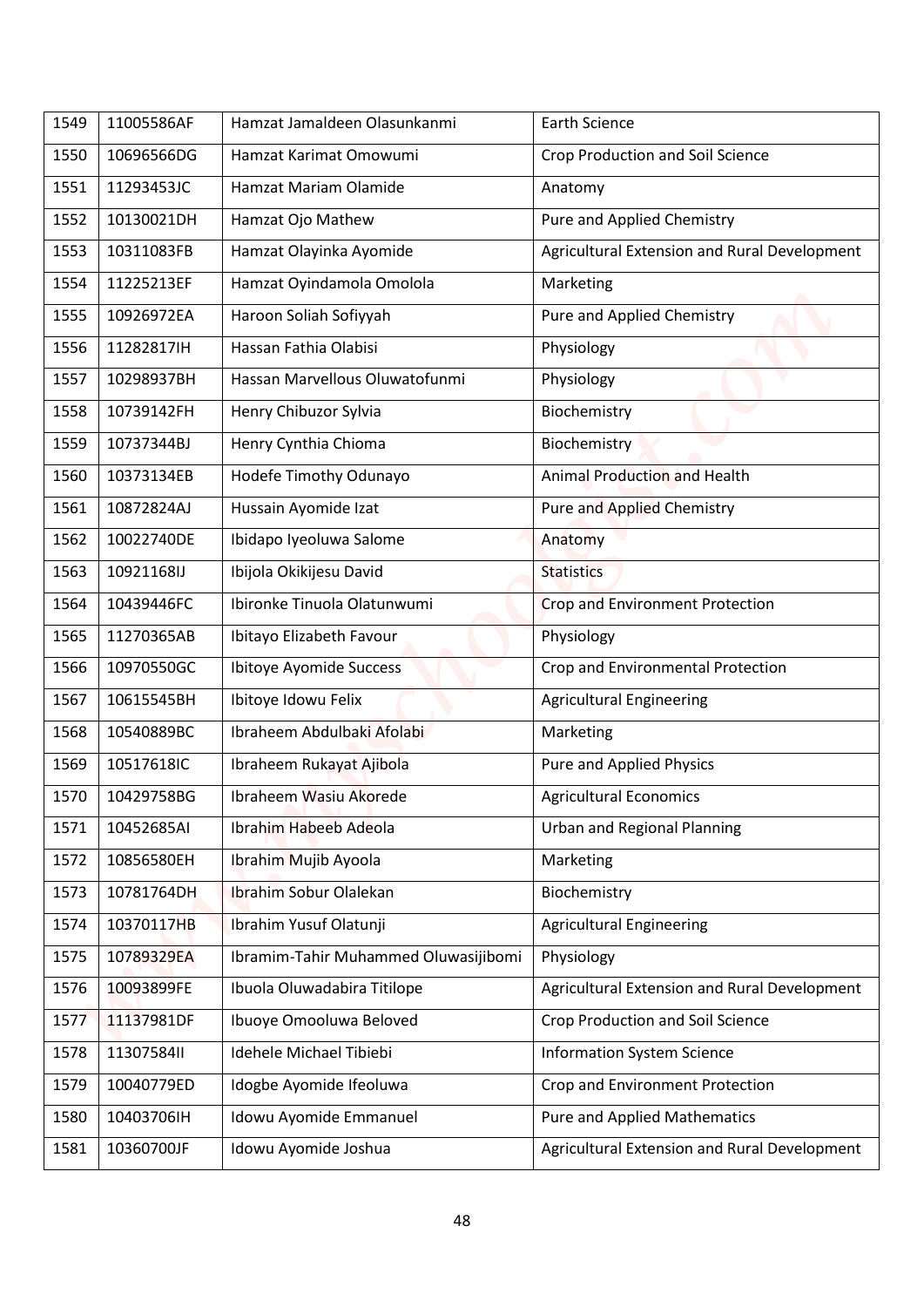| 11297695HD<br>Idowu Babatunde Damilola<br><b>Urban and Regional Planning</b><br>1582<br>Pure and Applied Chemistry<br>10301211IC<br><b>Idowu Dorcas Faith</b><br>1583<br>10410539FF<br>Idowu Gloria Oluwatimileyin<br>Crop and Environment Protection<br>1584<br><b>Idowu Hannah Oluwatosin</b><br>1585<br>10719097FC<br>Anatomy<br>1586<br>10804066GB<br>Idowu Ifeoluwa Oreoluwa<br>Agricultural Extension and Rural Development<br>Idowu Mark Olaitan<br><b>Information System Science</b><br>1587<br>10454285FI<br>1588<br>10643356AE<br>Idowu Marvellous Mayowa<br>Anatomy<br>10204332BA<br>Idowu Oluwabukola Adenike<br><b>Information System Science</b><br>1589<br>10858501AH<br><b>Idowu Oluwatosin Esther</b><br>Crop Production and Soil Science<br>1590<br><b>Pure and Applied Chemistry</b><br>1591<br>10900393ED<br>Idowu Peace Adekemi<br>Animal Nutrition and Biotechnology<br>10082278JE<br>Idowu Peace Ayomide<br>1592<br>1593<br>10130559HC<br>Idowu Samuel Ayomide<br><b>Information System Science</b><br>Idowu Sodiq Oluwadamilare<br>Animal Production and Health<br>10241487JF<br>1594<br>Ige Eniola Shalom<br>10089598FG<br>1595<br><b>Economics</b><br>Ige Fikayo Nathaniel<br><b>Mechanical Engineering</b><br>1596<br>10517555HH<br>Ige Gloria Oluwafifehanwa<br>10100610JH<br>Physiology<br>1597<br>Ige Oluwaseun Precious<br>Animal Production and Health<br>1598<br>10356813BJ<br>1599<br>10168578IH<br>Ige Ruth Aanuoluwa<br>Anatomy<br>1600<br>10377987DC<br>Ige Tolulope Rebecca<br><b>Food Engineering</b><br>Ighodalo-Egbeyor Samuel Osemare<br><b>Information System Science</b><br>10256294AD<br>1601<br>Igolukumo Ruth Ebimobere<br>Animal Nutrition and Biotechnology<br>1602<br>10385125FF<br>10184821FC<br>Pure and Applied Chemistry<br>Ijegbai Ayomide David<br>1603<br>Pure and Applied Chemistry<br>10226205GA<br>Ikeh Precious Uju<br>1604<br>10469301BI<br>Ikoto Precious Toluwanimi<br>Biochemistry<br>1605<br>10094884AJ<br>Ikotun Funmilayo Florence<br><b>Agricultural Economics</b><br>1606<br>Ilelaboye Racheal Iyanuoluwa<br>Agricultural Extension and Rural Development<br>10879781JA<br>1607<br>Ilesanmi Abdul-Lateef<br>Crop and Environmental Protection<br>11113546AI<br>1608<br><b>Information System Science</b><br>Ilesanmi Adefunke Esther<br>1609<br>10369719AE |  |
|----------------------------------------------------------------------------------------------------------------------------------------------------------------------------------------------------------------------------------------------------------------------------------------------------------------------------------------------------------------------------------------------------------------------------------------------------------------------------------------------------------------------------------------------------------------------------------------------------------------------------------------------------------------------------------------------------------------------------------------------------------------------------------------------------------------------------------------------------------------------------------------------------------------------------------------------------------------------------------------------------------------------------------------------------------------------------------------------------------------------------------------------------------------------------------------------------------------------------------------------------------------------------------------------------------------------------------------------------------------------------------------------------------------------------------------------------------------------------------------------------------------------------------------------------------------------------------------------------------------------------------------------------------------------------------------------------------------------------------------------------------------------------------------------------------------------------------------------------------------------------------------------------------------------------------------------------------------------------------------------------------------------------------------------------------------------------------------------------------------------------------------------------------------------------------------------------------------------------------------------------------------------------------------------------------------------------------|--|
|                                                                                                                                                                                                                                                                                                                                                                                                                                                                                                                                                                                                                                                                                                                                                                                                                                                                                                                                                                                                                                                                                                                                                                                                                                                                                                                                                                                                                                                                                                                                                                                                                                                                                                                                                                                                                                                                                                                                                                                                                                                                                                                                                                                                                                                                                                                                  |  |
|                                                                                                                                                                                                                                                                                                                                                                                                                                                                                                                                                                                                                                                                                                                                                                                                                                                                                                                                                                                                                                                                                                                                                                                                                                                                                                                                                                                                                                                                                                                                                                                                                                                                                                                                                                                                                                                                                                                                                                                                                                                                                                                                                                                                                                                                                                                                  |  |
|                                                                                                                                                                                                                                                                                                                                                                                                                                                                                                                                                                                                                                                                                                                                                                                                                                                                                                                                                                                                                                                                                                                                                                                                                                                                                                                                                                                                                                                                                                                                                                                                                                                                                                                                                                                                                                                                                                                                                                                                                                                                                                                                                                                                                                                                                                                                  |  |
|                                                                                                                                                                                                                                                                                                                                                                                                                                                                                                                                                                                                                                                                                                                                                                                                                                                                                                                                                                                                                                                                                                                                                                                                                                                                                                                                                                                                                                                                                                                                                                                                                                                                                                                                                                                                                                                                                                                                                                                                                                                                                                                                                                                                                                                                                                                                  |  |
|                                                                                                                                                                                                                                                                                                                                                                                                                                                                                                                                                                                                                                                                                                                                                                                                                                                                                                                                                                                                                                                                                                                                                                                                                                                                                                                                                                                                                                                                                                                                                                                                                                                                                                                                                                                                                                                                                                                                                                                                                                                                                                                                                                                                                                                                                                                                  |  |
|                                                                                                                                                                                                                                                                                                                                                                                                                                                                                                                                                                                                                                                                                                                                                                                                                                                                                                                                                                                                                                                                                                                                                                                                                                                                                                                                                                                                                                                                                                                                                                                                                                                                                                                                                                                                                                                                                                                                                                                                                                                                                                                                                                                                                                                                                                                                  |  |
|                                                                                                                                                                                                                                                                                                                                                                                                                                                                                                                                                                                                                                                                                                                                                                                                                                                                                                                                                                                                                                                                                                                                                                                                                                                                                                                                                                                                                                                                                                                                                                                                                                                                                                                                                                                                                                                                                                                                                                                                                                                                                                                                                                                                                                                                                                                                  |  |
|                                                                                                                                                                                                                                                                                                                                                                                                                                                                                                                                                                                                                                                                                                                                                                                                                                                                                                                                                                                                                                                                                                                                                                                                                                                                                                                                                                                                                                                                                                                                                                                                                                                                                                                                                                                                                                                                                                                                                                                                                                                                                                                                                                                                                                                                                                                                  |  |
|                                                                                                                                                                                                                                                                                                                                                                                                                                                                                                                                                                                                                                                                                                                                                                                                                                                                                                                                                                                                                                                                                                                                                                                                                                                                                                                                                                                                                                                                                                                                                                                                                                                                                                                                                                                                                                                                                                                                                                                                                                                                                                                                                                                                                                                                                                                                  |  |
|                                                                                                                                                                                                                                                                                                                                                                                                                                                                                                                                                                                                                                                                                                                                                                                                                                                                                                                                                                                                                                                                                                                                                                                                                                                                                                                                                                                                                                                                                                                                                                                                                                                                                                                                                                                                                                                                                                                                                                                                                                                                                                                                                                                                                                                                                                                                  |  |
|                                                                                                                                                                                                                                                                                                                                                                                                                                                                                                                                                                                                                                                                                                                                                                                                                                                                                                                                                                                                                                                                                                                                                                                                                                                                                                                                                                                                                                                                                                                                                                                                                                                                                                                                                                                                                                                                                                                                                                                                                                                                                                                                                                                                                                                                                                                                  |  |
|                                                                                                                                                                                                                                                                                                                                                                                                                                                                                                                                                                                                                                                                                                                                                                                                                                                                                                                                                                                                                                                                                                                                                                                                                                                                                                                                                                                                                                                                                                                                                                                                                                                                                                                                                                                                                                                                                                                                                                                                                                                                                                                                                                                                                                                                                                                                  |  |
|                                                                                                                                                                                                                                                                                                                                                                                                                                                                                                                                                                                                                                                                                                                                                                                                                                                                                                                                                                                                                                                                                                                                                                                                                                                                                                                                                                                                                                                                                                                                                                                                                                                                                                                                                                                                                                                                                                                                                                                                                                                                                                                                                                                                                                                                                                                                  |  |
|                                                                                                                                                                                                                                                                                                                                                                                                                                                                                                                                                                                                                                                                                                                                                                                                                                                                                                                                                                                                                                                                                                                                                                                                                                                                                                                                                                                                                                                                                                                                                                                                                                                                                                                                                                                                                                                                                                                                                                                                                                                                                                                                                                                                                                                                                                                                  |  |
|                                                                                                                                                                                                                                                                                                                                                                                                                                                                                                                                                                                                                                                                                                                                                                                                                                                                                                                                                                                                                                                                                                                                                                                                                                                                                                                                                                                                                                                                                                                                                                                                                                                                                                                                                                                                                                                                                                                                                                                                                                                                                                                                                                                                                                                                                                                                  |  |
|                                                                                                                                                                                                                                                                                                                                                                                                                                                                                                                                                                                                                                                                                                                                                                                                                                                                                                                                                                                                                                                                                                                                                                                                                                                                                                                                                                                                                                                                                                                                                                                                                                                                                                                                                                                                                                                                                                                                                                                                                                                                                                                                                                                                                                                                                                                                  |  |
|                                                                                                                                                                                                                                                                                                                                                                                                                                                                                                                                                                                                                                                                                                                                                                                                                                                                                                                                                                                                                                                                                                                                                                                                                                                                                                                                                                                                                                                                                                                                                                                                                                                                                                                                                                                                                                                                                                                                                                                                                                                                                                                                                                                                                                                                                                                                  |  |
|                                                                                                                                                                                                                                                                                                                                                                                                                                                                                                                                                                                                                                                                                                                                                                                                                                                                                                                                                                                                                                                                                                                                                                                                                                                                                                                                                                                                                                                                                                                                                                                                                                                                                                                                                                                                                                                                                                                                                                                                                                                                                                                                                                                                                                                                                                                                  |  |
|                                                                                                                                                                                                                                                                                                                                                                                                                                                                                                                                                                                                                                                                                                                                                                                                                                                                                                                                                                                                                                                                                                                                                                                                                                                                                                                                                                                                                                                                                                                                                                                                                                                                                                                                                                                                                                                                                                                                                                                                                                                                                                                                                                                                                                                                                                                                  |  |
|                                                                                                                                                                                                                                                                                                                                                                                                                                                                                                                                                                                                                                                                                                                                                                                                                                                                                                                                                                                                                                                                                                                                                                                                                                                                                                                                                                                                                                                                                                                                                                                                                                                                                                                                                                                                                                                                                                                                                                                                                                                                                                                                                                                                                                                                                                                                  |  |
|                                                                                                                                                                                                                                                                                                                                                                                                                                                                                                                                                                                                                                                                                                                                                                                                                                                                                                                                                                                                                                                                                                                                                                                                                                                                                                                                                                                                                                                                                                                                                                                                                                                                                                                                                                                                                                                                                                                                                                                                                                                                                                                                                                                                                                                                                                                                  |  |
|                                                                                                                                                                                                                                                                                                                                                                                                                                                                                                                                                                                                                                                                                                                                                                                                                                                                                                                                                                                                                                                                                                                                                                                                                                                                                                                                                                                                                                                                                                                                                                                                                                                                                                                                                                                                                                                                                                                                                                                                                                                                                                                                                                                                                                                                                                                                  |  |
|                                                                                                                                                                                                                                                                                                                                                                                                                                                                                                                                                                                                                                                                                                                                                                                                                                                                                                                                                                                                                                                                                                                                                                                                                                                                                                                                                                                                                                                                                                                                                                                                                                                                                                                                                                                                                                                                                                                                                                                                                                                                                                                                                                                                                                                                                                                                  |  |
|                                                                                                                                                                                                                                                                                                                                                                                                                                                                                                                                                                                                                                                                                                                                                                                                                                                                                                                                                                                                                                                                                                                                                                                                                                                                                                                                                                                                                                                                                                                                                                                                                                                                                                                                                                                                                                                                                                                                                                                                                                                                                                                                                                                                                                                                                                                                  |  |
|                                                                                                                                                                                                                                                                                                                                                                                                                                                                                                                                                                                                                                                                                                                                                                                                                                                                                                                                                                                                                                                                                                                                                                                                                                                                                                                                                                                                                                                                                                                                                                                                                                                                                                                                                                                                                                                                                                                                                                                                                                                                                                                                                                                                                                                                                                                                  |  |
|                                                                                                                                                                                                                                                                                                                                                                                                                                                                                                                                                                                                                                                                                                                                                                                                                                                                                                                                                                                                                                                                                                                                                                                                                                                                                                                                                                                                                                                                                                                                                                                                                                                                                                                                                                                                                                                                                                                                                                                                                                                                                                                                                                                                                                                                                                                                  |  |
|                                                                                                                                                                                                                                                                                                                                                                                                                                                                                                                                                                                                                                                                                                                                                                                                                                                                                                                                                                                                                                                                                                                                                                                                                                                                                                                                                                                                                                                                                                                                                                                                                                                                                                                                                                                                                                                                                                                                                                                                                                                                                                                                                                                                                                                                                                                                  |  |
|                                                                                                                                                                                                                                                                                                                                                                                                                                                                                                                                                                                                                                                                                                                                                                                                                                                                                                                                                                                                                                                                                                                                                                                                                                                                                                                                                                                                                                                                                                                                                                                                                                                                                                                                                                                                                                                                                                                                                                                                                                                                                                                                                                                                                                                                                                                                  |  |
| Ilesanmi Ifeoluwa Esther<br>Animal Nutrition and Biotechnology<br>10843911DA<br>1610                                                                                                                                                                                                                                                                                                                                                                                                                                                                                                                                                                                                                                                                                                                                                                                                                                                                                                                                                                                                                                                                                                                                                                                                                                                                                                                                                                                                                                                                                                                                                                                                                                                                                                                                                                                                                                                                                                                                                                                                                                                                                                                                                                                                                                             |  |
| Pure and Applied Physics<br>10342683CA<br>Ilesanmi James Ayomide<br>1611                                                                                                                                                                                                                                                                                                                                                                                                                                                                                                                                                                                                                                                                                                                                                                                                                                                                                                                                                                                                                                                                                                                                                                                                                                                                                                                                                                                                                                                                                                                                                                                                                                                                                                                                                                                                                                                                                                                                                                                                                                                                                                                                                                                                                                                         |  |
| Pure and Applied Chemistry<br>1612<br>10672690HI<br>Ilesanmi Praise Adeyemi                                                                                                                                                                                                                                                                                                                                                                                                                                                                                                                                                                                                                                                                                                                                                                                                                                                                                                                                                                                                                                                                                                                                                                                                                                                                                                                                                                                                                                                                                                                                                                                                                                                                                                                                                                                                                                                                                                                                                                                                                                                                                                                                                                                                                                                      |  |
| 10369463JD<br>Ilori Ridwan Oyeniyi<br>1613<br><b>Statistics</b>                                                                                                                                                                                                                                                                                                                                                                                                                                                                                                                                                                                                                                                                                                                                                                                                                                                                                                                                                                                                                                                                                                                                                                                                                                                                                                                                                                                                                                                                                                                                                                                                                                                                                                                                                                                                                                                                                                                                                                                                                                                                                                                                                                                                                                                                  |  |
| <b>Ilufoye Sherif Temitope</b><br>10169574AJ<br>Marketing<br>1614                                                                                                                                                                                                                                                                                                                                                                                                                                                                                                                                                                                                                                                                                                                                                                                                                                                                                                                                                                                                                                                                                                                                                                                                                                                                                                                                                                                                                                                                                                                                                                                                                                                                                                                                                                                                                                                                                                                                                                                                                                                                                                                                                                                                                                                                |  |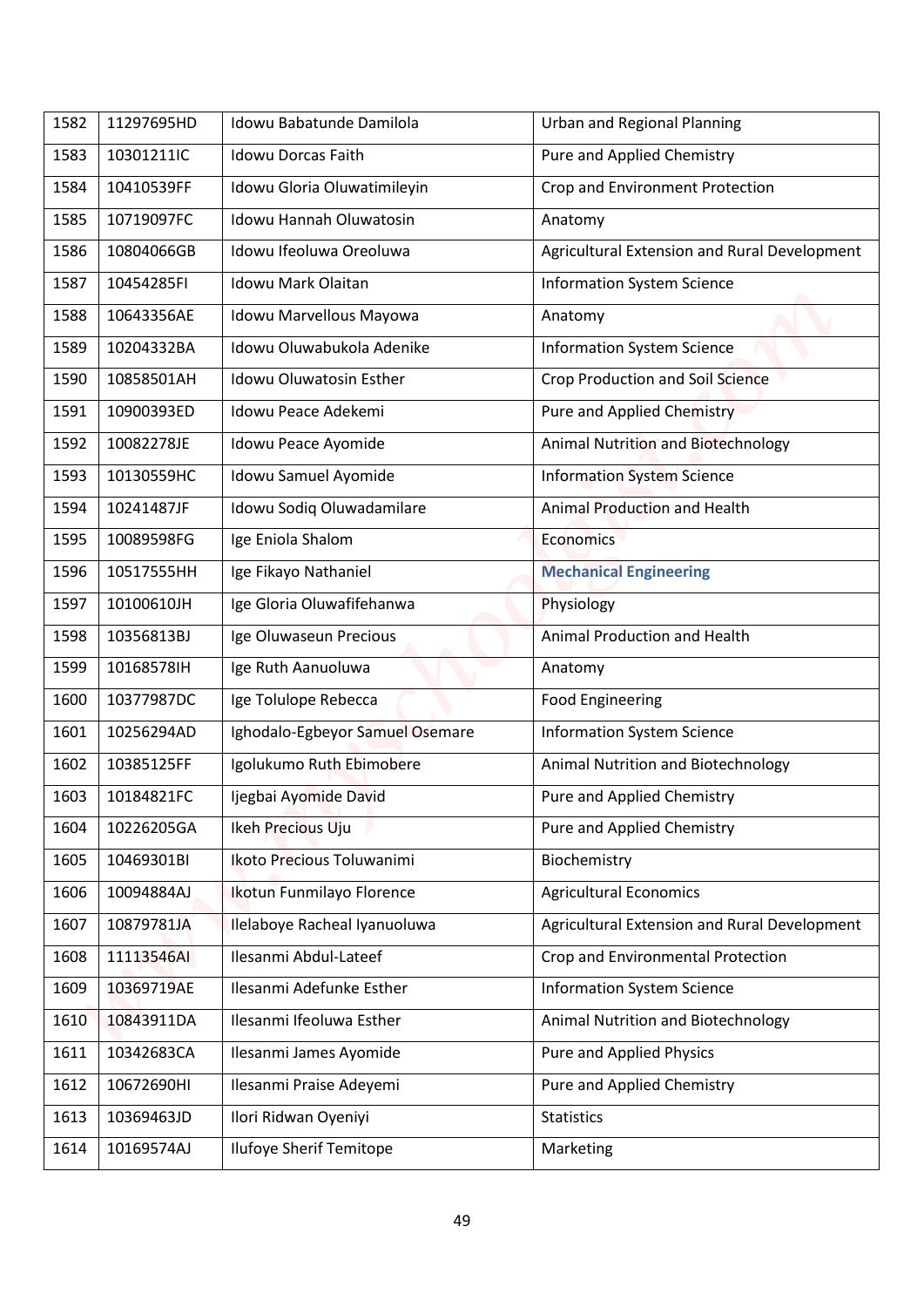| 1615 | 11063267BA | Imoobe Happiness Iweoje          | Marketing                                    |
|------|------------|----------------------------------|----------------------------------------------|
| 1616 | 10090934CF | Imran Fawziyyah Boluwatife       | Animal Nutrition and Biotechnology           |
| 1617 | 10843218HC | Imran Shukuroh Opeyemi           | Pure and Applied Chemistry                   |
| 1618 | 11246799ID | Inaolaji Aminat Damilola         | Animal Nutrition and Biotechnology           |
| 1619 | 10599350AF | Inyang Blessing Anietie          |                                              |
| 1620 | 11196488IE |                                  | Marketing                                    |
|      |            | Ipadeola Caroline Aanuoluwa      | Anatomy                                      |
| 1621 | 11151469CA | Ipinloju Busolami Joy            | <b>Agricultural Economics</b>                |
| 1622 | 10724466EH | Isa Muhabub Eniola               | <b>Statistics</b>                            |
| 1623 | 11027821DG | Isa Ridwan Opeyemi               | <b>Statistics</b>                            |
| 1624 | 10595808FI | Isaac Mary Oluwabukunmi          | Agricultural Extension and Rural Development |
| 1625 | 10219409HI | Isaac Oluwafikayomi Emmanuel     | Marketing                                    |
| 1626 | 10876073FJ | <b>Isaac Wilson Oluwatunmise</b> | <b>Animal Nutrition and Biotechnology</b>    |
| 1627 | 10691213JA | Isamuko Michael Kolawole         | <b>Pure and Applied Mathematics</b>          |
| 1628 | 10591463JF | Isawumi Adesewa Oreoluwa         | <b>Crop Production and Soil Science</b>      |
| 1629 | 10231470HG | Iseye Faith Moromoke             | <b>Animal Nutrition and Biotechnology</b>    |
| 1630 | 10575266IJ | Ishaq Hassanah Arike             | <b>Pure and Applied Chemistry</b>            |
| 1631 | 10523944BJ | Ishola Ahmed Babatunde           | <b>Cyber Security Science</b>                |
| 1632 | 10526105DF | Ishola Bisola Dorcas             | Marketing                                    |
| 1633 | 10075625HB | Ishola Faith Olubunmi            | Crop and Environment Protection              |
| 1634 | 10928144BG | Ishola Joseph Ayotomiwa          | <b>Urban and Regional Planning</b>           |
| 1635 | 10116580AI | Ishola Olamide Favour            | <b>Crop Production and Soil Science</b>      |
| 1636 | 10116135IC | Ishola Sanmi Ayodeji             | <b>Statistics</b>                            |
| 1637 | 10676874DJ | Isiaka Lukman Abayomi            | Animal Production and Health                 |
| 1638 | 10117433GI | Isiaka Rukayat Bukola            | Economics                                    |
| 1639 | 10602355BB | <b>ISMAIL ABDULLAH ISHOLA</b>    | Physiology                                   |
| 1640 | 10832623EB | Ismail Abdul-Selim Bolaji        | <b>Earth Science</b>                         |
| 1641 | 11187320EA | Issa Nasirat Titilope            | <b>Agricultural Economics</b>                |
| 1642 | 10514032HD | Iyanda Christianah Oluwaferanmi  | Physiology                                   |
| 1643 | 10480885IJ | Iyanda Hanat Oluwafikayomi       | Agricultural Extension and Rural Development |
| 1644 | 10169399EJ | Iyiola Elijah Ayomide            | Pure and Applied Chemistry                   |
| 1645 | 10160131BE | Iyiola Ruth Folake               | <b>Statistics</b>                            |
| 1646 | 10469826JC | Jacob Emmanuel Oluwatosin        | <b>Information System Science</b>            |
| 1647 | 10223172EB | James Ezekiah Bayo               | Marketing                                    |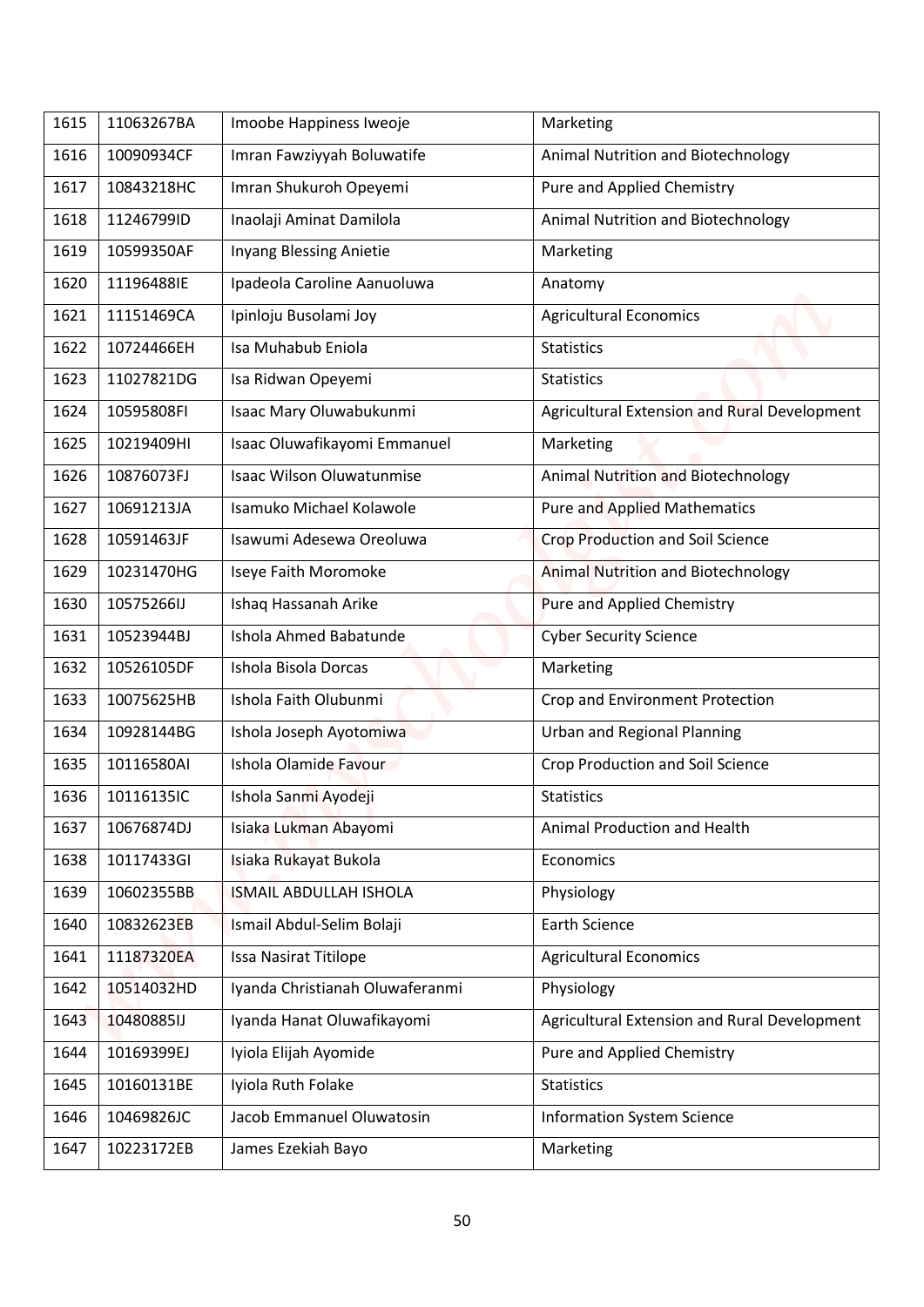| 11185465HG<br>Jamiu Inayat Omolola<br>Animal Production and Health<br>1648<br>10486250JG<br>Jamiu Shukroh Abisola<br>Pure and Applied Biology<br>1649<br>Crop and Environment Protection<br>1650<br>10533899DA<br>Jayeola Mary Queen<br>Jayeola Precious Aduragbemi<br>1651<br>10582617FF<br>Agricultural Extension and Rural Development<br>Jegede Titilayomi Dorcas<br>1652<br>10971928AC<br>Anatomy<br>Jehovah Ibukun Okeowo<br>1653<br>11033963EA<br><b>Transport Management</b><br>Jejeola Marvellous Olanike<br>1654<br>10139147BD<br>Anatomy<br>10619808DC<br>Jenyo Tolulope Titus<br>Crop and Environment Protection<br>1655<br>10236897JB<br>Jesuloluwa Ezekiel Adeola<br>Pure and Applied Physics<br>1656<br>Jetawo Jesutofunmi Doyinsola<br><b>Pure and Applied Chemistry</b><br>1657<br>10253473CH<br>10612076EF<br>Jimoh Ayuba Babatunde<br>Physiology<br>1658<br>Jimoh Fasilat Adenike<br><b>Animal Production and Health</b><br>1659<br>10220028GE<br>Jimoh Fatihat Efi<br>1660<br>11316990JH<br>Animal Nutrition and Biotechnology<br><b>Crop Production and Soil Science</b><br>1661<br>10349646ID<br>Jimoh Jamiu Ayobami<br>10435729EI<br>Jimoh Karimat Kemisola<br><b>Crop Production and Soil Science</b><br>1662<br>10812071AF<br><b>Pure and Applied Physics</b><br>1663<br>Jimoh Mariam Busayo<br><b>Agricultural Economics</b><br>Jimoh Toheeb Morenikeji<br>1664<br>11081573JB<br>Jimoh Uthman Alabi<br>10717945BG<br>Crop and Environment Protection<br>1665<br>11318974GC<br>Job Testimony Chiamaka<br>Fine and Applied Arts<br>1666<br>11136246AC<br>John Israel Ogheneiwogaga<br>Crop Production and Soil Science<br>1667<br>John Olalekan Oyinkansola<br>1668<br>10482030EJ<br>Marketing<br>John Peace Tofunmi<br>10324313DE<br>Animal Nutrition and Biotechnology<br>1669 |  |
|----------------------------------------------------------------------------------------------------------------------------------------------------------------------------------------------------------------------------------------------------------------------------------------------------------------------------------------------------------------------------------------------------------------------------------------------------------------------------------------------------------------------------------------------------------------------------------------------------------------------------------------------------------------------------------------------------------------------------------------------------------------------------------------------------------------------------------------------------------------------------------------------------------------------------------------------------------------------------------------------------------------------------------------------------------------------------------------------------------------------------------------------------------------------------------------------------------------------------------------------------------------------------------------------------------------------------------------------------------------------------------------------------------------------------------------------------------------------------------------------------------------------------------------------------------------------------------------------------------------------------------------------------------------------------------------------------------------------------------------------------------------------------------------------------------|--|
|                                                                                                                                                                                                                                                                                                                                                                                                                                                                                                                                                                                                                                                                                                                                                                                                                                                                                                                                                                                                                                                                                                                                                                                                                                                                                                                                                                                                                                                                                                                                                                                                                                                                                                                                                                                                          |  |
|                                                                                                                                                                                                                                                                                                                                                                                                                                                                                                                                                                                                                                                                                                                                                                                                                                                                                                                                                                                                                                                                                                                                                                                                                                                                                                                                                                                                                                                                                                                                                                                                                                                                                                                                                                                                          |  |
|                                                                                                                                                                                                                                                                                                                                                                                                                                                                                                                                                                                                                                                                                                                                                                                                                                                                                                                                                                                                                                                                                                                                                                                                                                                                                                                                                                                                                                                                                                                                                                                                                                                                                                                                                                                                          |  |
|                                                                                                                                                                                                                                                                                                                                                                                                                                                                                                                                                                                                                                                                                                                                                                                                                                                                                                                                                                                                                                                                                                                                                                                                                                                                                                                                                                                                                                                                                                                                                                                                                                                                                                                                                                                                          |  |
|                                                                                                                                                                                                                                                                                                                                                                                                                                                                                                                                                                                                                                                                                                                                                                                                                                                                                                                                                                                                                                                                                                                                                                                                                                                                                                                                                                                                                                                                                                                                                                                                                                                                                                                                                                                                          |  |
|                                                                                                                                                                                                                                                                                                                                                                                                                                                                                                                                                                                                                                                                                                                                                                                                                                                                                                                                                                                                                                                                                                                                                                                                                                                                                                                                                                                                                                                                                                                                                                                                                                                                                                                                                                                                          |  |
|                                                                                                                                                                                                                                                                                                                                                                                                                                                                                                                                                                                                                                                                                                                                                                                                                                                                                                                                                                                                                                                                                                                                                                                                                                                                                                                                                                                                                                                                                                                                                                                                                                                                                                                                                                                                          |  |
|                                                                                                                                                                                                                                                                                                                                                                                                                                                                                                                                                                                                                                                                                                                                                                                                                                                                                                                                                                                                                                                                                                                                                                                                                                                                                                                                                                                                                                                                                                                                                                                                                                                                                                                                                                                                          |  |
|                                                                                                                                                                                                                                                                                                                                                                                                                                                                                                                                                                                                                                                                                                                                                                                                                                                                                                                                                                                                                                                                                                                                                                                                                                                                                                                                                                                                                                                                                                                                                                                                                                                                                                                                                                                                          |  |
|                                                                                                                                                                                                                                                                                                                                                                                                                                                                                                                                                                                                                                                                                                                                                                                                                                                                                                                                                                                                                                                                                                                                                                                                                                                                                                                                                                                                                                                                                                                                                                                                                                                                                                                                                                                                          |  |
|                                                                                                                                                                                                                                                                                                                                                                                                                                                                                                                                                                                                                                                                                                                                                                                                                                                                                                                                                                                                                                                                                                                                                                                                                                                                                                                                                                                                                                                                                                                                                                                                                                                                                                                                                                                                          |  |
|                                                                                                                                                                                                                                                                                                                                                                                                                                                                                                                                                                                                                                                                                                                                                                                                                                                                                                                                                                                                                                                                                                                                                                                                                                                                                                                                                                                                                                                                                                                                                                                                                                                                                                                                                                                                          |  |
|                                                                                                                                                                                                                                                                                                                                                                                                                                                                                                                                                                                                                                                                                                                                                                                                                                                                                                                                                                                                                                                                                                                                                                                                                                                                                                                                                                                                                                                                                                                                                                                                                                                                                                                                                                                                          |  |
|                                                                                                                                                                                                                                                                                                                                                                                                                                                                                                                                                                                                                                                                                                                                                                                                                                                                                                                                                                                                                                                                                                                                                                                                                                                                                                                                                                                                                                                                                                                                                                                                                                                                                                                                                                                                          |  |
|                                                                                                                                                                                                                                                                                                                                                                                                                                                                                                                                                                                                                                                                                                                                                                                                                                                                                                                                                                                                                                                                                                                                                                                                                                                                                                                                                                                                                                                                                                                                                                                                                                                                                                                                                                                                          |  |
|                                                                                                                                                                                                                                                                                                                                                                                                                                                                                                                                                                                                                                                                                                                                                                                                                                                                                                                                                                                                                                                                                                                                                                                                                                                                                                                                                                                                                                                                                                                                                                                                                                                                                                                                                                                                          |  |
|                                                                                                                                                                                                                                                                                                                                                                                                                                                                                                                                                                                                                                                                                                                                                                                                                                                                                                                                                                                                                                                                                                                                                                                                                                                                                                                                                                                                                                                                                                                                                                                                                                                                                                                                                                                                          |  |
|                                                                                                                                                                                                                                                                                                                                                                                                                                                                                                                                                                                                                                                                                                                                                                                                                                                                                                                                                                                                                                                                                                                                                                                                                                                                                                                                                                                                                                                                                                                                                                                                                                                                                                                                                                                                          |  |
|                                                                                                                                                                                                                                                                                                                                                                                                                                                                                                                                                                                                                                                                                                                                                                                                                                                                                                                                                                                                                                                                                                                                                                                                                                                                                                                                                                                                                                                                                                                                                                                                                                                                                                                                                                                                          |  |
|                                                                                                                                                                                                                                                                                                                                                                                                                                                                                                                                                                                                                                                                                                                                                                                                                                                                                                                                                                                                                                                                                                                                                                                                                                                                                                                                                                                                                                                                                                                                                                                                                                                                                                                                                                                                          |  |
|                                                                                                                                                                                                                                                                                                                                                                                                                                                                                                                                                                                                                                                                                                                                                                                                                                                                                                                                                                                                                                                                                                                                                                                                                                                                                                                                                                                                                                                                                                                                                                                                                                                                                                                                                                                                          |  |
|                                                                                                                                                                                                                                                                                                                                                                                                                                                                                                                                                                                                                                                                                                                                                                                                                                                                                                                                                                                                                                                                                                                                                                                                                                                                                                                                                                                                                                                                                                                                                                                                                                                                                                                                                                                                          |  |
| John Victoria Ayomide<br>Physiology<br>1670<br>10417091JA                                                                                                                                                                                                                                                                                                                                                                                                                                                                                                                                                                                                                                                                                                                                                                                                                                                                                                                                                                                                                                                                                                                                                                                                                                                                                                                                                                                                                                                                                                                                                                                                                                                                                                                                                |  |
| Johnson Abigail Eri-Oluwa<br>Animal Nutrition and Biotechnology<br>1671<br>10683868AJ                                                                                                                                                                                                                                                                                                                                                                                                                                                                                                                                                                                                                                                                                                                                                                                                                                                                                                                                                                                                                                                                                                                                                                                                                                                                                                                                                                                                                                                                                                                                                                                                                                                                                                                    |  |
| 10480743DA<br>Johnson Pamilerin Tobiloba<br>Pure and Applied Chemistry<br>1672                                                                                                                                                                                                                                                                                                                                                                                                                                                                                                                                                                                                                                                                                                                                                                                                                                                                                                                                                                                                                                                                                                                                                                                                                                                                                                                                                                                                                                                                                                                                                                                                                                                                                                                           |  |
| Johnson Queen Folasewa<br>Food Science<br>11103141lG<br>1673                                                                                                                                                                                                                                                                                                                                                                                                                                                                                                                                                                                                                                                                                                                                                                                                                                                                                                                                                                                                                                                                                                                                                                                                                                                                                                                                                                                                                                                                                                                                                                                                                                                                                                                                             |  |
| 10544922DI<br>Johnson Temitope Francis<br>1674<br><b>Statistics</b>                                                                                                                                                                                                                                                                                                                                                                                                                                                                                                                                                                                                                                                                                                                                                                                                                                                                                                                                                                                                                                                                                                                                                                                                                                                                                                                                                                                                                                                                                                                                                                                                                                                                                                                                      |  |
| 10462143FF<br>Jolaade Israel Oluwaloseyi<br>1675<br><b>Cyber Security Science</b>                                                                                                                                                                                                                                                                                                                                                                                                                                                                                                                                                                                                                                                                                                                                                                                                                                                                                                                                                                                                                                                                                                                                                                                                                                                                                                                                                                                                                                                                                                                                                                                                                                                                                                                        |  |
| 10739462GH<br>Jongbo Samuel Olawole<br><b>Statistics</b><br>1676                                                                                                                                                                                                                                                                                                                                                                                                                                                                                                                                                                                                                                                                                                                                                                                                                                                                                                                                                                                                                                                                                                                                                                                                                                                                                                                                                                                                                                                                                                                                                                                                                                                                                                                                         |  |
| Joseph Felicia Opeyemi<br>10279147CD<br>Crop Production and Soil Science<br>1677                                                                                                                                                                                                                                                                                                                                                                                                                                                                                                                                                                                                                                                                                                                                                                                                                                                                                                                                                                                                                                                                                                                                                                                                                                                                                                                                                                                                                                                                                                                                                                                                                                                                                                                         |  |
| Animal Production and Health<br>1678<br>10140178CE<br>Joseph Gift Oyinyechi                                                                                                                                                                                                                                                                                                                                                                                                                                                                                                                                                                                                                                                                                                                                                                                                                                                                                                                                                                                                                                                                                                                                                                                                                                                                                                                                                                                                                                                                                                                                                                                                                                                                                                                              |  |
| Joseph Inioluwa Deborah<br>Crop Production and Soil Science<br>1679<br>10754111GB                                                                                                                                                                                                                                                                                                                                                                                                                                                                                                                                                                                                                                                                                                                                                                                                                                                                                                                                                                                                                                                                                                                                                                                                                                                                                                                                                                                                                                                                                                                                                                                                                                                                                                                        |  |
| 11296460JC<br>Joseph Oluwayemisi Esther<br><b>Information System Science</b><br>1680                                                                                                                                                                                                                                                                                                                                                                                                                                                                                                                                                                                                                                                                                                                                                                                                                                                                                                                                                                                                                                                                                                                                                                                                                                                                                                                                                                                                                                                                                                                                                                                                                                                                                                                     |  |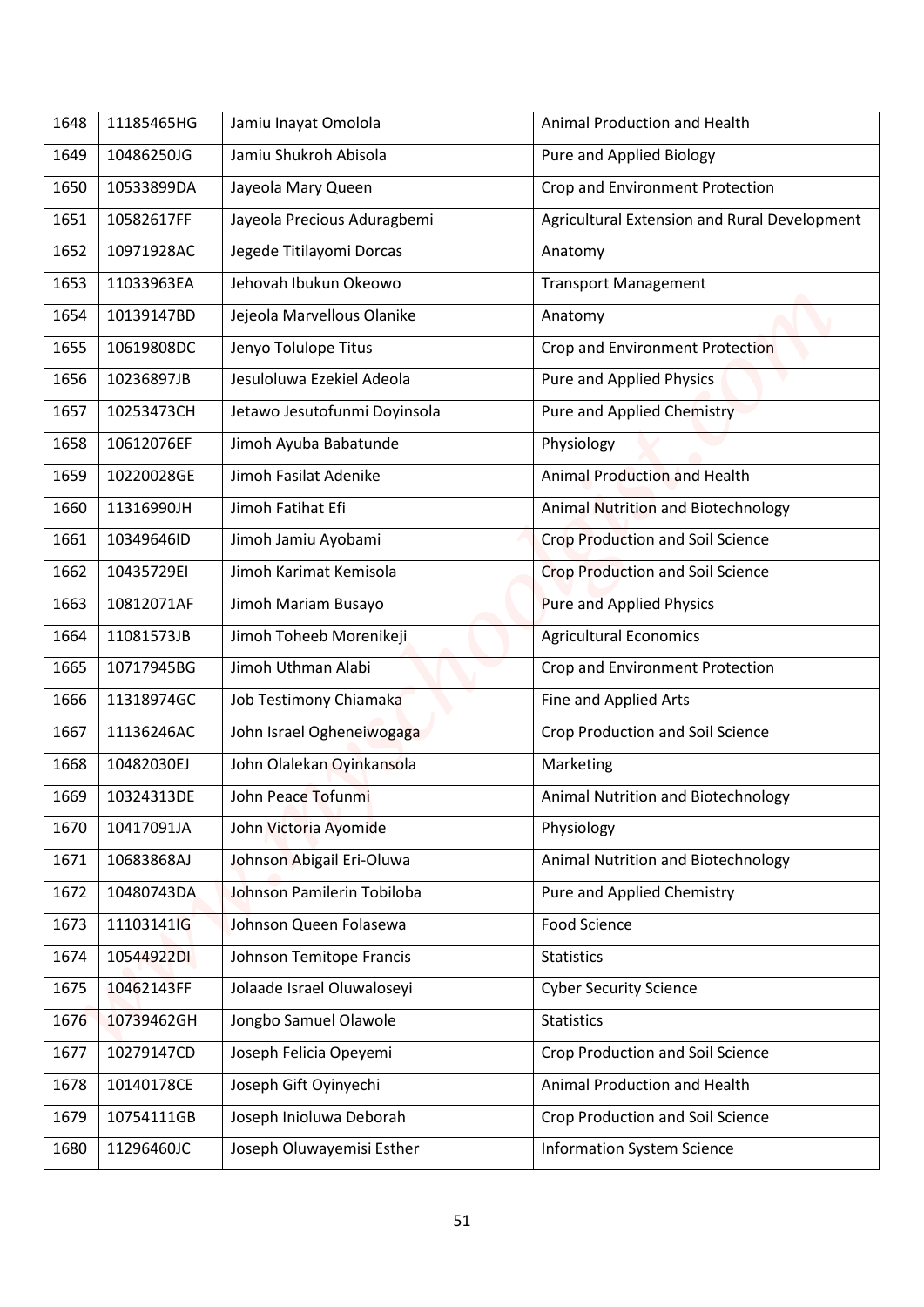| <b>Agricultural Economics</b><br>10606835FE<br>Joshua Samuel<br>10039163EB<br>Jubril Muhammed Opeyemi<br>Physiology<br><b>Pure and Applied Biology</b><br>10124007DH<br>Jumat Aishat Oluwatooyin<br>Physiology<br>10508873DA<br>Kalejaiye Qowiyah Wuraola<br>10741125CF<br>Kalu Nkeiruka Clare<br>Animal Nutrition and Biotechnology<br>Kamil Faridat Olaitan<br>11310037AE<br>Marketing<br>11053881DI<br>Kamilu Kaosarat Ajoke<br>Animal Nutrition and Biotechnology<br>11330172DA<br>Kamorudeen Azeezat Yetunde<br>Marketing<br>Animal Production and Health<br>10890583IC<br>Kamorudeen Ibrahim Oluwatosin<br>10377097ID<br>Kareem Abdul-Lateef Akinola<br>Physiology<br>11269268JB<br>Kareem Abigael Olusayo<br><b>Nutrition and Dietetics</b><br>Kareem Fakhirat Taiwo<br>10654523GF<br>Pure and Applied Biology<br>10063530HI<br>Kareem Islamiyat Omotola<br>Marketing<br>Kayewumi Feranmi Emmanuel<br>10585327HD<br>Pure and Applied Chemistry<br>Kayode Boluwatife Folakemi<br><b>Pure and Applied Chemistry</b><br>10115757FC<br>Kayode Esther Ayomide<br><b>Pure and Applied Chemistry</b><br>11210704BJ<br>Kayode Josephine Adesewa<br>10550006BF<br><b>Business Management</b><br>11031137HJ<br>Kayode Oluwadamilola Oluwakemisola<br>Pure and Applied Chemistry<br>Kayode Oluwafeyikemi Elizabeth<br><b>Pure and Applied Physics</b><br>10316986JD<br>Kayode Oyinkansola Deborah<br>10928239CC<br>Pure and Applied Chemistry<br>Kayode Pamilerin Christopher<br><b>Computer Science</b><br>11343390EJ<br>Crop Production and Soil Science<br>Kazeem Aminat Omolara<br>10596203DH<br>Pure and Applied Chemistry<br>10100879GG<br>Kazeem Aminat Temitope<br>10682944GF<br>Kazeem Rokibat Olawumi<br>Pure and Applied Chemistry<br>Kehinde Fatia Okikiola<br>Pure and Applied Physics<br>10568249JB<br>10208667AD<br>Kehinde Moses Ayomide<br>Biochemistry<br>Kehinde Olamide Abigael<br>10110151lJ<br>Marketing<br>Kehinde Waris Tunde<br>10820984DI<br><b>Statistics</b><br><b>Agricultural Economics</b><br>10730849AH<br>Kerry Bethel Oriname<br>Kilani Emmanuel Damilare<br>10583245BE<br><b>Cyber Security Science</b><br>Pure and Applied Chemistry<br>11350266IC<br>Kilanko Abioye Olayanju | 1681 | 10981387EG | Joshua Ayomikun Elijah | Physiology |
|---------------------------------------------------------------------------------------------------------------------------------------------------------------------------------------------------------------------------------------------------------------------------------------------------------------------------------------------------------------------------------------------------------------------------------------------------------------------------------------------------------------------------------------------------------------------------------------------------------------------------------------------------------------------------------------------------------------------------------------------------------------------------------------------------------------------------------------------------------------------------------------------------------------------------------------------------------------------------------------------------------------------------------------------------------------------------------------------------------------------------------------------------------------------------------------------------------------------------------------------------------------------------------------------------------------------------------------------------------------------------------------------------------------------------------------------------------------------------------------------------------------------------------------------------------------------------------------------------------------------------------------------------------------------------------------------------------------------------------------------------------------------------------------------------------------------------------------------------------------------------------------------------------------------------------------------------------------------------------------------------------------------------------------------------------------------------------------------------------------------------------------------------------------------------------------------------------------|------|------------|------------------------|------------|
|                                                                                                                                                                                                                                                                                                                                                                                                                                                                                                                                                                                                                                                                                                                                                                                                                                                                                                                                                                                                                                                                                                                                                                                                                                                                                                                                                                                                                                                                                                                                                                                                                                                                                                                                                                                                                                                                                                                                                                                                                                                                                                                                                                                                               | 1682 |            |                        |            |
|                                                                                                                                                                                                                                                                                                                                                                                                                                                                                                                                                                                                                                                                                                                                                                                                                                                                                                                                                                                                                                                                                                                                                                                                                                                                                                                                                                                                                                                                                                                                                                                                                                                                                                                                                                                                                                                                                                                                                                                                                                                                                                                                                                                                               | 1683 |            |                        |            |
|                                                                                                                                                                                                                                                                                                                                                                                                                                                                                                                                                                                                                                                                                                                                                                                                                                                                                                                                                                                                                                                                                                                                                                                                                                                                                                                                                                                                                                                                                                                                                                                                                                                                                                                                                                                                                                                                                                                                                                                                                                                                                                                                                                                                               | 1684 |            |                        |            |
|                                                                                                                                                                                                                                                                                                                                                                                                                                                                                                                                                                                                                                                                                                                                                                                                                                                                                                                                                                                                                                                                                                                                                                                                                                                                                                                                                                                                                                                                                                                                                                                                                                                                                                                                                                                                                                                                                                                                                                                                                                                                                                                                                                                                               | 1685 |            |                        |            |
|                                                                                                                                                                                                                                                                                                                                                                                                                                                                                                                                                                                                                                                                                                                                                                                                                                                                                                                                                                                                                                                                                                                                                                                                                                                                                                                                                                                                                                                                                                                                                                                                                                                                                                                                                                                                                                                                                                                                                                                                                                                                                                                                                                                                               | 1686 |            |                        |            |
|                                                                                                                                                                                                                                                                                                                                                                                                                                                                                                                                                                                                                                                                                                                                                                                                                                                                                                                                                                                                                                                                                                                                                                                                                                                                                                                                                                                                                                                                                                                                                                                                                                                                                                                                                                                                                                                                                                                                                                                                                                                                                                                                                                                                               | 1687 |            |                        |            |
|                                                                                                                                                                                                                                                                                                                                                                                                                                                                                                                                                                                                                                                                                                                                                                                                                                                                                                                                                                                                                                                                                                                                                                                                                                                                                                                                                                                                                                                                                                                                                                                                                                                                                                                                                                                                                                                                                                                                                                                                                                                                                                                                                                                                               |      |            |                        |            |
|                                                                                                                                                                                                                                                                                                                                                                                                                                                                                                                                                                                                                                                                                                                                                                                                                                                                                                                                                                                                                                                                                                                                                                                                                                                                                                                                                                                                                                                                                                                                                                                                                                                                                                                                                                                                                                                                                                                                                                                                                                                                                                                                                                                                               | 1688 |            |                        |            |
|                                                                                                                                                                                                                                                                                                                                                                                                                                                                                                                                                                                                                                                                                                                                                                                                                                                                                                                                                                                                                                                                                                                                                                                                                                                                                                                                                                                                                                                                                                                                                                                                                                                                                                                                                                                                                                                                                                                                                                                                                                                                                                                                                                                                               | 1689 |            |                        |            |
|                                                                                                                                                                                                                                                                                                                                                                                                                                                                                                                                                                                                                                                                                                                                                                                                                                                                                                                                                                                                                                                                                                                                                                                                                                                                                                                                                                                                                                                                                                                                                                                                                                                                                                                                                                                                                                                                                                                                                                                                                                                                                                                                                                                                               | 1690 |            |                        |            |
|                                                                                                                                                                                                                                                                                                                                                                                                                                                                                                                                                                                                                                                                                                                                                                                                                                                                                                                                                                                                                                                                                                                                                                                                                                                                                                                                                                                                                                                                                                                                                                                                                                                                                                                                                                                                                                                                                                                                                                                                                                                                                                                                                                                                               | 1691 |            |                        |            |
|                                                                                                                                                                                                                                                                                                                                                                                                                                                                                                                                                                                                                                                                                                                                                                                                                                                                                                                                                                                                                                                                                                                                                                                                                                                                                                                                                                                                                                                                                                                                                                                                                                                                                                                                                                                                                                                                                                                                                                                                                                                                                                                                                                                                               | 1692 |            |                        |            |
|                                                                                                                                                                                                                                                                                                                                                                                                                                                                                                                                                                                                                                                                                                                                                                                                                                                                                                                                                                                                                                                                                                                                                                                                                                                                                                                                                                                                                                                                                                                                                                                                                                                                                                                                                                                                                                                                                                                                                                                                                                                                                                                                                                                                               | 1693 |            |                        |            |
|                                                                                                                                                                                                                                                                                                                                                                                                                                                                                                                                                                                                                                                                                                                                                                                                                                                                                                                                                                                                                                                                                                                                                                                                                                                                                                                                                                                                                                                                                                                                                                                                                                                                                                                                                                                                                                                                                                                                                                                                                                                                                                                                                                                                               | 1694 |            |                        |            |
|                                                                                                                                                                                                                                                                                                                                                                                                                                                                                                                                                                                                                                                                                                                                                                                                                                                                                                                                                                                                                                                                                                                                                                                                                                                                                                                                                                                                                                                                                                                                                                                                                                                                                                                                                                                                                                                                                                                                                                                                                                                                                                                                                                                                               | 1695 |            |                        |            |
|                                                                                                                                                                                                                                                                                                                                                                                                                                                                                                                                                                                                                                                                                                                                                                                                                                                                                                                                                                                                                                                                                                                                                                                                                                                                                                                                                                                                                                                                                                                                                                                                                                                                                                                                                                                                                                                                                                                                                                                                                                                                                                                                                                                                               | 1696 |            |                        |            |
|                                                                                                                                                                                                                                                                                                                                                                                                                                                                                                                                                                                                                                                                                                                                                                                                                                                                                                                                                                                                                                                                                                                                                                                                                                                                                                                                                                                                                                                                                                                                                                                                                                                                                                                                                                                                                                                                                                                                                                                                                                                                                                                                                                                                               | 1697 |            |                        |            |
|                                                                                                                                                                                                                                                                                                                                                                                                                                                                                                                                                                                                                                                                                                                                                                                                                                                                                                                                                                                                                                                                                                                                                                                                                                                                                                                                                                                                                                                                                                                                                                                                                                                                                                                                                                                                                                                                                                                                                                                                                                                                                                                                                                                                               | 1698 |            |                        |            |
|                                                                                                                                                                                                                                                                                                                                                                                                                                                                                                                                                                                                                                                                                                                                                                                                                                                                                                                                                                                                                                                                                                                                                                                                                                                                                                                                                                                                                                                                                                                                                                                                                                                                                                                                                                                                                                                                                                                                                                                                                                                                                                                                                                                                               | 1699 |            |                        |            |
|                                                                                                                                                                                                                                                                                                                                                                                                                                                                                                                                                                                                                                                                                                                                                                                                                                                                                                                                                                                                                                                                                                                                                                                                                                                                                                                                                                                                                                                                                                                                                                                                                                                                                                                                                                                                                                                                                                                                                                                                                                                                                                                                                                                                               | 1700 |            |                        |            |
|                                                                                                                                                                                                                                                                                                                                                                                                                                                                                                                                                                                                                                                                                                                                                                                                                                                                                                                                                                                                                                                                                                                                                                                                                                                                                                                                                                                                                                                                                                                                                                                                                                                                                                                                                                                                                                                                                                                                                                                                                                                                                                                                                                                                               | 1701 |            |                        |            |
|                                                                                                                                                                                                                                                                                                                                                                                                                                                                                                                                                                                                                                                                                                                                                                                                                                                                                                                                                                                                                                                                                                                                                                                                                                                                                                                                                                                                                                                                                                                                                                                                                                                                                                                                                                                                                                                                                                                                                                                                                                                                                                                                                                                                               | 1702 |            |                        |            |
|                                                                                                                                                                                                                                                                                                                                                                                                                                                                                                                                                                                                                                                                                                                                                                                                                                                                                                                                                                                                                                                                                                                                                                                                                                                                                                                                                                                                                                                                                                                                                                                                                                                                                                                                                                                                                                                                                                                                                                                                                                                                                                                                                                                                               | 1703 |            |                        |            |
|                                                                                                                                                                                                                                                                                                                                                                                                                                                                                                                                                                                                                                                                                                                                                                                                                                                                                                                                                                                                                                                                                                                                                                                                                                                                                                                                                                                                                                                                                                                                                                                                                                                                                                                                                                                                                                                                                                                                                                                                                                                                                                                                                                                                               | 1704 |            |                        |            |
|                                                                                                                                                                                                                                                                                                                                                                                                                                                                                                                                                                                                                                                                                                                                                                                                                                                                                                                                                                                                                                                                                                                                                                                                                                                                                                                                                                                                                                                                                                                                                                                                                                                                                                                                                                                                                                                                                                                                                                                                                                                                                                                                                                                                               | 1705 |            |                        |            |
|                                                                                                                                                                                                                                                                                                                                                                                                                                                                                                                                                                                                                                                                                                                                                                                                                                                                                                                                                                                                                                                                                                                                                                                                                                                                                                                                                                                                                                                                                                                                                                                                                                                                                                                                                                                                                                                                                                                                                                                                                                                                                                                                                                                                               | 1706 |            |                        |            |
|                                                                                                                                                                                                                                                                                                                                                                                                                                                                                                                                                                                                                                                                                                                                                                                                                                                                                                                                                                                                                                                                                                                                                                                                                                                                                                                                                                                                                                                                                                                                                                                                                                                                                                                                                                                                                                                                                                                                                                                                                                                                                                                                                                                                               | 1707 |            |                        |            |
|                                                                                                                                                                                                                                                                                                                                                                                                                                                                                                                                                                                                                                                                                                                                                                                                                                                                                                                                                                                                                                                                                                                                                                                                                                                                                                                                                                                                                                                                                                                                                                                                                                                                                                                                                                                                                                                                                                                                                                                                                                                                                                                                                                                                               | 1708 |            |                        |            |
|                                                                                                                                                                                                                                                                                                                                                                                                                                                                                                                                                                                                                                                                                                                                                                                                                                                                                                                                                                                                                                                                                                                                                                                                                                                                                                                                                                                                                                                                                                                                                                                                                                                                                                                                                                                                                                                                                                                                                                                                                                                                                                                                                                                                               | 1709 |            |                        |            |
|                                                                                                                                                                                                                                                                                                                                                                                                                                                                                                                                                                                                                                                                                                                                                                                                                                                                                                                                                                                                                                                                                                                                                                                                                                                                                                                                                                                                                                                                                                                                                                                                                                                                                                                                                                                                                                                                                                                                                                                                                                                                                                                                                                                                               | 1710 |            |                        |            |
|                                                                                                                                                                                                                                                                                                                                                                                                                                                                                                                                                                                                                                                                                                                                                                                                                                                                                                                                                                                                                                                                                                                                                                                                                                                                                                                                                                                                                                                                                                                                                                                                                                                                                                                                                                                                                                                                                                                                                                                                                                                                                                                                                                                                               | 1711 |            |                        |            |
|                                                                                                                                                                                                                                                                                                                                                                                                                                                                                                                                                                                                                                                                                                                                                                                                                                                                                                                                                                                                                                                                                                                                                                                                                                                                                                                                                                                                                                                                                                                                                                                                                                                                                                                                                                                                                                                                                                                                                                                                                                                                                                                                                                                                               | 1712 |            |                        |            |
| 11307713IJ<br>Kilanko Adura Josiah<br><b>Information System Science</b>                                                                                                                                                                                                                                                                                                                                                                                                                                                                                                                                                                                                                                                                                                                                                                                                                                                                                                                                                                                                                                                                                                                                                                                                                                                                                                                                                                                                                                                                                                                                                                                                                                                                                                                                                                                                                                                                                                                                                                                                                                                                                                                                       | 1713 |            |                        |            |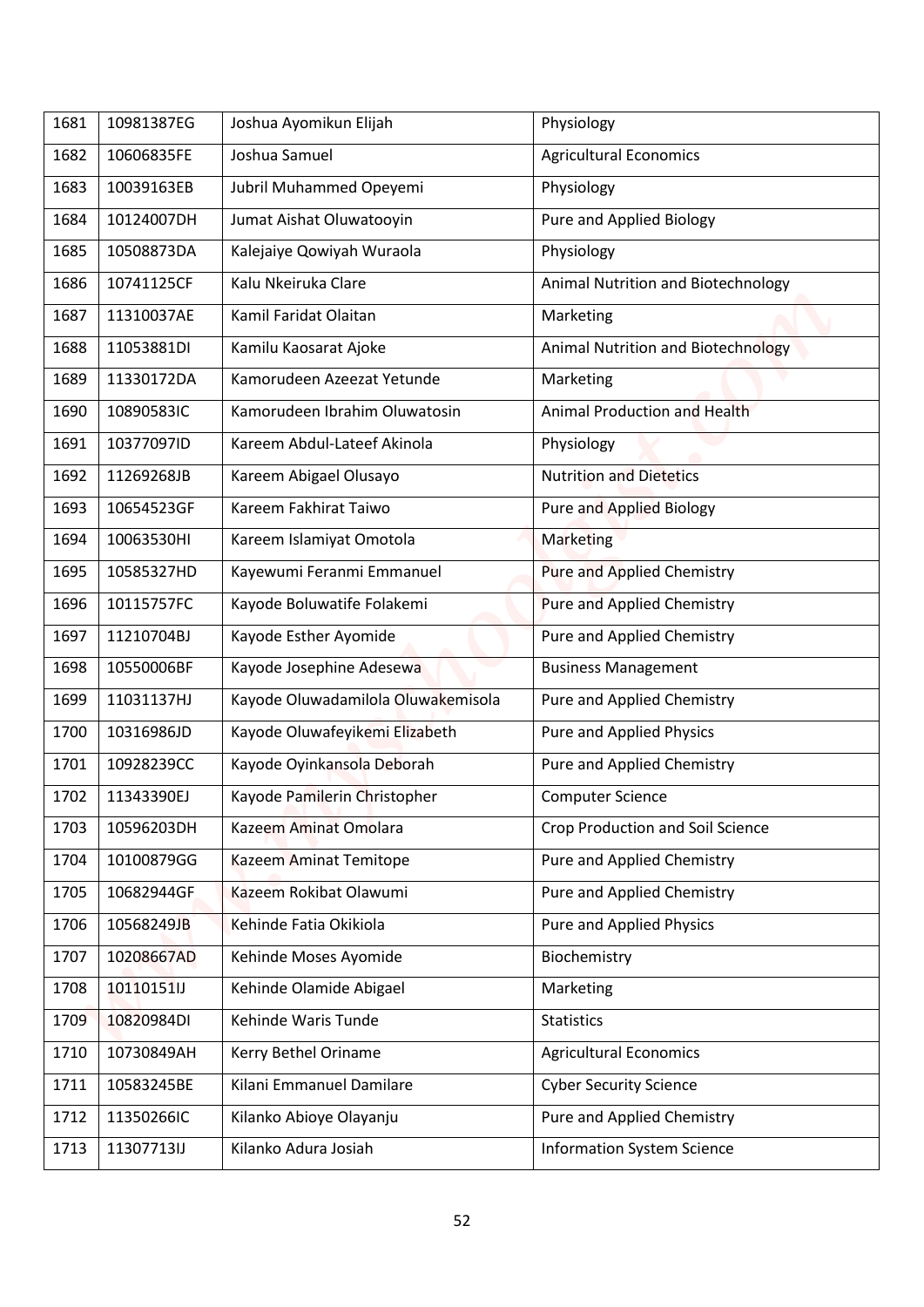| 1714 | 10042196GA | Kobiowu Habeebllahi Adeniyi  |                                              |
|------|------------|------------------------------|----------------------------------------------|
|      |            |                              | Anatomy                                      |
| 1715 | 10916885DH | Kobiowu Quadri Olalekan      | Biochemistry                                 |
| 1716 | 10118983HE | Kolade Faith Aramide         | Pure and Applied Physics                     |
| 1717 | 10118452BI | Kolade Jeremiah Olaolu       | <b>Pure and Applied Mathematics</b>          |
| 1718 | 10119483CJ | Kolade Oluwaferanmi Precious | Anatomy                                      |
| 1719 | 10087621HA | Kolapo Aishat Ajoke          | Agricultural Extension and Rural Development |
| 1720 | 10801661AB | Kolapo Christiana Iyanuoluwa | Physiology                                   |
| 1721 | 11179218JG | Kolawole Christianah Love    | Animal Nutrition and Biotechnology           |
| 1722 | 10783177GG | Kolawole Damilola Abigeal    | Marketing                                    |
| 1723 | 11104970DB | Kolawole Elizabeth Omolabake | <b>Agricultural Economics</b>                |
| 1724 | 10067908DJ | Kolawole Mubarak Korede      | <b>Pure and Applied Physics</b>              |
| 1725 | 10459293GJ | Kolawole Rebecca Ajoke       | <b>Pure and Applied Physics</b>              |
| 1726 | 10554488FC | Kolawole Tosin Mary          | Agricultural Extension and Rural Development |
| 1727 | 10959089BA | Kolawole Wasiu Elijah        | <b>Urban and Regional Planning</b>           |
| 1728 | 10935445DF | Komolafe Halleluyah Miracle  | Pure and Applied Chemistry                   |
| 1729 | 10499909FD | Komolafe Isaiah Olaoluwa     | Pure and Applied Physics                     |
| 1730 | 11265803BA | Komolafe Oladayo Abiodun     | Crop and Environment Protection              |
| 1731 | 10177046JH | Komolafe Oluwatobiloba       | Agricultural Extension and Rural Development |
| 1732 | 10920173GH | Komolafe Oluwatobilola Mary  | Physiology                                   |
| 1733 | 11018337GH | Komolafe Success Mesach      | <b>Information System Science</b>            |
| 1734 | 11251393HF | Kuboye Titobiloluwa Shalom   | <b>Pure and Applied Mathematics</b>          |
| 1735 | 10489953EF | Kudehinbu Martins Oluwaseun  | <b>Earth Science</b>                         |
| 1736 | 10849687GF | Kunle-Adeniyi Helen Adetooke | Animal Nutrition and Biotechnology           |
| 1737 | 10705522DH | Kuponiyi Olatomiwa Olajide   | <b>Agricultural Engineering</b>              |
| 1738 | 10734390FE | Kuteyi Precious Oyinkansola  | <b>Crop Production and Soil Science</b>      |
| 1739 | 10186241GA | Labade Yinka Raphael         | Anatomy                                      |
| 1740 | 10378185CA | Ladapo Victoria Olamide      | <b>Agricultural Economics</b>                |
| 1741 | 10652019BB | Ladipo Temilola Oyindasola   | <b>Transport Management</b>                  |
| 1742 | 11006004BC | Lamidi Peter Olaoluwa        | Marketing                                    |
| 1743 | 10626251AG | Lamidi Quddus                | <b>Earth Science</b>                         |
| 1744 | 11018866DC | Lasisi Favour Bamidele       | Agricultural Extension and Rural Development |
| 1745 | 10664116JF | Lasisi Rohimot Eniola        | Pure and Applied Chemistry                   |
| 1746 | 10861456GG | Lasisi Toheeb Ojo            | Animal Production and Health                 |
|      |            |                              |                                              |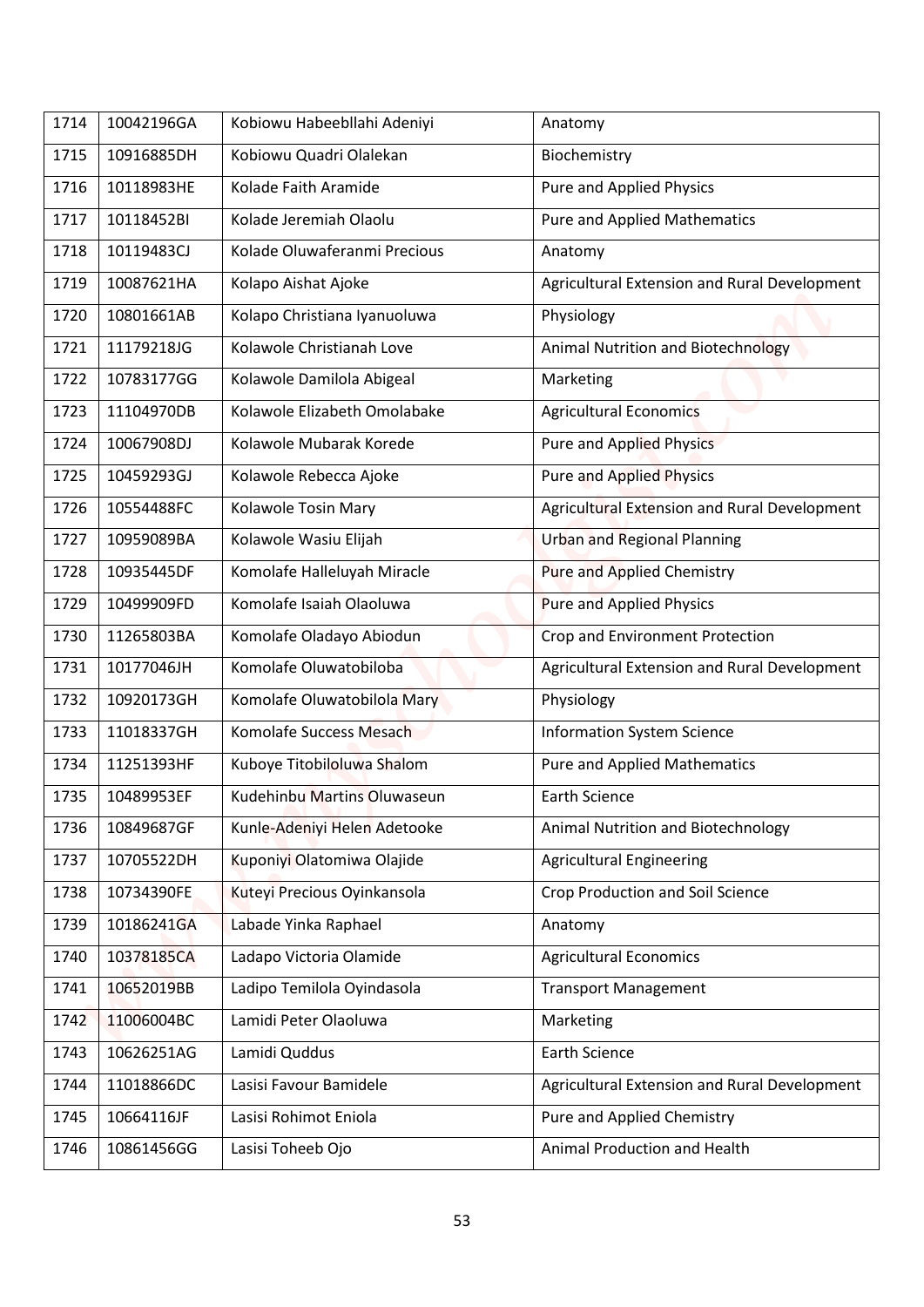| 1747 | 10704277IG | Lateef Khadijat Opeyemi         | <b>Crop Production and Soil Science</b>      |
|------|------------|---------------------------------|----------------------------------------------|
| 1748 | 10416183AB | Lateef Sarafadeen Segun         | <b>Transport Management</b>                  |
| 1749 | 10164773FG | Lawal Abdulbakee Olaitan        | Animal Nutrition and Biotechnology           |
| 1750 | 10648271AD | Lawal Aishat Eniola             | Animal Production and Health                 |
| 1751 | 10317043BJ | Lawal Barakat Ajoke             | Crop and Environment Protection              |
| 1752 | 10168803JB | Lawal Emmanuel Timileyin        | <b>Nutrition and Dietetics</b>               |
| 1753 | 10018555HG | Lawal Farida Abimbola           | Animal Nutrition and Biotechnology           |
| 1754 | 10899754CA | Lawal Fathia Toyosi             | <b>Agricultural Economics</b>                |
| 1755 | 10017296HA | Lawal Glory Boluwatife          | Crop and Environment Protection              |
| 1756 | 11302584FD | Lawal Hammed Olawale            | <b>Information System Science</b>            |
| 1757 | 10064412FB | Lawal Khadijat Ibironke         | Crop and Environment Protection              |
| 1758 | 10504398GJ | Lawal Michael Bamidele          | Anatomy                                      |
| 1759 | 11172333JA | Lawal Nafisat Adewumi           | <b>Agricultural Economics</b>                |
| 1760 | 10948323AH | Lawal Olamide Yemisi            | Agricultural Extension and Rural Development |
| 1761 | 10161484CJ | Lawal Opemipo Oluwafeyikemi     | <b>Biochemistry</b>                          |
| 1762 | 10991612CD | Lawal Ponmile Mohammed          | <b>Transport Management</b>                  |
| 1763 | 10022719JH | Lawal Precious Dolapo           | Physiology                                   |
| 1764 | 10060815HF | Lawal Rahmat Dolapo             | Biochemistry                                 |
| 1765 | 11253462HG | Lawal Roqeebah Olajumoke        | <b>Science Laboratory Technology</b>         |
| 1766 | 11020504GF | Lawal Sandra Oluwatomiwa        | Marketing                                    |
| 1767 | 10852686IJ | Lawal Sofiyat Eniola            | Pure and Applied Chemistry                   |
| 1768 | 10931273DI | Lawal Suliyat Olabisi           | Crop and Environment Protection              |
| 1769 | 10214778AD | Lawal Yusrat Olaitan            | Pure and Applied Biology                     |
| 1770 | 10982895IB | Lawal Yusuf Ariyo               | Marketing                                    |
| 1771 | 10591258DB | Lawrence Uche Esther            | <b>Crop Production and Soil Science</b>      |
| 1772 | 10693804HH | Lawrence Victory Slyvester      | <b>Nutrition and Dietetics</b>               |
| 1773 | 10897449EI | Liasu Aishat Oretayo            | Agricultural Extension and Rural Development |
| 1774 | 11333687FI | Lucky Samson Osaze              | <b>Information System Science</b>            |
| 1775 | 10707319HI | Lukman Fatimah Ayomide          | Marketing                                    |
| 1776 | 10503929CB | Luqman Ganiyat Opeyemi          | Crop and Environment Protection              |
| 1777 | 10784992FD | Luqman Idris Ayinde             | <b>Information System Science</b>            |
| 1778 | 11116558JA | Madamidola Oluwakemi Stephanie  | Marketing                                    |
| 1779 | 10805003GD | Madojutola Sulaiman Olasunkanmi | Marketing                                    |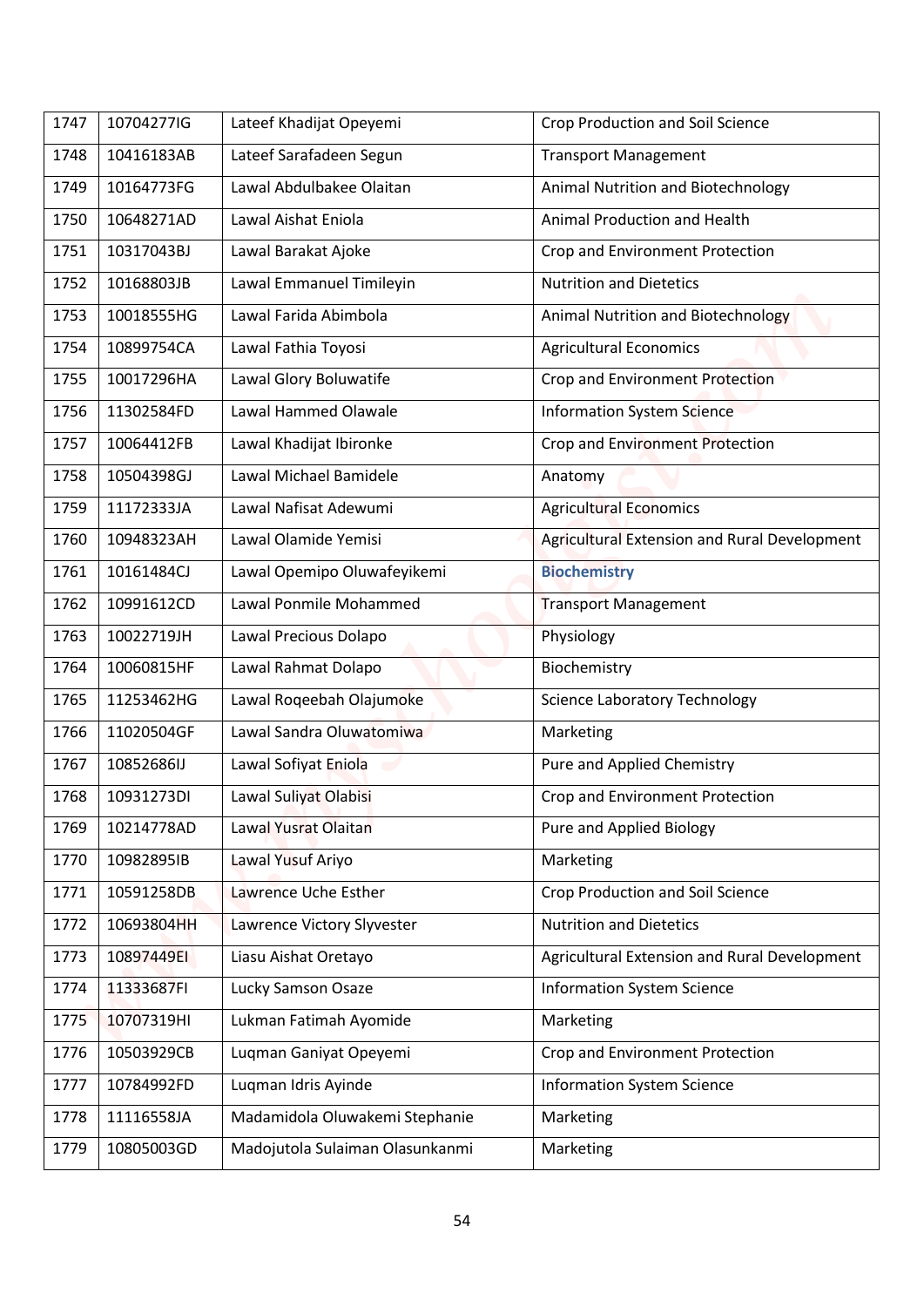| 1780 | 10458174DB | Mafoluku Oluwafunmilayo Precious | <b>Crop Production and Soil Science</b>      |
|------|------------|----------------------------------|----------------------------------------------|
| 1781 | 10318302CF | Makanjuola Babatunde Saviour     | Pure and Applied Physics                     |
| 1782 | 10496796IA | Makanjuola Olamilekan Shadrach   | Pure and Applied Chemistry                   |
| 1783 | 10065740EE | Makinde Aishat Dolapo            | Animal Nutrition and Biotechnology           |
|      |            |                                  |                                              |
| 1784 | 11137669AB | Makinde Firdaus Toyin            | Pure and Applied Chemistry                   |
| 1785 | 10934783IB | Makinde Oluwanifemi Precious     | Pure and Applied Chemistry                   |
| 1786 | 10412749CB | Makinde Phebe Inioluwa           | Physiology                                   |
| 1787 | 11024773GC | Makinde Temidayo Faith           | Animal Nutrition and Biotechnology           |
| 1788 | 10004649IE | Makinde Temitope Omolara         | Anatomy                                      |
| 1789 | 10227694FF | Maradesa Mubarak Adedayo         | Anatomy                                      |
| 1790 | 10040462CE | <b>Martins Success Excellent</b> | Crop and Environment Protection              |
| 1791 | 10264831JH | Mathew Esther Ayomide            | Crop and Environment Protection              |
| 1792 | 10142395GG | Matthew Irene Itohan             | <b>Agricultural Economics</b>                |
| 1793 | 11091770FF | Maxwell Nsikak Udoh              | <b>Information System Science</b>            |
| 1794 | 10088225AE | Mebusaiye Joseph Darasimi        | <b>Marketing</b>                             |
| 1795 | 10929484HA | Medahunsi Akinola David          | <b>Agricultural Engineering</b>              |
| 1796 | 10225037HC | Megbontowon Esther Abiodun       | Biochemistry                                 |
| 1797 | 10505370GD | Mehin Ayomide Emmanuel           | <b>Agricultural Economics</b>                |
| 1798 | 10014165FE | Memudu Mariam Abike              | Anatomy                                      |
| 1799 | 10356561JG | Metebranfor Faith Oghenekewe     | Pure and Applied Chemistry                   |
| 1800 | 11120849CB | Michael Marvelous Chukwuka       | Fine and Applied Arts                        |
| 1801 | 10619815BB | Mobolaji Blessing Omolayo        | <b>Science Laboratory Technology</b>         |
| 1802 | 10686620JF | Mobolaji Faithfulness Tolulope   | Biochemistry                                 |
| 1803 | 10492069AC | Mohammed Fatimoh Opeyemi         | <b>Agricultural Economics</b>                |
| 1804 | 11016013FF | Mohammed Ibrahim Olamide         | <b>Computer Science</b>                      |
| 1805 | 10450807BG | Mohammed Qudrot Opeyemi          | Physiology                                   |
| 1806 | 11081960JE | Mohammed Sururoh Olamide         | Agricultural Extension and Rural Development |
| 1807 | 11127798CJ | Mojeed Mubaraq Ademola           | Pure and Applied Physics                     |
| 1808 | 10587283CF | Mojoyinola Peace Oluwapamilerin  | Crop and Environment Protection              |
| 1809 | 10803542IB | Molato Toluwani Bolade           | Pure and Applied Chemistry                   |
| 1810 | 11083913FF | Momoh Oluwajomiloju Ayodeji      | <b>Urban and Regional Planning</b>           |
| 1811 | 10772643EG | Monayajo Olamilekan Alamin       | Marketing                                    |
| 1812 | 11240337GJ | <b>Monday Blessing Odiase</b>    | Crop and Environment Protection              |
|      |            |                                  |                                              |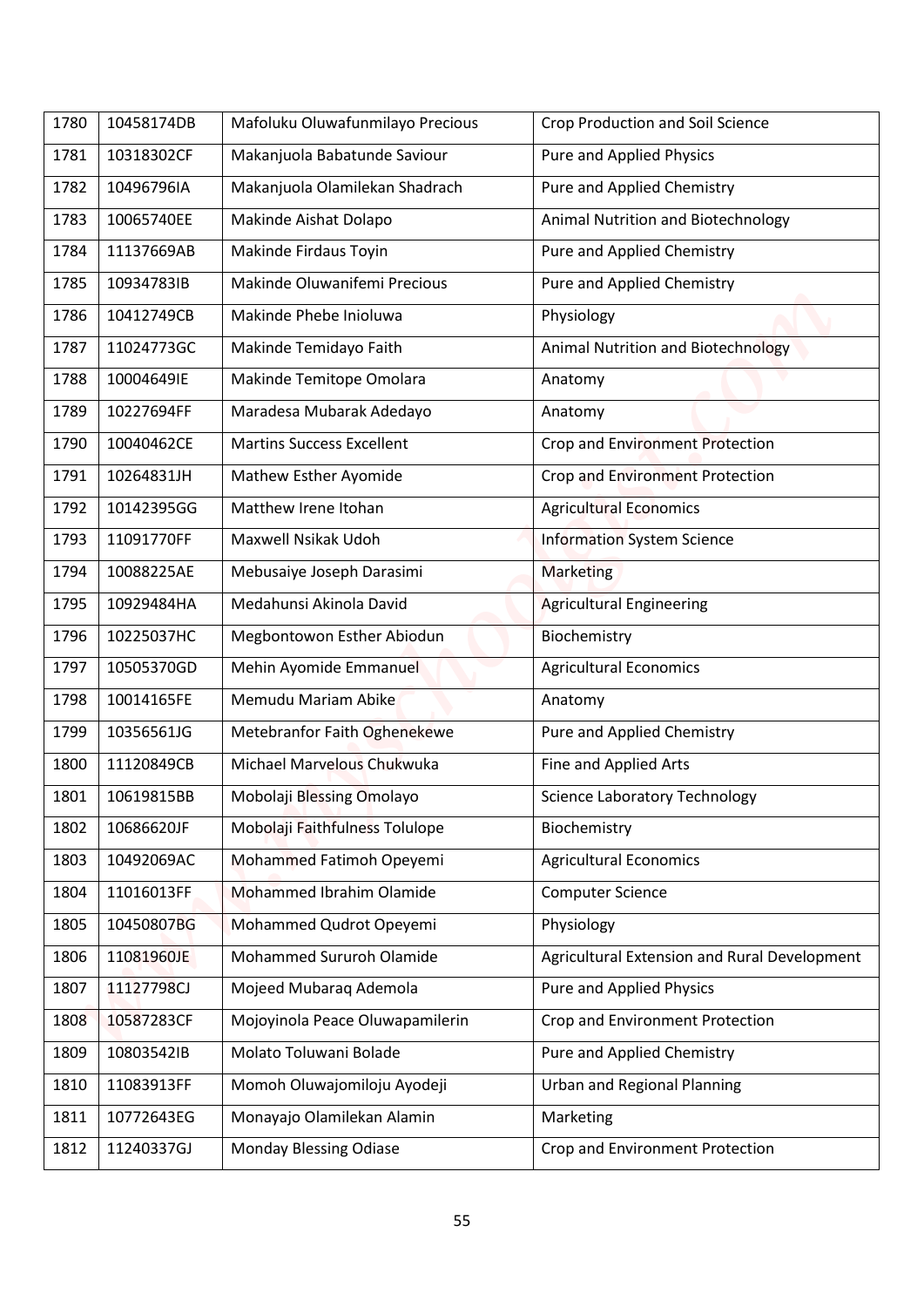| 1813 | 11242397JH | Morakinyo Glory Oluwapamilerin   | Pure and Applied Chemistry          |
|------|------------|----------------------------------|-------------------------------------|
| 1814 | 10383434IE | Morakinyo John Anuoluwapo        | Physiology                          |
| 1815 | 10175468HI | Morakinyo Mutiyat Salewa         | <b>Statistics</b>                   |
| 1816 | 11071671BI | Morakinyo Risqot Omobolanle      | <b>Agricultural Economics</b>       |
| 1817 | 10966963FG | Morenikeji Emmanuel Obaloluwa    | <b>Statistics</b>                   |
| 1818 | 10365736CC | Moronkeji Bolaji Racheal         | <b>Statistics</b>                   |
| 1819 | 11167715HD | Moruff Khadijat Oluwatimilehin   | Animal Nutrition and Biotechnology  |
| 1820 | 10659144HD | <b>Moses Emmanuel Amoto</b>      | Marketing                           |
| 1821 | 10977535FJ | Moshood Rokeeb Obasekore         | Physiology                          |
| 1822 | 10611324HA | Moshood Saheed Olamilekan        | Marketing                           |
| 1823 | 10527976EI | Mudashir Hiqmat Omolara          | <b>Agricultural Economics</b>       |
| 1824 | 10527068FG | Mudasiru Umm-Kulthum             | <b>Animal Production and Health</b> |
| 1825 | 10394769CJ | <b>Muhammad Musa</b>             | Animal Nutrition and Biotechnology  |
| 1826 | 10331014BA | Muhammadjamiu Mutmainah Tinumola | Physiology                          |
| 1827 | 10491858FD | Muhammed Galib Abubakar          | <b>Mechanical Engineering</b>       |
| 1828 | 11166724DJ | Muhammed Ibrahim Opeyemi         | <b>Information System Science</b>   |
| 1829 | 10231136BB | <b>Muhammed Kausarat</b>         | Crop and Environment Protection     |
| 1830 | 10784757HJ | Muhammedlawal Sofiyah Opeyemi    | Pure and Applied Chemistry          |
| 1831 | 10316692AF | Muraina Bisola Asiata            | Pure and Applied Chemistry          |
| 1832 | 10517364GI | Muraina David Gbenga             | Pure and Applied Chemistry          |
| 1833 | 11108949CF | Muraina Wareez Opeyemi           | <b>Statistics</b>                   |
| 1834 | 11277861BH | Muritala Abideen Adedotun        | Physiology                          |
| 1835 | 10099007FG | Muritala Ayomide Daniel          | Pure and Applied Chemistry          |
| 1836 | 10211406DB | Musbaudeen Qudus Olamide         | <b>Statistics</b>                   |
| 1837 | 11226965CH | Musbaudeen Rokeeb Adekunle       | <b>Pure and Applied Mathematics</b> |
| 1838 | 10750107EF | Musibau Fathia Olabisi           | Pure and Applied Chemistry          |
| 1839 | 10853100BB | Mustapha Mustapha                | <b>Statistics</b>                   |
| 1840 | 11135704HG | Najeem Afeez Opeyemi             | <b>Chemical Engineering</b>         |
| 1841 | 10405602CF | Najimu Mariam Ajike              | Crop Production and Soil Science    |
| 1842 | 10588578CA | Nanna Mary Oritsetosan           | <b>Statistics</b>                   |
| 1843 | 11074481CH | Nicholas Dolapo John             | Pure and Applied Physics            |
| 1844 | 10722043EB | Nnaemeka Gift Ijeoma             | Pure and Applied Chemistry          |
| 1845 | 10365137HD | Nnajiego Joan Kamsiyochukwu      | Anatomy                             |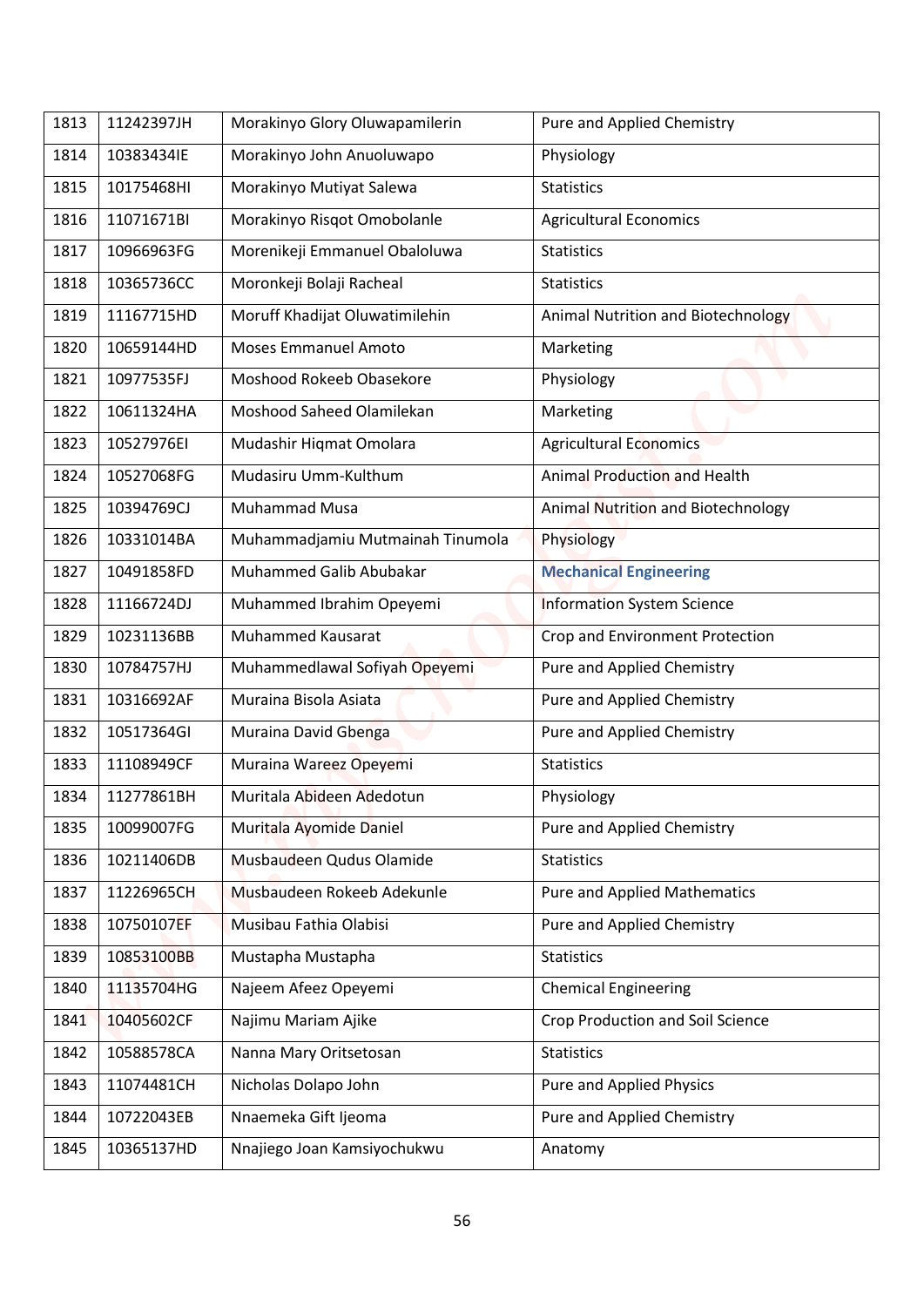| 1846 | 11189293DI | Nnam Emmanuel Udochukwu       | <b>Agricultural Engineering</b>              |
|------|------------|-------------------------------|----------------------------------------------|
|      |            |                               |                                              |
| 1847 | 10644613BG | Nnamezie Bonaventure Uchenna  | Anatomy                                      |
| 1848 | 10411795HA | Nnona Chukwuemeka Oluwadunsin | Crop and Environmental Protection            |
| 1849 | 10519122DC | Nureni Iyabo Omodasola        | Agricultural Extension and Rural Development |
| 1850 | 10248477HH | Nurudeen Suaa'D Oluwatoyin    | Crop Production and Soil Science             |
| 1851 | 11343669IF | Nwankpa Daniel Favour         | Anatomy                                      |
| 1852 | 10479078HI | <b>Nwile Blessing Nuteh</b>   | <b>Business Management</b>                   |
| 1853 | 11307043GC | Nwite Blessing Chidinma       | Crop and Environment Protection              |
| 1854 | 10155509AJ | Obabiyi Mofifoluwa Oludotun   | Pure and Applied Physics                     |
| 1855 | 11303537AH | Obadara Fatiah Aderonke       | <b>Animal Nutrition and Biotechnology</b>    |
| 1856 | 10341435HI | Obadara Obaloluwa Precious    | <b>Computer Science</b>                      |
| 1857 | 10051338IF | Obadire Damilola Adedayo      | <b>Animal Nutrition and Biotechnology</b>    |
| 1858 | 10112384ID | Obagiri Marvelous Damilola    | <b>Statistics</b>                            |
| 1859 | 10387269CF | Obasa Deborah Fiyinfoluwa     | <b>Pure and Applied Physics</b>              |
| 1860 | 10348594DI | Obasanmi Michael Aduragbemi   | <b>Economics</b>                             |
| 1861 | 10893343EH | <b>Obasanya Desmond Moses</b> | Marketing                                    |
| 1862 | 10765527FE | Obaseki Blessing Iyanuloluwa  | <b>Crop Production and Soil Science</b>      |
| 1863 | 11309015GD | Obasohan Daniel Oluwapelumi   | <b>Information System Science</b>            |
| 1864 | 11281345EB | Obasohan Stephen Wealth       | Agricultural Extension and Rural Development |
| 1865 | 10320750FD | Obe Kayode Isreal             | <b>Statistics</b>                            |
| 1866 | 10043096HG | Obe Shalom Adetola            | Biochemistry                                 |
| 1867 | 10791259HA | Obi Love Onyinyechukwu        | <b>Nutrition and Dietetics</b>               |
| 1868 | 10931948FA | Obidare Paul Fiyinfoluwa      | <b>Statistics</b>                            |
| 1869 | 10781099JC | Obisesan Boluwatife Fakunle   | <b>Information System Science</b>            |
| 1870 | 10608824AE | Obisesan Taiwo Ruth           | Agricultural Extension and Rural Development |
| 1871 | 11052053JA | Obot Joseph Divine            | <b>Statistics</b>                            |
| 1872 | 10857791AD | Odebunmi Aishah Ifedolapo     | Crop Production and Soil Science             |
| 1873 | 11203445GI | Odebunmi Sherif Mayowa        | Biochemistry                                 |
| 1874 | 10409695GF | Odede Gloria Oluwadamilola    | Physiology                                   |
| 1875 | 10766242ED | Odede Ifeoluwa Sharon         | <b>Crop Production and Soil Science</b>      |
| 1876 | 10182085BF | Odede Paul Oluwabukola        | Pure and Applied Physics                     |
| 1877 | 10236429EA | Odediran Blossom Temiloluwa   | Crop Production and Soil Science             |
|      |            |                               |                                              |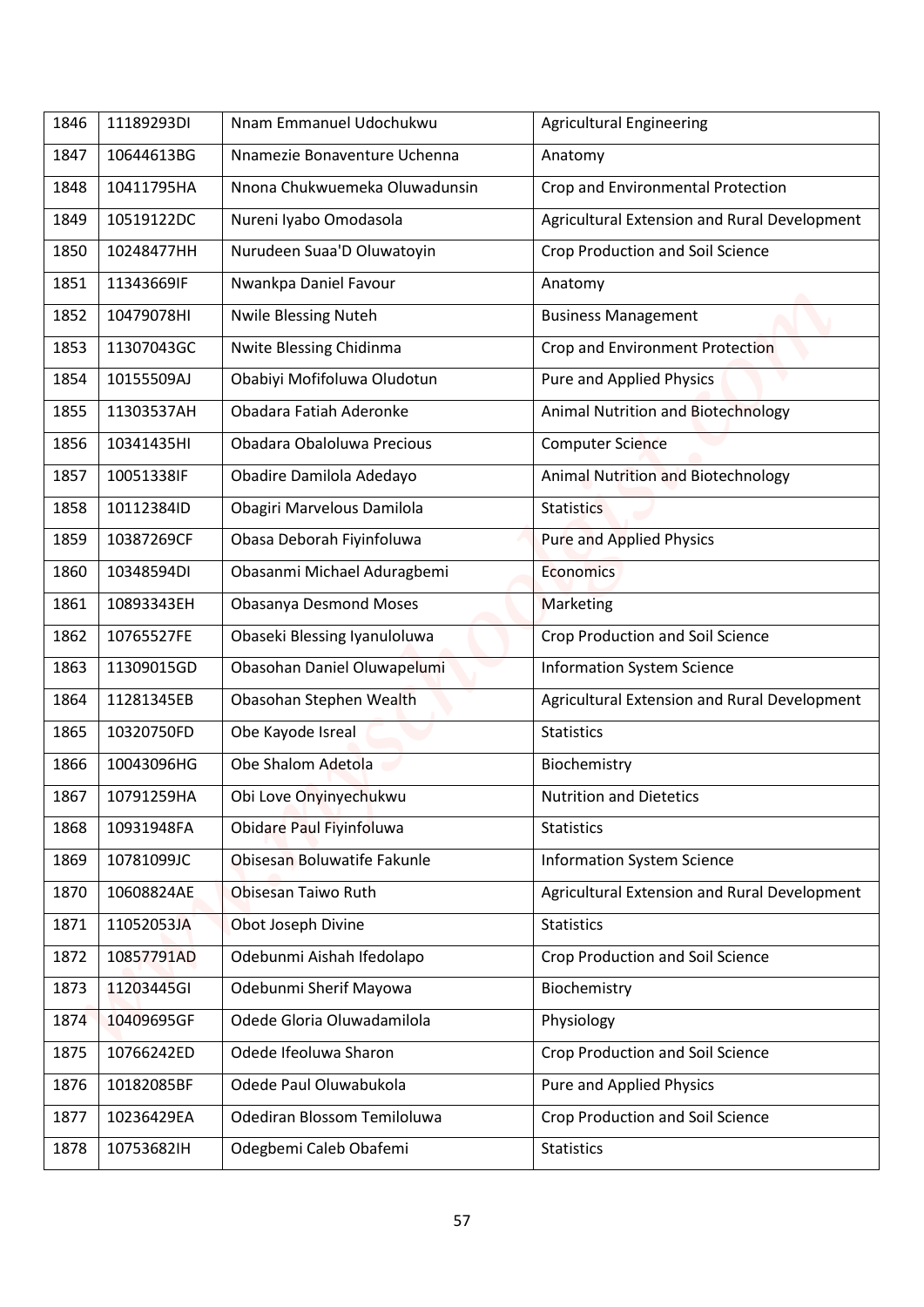| 1879 | 10792296GD | Odejayi Olamide Dorcas           | Crop and Environment Protection              |
|------|------------|----------------------------------|----------------------------------------------|
| 1880 | 11328184HH | Odejide Emmanuel Favour          | <b>Statistics</b>                            |
| 1881 | 11112365FJ | Odejide Oluwapelumi Oluwaferanmi | Pure and Applied Biology                     |
| 1882 | 10859300DF | Odekunle Opeyemi Titilayo        | Animal Production and Health                 |
| 1883 | 10800836FB |                                  |                                              |
|      |            | Odelaanu Oluwayanmife Theophilus | Animal Nutrition and Biotechnology           |
| 1884 | 10167963IJ | Odelana Esther Oluwafisayomi     | Animal Nutrition and Biotechnology           |
| 1885 | 10587023CJ | Odeleye Emmanuel Itesiwaju       | <b>Earth Science</b>                         |
| 1886 | 10379733DC | Odeleye Tunmise Favour           | <b>Agricultural Economics</b>                |
| 1887 | 10035698FH | Odelola Daniel Olatidoye         | <b>Information System Science</b>            |
| 1888 | 10661714CG | Odemuyiwa Oyindamola Zainab      | Agricultural Extension and Rural Development |
| 1889 | 11350206GI | Odeniyi Emmanuel Mayowa          | <b>Earth Science</b>                         |
| 1890 | 11266862DE | Odeniyi Heritage Anuoluwa        | <b>Crop and Environment Protection</b>       |
| 1891 | 10169452IE | Oderinde Elijah Olaoluwa         | <b>Statistics</b>                            |
| 1892 | 10268544BG | Oderinde Olaitan Olabisi         | Crop and Environment Protection              |
| 1893 | 10922415DE | Oderinlo Barakat Oyinkansola     | <b>Marketing</b>                             |
| 1894 | 10226669CG | Odesanya Isreal Oluwaferanmi     | <b>Crop Production and Soil Science</b>      |
| 1895 | 10208878EJ | Odesola Esther Ifedolapo         | <b>Crop Production and Soil Science</b>      |
| 1896 | 10376236EH | Odesola Olayinka Rophel          | Animal Nutrition and Biotechnology           |
| 1897 | 11034309GJ | Odetola Aisha Ayomide            | <b>Agricultural Economics</b>                |
| 1898 | 10747125GH | Odetola Bamidele Fathia          | Crop Production and Soil Science             |
| 1899 | 10346986BC | Odetunde Nasroh Olanrewaju       | Crop and Environment Protection              |
| 1900 | 11069948EG | Odewale Elizabeth Ayomide        | Crop Production and Soil Science             |
| 1901 | 10950455BD | Odewale Joshua Olamide           | <b>Information System Science</b>            |
| 1902 | 10165840FG | Odewale Zaynab Olawumi           | Animal Nutrition and Biotechnology           |
| 1903 | 10779305EC | Odewole Christianah Iyanu        | Animal Production and Health                 |
| 1904 | 11120484EJ | Odewole Oladeji Ayoola           | Crop Production and Soil Science             |
| 1905 | 10280862BJ | Odewoye Emmanuel Oyindamola      | <b>Urban and Regional Planning</b>           |
| 1906 | 10190582DF | Odewumi Akinbosola Samuel        | <b>Pure and Applied Physics</b>              |
| 1907 | 10526267DE | Odey Victoria Omari              | Marketing                                    |
| 1908 | 10961641BH | Odeyemi Abefe Oreoluwa           | Crop and Environment Protection              |
|      |            |                                  |                                              |
| 1909 | 10589279FB | Odeyemi Kemisola Grace           | Pure and Applied Chemistry                   |
| 1910 | 11349860DJ | Odeyemi Roshidat Asawumi         | Crop and Environmental Protection            |
| 1911 | 10433474CD | Odubiyi Femi Samuel              | Economics                                    |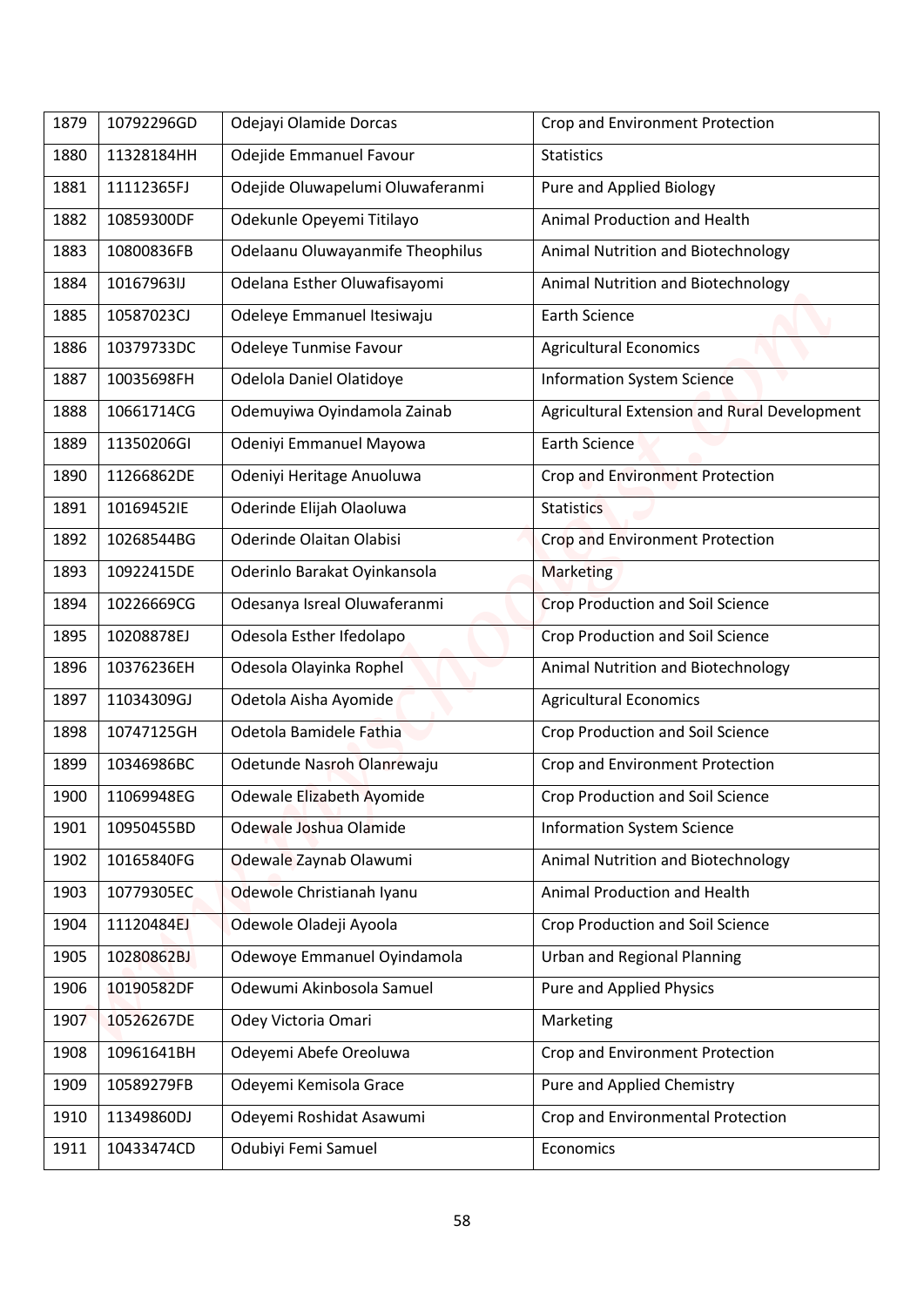| Anatomy<br>11270627II<br>Odum Olisa Augustine<br><b>Information System Science</b><br>1913<br>Pure and Applied Chemistry<br>10675872DI<br>Odunaya Oluwaseun Habeeb<br>1914<br>Odunsi Oluwabusolami Oluwabusayomi<br>Animal Nutrition and Biotechnology<br>1915<br>10218030EE<br>10181952CG<br>Oduola David Oluwabukola<br>Pure and Applied Chemistry<br>1916<br>Odushile Iyinoluwa Praise<br><b>Information System Science</b><br>1917<br>11193797AJ<br>Oduwole Damilola Abigail<br>1918<br>11209894CE<br>Physiology<br>10206899GJ<br>Oduwole Titilayo Deborah<br>Pure and Applied Chemistry<br>1919<br>10856090GC<br>Ofodile Chigozie Victor<br><b>Information System Science</b><br>1920<br>Ogazi Clement Godwin<br><b>Earth Science</b><br>1921<br>10910168BC<br>10596463DD<br>Ogedengbe Oyindamola Blessing<br><b>Pure and Applied Chemistry</b><br>1922<br><b>Crop Production and Soil Science</b><br>1923<br>10426981AF<br>Ogeroju Isiak Olamide<br>Oghumah Jessica Rereloluwa<br>Crop Production and Soil Science<br>10944679HF<br>1924<br>Ogidiga Stephen Oluwadamilare<br><b>Chemical Engineering</b><br>1925<br>11316337BJ<br>10278651FG<br>Ogunbanwo Feyikemi Peace<br><b>Agricultural Economics</b><br>1926<br>10953523CE<br>Ogunbiyi Olayemi Ayoola<br>Pure and Applied Biology<br>1927<br>Ogunbode Taiwo Boluwatife<br>10344747DG<br>1928<br>Marketing<br><b>Science Laboratory Technology</b><br>1929<br>10350957DA<br>Ogundare Folashade Rachel<br>1930<br>10131985GC<br><b>Ogundare Glory Olaife</b><br><b>Nutrition and Dietetics</b><br>Ogundeji Dorcas Ikeoluwa<br>10157315CD<br><b>Agricultural Economics</b><br>1931<br>Ogundeji Esther Odunayo<br>Food Science<br>1932<br>10543836JF<br><b>Pure and Applied Physics</b><br>1933<br>10223768JG<br>Ogundeji Michael Victor<br>Ogundele Aisha Ayomide<br>Agricultural Extension and Rural Development<br>1934<br>10399278IC<br>Ogundele Busrah Oyindamola<br><b>Pure and Applied Physics</b><br>1935<br>10085814FJ<br>10748710GF<br>Ogundele Harif Bolaji<br>Biochemistry<br>1936<br>Ogundele Joel Adebayo<br>1937<br>11285228DC<br>Marketing |  |
|-------------------------------------------------------------------------------------------------------------------------------------------------------------------------------------------------------------------------------------------------------------------------------------------------------------------------------------------------------------------------------------------------------------------------------------------------------------------------------------------------------------------------------------------------------------------------------------------------------------------------------------------------------------------------------------------------------------------------------------------------------------------------------------------------------------------------------------------------------------------------------------------------------------------------------------------------------------------------------------------------------------------------------------------------------------------------------------------------------------------------------------------------------------------------------------------------------------------------------------------------------------------------------------------------------------------------------------------------------------------------------------------------------------------------------------------------------------------------------------------------------------------------------------------------------------------------------------------------------------------------------------------------------------------------------------------------------------------------------------------------------------------------------------------------------------------------------------------------------------------------------------------------------------------------------------------------------------------------------------------------------------------------------------------------------------------------------------------------------------------|--|
|                                                                                                                                                                                                                                                                                                                                                                                                                                                                                                                                                                                                                                                                                                                                                                                                                                                                                                                                                                                                                                                                                                                                                                                                                                                                                                                                                                                                                                                                                                                                                                                                                                                                                                                                                                                                                                                                                                                                                                                                                                                                                                                   |  |
|                                                                                                                                                                                                                                                                                                                                                                                                                                                                                                                                                                                                                                                                                                                                                                                                                                                                                                                                                                                                                                                                                                                                                                                                                                                                                                                                                                                                                                                                                                                                                                                                                                                                                                                                                                                                                                                                                                                                                                                                                                                                                                                   |  |
|                                                                                                                                                                                                                                                                                                                                                                                                                                                                                                                                                                                                                                                                                                                                                                                                                                                                                                                                                                                                                                                                                                                                                                                                                                                                                                                                                                                                                                                                                                                                                                                                                                                                                                                                                                                                                                                                                                                                                                                                                                                                                                                   |  |
|                                                                                                                                                                                                                                                                                                                                                                                                                                                                                                                                                                                                                                                                                                                                                                                                                                                                                                                                                                                                                                                                                                                                                                                                                                                                                                                                                                                                                                                                                                                                                                                                                                                                                                                                                                                                                                                                                                                                                                                                                                                                                                                   |  |
|                                                                                                                                                                                                                                                                                                                                                                                                                                                                                                                                                                                                                                                                                                                                                                                                                                                                                                                                                                                                                                                                                                                                                                                                                                                                                                                                                                                                                                                                                                                                                                                                                                                                                                                                                                                                                                                                                                                                                                                                                                                                                                                   |  |
|                                                                                                                                                                                                                                                                                                                                                                                                                                                                                                                                                                                                                                                                                                                                                                                                                                                                                                                                                                                                                                                                                                                                                                                                                                                                                                                                                                                                                                                                                                                                                                                                                                                                                                                                                                                                                                                                                                                                                                                                                                                                                                                   |  |
|                                                                                                                                                                                                                                                                                                                                                                                                                                                                                                                                                                                                                                                                                                                                                                                                                                                                                                                                                                                                                                                                                                                                                                                                                                                                                                                                                                                                                                                                                                                                                                                                                                                                                                                                                                                                                                                                                                                                                                                                                                                                                                                   |  |
|                                                                                                                                                                                                                                                                                                                                                                                                                                                                                                                                                                                                                                                                                                                                                                                                                                                                                                                                                                                                                                                                                                                                                                                                                                                                                                                                                                                                                                                                                                                                                                                                                                                                                                                                                                                                                                                                                                                                                                                                                                                                                                                   |  |
|                                                                                                                                                                                                                                                                                                                                                                                                                                                                                                                                                                                                                                                                                                                                                                                                                                                                                                                                                                                                                                                                                                                                                                                                                                                                                                                                                                                                                                                                                                                                                                                                                                                                                                                                                                                                                                                                                                                                                                                                                                                                                                                   |  |
|                                                                                                                                                                                                                                                                                                                                                                                                                                                                                                                                                                                                                                                                                                                                                                                                                                                                                                                                                                                                                                                                                                                                                                                                                                                                                                                                                                                                                                                                                                                                                                                                                                                                                                                                                                                                                                                                                                                                                                                                                                                                                                                   |  |
|                                                                                                                                                                                                                                                                                                                                                                                                                                                                                                                                                                                                                                                                                                                                                                                                                                                                                                                                                                                                                                                                                                                                                                                                                                                                                                                                                                                                                                                                                                                                                                                                                                                                                                                                                                                                                                                                                                                                                                                                                                                                                                                   |  |
|                                                                                                                                                                                                                                                                                                                                                                                                                                                                                                                                                                                                                                                                                                                                                                                                                                                                                                                                                                                                                                                                                                                                                                                                                                                                                                                                                                                                                                                                                                                                                                                                                                                                                                                                                                                                                                                                                                                                                                                                                                                                                                                   |  |
|                                                                                                                                                                                                                                                                                                                                                                                                                                                                                                                                                                                                                                                                                                                                                                                                                                                                                                                                                                                                                                                                                                                                                                                                                                                                                                                                                                                                                                                                                                                                                                                                                                                                                                                                                                                                                                                                                                                                                                                                                                                                                                                   |  |
|                                                                                                                                                                                                                                                                                                                                                                                                                                                                                                                                                                                                                                                                                                                                                                                                                                                                                                                                                                                                                                                                                                                                                                                                                                                                                                                                                                                                                                                                                                                                                                                                                                                                                                                                                                                                                                                                                                                                                                                                                                                                                                                   |  |
|                                                                                                                                                                                                                                                                                                                                                                                                                                                                                                                                                                                                                                                                                                                                                                                                                                                                                                                                                                                                                                                                                                                                                                                                                                                                                                                                                                                                                                                                                                                                                                                                                                                                                                                                                                                                                                                                                                                                                                                                                                                                                                                   |  |
|                                                                                                                                                                                                                                                                                                                                                                                                                                                                                                                                                                                                                                                                                                                                                                                                                                                                                                                                                                                                                                                                                                                                                                                                                                                                                                                                                                                                                                                                                                                                                                                                                                                                                                                                                                                                                                                                                                                                                                                                                                                                                                                   |  |
|                                                                                                                                                                                                                                                                                                                                                                                                                                                                                                                                                                                                                                                                                                                                                                                                                                                                                                                                                                                                                                                                                                                                                                                                                                                                                                                                                                                                                                                                                                                                                                                                                                                                                                                                                                                                                                                                                                                                                                                                                                                                                                                   |  |
|                                                                                                                                                                                                                                                                                                                                                                                                                                                                                                                                                                                                                                                                                                                                                                                                                                                                                                                                                                                                                                                                                                                                                                                                                                                                                                                                                                                                                                                                                                                                                                                                                                                                                                                                                                                                                                                                                                                                                                                                                                                                                                                   |  |
|                                                                                                                                                                                                                                                                                                                                                                                                                                                                                                                                                                                                                                                                                                                                                                                                                                                                                                                                                                                                                                                                                                                                                                                                                                                                                                                                                                                                                                                                                                                                                                                                                                                                                                                                                                                                                                                                                                                                                                                                                                                                                                                   |  |
|                                                                                                                                                                                                                                                                                                                                                                                                                                                                                                                                                                                                                                                                                                                                                                                                                                                                                                                                                                                                                                                                                                                                                                                                                                                                                                                                                                                                                                                                                                                                                                                                                                                                                                                                                                                                                                                                                                                                                                                                                                                                                                                   |  |
|                                                                                                                                                                                                                                                                                                                                                                                                                                                                                                                                                                                                                                                                                                                                                                                                                                                                                                                                                                                                                                                                                                                                                                                                                                                                                                                                                                                                                                                                                                                                                                                                                                                                                                                                                                                                                                                                                                                                                                                                                                                                                                                   |  |
|                                                                                                                                                                                                                                                                                                                                                                                                                                                                                                                                                                                                                                                                                                                                                                                                                                                                                                                                                                                                                                                                                                                                                                                                                                                                                                                                                                                                                                                                                                                                                                                                                                                                                                                                                                                                                                                                                                                                                                                                                                                                                                                   |  |
|                                                                                                                                                                                                                                                                                                                                                                                                                                                                                                                                                                                                                                                                                                                                                                                                                                                                                                                                                                                                                                                                                                                                                                                                                                                                                                                                                                                                                                                                                                                                                                                                                                                                                                                                                                                                                                                                                                                                                                                                                                                                                                                   |  |
|                                                                                                                                                                                                                                                                                                                                                                                                                                                                                                                                                                                                                                                                                                                                                                                                                                                                                                                                                                                                                                                                                                                                                                                                                                                                                                                                                                                                                                                                                                                                                                                                                                                                                                                                                                                                                                                                                                                                                                                                                                                                                                                   |  |
|                                                                                                                                                                                                                                                                                                                                                                                                                                                                                                                                                                                                                                                                                                                                                                                                                                                                                                                                                                                                                                                                                                                                                                                                                                                                                                                                                                                                                                                                                                                                                                                                                                                                                                                                                                                                                                                                                                                                                                                                                                                                                                                   |  |
| Ogundele Marvellous Oladimeji<br>1104064011<br><b>Statistics</b><br>1938                                                                                                                                                                                                                                                                                                                                                                                                                                                                                                                                                                                                                                                                                                                                                                                                                                                                                                                                                                                                                                                                                                                                                                                                                                                                                                                                                                                                                                                                                                                                                                                                                                                                                                                                                                                                                                                                                                                                                                                                                                          |  |
| Ogundele Salawat Bolanle<br>10577370IC<br><b>Pure and Applied Physics</b><br>1939                                                                                                                                                                                                                                                                                                                                                                                                                                                                                                                                                                                                                                                                                                                                                                                                                                                                                                                                                                                                                                                                                                                                                                                                                                                                                                                                                                                                                                                                                                                                                                                                                                                                                                                                                                                                                                                                                                                                                                                                                                 |  |
| Ogundele Toyeeb Temitayo<br><b>Pure and Applied Mathematics</b><br>10784699FJ<br>1940                                                                                                                                                                                                                                                                                                                                                                                                                                                                                                                                                                                                                                                                                                                                                                                                                                                                                                                                                                                                                                                                                                                                                                                                                                                                                                                                                                                                                                                                                                                                                                                                                                                                                                                                                                                                                                                                                                                                                                                                                             |  |
| Ogundife Rhoda Oluwatobi<br>11336382CE<br>1941<br>Marketing                                                                                                                                                                                                                                                                                                                                                                                                                                                                                                                                                                                                                                                                                                                                                                                                                                                                                                                                                                                                                                                                                                                                                                                                                                                                                                                                                                                                                                                                                                                                                                                                                                                                                                                                                                                                                                                                                                                                                                                                                                                       |  |
| 10622966GE<br>Ogundijo Florence Ayomide<br>1942<br>Marketing                                                                                                                                                                                                                                                                                                                                                                                                                                                                                                                                                                                                                                                                                                                                                                                                                                                                                                                                                                                                                                                                                                                                                                                                                                                                                                                                                                                                                                                                                                                                                                                                                                                                                                                                                                                                                                                                                                                                                                                                                                                      |  |
| 10562066BG<br>Ogundijo Praise Olumide<br><b>Pure and Applied Mathematics</b><br>1943                                                                                                                                                                                                                                                                                                                                                                                                                                                                                                                                                                                                                                                                                                                                                                                                                                                                                                                                                                                                                                                                                                                                                                                                                                                                                                                                                                                                                                                                                                                                                                                                                                                                                                                                                                                                                                                                                                                                                                                                                              |  |
| 10351929CE<br>Ogundipe Moyosore Precious<br>Crop Production and Soil Science<br>1944                                                                                                                                                                                                                                                                                                                                                                                                                                                                                                                                                                                                                                                                                                                                                                                                                                                                                                                                                                                                                                                                                                                                                                                                                                                                                                                                                                                                                                                                                                                                                                                                                                                                                                                                                                                                                                                                                                                                                                                                                              |  |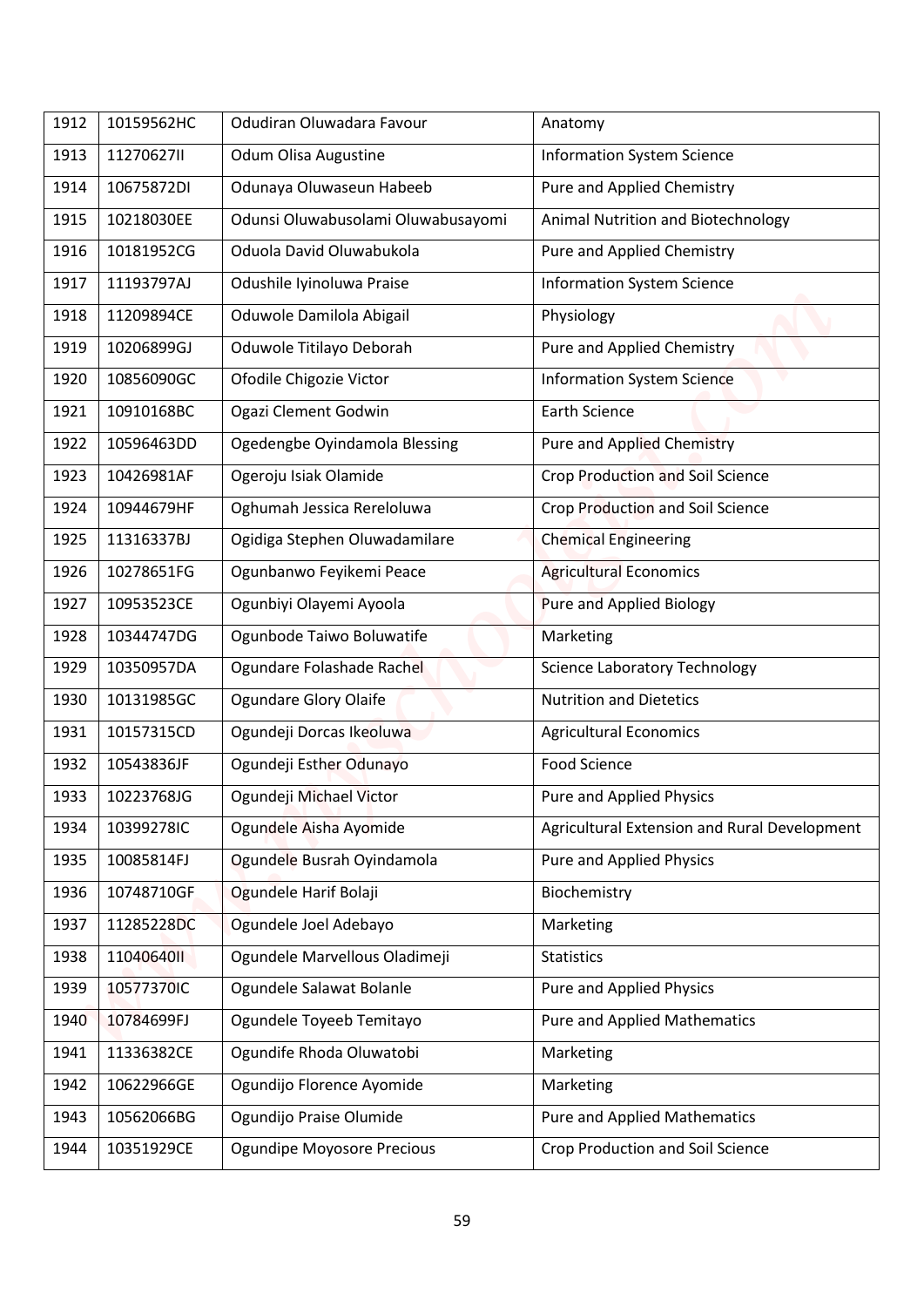| 10522488CC<br>Ogundiran Bolaji Oreoluwa<br>Pure and Applied Chemistry<br>1946<br>10060861DE<br><b>Ogundoro Bosede Blessing</b><br>Crop and Environment Protection<br>1947<br>Ogunfowora Janet Olayinka<br>10177916AJ<br><b>Crop Production and Soil Science</b><br>1948<br>Ogunfowora Oluwadamilola Ayomide<br>10159930DF<br>Pure and Applied Chemistry<br>1949 |  |
|-----------------------------------------------------------------------------------------------------------------------------------------------------------------------------------------------------------------------------------------------------------------------------------------------------------------------------------------------------------------|--|
|                                                                                                                                                                                                                                                                                                                                                                 |  |
|                                                                                                                                                                                                                                                                                                                                                                 |  |
|                                                                                                                                                                                                                                                                                                                                                                 |  |
|                                                                                                                                                                                                                                                                                                                                                                 |  |
| 10950127CH<br>Ogungbemi Precious Oyinlola<br><b>Agricultural Economics</b><br>1950                                                                                                                                                                                                                                                                              |  |
| Ogunjide Rhoda Oluwaseyi<br><b>Crop Production and Soil Science</b><br>1951<br>10720377JC                                                                                                                                                                                                                                                                       |  |
| 10531300GH<br>Ogunjimi Abdul-Lateef Adegboyega<br>Pure and Applied Mathematics<br>1952                                                                                                                                                                                                                                                                          |  |
| 10239001IE<br>Ogunjimi Oluwatofunmi Ayodeji<br><b>Cyber Security Science</b><br>1953                                                                                                                                                                                                                                                                            |  |
| Ogunjobi Oluwayemisi Sarah<br>Agricultural Extension and Rural Development<br>1954<br>10347611HH                                                                                                                                                                                                                                                                |  |
| 10716833FE<br>Ogunjube Emmanuel Oluwasegun<br><b>Agricultural Engineering</b><br>1955                                                                                                                                                                                                                                                                           |  |
| 1956<br>10059331GF<br>Ogunkanmi Olamiolopin Morotoluwa<br><b>Earth Science</b>                                                                                                                                                                                                                                                                                  |  |
| Ogunkanmi Ruth Oluwadamilola<br>Agricultural Extension and Rural Development<br>10837625HA<br>1957                                                                                                                                                                                                                                                              |  |
| Agricultural Extension and Rural Development<br>Ogunkunle Charity Opeyemi<br>1958<br>10467428BB                                                                                                                                                                                                                                                                 |  |
| Ogunlana Favour Moyosoluwa<br><b>Pure and Applied Physics</b><br>1959<br>10088354AF                                                                                                                                                                                                                                                                             |  |
| 10596289HA<br>Ogunleke Lincoln Ayomide<br>1960<br>Marketing                                                                                                                                                                                                                                                                                                     |  |
| Ogunleye Deborah Oluwabukola<br>Crop Production and Soil Science<br>1961<br>10716851JH                                                                                                                                                                                                                                                                          |  |
| Ogunleye Emmanuel Olaoluwa<br>10628204GE<br>Marketing<br>1962                                                                                                                                                                                                                                                                                                   |  |
| 1963<br>10949397ID<br>Ogunleye Joshua Feranmi<br><b>Pure and Applied Mathematics</b>                                                                                                                                                                                                                                                                            |  |
| Ogunleye Oluwakanyinsola Deborah<br><b>Agricultural Economics</b><br>11179256HJ<br>1964                                                                                                                                                                                                                                                                         |  |
| Ogunleye Omolola Victoria<br>1965<br>10173435GG<br>Biochemistry                                                                                                                                                                                                                                                                                                 |  |
| Ogunleye Oyinkansola Adedamola<br>Pure and Applied Chemistry<br>10288071CD<br>1966                                                                                                                                                                                                                                                                              |  |
| Ogunlowo Abraham Tayo<br>1967<br>10467944BF<br>Biochemistry                                                                                                                                                                                                                                                                                                     |  |
| Ogunlowo Samuel Ayomide<br>Crop and Environment Protection<br>10043413JF<br>1968                                                                                                                                                                                                                                                                                |  |
| Ogunmodede Samson Olamide<br>10396839CH<br>1969<br>Anatomy                                                                                                                                                                                                                                                                                                      |  |
| Ogunmola Abimbola Priscilla<br>Agricultural Extension and Rural Development<br>10178006DA<br>1970                                                                                                                                                                                                                                                               |  |
| Ogunniran Agnes Boluwatife<br>Agricultural Extension and Rural Development<br>11308278ED<br>1971                                                                                                                                                                                                                                                                |  |
| Ogunniyi Fiyinfoluwa Semilore<br>Pure and Applied Chemistry<br>1972<br>10979584CD                                                                                                                                                                                                                                                                               |  |
| Ogunniyi Timothy Olaoluwa<br>Crop and Environment Protection<br>10920415CA<br>1973                                                                                                                                                                                                                                                                              |  |
| Ogunode Priscilla Eseose<br><b>Information System Science</b><br>10914992JA<br>1974                                                                                                                                                                                                                                                                             |  |
| Ogunrinde Ayobami Emmanuel<br>Agricultural Extension and Rural Development<br>10660512ED<br>1975                                                                                                                                                                                                                                                                |  |
| 10064086FJ<br>Ogunrinde Isaiah Ayomide<br>1976<br><b>Information System Science</b>                                                                                                                                                                                                                                                                             |  |
| 10999920CI<br>Ogunrinola Mumeen Adebare<br><b>Statistics</b><br>1977                                                                                                                                                                                                                                                                                            |  |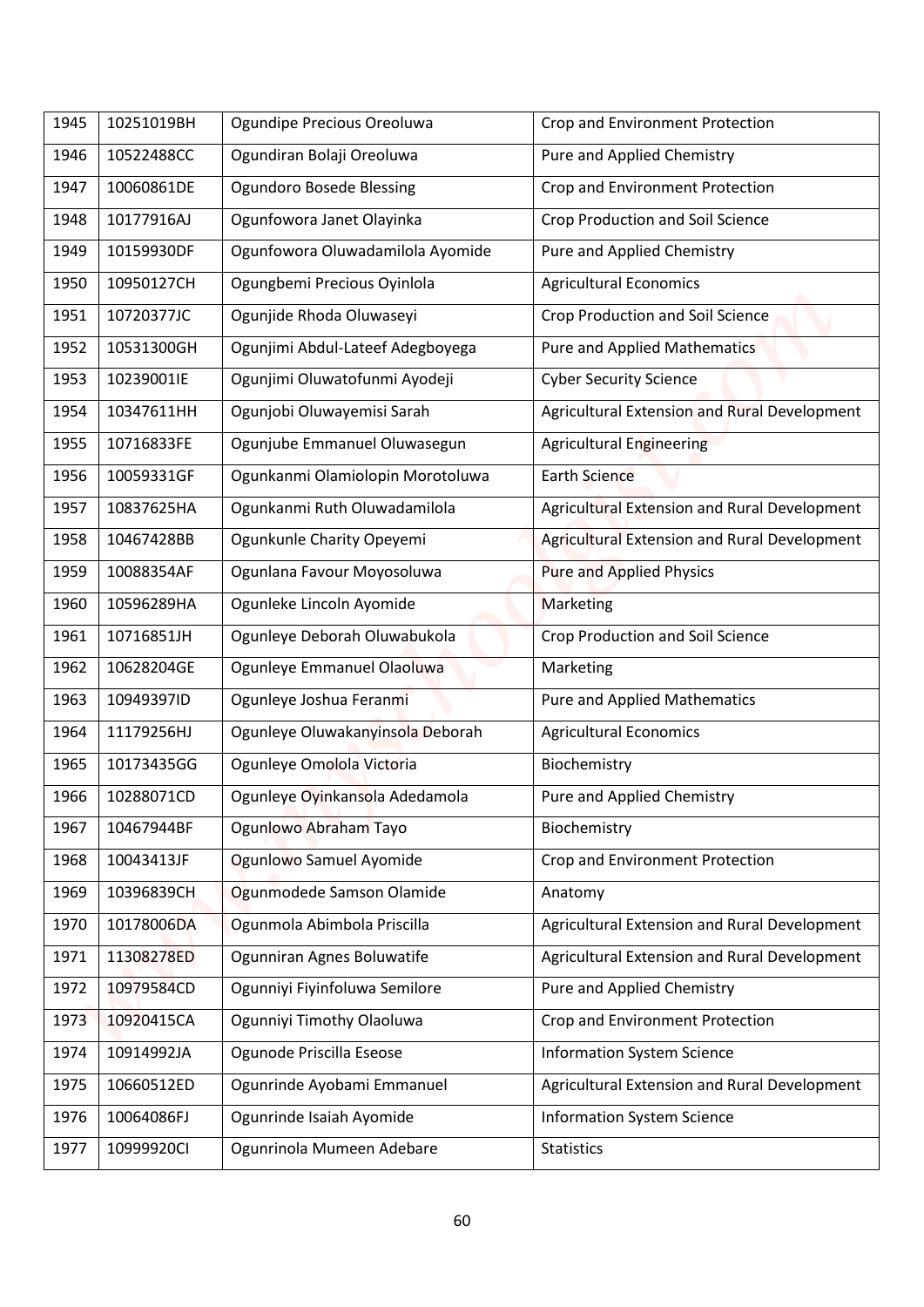| 1978 | 10035407FH | Ogunsakin Israel Ayomide      | Biochemistry                                 |
|------|------------|-------------------------------|----------------------------------------------|
| 1979 | 11332172EE | Ogunsanya Dorcas Oluwatosin   | Crop and Environment Protection              |
| 1980 | 10140912FD | Ogunshola Mayowa Isaiah       | Physiology                                   |
| 1981 | 10443621EA | Ogunsiji Precious Eniola      | Biochemistry                                 |
| 1982 | 10091763GA | Ogunsola Dorcas Aanuoluwa     | Pure and Applied Chemistry                   |
| 1983 | 10254098JC | Ogunsola Iseoluwa Obaloluwa   | Physiology                                   |
| 1984 | 11147310IB | Ogunsola Victor Happiness     | <b>Nutrition and Dietetics</b>               |
| 1985 | 10963153EA | Ogunsusi Nifemi Mary          | Animal Nutrition and Biotechnology           |
| 1986 | 10323408DD | Oguntade Adetomiwa Ayomide    | <b>Animal Nutrition and Biotechnology</b>    |
| 1987 | 11048736FA | Oguntade Damilola Ayomide     | Marketing                                    |
| 1988 | 10347977EG | Oguntade Jeremiah Olayinka    | <b>Information System Science</b>            |
| 1989 | 11076431JE | Oguntayo Boluwatife Lydia     | <b>Animal Production and Health</b>          |
| 1990 | 10010155FG | Oguntimehin Dorcas Temilade   | <b>Pure and Applied Chemistry</b>            |
| 1991 | 10002123JG | Oguntola Kehinde Rokeebat     | Crop and Environment Protection              |
| 1992 | 10678732JB | Oguntunde Damisi Esther       | Pure and Applied Chemistry                   |
| 1993 | 10730416EF | Oguntunji Oluwasegun Samson   | <b>Crop Production and Soil Science</b>      |
| 1994 | 10526399CG | Ogunwale Shukroh Omolabake    | <b>Crop Production and Soil Science</b>      |
| 1995 | 10522730HC | Ogunwande Timilehin Michael   | Marketing                                    |
| 1996 | 10086008FJ | Ogunyemi Ayodele Oreoluwa     | Animal Nutrition and Biotechnology           |
| 1997 | 11179970HB | Ogunyemi John Ayomide         | <b>Chemical Engineering</b>                  |
| 1998 | 11114137HI | Ogunyemi Kehinde Blessing     | <b>Information System Science</b>            |
| 1999 | 10725766CH | Ogunyemi Oluwabunmi Ruth      | Animal Nutrition and Biotechnology           |
| 2000 | 10806709IG | Ogunyinka Toluwani Joshua     | Anatomy                                      |
| 2001 | 10123909EA | Ojeamiren Peter Oluwadamilola | <b>Information System Science</b>            |
| 2002 | 11067260FJ | Ojediran Anuwamiri Honour     | <b>Urban and Regional Planning</b>           |
| 2003 | 10199205GF | Ojediran Eniola Elizabeth     | Physiology                                   |
| 2004 | 10383240IE | Ojediran Zainab Fayoke        | Pure and Applied Biology                     |
| 2005 | 10671554JB | Ojediya Precious Temitope     | Agricultural Extension and Rural Development |
| 2006 | 10514203EF | Ojedokun Feranmi Timothy      | <b>Agricultural Economics</b>                |
| 2007 | 10520317DG | Ojedokun Grace Oluwatomilola  | <b>Nutrition and Dietetics</b>               |
| 2008 | 10166371BF | Ojekunle Blessing Boluwatife  | Agricultural Extension and Rural Development |
| 2009 | 10383375GH | Ojekunle Praise Olasubomi     | Pure and Applied Chemistry                   |
| 2010 | 10283094BG | Ojelabi Hassan Ibukun         | <b>Cyber Security Science</b>                |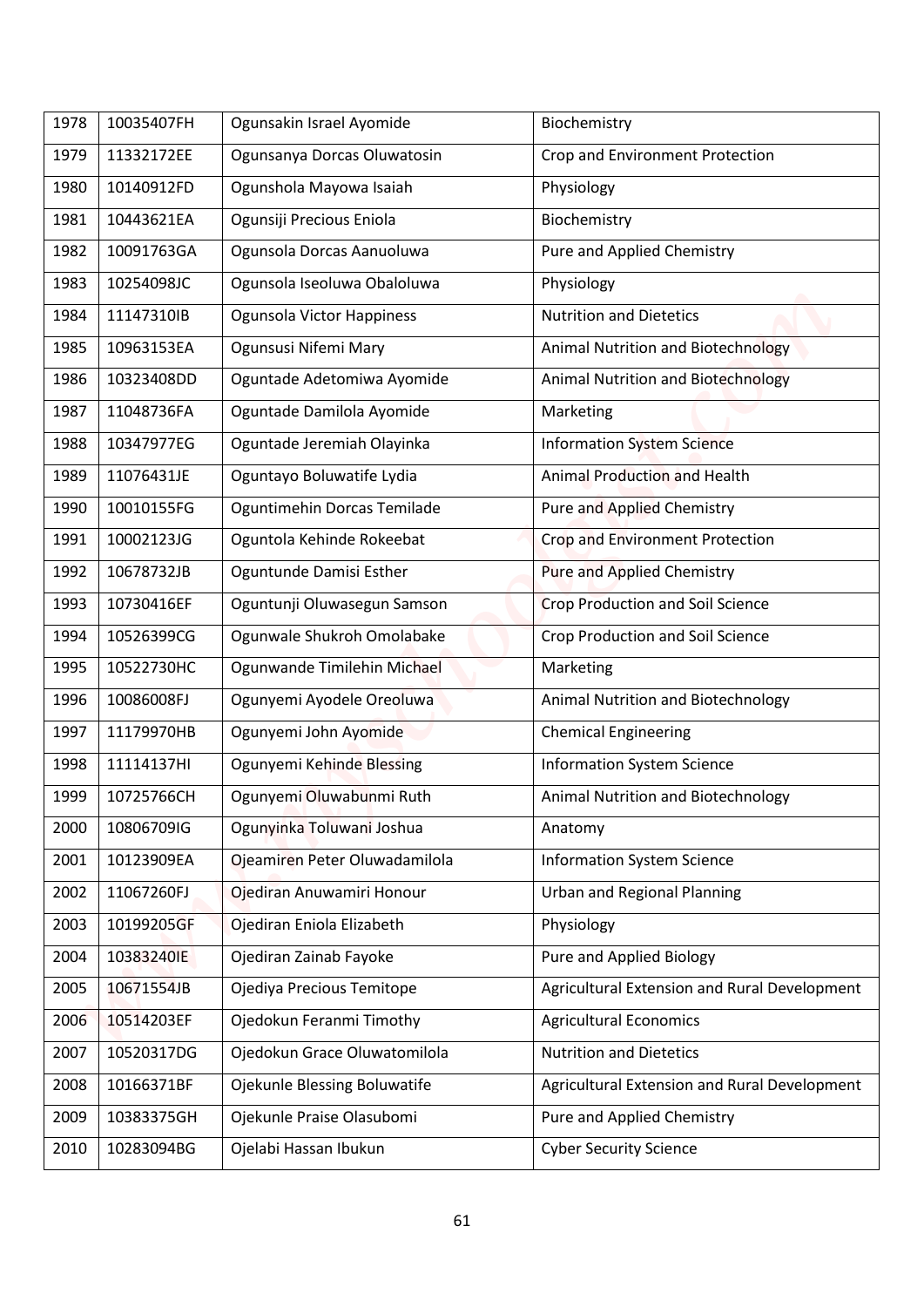| 2011 | 11045933CA | Ojelabi Victor Oluwapelumi     | Pure and Applied Chemistry                   |
|------|------------|--------------------------------|----------------------------------------------|
| 2012 | 10046468EI | Ojemuyiwa Gideon Anuoluwapo    | <b>Pure and Applied Physics</b>              |
| 2013 | 10015557EJ | Ojeniyi Festus Muyiwa          | <b>Information System Science</b>            |
| 2014 | 10064356CF | Ojetokun Elizabeth Oluwabusayo | Physiology                                   |
| 2015 | 11262601BD | Ojetokun Niniola Omoyeni       | Physiology                                   |
| 2016 | 10797307GF | Ojetola Oluwatofunmi Esther    | Anatomy                                      |
| 2017 | 11279341DJ | Ojetoye Tunmise Mary           | Accounting                                   |
| 2018 | 10045252BA | Ojetoyinbo Oluwatomisin Adeola | Physiology                                   |
| 2019 | 10212967AE | Ojetunde Goodness Anjolaoluwa  | Agricultural Extension and Rural Development |
| 2020 | 11126394HA | Ojewole Ruth Ayomide           | <b>Pure and Applied Chemistry</b>            |
| 2021 | 10737666CD | Ojeyemi Kehinde Oluwasina      | <b>Statistics</b>                            |
| 2022 | 11145067CA | Ojeyinka Festus Olayemi        | <b>Pure and Applied Chemistry</b>            |
| 2023 | 11021305IH | Ojo Adeola Felicia             | Agricultural Extension and Rural Development |
| 2024 | 11259496BG | Ojo Akinlabi Toluwani          | <b>Pure and Applied Chemistry</b>            |
| 2025 | 10213144FF | Ojo Boluwatife Ayomide         | Crop and Environment Protection              |
| 2026 | 10521934DF | Ojo Christianah Adeyemi        | <b>Animal Production and Health</b>          |
| 2027 | 10710069HD | Ojo Emmanuel Pamilerin         | <b>Statistics</b>                            |
| 2028 | 10926047AC | Ojo Esther Busayo              | <b>Earth Science</b>                         |
| 2029 | 11032685JB | Ojo Esther Modupe              | <b>Transport Management</b>                  |
| 2030 | 10982346HJ | Ojo Happiness Oluwanifesimi    | <b>Crop Production and Soil Science</b>      |
| 2031 | 10065376GJ | Ojo Janet Oluwaseun            | Agricultural Extension and Rural Development |
| 2032 | 10185557HF | Ojo Joseph Kayode              | <b>Urban and Regional Planning</b>           |
| 2033 | 10149385EI | Ojo Josiah Demilade            | Pure and Applied Physics                     |
| 2034 | 10676631IJ | Ojo Kehinde Oluwadamilare      | Pure and Applied Chemistry                   |
| 2035 | 10726683IJ | Ojo Oluwademilade Precious     | <b>Agricultural Economics</b>                |
| 2036 | 10474956CI | Ojo Oluwapelumi Victoria       | Biochemistry                                 |
| 2037 | 10390014DF | Ojo Oluwatimileyin John        | Agricultural Extension and Rural Development |
| 2038 | 11164841GC | Ojo Opemiposi                  | Crop and Environment Protection              |
| 2039 | 10402389GB | Ojo Oreoluwa Arike             | Animal Nutrition and Biotechnology           |
| 2040 | 10755692HB | Ojo Oyindamola Emmanuel        | Agricultural Extension and Rural Development |
| 2041 | 10222705IE | Ojo Patricia Oluwanifemi       | <b>Crop Production and Soil Science</b>      |
|      | 10668889DF | Ojo Philip Ife Kristi          | Agricultural Extension and Rural Development |
| 2042 |            |                                |                                              |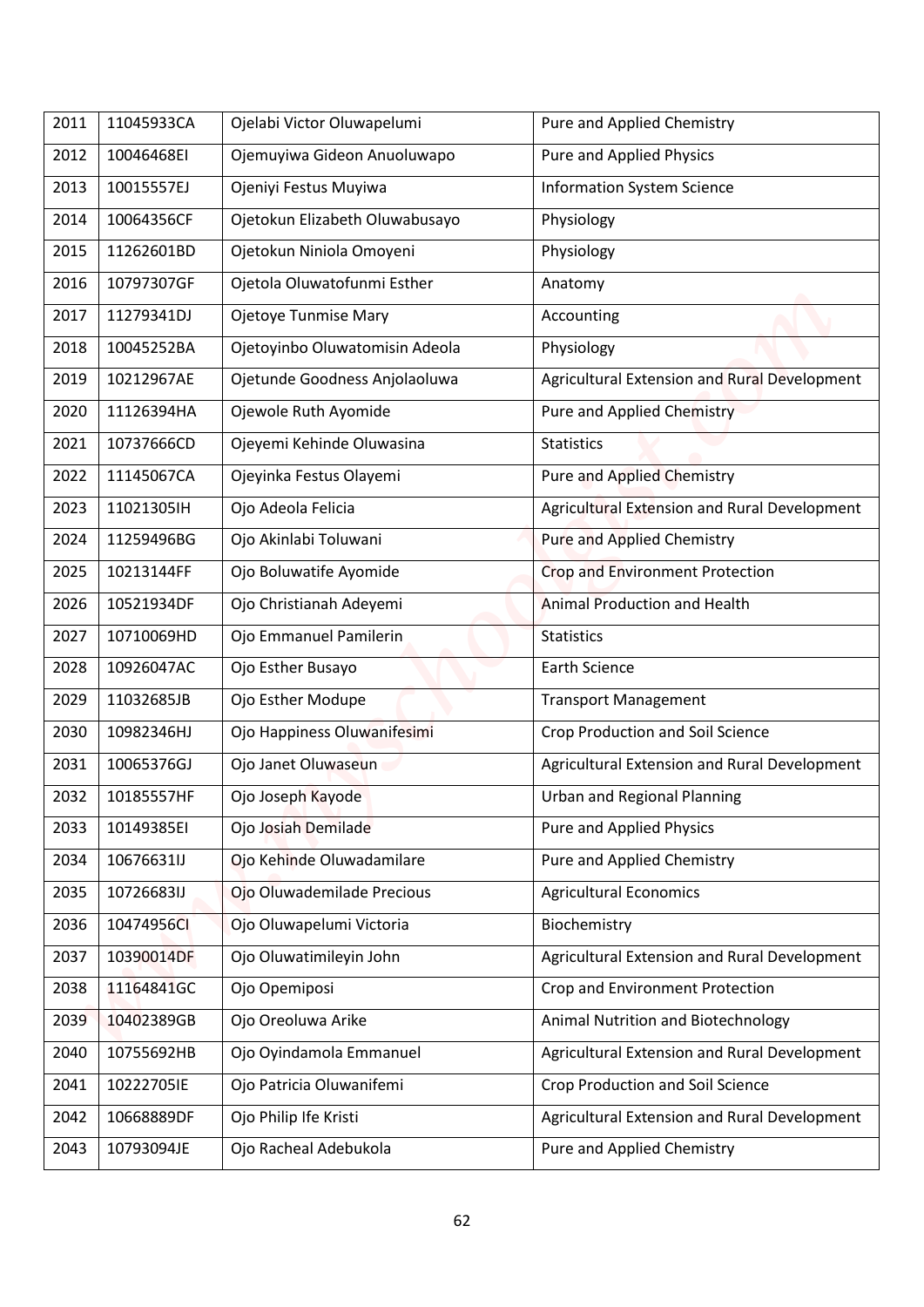| 2044 | 10798632GH | Ojo Samuel Ayomide                | <b>Cyber Security Science</b>                |
|------|------------|-----------------------------------|----------------------------------------------|
| 2045 | 10726589IA | Ojo Samuel Erioluwa               | Pure and Applied Chemistry                   |
| 2046 | 10810046GG | Ojo Sukurat Feranmi               | Agricultural Extension and Rural Development |
| 2047 | 10328869ED | Ojo Temitope Deborah              | Crop Production and Soil Science             |
| 2048 | 10554671IF | Ojo Theophilus Oyedele            | <b>Information System Science</b>            |
| 2049 | 10641891DE | Ojo Wisdom Oluwabukola            | Agricultural Extension and Rural Development |
| 2050 | 11147030EI | <b>Ojoawo Blessing Ayomide</b>    | <b>Agricultural Economics</b>                |
| 2051 | 10790638JA | Ojo-Bright Favour Itotomikhoghene | Physiology                                   |
| 2052 | 10564612EB |                                   | <b>Nutrition and Dietetics</b>               |
|      |            | Ojo-Okedere Rofeeat Adebola       |                                              |
| 2053 | 11149605ID | Ojoye Elizabeth Ayomide           | Anatomy                                      |
| 2054 | 11315792AF | Ojumu Toluwanimi Faith            | <b>Information System Science</b>            |
| 2055 | 10758303JF | <b>Okafor Favour Ezinne</b>       | <b>Pure and Applied Chemistry</b>            |
| 2056 | 10533117EI | Oke Anjolaoluwa Favour            | Animal Nutrition and Biotechnology           |
| 2057 | 10523677EE | Oke Convenant Oluwasegun          | <b>Science Laboratory Technology</b>         |
| 2058 | 10560067JG | Oke Emmanuel Timileyin            | <b>Statistics</b>                            |
| 2059 | 10831586EI | Oke Eniola Christiana             | <b>Animal Nutrition and Biotechnology</b>    |
| 2060 | 10735851DG | Oke Eunice Busayo                 | Crop Production and Soil Science             |
| 2061 | 10800772EJ | Oke Iyanuoluwa Precious           | Animal Nutrition and Biotechnology           |
| 2062 | 11282545DA | Oke Mariam Oyindamola             | <b>Statistics</b>                            |
| 2063 | 10281348BG | Oke Mayowa Emmanuel               | Pure and Applied Physics                     |
| 2064 | 10943074EA | Oke Okiki Victor                  | <b>Transport Management</b>                  |
| 2065 | 10113889DA | Oke Oluwafeyikemi Testimony       | Economics                                    |
| 2066 | 10888071FC | Oke Oluwafikayomi Gbemisola       | Accounting                                   |
| 2067 | 10087136HA | Oke Oluwatosin Adetola            | Physiology                                   |
| 2068 | 10468457CI | Oke Opeyemi Omolara               | Agricultural Extension and Rural Development |
| 2069 | 10331802HB | Oke Precious Anthonia             | <b>Agricultural Economics</b>                |
| 2070 | 10728666FH | Okedara Oluwatoyin Grace          | Marketing                                    |
| 2071 | 10345384GF | Okedele Paul Ayooluwa             | Crop and Environment Protection              |
| 2072 | 10198631EB | Okediji Oluwatoyin Asake          | Pure and Applied Chemistry                   |
| 2073 | 10350213DB | Okegbemiro Timileyin Gloria       | Crop and Environment Protection              |
| 2074 | 11173052GH | Okeke Esther Chiagoziem           | Physiology                                   |
| 2075 | 10684202HE | Okeke God'Sfavour Nkechinyere     | Crop and Environment Protection              |
| 2076 | 10686646BH | Okelade Praise                    | Crop Production and Soil Science             |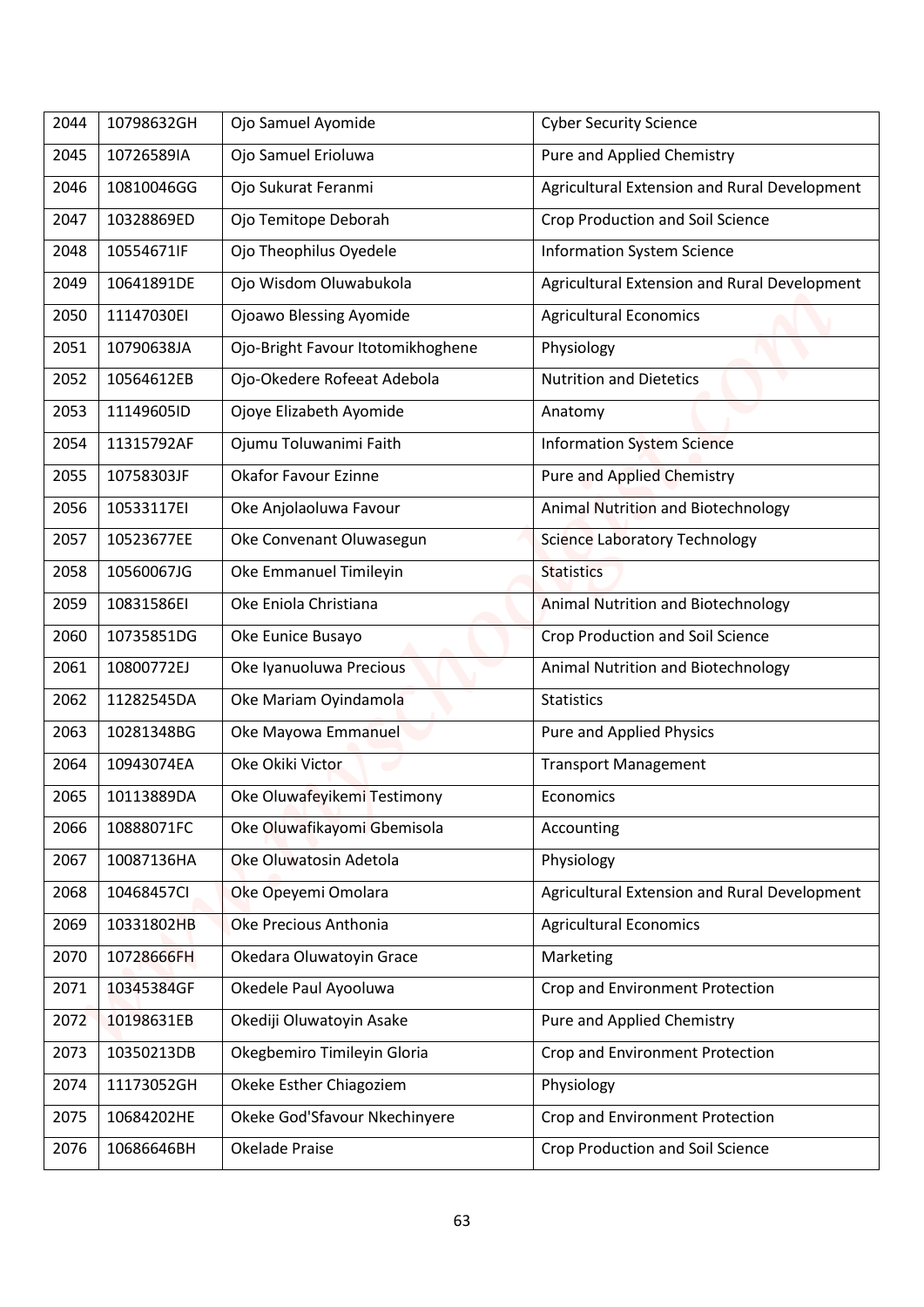| 2077 | 11246120ID | Okeleye Maryanthony Ayomide        | Biochemistry                                 |
|------|------------|------------------------------------|----------------------------------------------|
| 2078 | 10758117HB | Okeleye Zainab Oluwadamilola       | <b>Agricultural Economics</b>                |
| 2079 | 10524389EC | Okelola Abdul-Gafar Kehinde        | Physiology                                   |
| 2080 | 10464066AJ | Okenla David Olushogo              | Marketing                                    |
| 2081 | 10576809BJ | Okere Samuel Oluwafemi             | <b>Crop Production and Soil Science</b>      |
| 2082 | 10505317Cl | <b>Okesade Khabirat Brightness</b> | Anatomy                                      |
| 2083 | 10887798JF | Okesola Nur Olamilekan             | <b>Information System Science</b>            |
| 2084 | 10915430DH | Oketoye Mercy Temidayo             | Pure and Applied Mathematics                 |
| 2085 | 10411756JA | Okewale Malik Gbolahan             | Pure and Applied Chemistry                   |
|      | 10027791BD |                                    |                                              |
| 2086 |            | Okewande Festus Oluwasegun         | Pure and Applied Chemistry                   |
| 2087 | 10949714AF | Okewole Matthew Ayobami            | <b>Pure and Applied Chemistry</b>            |
| 2088 | 10762903GJ | Okeyinka Praise Anjolaoluwa        | Physiology                                   |
| 2089 | 10121419EB | Okeyoyin Kehinde Gloria            | Animal Nutrition and Biotechnology           |
| 2090 | 10821833BD | Okike Gloria Oluchi                | <b>Pure and Applied Chemistry</b>            |
| 2091 | 10229960EH | Okodyke Jillian Obiajulu           | Pure and Applied Chemistry                   |
| 2092 | 10404715GH | Okoi-Inyang Anita Jesam            | <b>Crop and Environment Protection</b>       |
| 2093 | 10186272GE | Okoji Christianah Chinagorom       | Crop and Environment Protection              |
| 2094 | 10395415DB | Okoli Angel Obiageliaku            | <b>Information System Science</b>            |
| 2095 | 11266021DF | Okon Godswill Robert               | <b>Pure and Applied Mathematics</b>          |
| 2096 | 11317766JH | Okon Grace Friday                  | Physiology                                   |
| 2097 | 10963064BG | Okorie Moses Ugochukwu             | <b>Cyber Security Science</b>                |
| 2098 | 11249368DJ | <b>Okoroafor Ify Favour</b>        | Agricultural Extension and Rural Development |
| 2099 | 10989358JC | Okporua Grace Oluwaseun            | Marketing                                    |
| 2100 | 10140055AF | Okposio Favour Oluwaferanmi        | Physiology                                   |
| 2101 | 10352453AE | Okunade Grace Anuoluwa             | Physiology                                   |
| 2102 | 10023361BE | Okunade Paul Adesoji               | Economics                                    |
| 2103 | 10330916BD | Okunleye Ifeoluwa Ayomide          | Pure and Applied Physics                     |
| 2104 | 10851979HG | Okunlola Dolapo Joshua             | Agricultural Extension and Rural Development |
| 2105 | 10833537BF | Okunlola Eyitayo Testimony         | <b>Food Engineering</b>                      |
| 2106 | 10343409HD | Okunlola Favour Temitope           | Crop Production and Soil Science             |
| 2107 | 10925741EH | Okunlola Ibrahim Olamilekan        | Agricultural Extension and Rural Development |
| 2108 | 10137401BD | Okunlola Mary Oluwaferanmi         | Pure and Applied Chemistry                   |
| 2109 | 10010279HC | Okunlola Mercy Ayomide             | Pure and Applied Chemistry                   |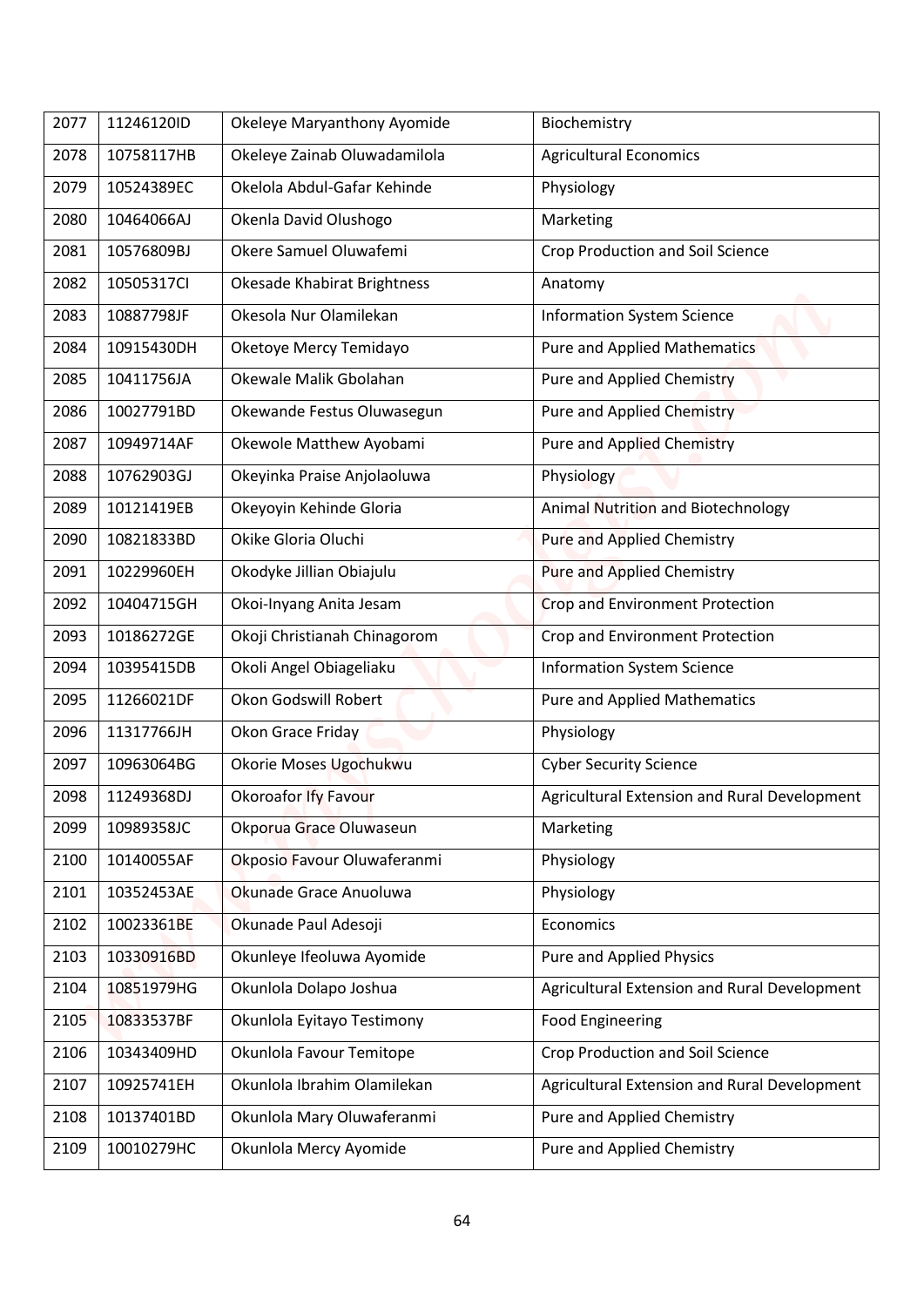| 2110 | 10208243BE | Okunlola Nasirat Adenike       | Agricultural Extension and Rural Development |
|------|------------|--------------------------------|----------------------------------------------|
| 2111 | 10426572GI | Okunlola Victoria Iyanuoluwa   | Anatomy                                      |
| 2112 | 11028871lH | Okunlola Yusuf Olalere         | Crop and Environment Protection              |
| 2113 | 10287547ED | Okunmuyide Semire Emmanuel     | <b>Information System Science</b>            |
| 2114 | 10411658JD | Okunola Soliu Opeyemi          | <b>Pure and Applied Mathematics</b>          |
| 2115 | 10191677EI |                                |                                              |
|      |            | Okunola Zainab Ayobami         | Pure and Applied Chemistry                   |
| 2116 | 10151070DH | Okusola Ayomide Zainab         | <b>Agricultural Economics</b>                |
| 2117 | 10253192JE | Ola Boluwatife Blessing        | Crop and Environment Protection              |
| 2118 | 10453562JD | Ola Opeyemi Adetutu            | Crop Production and Soil Science             |
| 2119 | 10171320AJ | Ola-Agboola David Jesutomisin  | <b>Statistics</b>                            |
| 2120 | 10531440DF | Olabalu Oluwafemi Raymond      | <b>Crop Production and Soil Science</b>      |
| 2121 | 11116454BE | Olabamiji Ayomide Mayowa       | <b>Pure and Applied Chemistry</b>            |
| 2122 | 10069837HC | Olabanjo Sunday Oluwafemi      | <b>Urban and Regional Planning</b>           |
| 2123 | 10332208BH | Olabisi Benjamin Olayinka      | <b>Pure and Applied Chemistry</b>            |
| 2124 | 10650585EF | Olabisi Glory Olalekan         | <b>Crop and Environment Protection</b>       |
| 2125 | 10554849DG | Olabisi Oladapo Joshua         | <b>Statistics</b>                            |
| 2126 | 10068218HJ | Olabiwonninu Oladunni Abigail  | Crop and Environment Protection              |
| 2127 | 10990540DI | Olabiyi Temidayo Daniel        | Crop and Environmental Protection            |
| 2128 | 10309144EI | Olabode Asher Adewumi          | <b>Urban and Regional Planning</b>           |
| 2129 | 10222699AF | Olabode Ayokunle Covenant      | Pure and Applied Chemistry                   |
| 2130 | 11146484DH | Olabode Ayomikun Promise       | <b>Agricultural Economics</b>                |
| 2131 | 11110306CI | <b>Olabode Dorcas Blessing</b> | Physiology                                   |
| 2132 | 11350453AG | <b>Olabode Tomisin Israel</b>  | Marketing                                    |
| 2133 | 11260558DB | Oladapo Ayomide Faith          | Agricultural Extension and Rural Development |
| 2134 | 10973522HA | Oladapo Balqees Ibironke       | Animal Nutrition and Biotechnology           |
| 2135 | 10475786GA | Oladapo Feranmi John           | Economics                                    |
| 2136 | 10180923AJ | Oladapo Inioluwa Iriolaoluwase | Anatomy                                      |
| 2137 | 10567007DE | Oladapo Ismail Oluwasanjo      | Animal Nutrition and Biotechnology           |
| 2138 | 10119523AG | Oladapo Olajuwon Ezekiel       | Pure and Applied Biology                     |
| 2139 | 10512747EI | Oladapo Olaminiyi Joshua       | Physiology                                   |
| 2140 | 10850188BH | Oladapo Stella Omotola         | Marketing                                    |
|      |            |                                |                                              |
| 2141 | 10411030DH | Oladayo Oluwadarasimi Gideon   | <b>Information System Science</b>            |
| 2142 | 10170262HJ | Oladebo Folasewa Amirat        | <b>BIOCHEMISTRY</b>                          |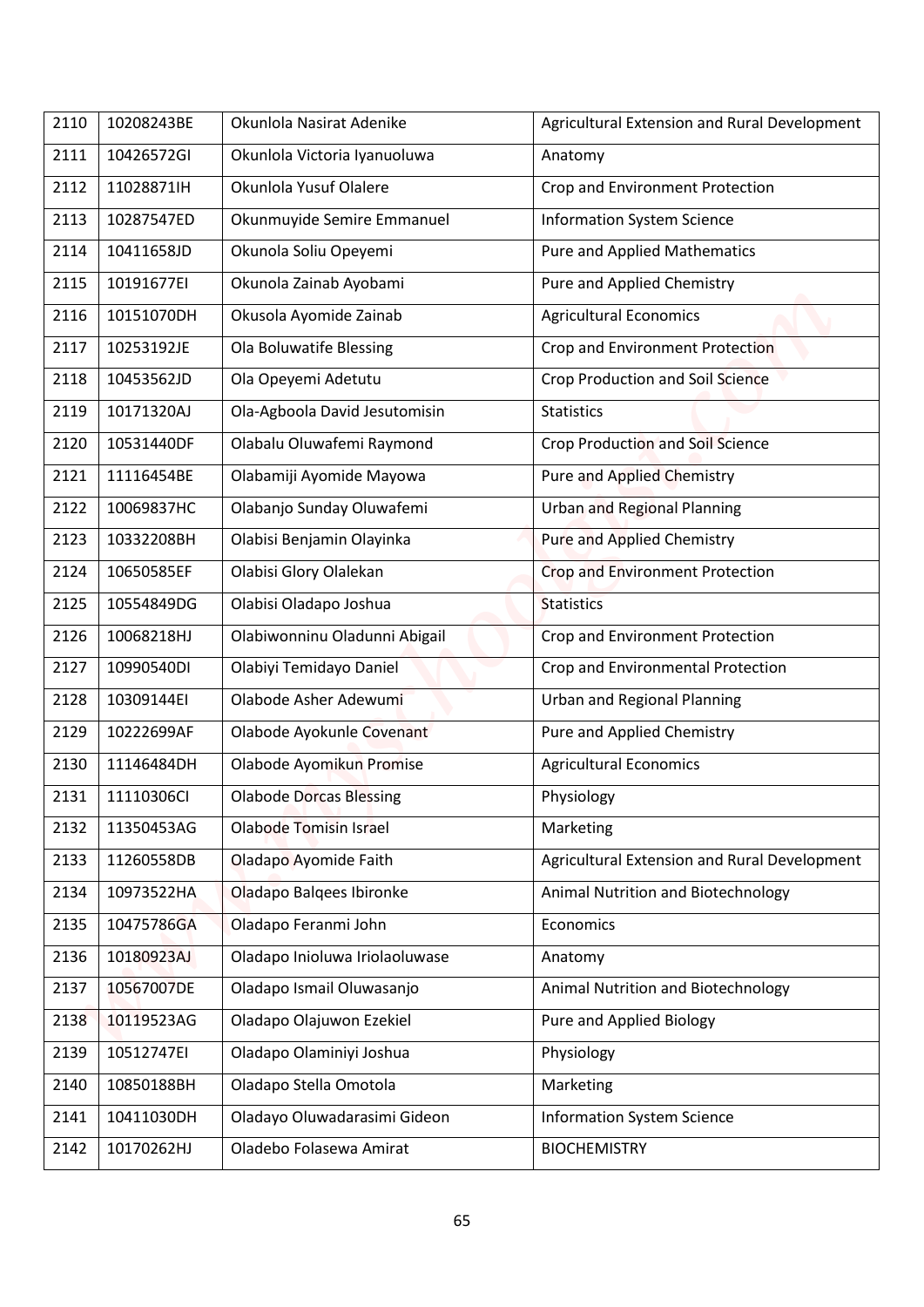| 2143 | 11329299DA | Oladeebo Nurat Oyindamola      | Pure and Applied Chemistry          |
|------|------------|--------------------------------|-------------------------------------|
| 2144 | 11031060BJ | Oladehinde Oreoluwa Rachael    | <b>Agricultural Economics</b>       |
| 2145 | 11238868BE | Oladeji Josephine Jesutofunmi  | Anatomy                             |
| 2146 | 10740226AG | Oladeji Mary Titilope          | Pure and Applied Chemistry          |
| 2147 | 10941975DJ | Oladeji Precious               | Crop and Environment Protection     |
| 2148 | 10406487IG | Oladejo Abdulquadri Adebowale  | Anatomy                             |
| 2149 | 10540944EB | Oladejo Aminat Iyabo           | Crop and Environment Protection     |
| 2150 | 11058333GI | Oladejo Breakthrough Eyitope   | Animal Nutrition and Biotechnology  |
| 2151 | 10790400Cl | Oladejo Covenant Ireoluwa      | Physiology                          |
| 2152 | 10603410EH | Oladejo Eunice Oluwapelumi     | Physiology                          |
| 2153 | 10452649BJ | Oladejo Habibat Oyinkansola    | <b>Nutrition and Dietetics</b>      |
| 2154 | 11029920EE | Oladejo Maranatha Opelopejesu  | Anatomy                             |
| 2155 | 10296112FD | Oladejo Maryam Oluwabusolami   | <b>Nutrition and Dietetics</b>      |
| 2156 | 10731790JE | Oladejo Modinat Wuraola        | Biochemistry                        |
| 2157 | 11312222EF | Oladejo Olabisi Oluwafunmilayo | <b>Economics</b>                    |
| 2158 | 11343539IH | Oladejo Oluwamayowa Daniel     | <b>Information System Science</b>   |
| 2159 | 10325088DH | Oladejo Omowumi Abigail        | Anatomy                             |
| 2160 | 10794202GI | Oladejo Precious Tolulope      | Pure and Applied Biology            |
| 2161 | 10155175EB | Oladejo Sekinah Ajoke          | Pure and Applied Chemistry          |
|      | 10798512DJ | Oladejo Sharon Jesutofunmi     | Biochemistry                        |
| 2162 |            |                                |                                     |
| 2163 | 10296564FF | Oladejo Toyosi Akorede         | <b>Agricultural Economics</b>       |
| 2164 | 10064099CA | Oladejo-Dare Victoria Ayomikun | Biochemistry                        |
| 2165 | 10914866IA | Oladele Abibat Asabi           | <b>Statistics</b>                   |
| 2166 | 10099606AF | Oladele David Ayotomiwa        | Physiology                          |
| 2167 | 10346646GC | <b>Oladele Eniola Patrick</b>  | <b>Pure and Applied Mathematics</b> |
| 2168 | 10484614FH | <b>Oladele Faith Eniola</b>    | Physiology                          |
| 2169 | 10158776AF | Oladele Favour Ayomide         | Crop Production and Soil Science    |
| 2170 | 10882328BF | Oladele Floral Olawumi         | Pure and Applied Chemistry          |
| 2171 | 10380593HB | Oladele Funmilayo Oluwaferanmi | Marketing                           |
| 2172 | 10283695FG | Oladele Janet Oluwatumininu    | Animal Nutrition and Biotechnology  |
| 2173 | 10041420GA | Oladele Kehinde Elijah         | Physiology                          |
| 2174 | 10432997JG | Oladele Precious Ajoke         | Biochemistry                        |
| 2175 | 10249795AD | Oladele Rejoice Timileyin      | Biochemistry                        |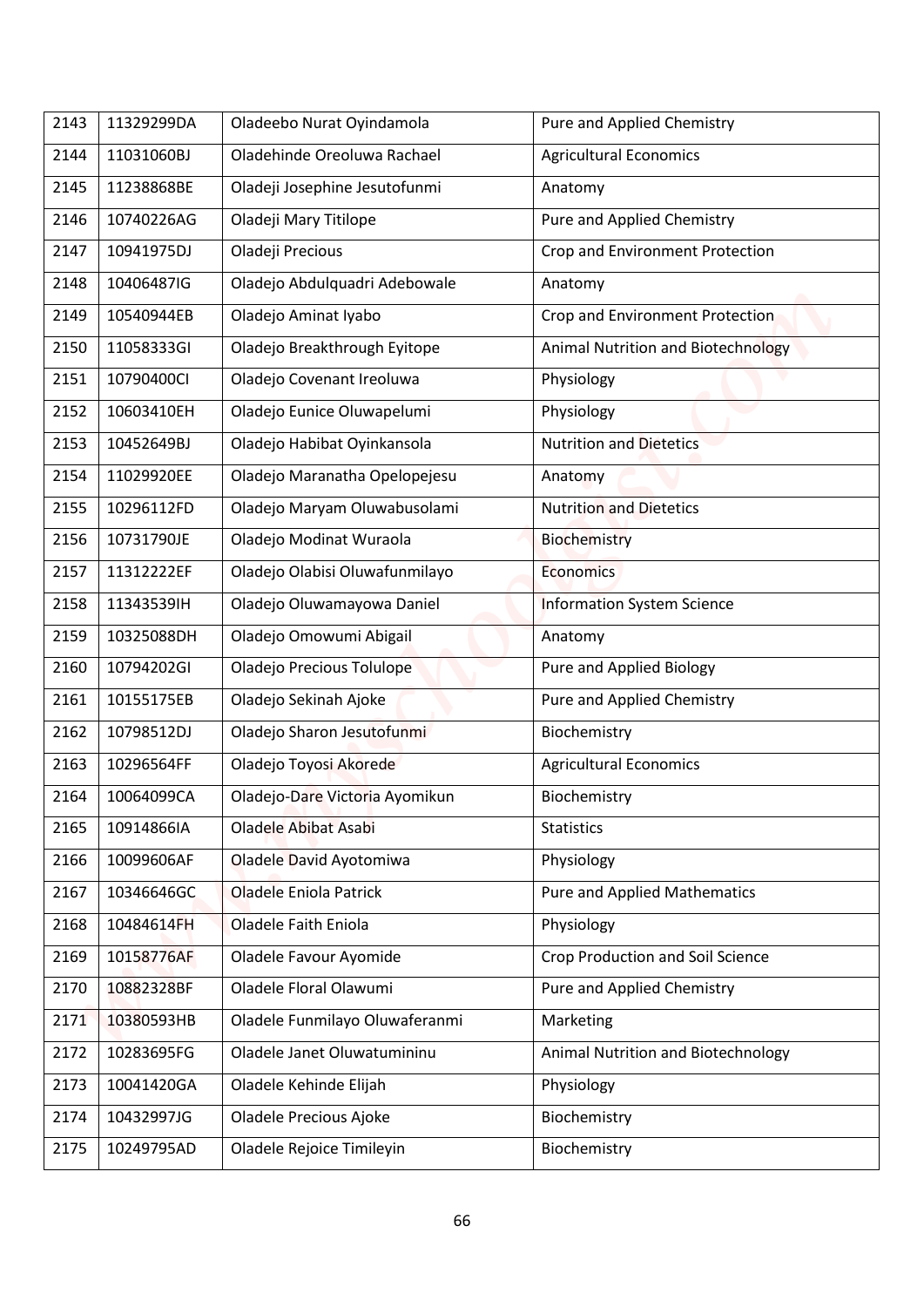| 2176         | 10225071GH               | Oladele Samuel Ayanfeoluwa                                   | Physiology                                    |
|--------------|--------------------------|--------------------------------------------------------------|-----------------------------------------------|
| 2177         | 10926457DD               | <b>Oladele Taiwo Samuel</b>                                  | <b>Nutrition and Dietetics</b>                |
| 2178         | 10779973HF               | Oladepo Courage Oluwafunmito                                 | Pure and Applied Chemistry                    |
| 2179         | 10183645II               | Oladepo Favour Omoyiola                                      | Crop Production and Soil Science              |
| 2180         | 10476248DC               | Oladepo Ododo-Oluwa Breakthrough                             | Physiology                                    |
| 2181         | 10462214DG               | Oladepo Opeyemi Timothy                                      | <b>Pure and Applied Physics</b>               |
| 2182         | 11097141EE               | Oladepo Titilayo Caroline                                    | <b>Agricultural Economics</b>                 |
| 2183         | 10741777AJ               | Oladigbolu Ahmad Adekunle                                    | <b>Computer Science</b>                       |
| 2184         | 10229273HB               | Oladimeji Bolaji Florence                                    | <b>Animal Nutrition and Biotechnology</b>     |
| 2185         | 10710247CE               | Oladimeji Christianah Anjolaoluwa                            | <b>Crop Production and Soil Science</b>       |
| 2186         | 10190435II               | Oladimeji Favour Deborah                                     | <b>Agricultural Economics</b>                 |
| 2187         | 10398302AD               | Oladimeji Habeebllahi Opeyemi                                | Marketing                                     |
| 2188         | 10916283JH               | Oladimeji Olanike Tolani                                     | <b>Pure and Applied Chemistry</b>             |
| 2189         | 10657383CB               | Oladimeji Oyinkansola Olaitan                                | <b>Science Laboratory Technology</b>          |
| 2190         | 11164989AG               | Oladimeji Precious Ogooluwa                                  | Crop and Environment Protection               |
| 2191         | 10616886GI               | Oladipo Oreoluwa Abigail                                     | Marketing                                     |
| 2192         | 10255956EH               | Oladipo Philip Oluwadamilola                                 | <b>Transport Management</b>                   |
| 2193         | 10040424EB               | Oladipupo Abiola Rebecca                                     | Pure and Applied Chemistry                    |
| 2194         | 11113071HF               | Oladipupo Fathia Bolaji                                      | Agricultural Extension and Rural Development  |
| 2195         | 10905349BG               | Oladipupo Idris Abidemi                                      | Agricultural Extension and Rural Development  |
| 2196         | 10552600JA               | Oladipupo Oluwafolaranmi Olakunle                            | Economics                                     |
| 2197         | 11056521HC               | Oladipupo Roqeebat Olamide                                   | Pure and Applied Chemistry                    |
| 2198         | 10833842HA               | Oladipupo Victor Oladayo                                     | Biochemistry                                  |
| 2199         | 10501658EE               | <b>Oladiran Blessing Titilope</b>                            | Agricultural Extension and Rural Development  |
| 2200         | 10161096CJ               | Oladiran Ife-Oluwa Chiamaka                                  | <b>Information System Science</b>             |
| 2201         | 10367740CE               | Oladiran Rebecca Darasimi                                    | <b>Pure and Applied Mathematics</b>           |
| 2202         | 10434666DG               | Oladiti Emmanuel Olajide                                     | <b>Transport Management</b>                   |
| 2203         | 10534763FH               | Oladiti Faith Adesola                                        | <b>Statistics</b>                             |
| 2204         | 11307151CJ               | Oladoja Israel Ayomide                                       | Physiology                                    |
| 2205         | 10348485HE               | Oladokun Aishat Olamide                                      | Agricultural Extension and Rural Development  |
| 2206         | 10290989JG               | Oladokun Ayomide Sina                                        | <b>Transport Management</b>                   |
|              |                          |                                                              |                                               |
|              |                          |                                                              |                                               |
| 2207<br>2208 | 11280325JE<br>10088521IG | Oladokun Christianah Boluwatife<br>Oladokun Daniella Deborah | Crop and Environment Protection<br>Physiology |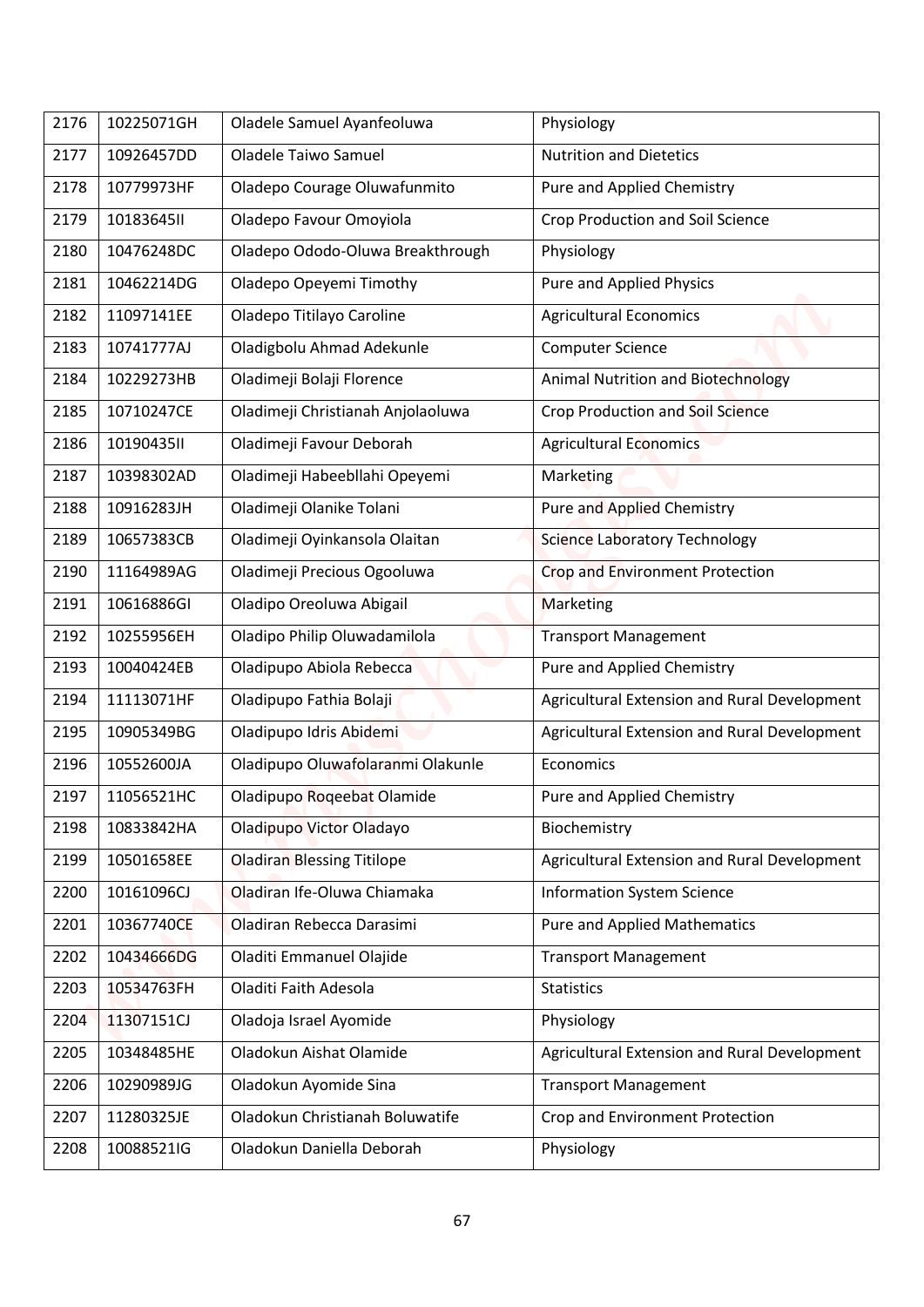| 2209 | 11181624FG | Oladokun Dolapo Esther            | <b>Science Laboratory Technology</b>         |
|------|------------|-----------------------------------|----------------------------------------------|
| 2210 | 10844590DA | Oladokun Janet Inioluwa           | Anatomy                                      |
| 2211 | 10690124FJ | Oladokun Marvellous Damola        | Pure and Applied Biology                     |
| 2212 | 1005706011 | Oladokun Precious Temitopeoluwa   | <b>Pure and Applied Physics</b>              |
| 2213 | 11249183BC | Oladosu Abass Abolade             | Pure and Applied Chemistry                   |
| 2214 | 10165410IF | Oladosu Deborah Erinkanmi         | Crop Production and Soil Science             |
| 2215 | 10696265GG | Oladosu Mary Idowu                | Anatomy                                      |
| 2216 | 10093119GG | Oladosu Sekayomi Abraham          | Animal Nutrition and Biotechnology           |
| 2217 | 10958251AC | Oladosu Seyi Femi                 | Crop Production and Soil Science             |
| 2218 | 10582688DG | Oladoye Michael Ayomide           | <b>Pure and Applied Physics</b>              |
| 2219 | 10693712GC | Oladoye Peter Oluwadamilare       | Physiology                                   |
| 2220 | 10299024EH | Oladoye Taiwo Eunice              | <b>Crop Production and Soil Science</b>      |
| 2221 | 10725301GE | Oladoyinbo Damaris Oladoyin       | <b>Nutrition and Dietetics</b>               |
| 2222 | 11102913JB | Oladua Oluwajuwon Samuel          | <b>Statistics</b>                            |
|      |            |                                   |                                              |
| 2223 | 10763946EE | Oladunmoye Emmanuel Abiodun       | Pure and Applied Chemistry                   |
| 2224 | 10252736AH | Oladunmoye Taofeeq Aderemi        | Pure and Applied Chemistry                   |
| 2225 | 10500776HB | Oladunni Deborah Oluwatosin       | <b>Urban and Regional Planning</b>           |
| 2226 | 11146362BF | Oladunni Janet Moyinoluwa         | Pure and Applied Chemistry                   |
| 2227 | 10518026CC | Oladunni John Pelumi              | <b>Urban and Regional Planning</b>           |
| 2228 | 10321079DG | Oladunni Olanike Elizabeth        | Animal Production and Health                 |
| 2229 | 10776756CG | Oladunsoye Jennifer Adelola       | Animal Nutrition and Biotechnology           |
| 2230 | 10915961JD | Olafimihan Adedayo Victor         | <b>Science Laboratory Technology</b>         |
| 2231 | 10680410AE | <b>Olafimihan Victor Bode</b>     | Accounting                                   |
| 2232 | 10435862DH | Olagbaju Anuoluwapo Dara          | <b>Cyber Security Science</b>                |
| 2233 | 10949713AI | Olagbemi Oluwaseun Oluwafunmilayo | Agricultural Extension and Rural Development |
| 2234 | 10816252HC | Olagbenro Faith Ayomide           | Biochemistry                                 |
| 2235 | 1110854011 | Olagoke Aishat Olaitan            | <b>Agricultural Economics</b>                |
| 2236 | 10892782IB | Olagoke Darasimi Goodness         | Marketing                                    |
| 2237 | 10783893FC | Olagoke Ifeoluwa John             | <b>Information System Science</b>            |
| 2238 | 10108510GF | Olagoke Kehinde Elizabeth         | Pure and Applied Chemistry                   |
| 2239 | 10136224FC | <b>Olagoke Oluwatosin Matthew</b> | <b>Pure and Applied Mathematics</b>          |
| 2240 | 10842320FA | Olagunju Ayodeji Doyinsola        | Animal Nutrition and Biotechnology           |
| 2241 | 11116564HC | Olagunju Ayomide Stephen          | Agricultural Extension and Rural Development |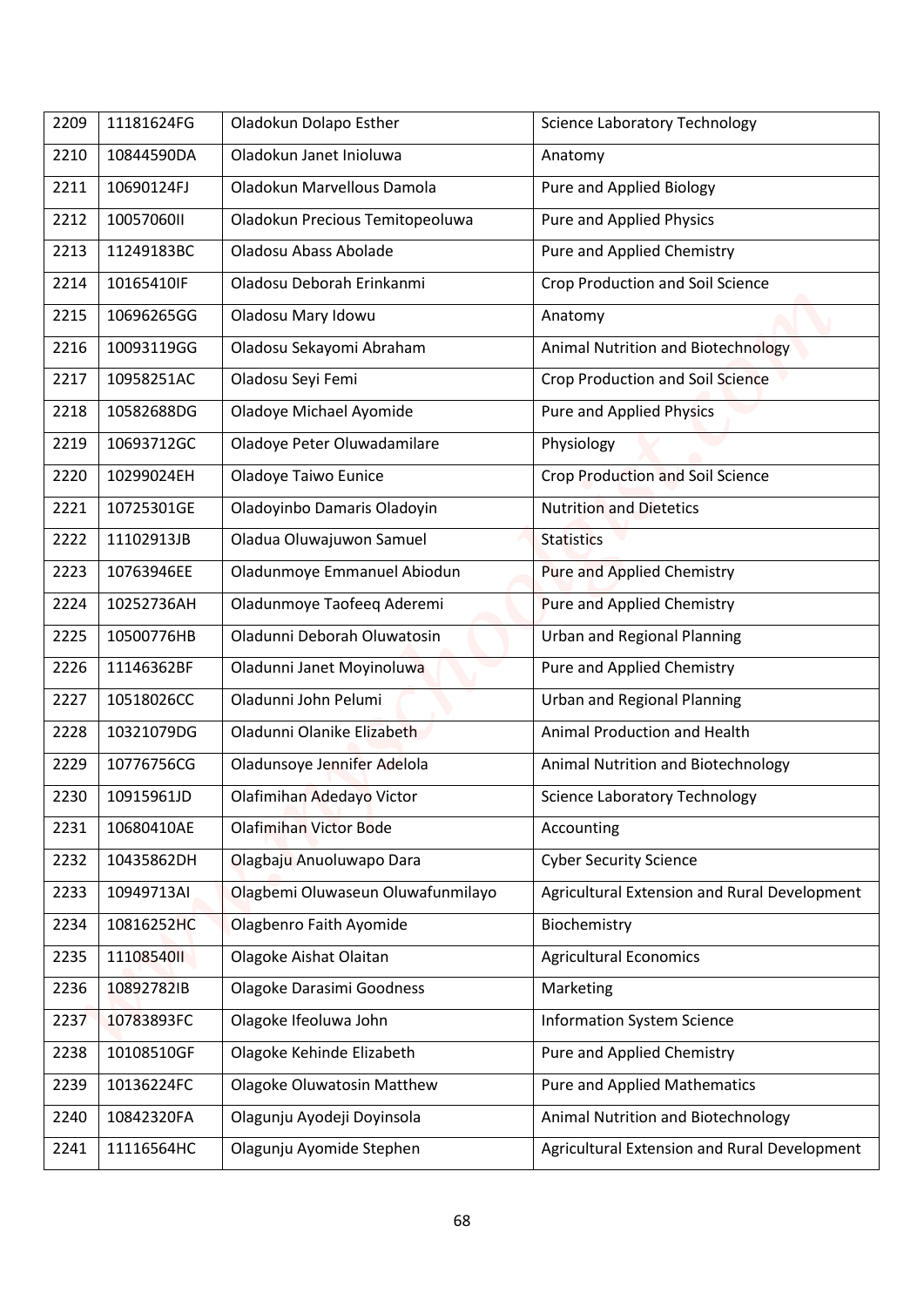| 2242 | 10673880JH | Olagunju Bukola Clara           | Pure and Applied Chemistry                   |
|------|------------|---------------------------------|----------------------------------------------|
| 2243 | 10760777EF | Olagunju Elizabeth Oluwaseun    | Animal Nutrition and Biotechnology           |
| 2244 | 10821904JB | Olagunju Feranmi Grace          | <b>Crop Production and Soil Science</b>      |
| 2245 | 10960706AJ | Olaifa Oluwadamilola Olawunmi   | Agricultural Extension and Rural Development |
| 2246 | 10878276EG | Olaitan Dorcas Opemipo          | Anatomy                                      |
| 2247 | 10878668DE | Olaitan Peter Toluwani          | Anatomy                                      |
| 2248 | 10207292FE | Olaitan Susan Olawumi           | Crop and Environment Protection              |
| 2249 | 10712446CD | Olaiya Abdul-Somod Ayomide      | Pure and Applied Chemistry                   |
| 2250 | 11266510CD | Olaiya Fadlatullah Aduke        | <b>Animal Nutrition and Biotechnology</b>    |
| 2251 | 10091038AE | Olaiya Ibukunoluwa Precious     | <b>Nutrition and Dietetics</b>               |
|      |            |                                 |                                              |
| 2252 | 10513694CA | Olaiya Iretomiwa Marvelous      | <b>Crop Production and Soil Science</b>      |
| 2253 | 10221113BA | Olaiya Samuel Ayomide           | <b>Earth Science</b>                         |
| 2254 | 11228419DA | Olajide Daniel Iyanuoluwa       | Crop Production and Soil Science             |
| 2255 | 10850128AD | Olajide Islamiyyah Abidemi      | Crop and Environment Protection              |
| 2256 | 10830653DE | Olajide Isreal Oluwafemi        | <b>Information System Science</b>            |
| 2257 | 10070566BJ | Olajide Khalid Ayodeji          | <b>Information System Science</b>            |
| 2258 | 10487744HG | Olajide Olamide Olutola         | Crop and Environment Protection              |
| 2259 | 10192491DB | Olajide Oluwabukola Gbemisola   | <b>Statistics</b>                            |
| 2260 | 10535258CH | Olajide Oluwabunmi Elizabeth    | Physiology                                   |
| 2261 | 10557931AF | Olajide Paul Oluwatimilehin     | <b>Pure and Applied Physics</b>              |
| 2262 | 10275658BE | Olajide Precious Damilola       | <b>Information System Science</b>            |
| 2263 | 10429068EJ | Olajire Ifeoluwa Gloria         | <b>Nutrition and Dietetics</b>               |
| 2264 | 11247116AF | Olajoju David Olamilekan        | Pure and Applied Physics                     |
| 2265 | 10736819EC | Olakanmi James Ajibola          | Accounting                                   |
| 2266 | 10053004DE | Olaku Favour Oyinkansola        | Agricultural Extension and Rural Development |
| 2267 | 10919861DD | Olakunle Ayomide Lawrence       | Marketing                                    |
| 2268 | 10804919CE | <b>Olakunle Bukola Blessing</b> | <b>Agricultural Economics</b>                |
| 2269 | 11021888IE | <b>Olakunle Covenant Eriife</b> | Physiology                                   |
| 2270 | 10093371IG | Olakunle Favour Iyanuoluwa      | Crop Production and Soil Science             |
| 2271 | 10659436HA | Olakunle Habeeb Oluwatomisin    | <b>Information System Science</b>            |
| 2272 | 11165652FE | Olalekan Abeeb Abiola           | Pure and Applied Chemistry                   |
| 2273 | 10587365HA | Olalekan Aishat Ayomide         | <b>Food Science</b>                          |
| 2274 | 10936079HD | Olalekan Hikmat Ololade         | Agricultural Extension and Rural Development |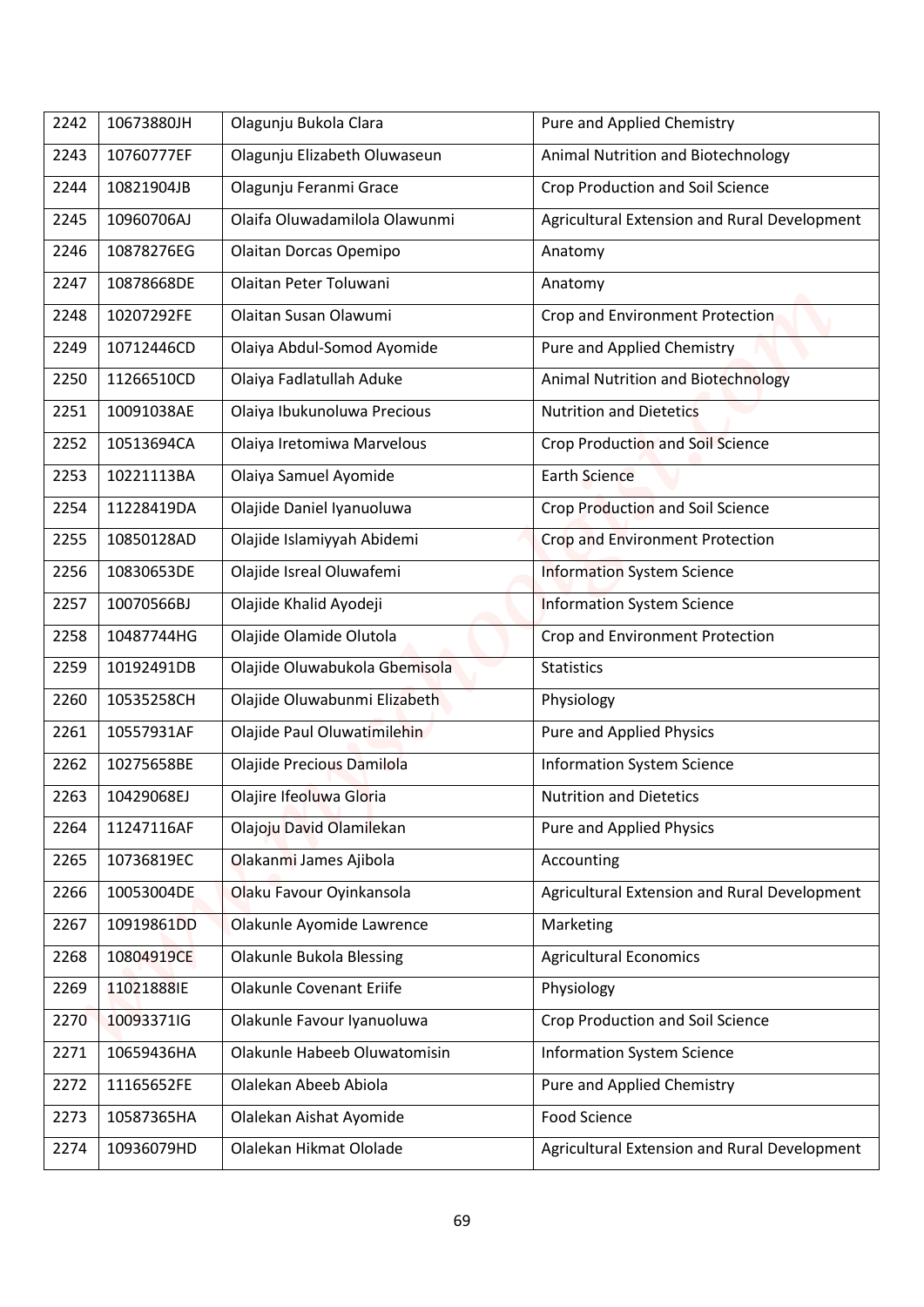|      | 10583979ED | Olalekan Mariam Oluwanifemi    |                                              |
|------|------------|--------------------------------|----------------------------------------------|
| 2275 |            |                                | Crop and Environment Protection              |
| 2276 | 10833953CI | Olalekan Rokeeb Oriyomi        | Marketing                                    |
| 2277 | 10184300GD | Olalekan Taiwo Faizat          | Anatomy                                      |
| 2278 | 10444397EA | Olaleke Faizah Aderonke        | Animal Nutrition and Biotechnology           |
| 2279 | 10703298BG | Olalere Fatai Olamide          | <b>Earth Science</b>                         |
| 2280 | 10749337CH | Olalere Ifedolapo Monsurat     | Pure and Applied Chemistry                   |
| 2281 | 10514522FI | Olalere Islamiyat Adebisi      | Agricultural Extension and Rural Development |
| 2282 | 10041793AI | Olalere Mercy Oluwadamilola    | Crop and Environment Protection              |
| 2283 | 10823381CF | Olaleye Ayodeji Emmanuel       | <b>Statistics</b>                            |
| 2284 | 10439084HB | Olaleye Ayomide Rachael        | Crop and Environment Protection              |
| 2285 | 10073412BH | Olaleye Emmanuel Adebayo       | <b>Animal Nutrition and Biotechnology</b>    |
| 2286 | 10639794CA | Olaleye Ezekiel Ayoola         | <b>Urban and Regional Planning</b>           |
| 2287 | 10725833CA | Olaleye Folasewa Mary          | Physiology                                   |
| 2288 | 10690238AI | <b>Olaleye Modinat Olamide</b> | Biochemistry                                 |
| 2289 | 10463096AJ | Olaleye Oluwapamilerin Esther  | Agricultural Extension and Rural Development |
| 2290 | 10488572BH | Olaleye Omolayo Nancy          | Biochemistry                                 |
| 2291 | 10388693CB | Olaleye Raphael Olawole        | Pure and Applied Chemistry                   |
| 2292 | 10401272BH | Olaleye Salam Motunriolabu     | Pure and Applied Physics                     |
| 2293 | 10199596FG | Olaleye Victoria Adewumi       | Crop Production and Soil Science             |
| 2294 | 11074842BB | Olalowo Gift Jemimah           | Anatomy                                      |
| 2295 | 10348310BH | Olamuyiwa Precious Olajumoke   | Pure and Applied Chemistry                   |
| 2296 | 10668290IG | Olanipekun Abidat Adeola       | <b>Crop Production and Soil Science</b>      |
| 2297 | 11052212AB | Olanipekun Adeola Favour       | Crop and Environment Protection              |
| 2298 | 11307212EA | Olanipekun Itunu Maryam        | Marketing                                    |
| 2299 | 10153987BG | Olanipekun Precious Boluwatife | <b>Pure and Applied Physics</b>              |
| 2300 | 10289235CD | Olanipekun Yetunde Rodiat      | Pure and Applied Chemistry                   |
| 2301 | 11006643DF | Olaniran Goodness Damisi       | Animal Nutrition and Biotechnology           |
| 2302 | 10342713CH | Olaniran Ifeoluwa Beatrice     | Animal Production and Health                 |
| 2303 | 10145378EB | Olaniran Isaac Olamide         | Marketing                                    |
| 2304 | 10038734GH | Olaniran Sodiq Abayomi         | Pure and Applied Physics                     |
| 2305 | 10412173AD | Olaniyan Ayodele Samuel        | <b>Statistics</b>                            |
| 2306 | 11255862FE | Olaniyan Esther Olawoyin       | Physiology                                   |
|      |            |                                |                                              |
| 2307 | 10631805CI | Olaniyan Joshua Bolarinwa      | Pure and Applied Physics                     |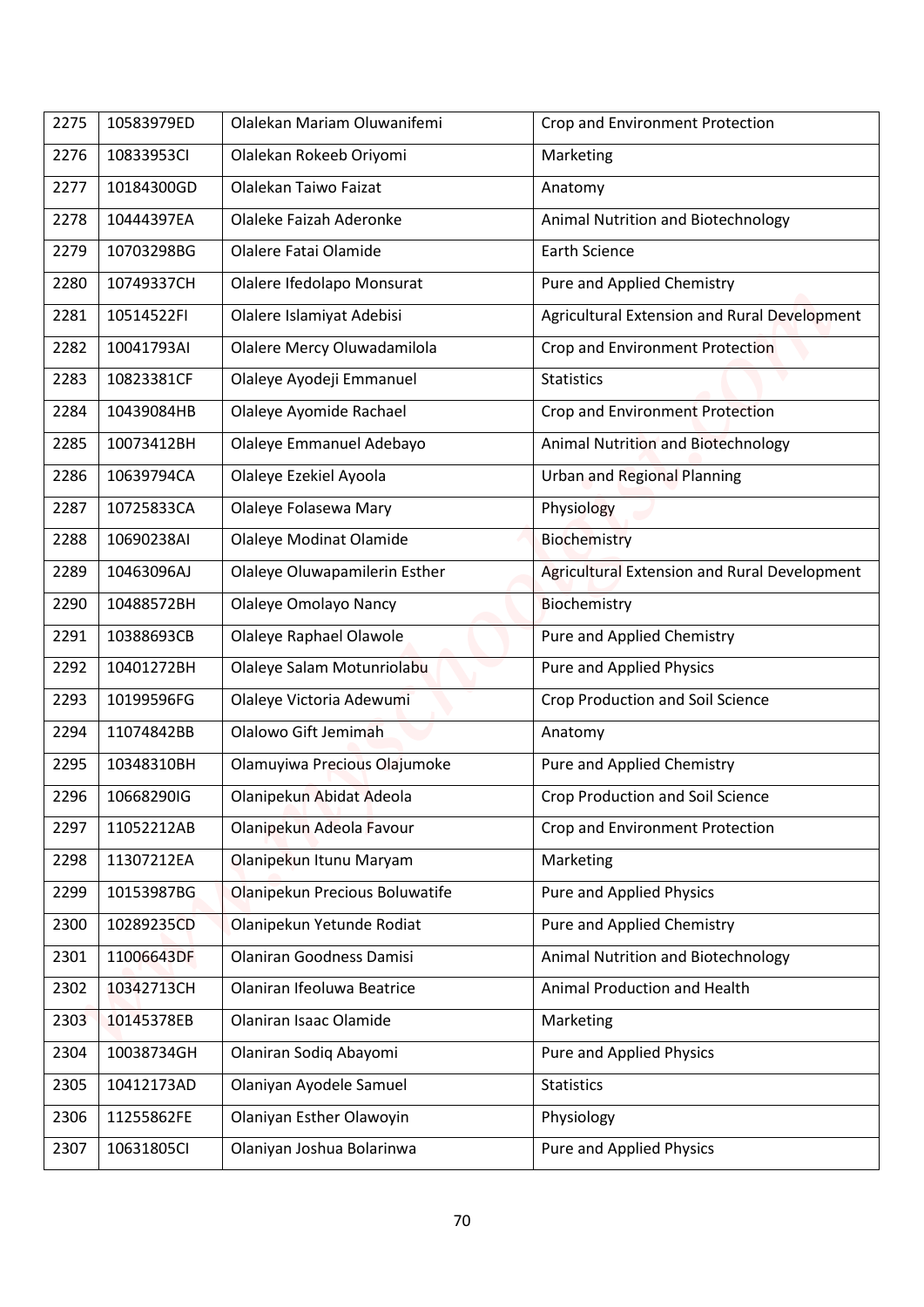| 2308 | 10159468GD | Olaniyan Khadijat Opeyemi        | Physiology                                   |
|------|------------|----------------------------------|----------------------------------------------|
| 2309 | 11021219FE | Olaniyan Mary Oluwaferanmi       | Crop and Environment Protection              |
| 2310 | 10459515IC | Olaniyan Oluwapelumi Bright      | Physiology                                   |
| 2311 | 10171894DD | Olaniyan Oyinkansola Balikis     | Physiology                                   |
| 2312 | 10941479HC | Olaniyan Precious Oluwajuwonlo   | Animal Nutrition and Biotechnology           |
| 2313 | 11269461JE | Olaniyan Zumbulat Adeola         | Anatomy                                      |
| 2314 | 10683188BC | Olaniyi Abiona Oluwakayode       | Pure and Applied Physics                     |
| 2315 | 11177905FI | Olaniyi Aishat Mojirola          | <b>Information System Science</b>            |
| 2316 | 10494299AF | Olaniyi Akeem Okikiola           | <b>Information System Science</b>            |
| 2317 | 10946858DH | Olaniyi Deborah Eniola           | <b>Animal Nutrition and Biotechnology</b>    |
| 2318 | 10773009BF | Olaniyi Funmilayo Comfort        | <b>Crop Production and Soil Science</b>      |
| 2319 | 10137606HH | Olaniyi Hannah Boluwatife        | <b>Pure and Applied Biology</b>              |
| 2320 | 11258020HJ | Olaniyi Imoleayo Abosede         | Crop Production and Soil Science             |
| 2321 | 11221887DC | Olaniyi Kemisola Susan           | <b>Pure and Applied Chemistry</b>            |
| 2322 | 10426992GJ | Olaniyi Mary Oluwatunmise        | Pure and Applied Chemistry                   |
| 2323 | 10156728DI | Olaniyi Maryam Eniola            | Pure and Applied Chemistry                   |
| 2324 | 11292100HH | Olaniyi Mubaraq Alade            | Crop and Environment Protection              |
| 2325 | 10214247EE |                                  |                                              |
|      | 11196219BI | Olaniyi Olamide Roseline         | Animal Nutrition and Biotechnology           |
| 2326 |            | Olaniyi Olayinka Kamal           | <b>Statistics</b>                            |
| 2327 | 11224677AE | Olaniyi Opeyemi Wonderful        | <b>Crop Production and Soil Science</b>      |
| 2328 | 10014785DH | Olaniyi Oyinkansola Esther       | Crop and Environment Protection              |
| 2329 | 10630230JH | Olanrenwaju Ifeoluwa Solomon     | <b>Statistics</b>                            |
| 2330 | 10306131GG | Olanrewaju Abundance Temiloluwa  | Pure and Applied Physics                     |
| 2331 | 10578249GE | Olanrewaju Faruq Olamilekan      | Economics                                    |
| 2332 | 10406661EJ | Olanrewaju Glory Oluwaferanmi    | Crop Production and Soil Science             |
| 2333 | 10528596DB | Olanrewaju Iyanuoluwa Christiana | Agricultural Extension and Rural Development |
| 2334 | 10699220CI | Olanrewaju Mariam Opeyemi        | Agricultural Extension and Rural Development |
| 2335 | 10435757GB | Olanrewaju Mercy Omorinsola      | Biochemistry                                 |
| 2336 | 10171772BB | Olanrewaju Nafiu Tomiwa          | <b>Agricultural Economics</b>                |
| 2337 | 10342452DE | Olanrewaju Olumide Abosede       | Crop and Environment Protection              |
| 2338 | 10171781IB | Olanrewaju Phoebe Precious       | Pure and Applied Biology                     |
| 2339 | 10272098CE | Olanrewaju Racheal Olawumi       | Pure and Applied Chemistry                   |
| 2340 | 10529234FH | Olanrewaju Temiloluwa Godfrey    | <b>Pure and Applied Physics</b>              |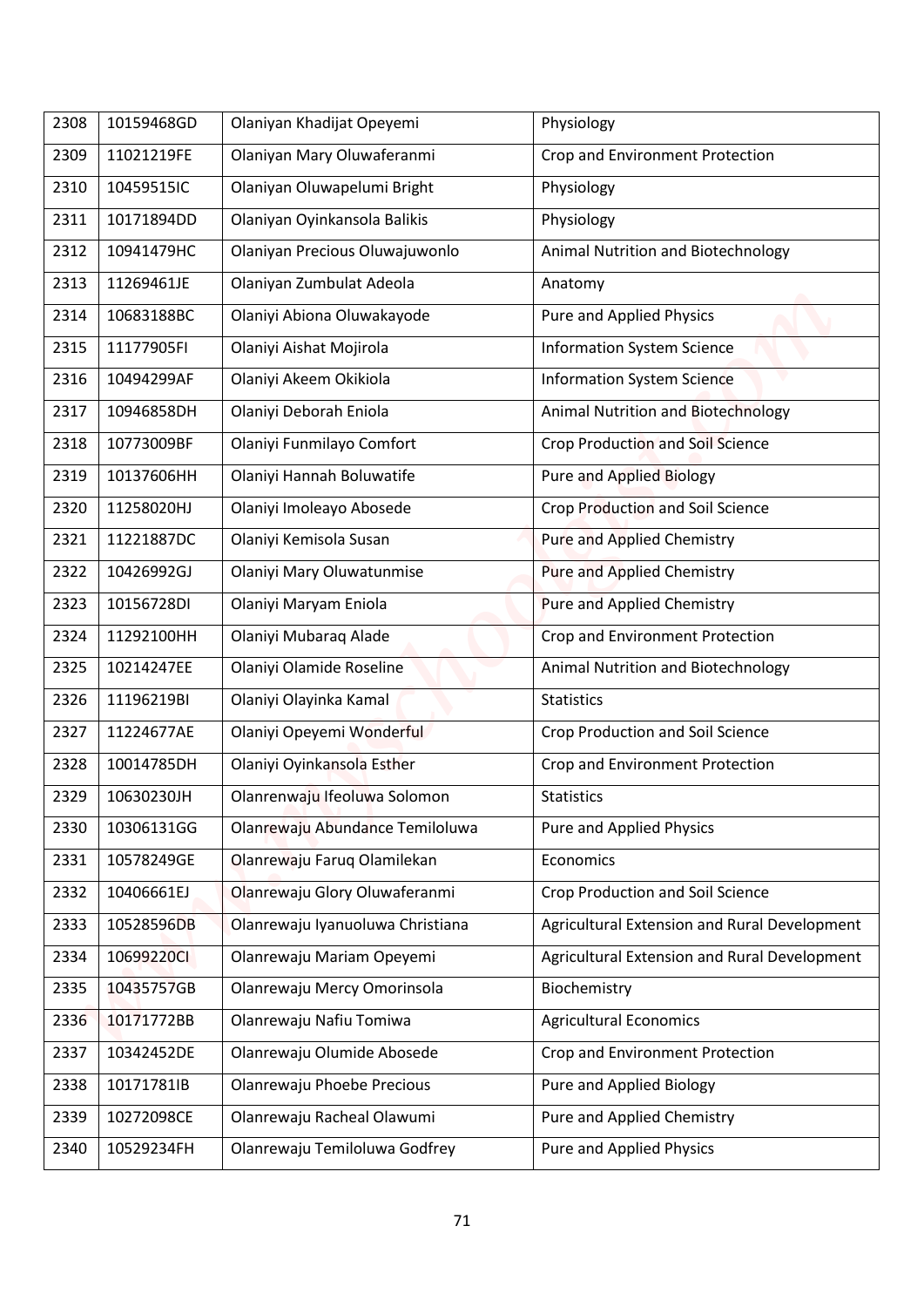| 11060399HI<br>Olanrewaju Victor Akolade<br>2341<br>Architecture<br>11036823JD<br>Olanrewaju Victor Opemipo<br><b>Cyber Security Science</b><br>2342<br>10865470FC<br>Olanrewaju Vincent Nelson<br>Animal Nutrition and Biotechnology<br>2343<br>10586096JE<br>Olaogun Caleb Ajibola<br>Animal Nutrition and Biotechnology<br>2344<br>Olaogun Daniel Olumuyiwa<br>10345042CE<br><b>Information System Science</b><br>2345<br>Ola-Ojo Abiodun Mubarak<br>2346<br>10377971IA<br>Economics<br>Olaore Emmanuel Anuoluwapo<br>2347<br>10466503HA<br>Animal Nutrition and Biotechnology<br>10351252BI<br>Olaosebikan Cecilia Adewumi<br>Pure and Applied Chemistry<br>2348<br>10360681FF<br>2349<br>Olaosebikan Jesulayomi Deborah<br>Anatomy<br>Olaosebikan Mubarak Olanrewaju<br>Physiology<br>2350<br>10104071JD<br>Olaosebikan Precious Oluwaferanmi<br>10093360CC<br>Animal Production and Health<br>2351<br>2352<br>10297304GG<br>Olaosebikan Timilehin Micheal<br><b>Pure and Applied Physics</b><br>Olaoti Mujeeb Olamilekan<br><b>Information System Science</b><br>2353<br>10351177EJ<br>Olaoye Abdullahi Mobolaji<br><b>Agricultural Economics</b><br>2354<br>10194088JA<br>10303253GH<br>Olaoye Abigail Omojolade<br>2355<br>Anatomy<br>10209103FD<br>Olaoye Al-Ameen Ayomide<br>2356<br><b>Statistics</b><br>11309287CD<br>Olaoye Ayomide Victoria<br>2357<br>Animal Nutrition and Biotechnology<br>Olaoye Glory Gold<br>Pure and Applied Chemistry<br>2358<br>10791935HJ<br>2359<br>10529343CB<br>Olaoye Habeebat Mojisola<br>Economics |  |
|------------------------------------------------------------------------------------------------------------------------------------------------------------------------------------------------------------------------------------------------------------------------------------------------------------------------------------------------------------------------------------------------------------------------------------------------------------------------------------------------------------------------------------------------------------------------------------------------------------------------------------------------------------------------------------------------------------------------------------------------------------------------------------------------------------------------------------------------------------------------------------------------------------------------------------------------------------------------------------------------------------------------------------------------------------------------------------------------------------------------------------------------------------------------------------------------------------------------------------------------------------------------------------------------------------------------------------------------------------------------------------------------------------------------------------------------------------------------------------------------------------------------------------------------|--|
|                                                                                                                                                                                                                                                                                                                                                                                                                                                                                                                                                                                                                                                                                                                                                                                                                                                                                                                                                                                                                                                                                                                                                                                                                                                                                                                                                                                                                                                                                                                                                |  |
|                                                                                                                                                                                                                                                                                                                                                                                                                                                                                                                                                                                                                                                                                                                                                                                                                                                                                                                                                                                                                                                                                                                                                                                                                                                                                                                                                                                                                                                                                                                                                |  |
|                                                                                                                                                                                                                                                                                                                                                                                                                                                                                                                                                                                                                                                                                                                                                                                                                                                                                                                                                                                                                                                                                                                                                                                                                                                                                                                                                                                                                                                                                                                                                |  |
|                                                                                                                                                                                                                                                                                                                                                                                                                                                                                                                                                                                                                                                                                                                                                                                                                                                                                                                                                                                                                                                                                                                                                                                                                                                                                                                                                                                                                                                                                                                                                |  |
|                                                                                                                                                                                                                                                                                                                                                                                                                                                                                                                                                                                                                                                                                                                                                                                                                                                                                                                                                                                                                                                                                                                                                                                                                                                                                                                                                                                                                                                                                                                                                |  |
|                                                                                                                                                                                                                                                                                                                                                                                                                                                                                                                                                                                                                                                                                                                                                                                                                                                                                                                                                                                                                                                                                                                                                                                                                                                                                                                                                                                                                                                                                                                                                |  |
|                                                                                                                                                                                                                                                                                                                                                                                                                                                                                                                                                                                                                                                                                                                                                                                                                                                                                                                                                                                                                                                                                                                                                                                                                                                                                                                                                                                                                                                                                                                                                |  |
|                                                                                                                                                                                                                                                                                                                                                                                                                                                                                                                                                                                                                                                                                                                                                                                                                                                                                                                                                                                                                                                                                                                                                                                                                                                                                                                                                                                                                                                                                                                                                |  |
|                                                                                                                                                                                                                                                                                                                                                                                                                                                                                                                                                                                                                                                                                                                                                                                                                                                                                                                                                                                                                                                                                                                                                                                                                                                                                                                                                                                                                                                                                                                                                |  |
|                                                                                                                                                                                                                                                                                                                                                                                                                                                                                                                                                                                                                                                                                                                                                                                                                                                                                                                                                                                                                                                                                                                                                                                                                                                                                                                                                                                                                                                                                                                                                |  |
|                                                                                                                                                                                                                                                                                                                                                                                                                                                                                                                                                                                                                                                                                                                                                                                                                                                                                                                                                                                                                                                                                                                                                                                                                                                                                                                                                                                                                                                                                                                                                |  |
|                                                                                                                                                                                                                                                                                                                                                                                                                                                                                                                                                                                                                                                                                                                                                                                                                                                                                                                                                                                                                                                                                                                                                                                                                                                                                                                                                                                                                                                                                                                                                |  |
|                                                                                                                                                                                                                                                                                                                                                                                                                                                                                                                                                                                                                                                                                                                                                                                                                                                                                                                                                                                                                                                                                                                                                                                                                                                                                                                                                                                                                                                                                                                                                |  |
|                                                                                                                                                                                                                                                                                                                                                                                                                                                                                                                                                                                                                                                                                                                                                                                                                                                                                                                                                                                                                                                                                                                                                                                                                                                                                                                                                                                                                                                                                                                                                |  |
|                                                                                                                                                                                                                                                                                                                                                                                                                                                                                                                                                                                                                                                                                                                                                                                                                                                                                                                                                                                                                                                                                                                                                                                                                                                                                                                                                                                                                                                                                                                                                |  |
|                                                                                                                                                                                                                                                                                                                                                                                                                                                                                                                                                                                                                                                                                                                                                                                                                                                                                                                                                                                                                                                                                                                                                                                                                                                                                                                                                                                                                                                                                                                                                |  |
|                                                                                                                                                                                                                                                                                                                                                                                                                                                                                                                                                                                                                                                                                                                                                                                                                                                                                                                                                                                                                                                                                                                                                                                                                                                                                                                                                                                                                                                                                                                                                |  |
|                                                                                                                                                                                                                                                                                                                                                                                                                                                                                                                                                                                                                                                                                                                                                                                                                                                                                                                                                                                                                                                                                                                                                                                                                                                                                                                                                                                                                                                                                                                                                |  |
|                                                                                                                                                                                                                                                                                                                                                                                                                                                                                                                                                                                                                                                                                                                                                                                                                                                                                                                                                                                                                                                                                                                                                                                                                                                                                                                                                                                                                                                                                                                                                |  |
| 10773927HE<br>Olaoye Juliana Olaide<br>Crop and Environment Protection<br>2360                                                                                                                                                                                                                                                                                                                                                                                                                                                                                                                                                                                                                                                                                                                                                                                                                                                                                                                                                                                                                                                                                                                                                                                                                                                                                                                                                                                                                                                                 |  |
| Olaoye Oluwasemilore Sarah<br>2361<br>10319280AB<br>Crop and Environment Protection                                                                                                                                                                                                                                                                                                                                                                                                                                                                                                                                                                                                                                                                                                                                                                                                                                                                                                                                                                                                                                                                                                                                                                                                                                                                                                                                                                                                                                                            |  |
| 10618447EB<br>Olaoye Zainab Oreoluwa<br>Crop and Environment Protection<br>2362                                                                                                                                                                                                                                                                                                                                                                                                                                                                                                                                                                                                                                                                                                                                                                                                                                                                                                                                                                                                                                                                                                                                                                                                                                                                                                                                                                                                                                                                |  |
| Olapade Philip Feyisayo<br>2363<br>10315303AB<br><b>Earth Science</b>                                                                                                                                                                                                                                                                                                                                                                                                                                                                                                                                                                                                                                                                                                                                                                                                                                                                                                                                                                                                                                                                                                                                                                                                                                                                                                                                                                                                                                                                          |  |
| Olapade Rahmat Akorede<br>Animal Nutrition and Biotechnology<br>2364<br>10547172HI                                                                                                                                                                                                                                                                                                                                                                                                                                                                                                                                                                                                                                                                                                                                                                                                                                                                                                                                                                                                                                                                                                                                                                                                                                                                                                                                                                                                                                                             |  |
| 10717545FC<br>Olapese Quadri Ayofe<br><b>Pure and Applied Physics</b><br>2365                                                                                                                                                                                                                                                                                                                                                                                                                                                                                                                                                                                                                                                                                                                                                                                                                                                                                                                                                                                                                                                                                                                                                                                                                                                                                                                                                                                                                                                                  |  |
| Olapetan Eniola Oluwatobiloba<br>Crop Production and Soil Science<br>10903107EJ<br>2366                                                                                                                                                                                                                                                                                                                                                                                                                                                                                                                                                                                                                                                                                                                                                                                                                                                                                                                                                                                                                                                                                                                                                                                                                                                                                                                                                                                                                                                        |  |
| 10786458CA<br>Olaposi Segun Favour<br><b>Pure and Applied Mathematics</b><br>2367                                                                                                                                                                                                                                                                                                                                                                                                                                                                                                                                                                                                                                                                                                                                                                                                                                                                                                                                                                                                                                                                                                                                                                                                                                                                                                                                                                                                                                                              |  |
| Olarewaju Favour Ayomidotun<br>Biochemistry<br>2368<br>10155985DG                                                                                                                                                                                                                                                                                                                                                                                                                                                                                                                                                                                                                                                                                                                                                                                                                                                                                                                                                                                                                                                                                                                                                                                                                                                                                                                                                                                                                                                                              |  |
| 10435474DH<br>Olarewaju Oluwatoyin Ayomitomiwa<br><b>Statistics</b><br>2369                                                                                                                                                                                                                                                                                                                                                                                                                                                                                                                                                                                                                                                                                                                                                                                                                                                                                                                                                                                                                                                                                                                                                                                                                                                                                                                                                                                                                                                                    |  |
| Olarinde Ayomikun Esther<br>10762178BD<br>Crop Production and Soil Science<br>2370                                                                                                                                                                                                                                                                                                                                                                                                                                                                                                                                                                                                                                                                                                                                                                                                                                                                                                                                                                                                                                                                                                                                                                                                                                                                                                                                                                                                                                                             |  |
| 2371<br>10282679JH<br>Olarinde Dorcas Aduragbemi<br>Marketing                                                                                                                                                                                                                                                                                                                                                                                                                                                                                                                                                                                                                                                                                                                                                                                                                                                                                                                                                                                                                                                                                                                                                                                                                                                                                                                                                                                                                                                                                  |  |
| 10394376EE<br>Olasehinde Oluwatunmise Rebecca<br>Animal Nutrition and Biotechnology<br>2372                                                                                                                                                                                                                                                                                                                                                                                                                                                                                                                                                                                                                                                                                                                                                                                                                                                                                                                                                                                                                                                                                                                                                                                                                                                                                                                                                                                                                                                    |  |
| Olasiyan Pelumi Timilehin<br><b>Pure and Applied Physics</b><br>10118951HD<br>2373                                                                                                                                                                                                                                                                                                                                                                                                                                                                                                                                                                                                                                                                                                                                                                                                                                                                                                                                                                                                                                                                                                                                                                                                                                                                                                                                                                                                                                                             |  |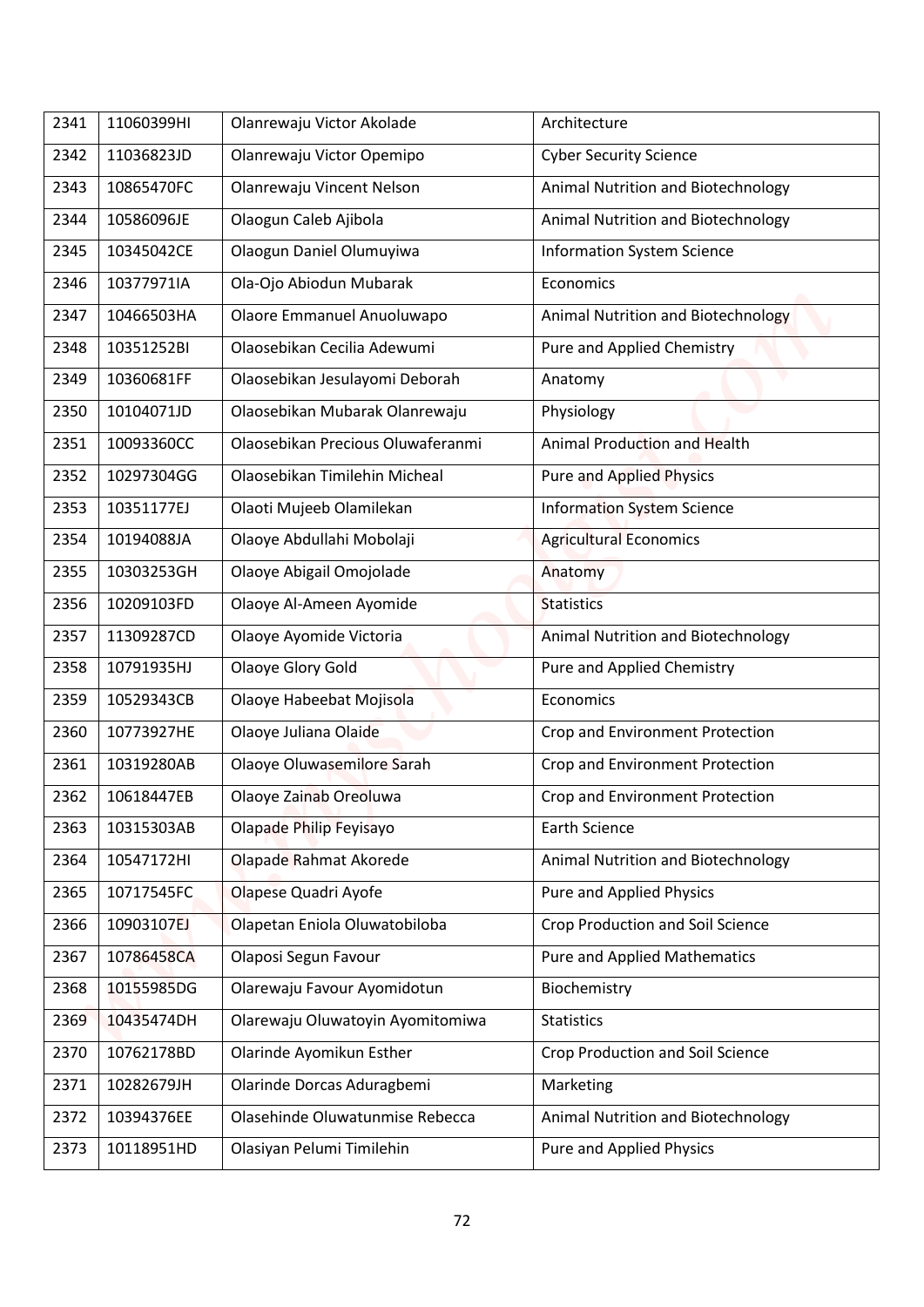| 2374 | 10474875HH | Olasoji Ayomide Favour                     | Animal Nutrition and Biotechnology           |
|------|------------|--------------------------------------------|----------------------------------------------|
| 2375 | 10542610IH | Olasupo Mary Oreoluwa                      | Anatomy                                      |
| 2376 | 10184517JB | Olasupo Rebecca Oluwaseun                  | Anatomy                                      |
| 2377 | 10489455IE | Olasupo Rejoice Jesutofunmi                | Crop and Environmental Protection            |
| 2378 | 10094080JD | Olasupo Shukurah Bolanle                   | Crop Production and Soil Science             |
| 2379 | 11271383FB | Olateju Ayodeji Allwell                    | Pure and Applied Chemistry                   |
|      |            |                                            |                                              |
| 2380 | 10524277IH | Olateju Azeez Opeyemi                      | Pure and Applied Chemistry                   |
| 2381 | 10314638FG | Olateju Glory Oluwafisayomi                | <b>Information System Science</b>            |
| 2382 | 11298547DJ | Olatidoye Precious Odunayo                 | <b>Agricultural Economics</b>                |
| 2383 | 10130510CF | Olatokunbo Ademide Suleiman                | Crop and Environmental Protection            |
| 2384 | 10211963AJ | Olatokunbo Oluwafolakemi<br>Oluwaferofunmi | <b>Pure and Applied Chemistry</b>            |
| 2385 | 10696024BD | Olatokunbo Oreoluwa Opeyemi                | <b>Pure and Applied Mathematics</b>          |
| 2386 | 10809008HG | Olatomide Olamilekan Adekunle              | <b>Information System Science</b>            |
| 2387 | 10224988CF | Olatubosun Rachael Oluwatosin              | <b>Animal Nutrition and Biotechnology</b>    |
| 2388 | 10858517FG | Olatunbosun Ajibola David                  | Anatomy                                      |
| 2389 | 10163400AE | Olatunbosun Oseni Muhammed                 | Pure and Applied Chemistry                   |
| 2390 | 11346805IG | Olatunbosun Tmilehin Isreal                | <b>Agricultural Economics</b>                |
| 2391 | 10582190HF | Olatunde Anuoluwapo Ayomide                | Pure and Applied Chemistry                   |
| 2392 | 11308061BF | Olatunji Eric Opemipo                      | Agricultural Extension and Rural Development |
| 2393 | 10495405IC | Olatunji Ezekiel Taiwo                     | Crop and Environment Protection              |
| 2394 | 10700240HC | Olatunji Jelilat Taiwo                     | <b>Nutrition and Dietetics</b>               |
| 2395 | 11343338BB | Olatunji Kindness Olamide                  | <b>Cyber Security Science</b>                |
| 2396 | 10160431IE | <b>Olatunji Mercy Amazing-Grace</b>        | Pure and Applied Chemistry                   |
| 2397 | 10643945IA | Olatunji Oluwatobi Adeoye                  | Animal Nutrition and Biotechnology           |
| 2398 | 10249628BJ | Olatunji Precious Eniola                   | <b>Agricultural Economics</b>                |
| 2399 | 11332767AF | Olatunji Theophilus Omotolase              | Anatomy                                      |
| 2400 | 10768041HI | Olawale Abdul Ghaniyyu Bolaji              | Pure and Applied Physics                     |
| 2401 | 10012878DF | Olawale Heritage Samuel                    | Biochemistry                                 |
| 2402 | 10135658AE | Olawale Kabeerat Olateju                   | Crop Production and Soil Science             |
| 2403 | 10411062DI | Olawale Oluwatunmise Inioluwa              | Animal Nutrition and Biotechnology           |
| 2404 | 11347993BE | Olawale Richard Oluwaseun                  | <b>Cyber Security Science</b>                |
| 2405 | 10731125FC | Olawale Victor Oluwaseyi                   | Animal Nutrition and Biotechnology           |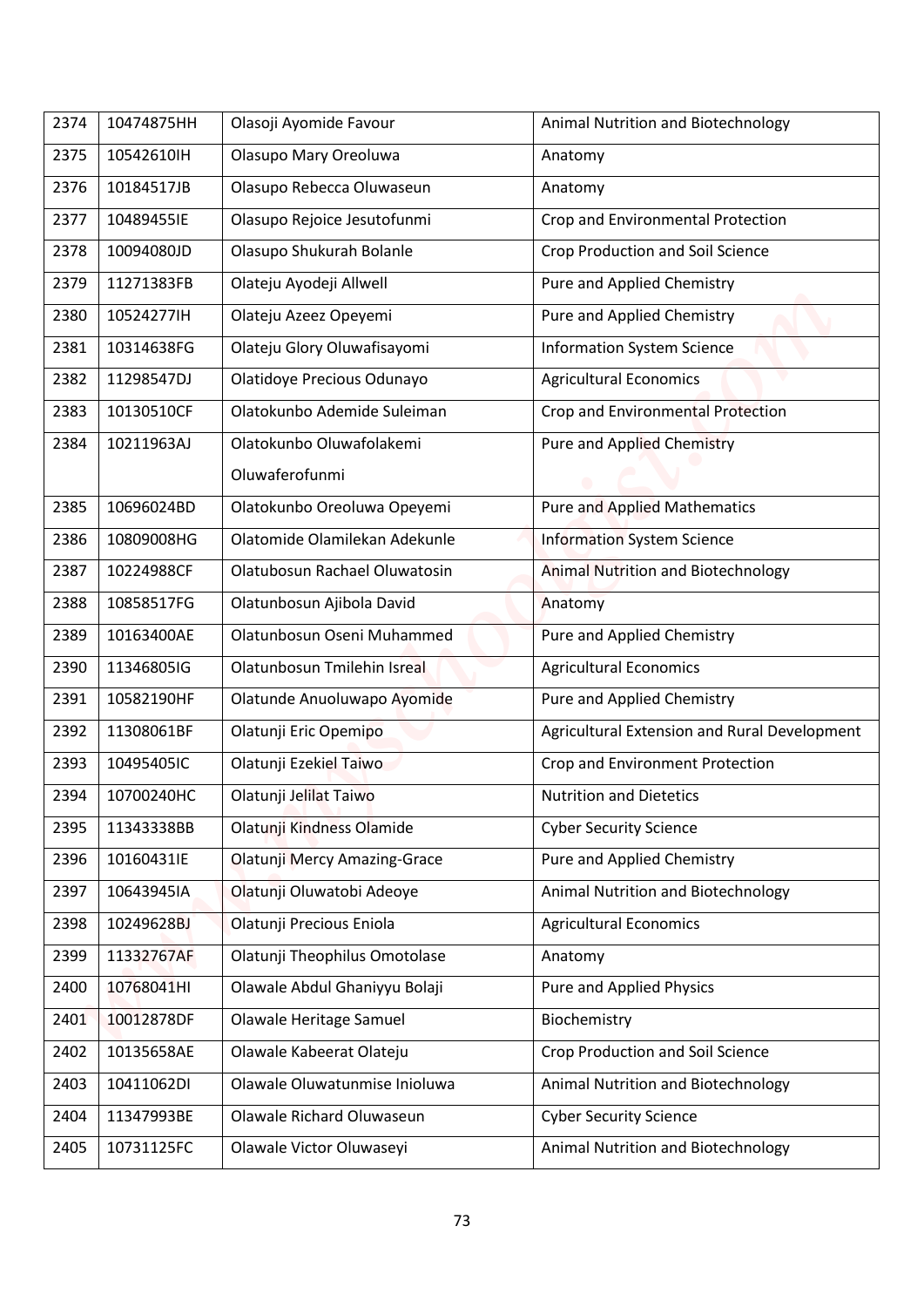| 2406 | 10040050JG | Olawale Victoria Oluwadamilola                           | Animal Nutrition and Biotechnology           |
|------|------------|----------------------------------------------------------|----------------------------------------------|
| 2407 | 10782897DD | Olawole Ayobamidele Solomon                              | <b>Statistics</b>                            |
| 2408 | 10266579JB | <b>Olawole Ecstasy Samuel</b>                            | <b>Crop Production and Soil Science</b>      |
| 2409 | 10458838HG | Olawoore Emmanuella Oluwalaanu                           | Physiology                                   |
| 2410 | 10668927BI | Olawoye John Bukunmi                                     | <b>Information System Science</b>            |
| 2411 | 10013609HD | Olawoye Kehinde Magret                                   | Animal Nutrition and Biotechnology           |
| 2412 | 10407598FB | Olawoye Victoria Oluwatosin                              | Pure and Applied Chemistry                   |
| 2413 | 10727530HA | Olawumi Precious Oluwadamilola                           | <b>Crop Production and Soil Science</b>      |
| 2414 | 10132975AC |                                                          |                                              |
|      | 11051013AJ | Olawuni Blessing Bolaji<br>Olawuni Marvellous Toluwanimi | <b>Agricultural Economics</b>                |
| 2415 |            |                                                          | Economics                                    |
| 2416 | 10218612EE | Olawuwo Christiana Omoleye                               | Crop and Environment Protection              |
| 2417 | 10190453DE | Olawuyi Ajike Kaothar                                    | <b>Animal Nutrition and Biotechnology</b>    |
| 2418 | 10208269DD | Olawuyi Hameedat Tolulope                                | Crop and Environment Protection              |
| 2419 | 11254410EF | Olayanju Asisat Oyenike                                  | Marketing                                    |
| 2420 | 10636717DG | Olayanju Rokeebat Taiwo                                  | Physiology                                   |
| 2421 | 11116899DH | Olayemi Damilare Micheal                                 | <b>Chemical Engineering</b>                  |
| 2422 | 11203565JG | Olayemi Mercy Temitope                                   | <b>Information System Science</b>            |
| 2423 | 10980576FE | Olayinka Adeola Precious                                 | Crop and Environment Protection              |
| 2424 | 10573358JA | Olayinka Aminat Abike                                    | Agricultural Extension and Rural Development |
| 2425 | 10796356AI | Olayinka Ayomilola Bosola                                | Crop and Environment Protection              |
| 2426 | 10190788JG | Olayinka Fatia Feyisayo                                  | Crop and Environment Protection              |
| 2427 | 11262312AH | Olayinka Olatorera Racheal                               | Crop Production and Soil Science             |
| 2428 | 10043103FF | Olayinka Success Deborah                                 | Crop and Environmental Protection            |
| 2429 | 10184335FF | Olayinka Taiwo Israel                                    | <b>Pure and Applied Mathematics</b>          |
| 2430 | 10926437JD | Olayiwola Abdulrasheed Akano                             | <b>Information System Science</b>            |
| 2431 | 11324321CG | Olayiwola Barakat Ololade                                | <b>Agricultural Engineering</b>              |
| 2432 | 11330249JA | Olayiwola Bashir Ademola                                 | <b>Statistics</b>                            |
| 2433 | 10409032BH | Olayiwola Damilare Ayomide                               | Agricultural Extension and Rural Development |
| 2434 | 10005219CD | Olayiwola Gift                                           | Pure and Applied Chemistry                   |
| 2435 | 10321478AD | Olayiwola Happiness Olayemi                              | <b>Information System Science</b>            |
| 2436 | 10473704AB | Olayiwola Idowu Christianah                              | Marketing                                    |
| 2437 | 10621964GD | Olayiwola James Olakunmi                                 | <b>Agricultural Economics</b>                |
| 2438 | 11154636CF | Olayiwola Modinat Ayomide                                | Pure and Applied Physics                     |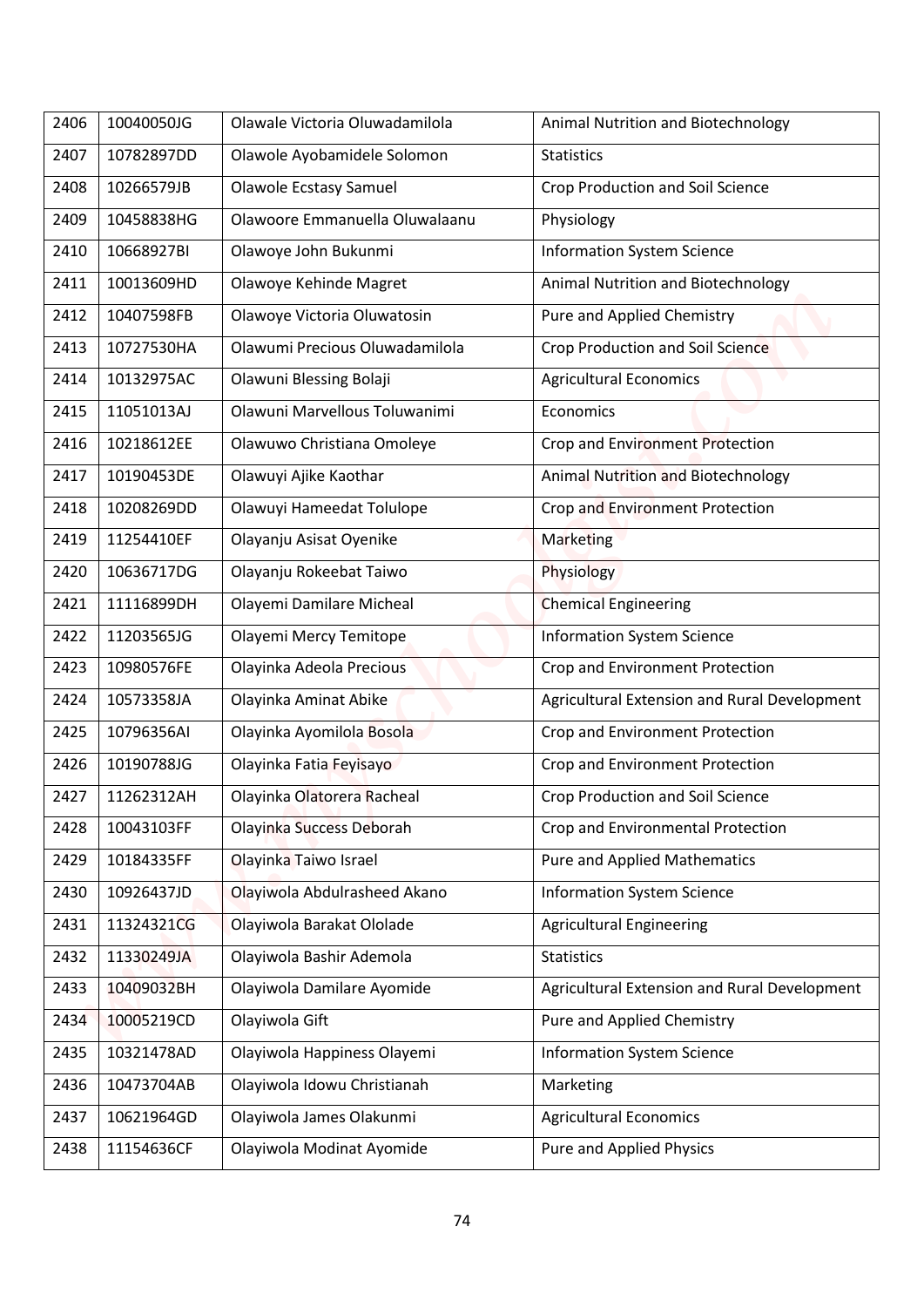| 2439 | 10504946HE | Olayiwola Moyosoreoluwa Ayomide | Pure and Applied Chemistry                   |
|------|------------|---------------------------------|----------------------------------------------|
| 2440 | 10691448GE | Olayiwola Olaide Uthman         | <b>Pure and Applied Physics</b>              |
| 2441 | 11130012IA | Olayiwola Olajuwon Farid        | Physiology                                   |
| 2442 | 10776195GA | Olayiwola Oluwadamilola Opeyemi | <b>Crop Production and Soil Science</b>      |
| 2443 | 11288700JC | Olayiwola Pelumi Joseph         | <b>Crop Production and Soil Science</b>      |
| 2444 | 10846058II | Olayiwola Precious Abisola      | Physiology                                   |
| 2445 | 10729517CG | Olayiwola Quadri Olalekan       | Pure and Applied Physics                     |
| 2446 | 10381617AG | Olayiwola Ruth Oladayo          | Crop and Environment Protection              |
| 2447 | 11143174HD | Olayiwola Samuel Oyewole        | <b>Statistics</b>                            |
| 2448 | 10838878JE | Olayiwola Sunday Oluwadamilare  | <b>Pure and Applied Physics</b>              |
| 2449 | 10724208EF | Olayiwola Testimony Pelumi      | <b>Pure and Applied Chemistry</b>            |
| 2450 | 10889939HE | Olayode Oyebanke Esther         | Physiology                                   |
| 2451 | 10083324GA | Ologunde Ezekiel Ayomide        | <b>Pure and Applied Physics</b>              |
| 2452 | 10822712JC | Olohunnisola Haliyat Opeyemi    | <b>Pure and Applied Physics</b>              |
| 2453 | 10272665GJ | Olojede Julius Abolarin         | <b>Pure and Applied Mathematics</b>          |
| 2454 | 10012911DD | Olojede Victor Oluwafemi        | <b>Agricultural Economics</b>                |
| 2455 | 11100374EF | Olokede Qudus Oladoja           | Crop Production and Soil Science             |
| 2456 | 10578297BH | Olomola Favour Ayomide          | <b>Crop Production and Soil Science</b>      |
| 2457 | 10104663GD | Olonibua Oluwatoyin Grace       | Agricultural Extension and Rural Development |
| 2458 | 10435291AE | Oloninla Moses Oluwatimileyin   | <b>Information System Science</b>            |
|      | 10732794IJ | Olopade Faith Dorcas            |                                              |
| 2459 |            |                                 | <b>Chemical Engineering</b>                  |
| 2460 | 10613364GB | Olorunfemi Ayomikun Oluwapelumi | Crop Production and Soil Science             |
| 2461 | 10515215BG | Olorunfemi Favour Joshua        | Crop Production and Soil Science             |
| 2462 | 11160073BA | Olorunfemi John Abiodun         | Anatomy                                      |
| 2463 | 10465692HI | Olorunlambe Victoria Timileyin  | Anatomy                                      |
| 2464 | 10733821BF | Olorunoje Muhammed Ayomide      | <b>Chemical Engineering</b>                  |
| 2465 | 11038044BJ | Oloruntoba Jumoke Pelumi        | Physiology                                   |
| 2466 | 10256821HB | Oloruntoba Moyosore Victoria    | Pure and Applied Chemistry                   |
| 2467 | 10357664IF | Olorunyomi Moyosoluwa Ibukun    | Physiology                                   |
| 2468 | 10782742BD | Olowe Ifemayowa Racheal         | Pure and Applied Chemistry                   |
| 2469 | 11197367GG | Olowe Michelle Aduragbemi       | Anatomy                                      |
| 2470 | 11311890HB | Olowofoyeku Abigeal Oluwatosin  | <b>Science Laboratory Technology</b>         |
| 2471 | 10775928IF | Olowole Tosin Ayodele           | <b>Pure and Applied Physics</b>              |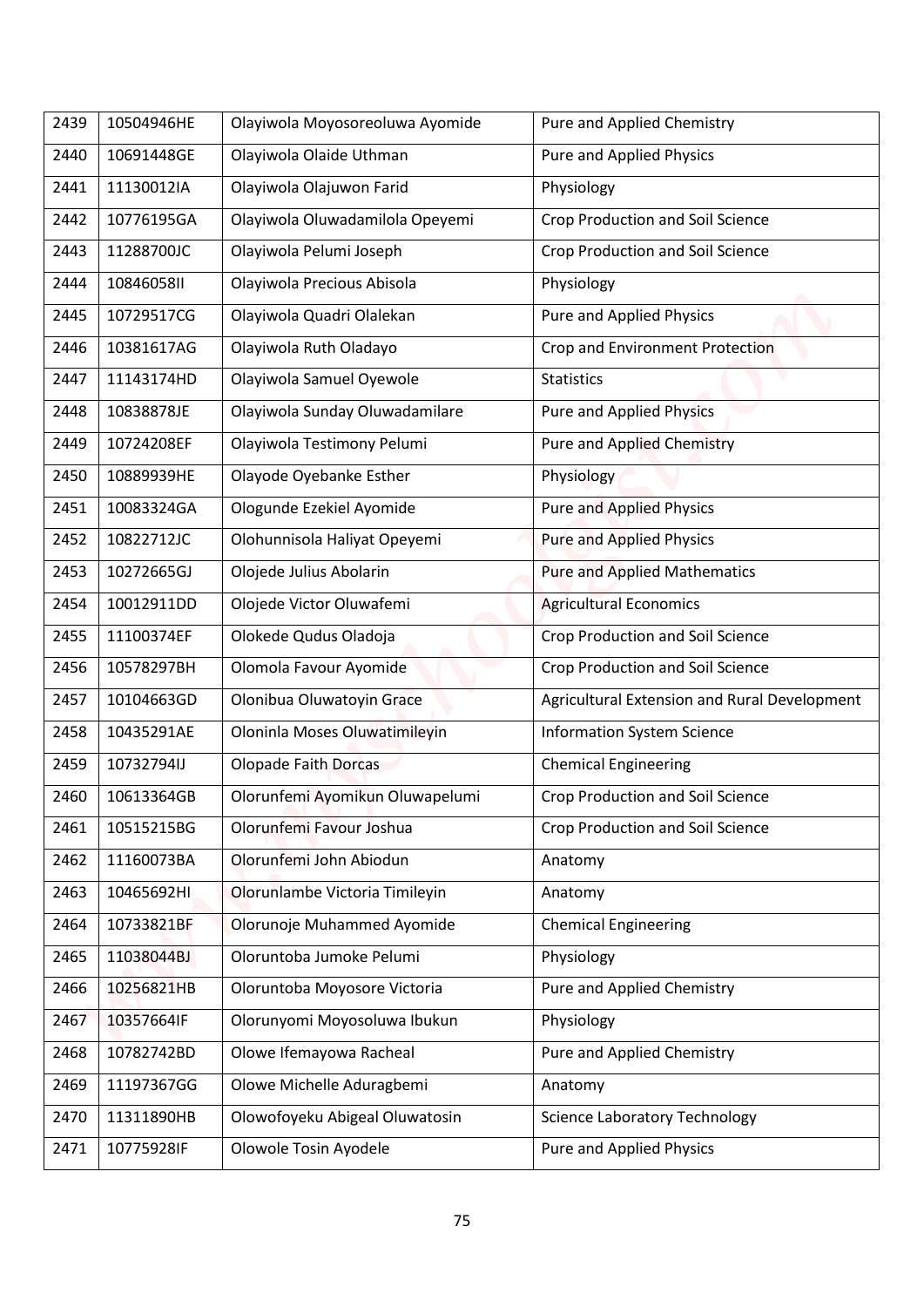| 2472 | 10669066IG | Olowoselu Oluwaseyi Daniel       | Physiology                                   |
|------|------------|----------------------------------|----------------------------------------------|
| 2473 | 10277946DH | Olowu Aminat Opeyemi             | Agricultural Extension and Rural Development |
| 2474 | 10017243DF | Olowu Oluwapelumi Teslimat       | Physiology                                   |
| 2475 | 10047140GJ | Oloyede Aishah Oyeyemi           | Crop and Environment Protection              |
| 2476 | 10276974ED | Oloyede Ayomide Elijah           | Animal Production and Health                 |
| 2477 | 11315877EB |                                  |                                              |
|      |            | Oloyede Daniel Olawale           | <b>Information System Science</b>            |
| 2478 | 10630255CC | Oloyede Emmanuel Olufemi         | <b>Cyber Security Science</b>                |
| 2479 | 10780315BJ | Oloyede Omojolaoluwa Gloria      | Agricultural Extension and Rural Development |
| 2480 | 10073102HE | Oloyede Oyeladun Adesewa         | <b>Agricultural Economics</b>                |
| 2481 | 10438577EA | Oloyede Rachael Funmilayo        | Crop and Environmental Protection            |
| 2482 | 10604943AH | Oluajo Wuraola Oluwafunmilayo    | <b>Agricultural Economics</b>                |
| 2483 | 11199860FG | Olubamike Rebecca Oluwafikayomi  | <b>Agricultural Economics</b>                |
| 2484 | 10639231GA | Olubayo Esther Opelopejesu       | Animal Nutrition and Biotechnology           |
| 2485 | 10476124BG | Olubisi Prince Olatide           | <b>Pure and Applied Mathematics</b>          |
| 2486 | 10928343AB | Olubiyi Hajarat Mosunmola        | <b>Crop and Environment Protection</b>       |
| 2487 | 10209018BH | Olubodun Ibrahim Ayomide         | <b>Pure and Applied Chemistry</b>            |
| 2488 | 10058045ED | Olubukola Jamiu Ayobami          | Agricultural Extension and Rural Development |
| 2489 | 10312768EA | Oludare Opeyemi Michael          | Crop and Environmental Protection            |
| 2490 | 11210623GI | Oludayo Daniel Oluwadamilare     | <b>Agricultural Economics</b>                |
| 2491 | 10436753IA | Oludele Isaac Olayinka           | Crop and Environment Protection              |
| 2492 | 10184460GI | Olufayo Ebunoluwa Oluwafunmilola | Biochemistry                                 |
| 2493 | 11224894DC | Olufemi Praise Emmanuel          | Agricultural Extension and Rural Development |
| 2494 | 10601244EG | Olugbire Temiloluwa Oluwanifise  | Animal Nutrition and Biotechnology           |
| 2495 | 10229317DG | Olugbodi Elizabeth Ibukunoluwa   | Pure and Applied Chemistry                   |
| 2496 | 10464244FH | Olujeminiyi Shalom Oreoluwa      | Physiology                                   |
| 2497 | 10831781EF | Olujonwo Favour Darasimi         | Crop Production and Soil Science             |
| 2498 | 10913066EI | Olukanni Enoch Ayomide           | <b>Agricultural Economics</b>                |
| 2499 | 10447732CG | Olukolujo Inioluwa Gloria        | Pure and Applied Biology                     |
| 2500 | 10968934GA | Olukotun Eniola Ebunoluwa        | Crop and Environment Protection              |
| 2501 | 10382571FE | Olulana Inioluwa Hope            | Crop Production and Soil Science             |
| 2502 | 10524391DG | Olumide Aduragbemi Blessing      | <b>Earth Science</b>                         |
| 2503 | 10502434EE | Olumuyiwa Daniel Adebomi         | <b>Statistics</b>                            |
|      | 11237883FJ | Olunloye Adedayo Oluwadamilare   | Fine and Applied Arts                        |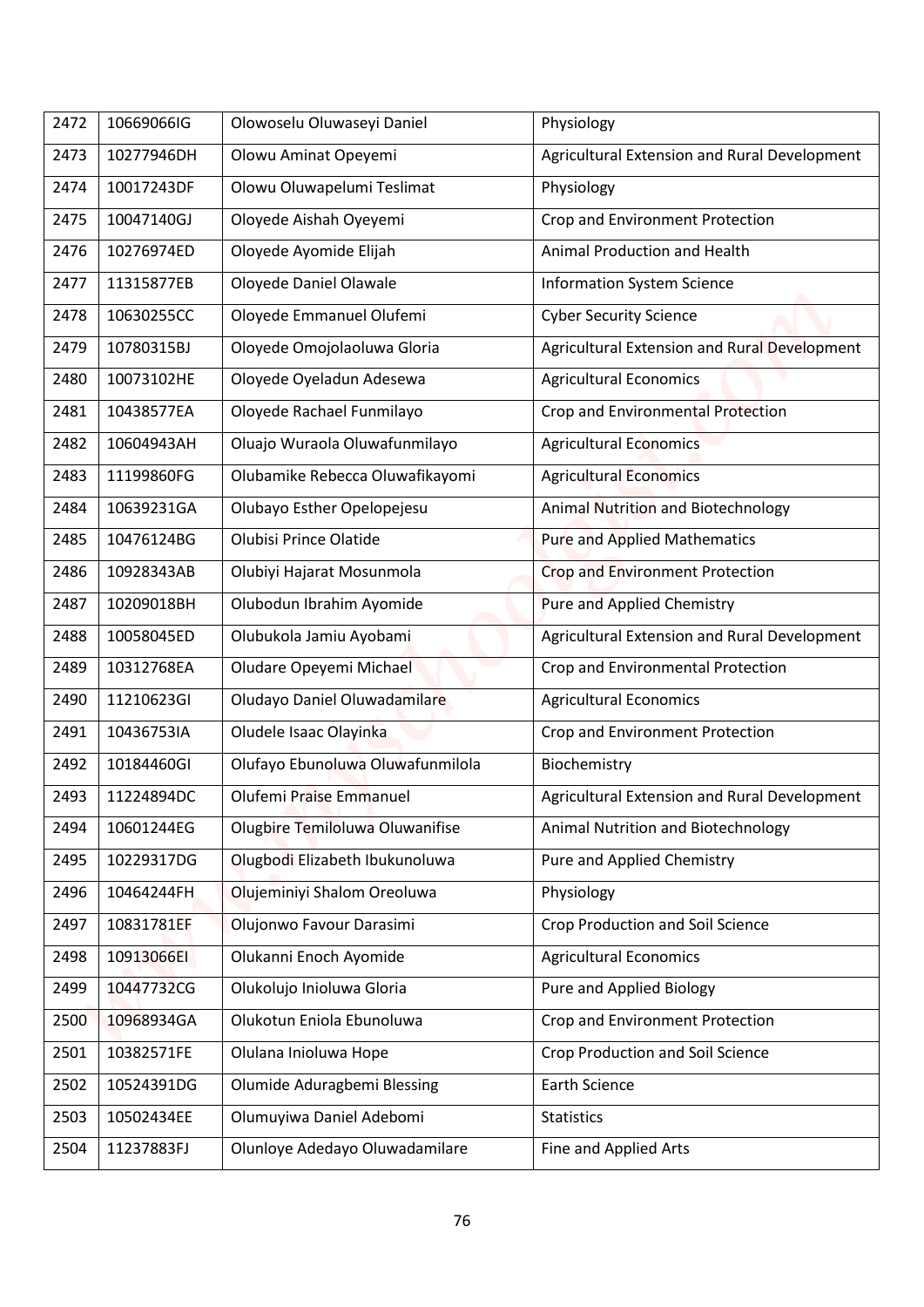| 2505 | 11305280BG | Oluokun Alimat Ajibola               | Agricultural Extension and Rural Development        |
|------|------------|--------------------------------------|-----------------------------------------------------|
| 2506 | 10359826AB | Oluokun Peter Tolulope               | <b>Agricultural Economics</b>                       |
| 2507 | 10950498HI | Oluranti Ayomide Feranmi             | Pure and Applied Chemistry                          |
| 2508 | 10229252DH | Oluremi Janet Praise                 | <b>Pure and Applied Physics</b>                     |
| 2509 | 10501573AI | Oluremi Marvellous Christiana        | Pure and Applied Chemistry                          |
| 2510 | 10559679JG | Olurinde Oluwaseun Abigael           | Marketing                                           |
| 2511 | 10568660CC | Olurode Sherifdeen Danjuma           | <b>Earth Science</b>                                |
| 2512 | 10206545GE | Olusanya Olugbenga John              | <b>Cyber Security Science</b>                       |
| 2513 | 10341801EH | Olusayo Moses Babatunde              | Agricultural Extension and Rural Development        |
| 2514 | 10453647DC | <b>Olusegun Promise Esther</b>       | <b>Pure and Applied Chemistry</b>                   |
| 2515 | 10454293DE | Olusesi Olaoluwa Ayodimeji           | Biochemistry                                        |
| 2516 | 10049540EH | Olushola Abimbola Michael            | Biochemistry                                        |
| 2517 | 10171490IB | Olusina Segun Anu                    | <b>Pure and Applied Mathematics</b>                 |
| 2518 | 10167563CI | Olusola Christopher Ololade          | <b>Cyber Security Science</b>                       |
| 2519 | 10237526EH | Olusola Oladapo Abel                 | <b>Agricultural Extension and Rural Development</b> |
| 2520 | 10583743HC | Olusola Oluwafunmilayo Deborah       | Anatomy                                             |
| 2521 | 11289446IF | Olusola Taiwo John                   | <b>Cyber Security Science</b>                       |
| 2522 | 11263218AF | Olusola Timileyin J                  | Economics                                           |
| 2523 | 10366012GH | Olusola-Famurewa Oluwatunmise Daniel | <b>Chemical Engineering</b>                         |
| 2524 | 10509291DH | Olutoye Praise Emmanuel              | Agricultural Extension and Rural Development        |
| 2525 | 10862620GG | Olutunbi Kehinde Ademola             | <b>Urban and Regional Planning</b>                  |
| 2526 | 10091089EF | Olutunde Favour Ebunoluwa            | Pure and Applied Physics                            |
| 2527 | 10317239BD | Oluwa Sukuralilahi Ayomikun          | Crop and Environment Protection                     |
| 2528 | 10630275FJ | Oluwabiyi Abiola David               | <b>Pure and Applied Mathematics</b>                 |
| 2529 | 11232255GF | Oluwadare Ayomide Oluwapelumi        | Biochemistry                                        |
| 2530 | 11148977CH | Oluwafemi Bosede Grace               | Pure and Applied Chemistry                          |
| 2531 | 10188567GG | Oluwafemi Peace Ayomide              | Pure and Applied Physics                            |
| 2532 | 10826732GA | Oluwafemi Segun Abiodun              | Pure and Applied Physics                            |
| 2533 | 10841346GC | Oluwaferanmi Joy Peace               | Animal Production and Health                        |
| 2534 | 10503154BI | Oluwafunmilayo Ayomide Samuel        | <b>Information System Science</b>                   |
| 2535 | 11049167BI | Oluwagbemiga Blessing Damilola       | Pure and Applied Chemistry                          |
| 2536 | 10356646DF | Oluwalade Ayomide Joseph             | Pure and Applied Physics                            |
|      | 10868280GB | Oluwalana Godwin Adekunmi            | <b>Cyber Security Science</b>                       |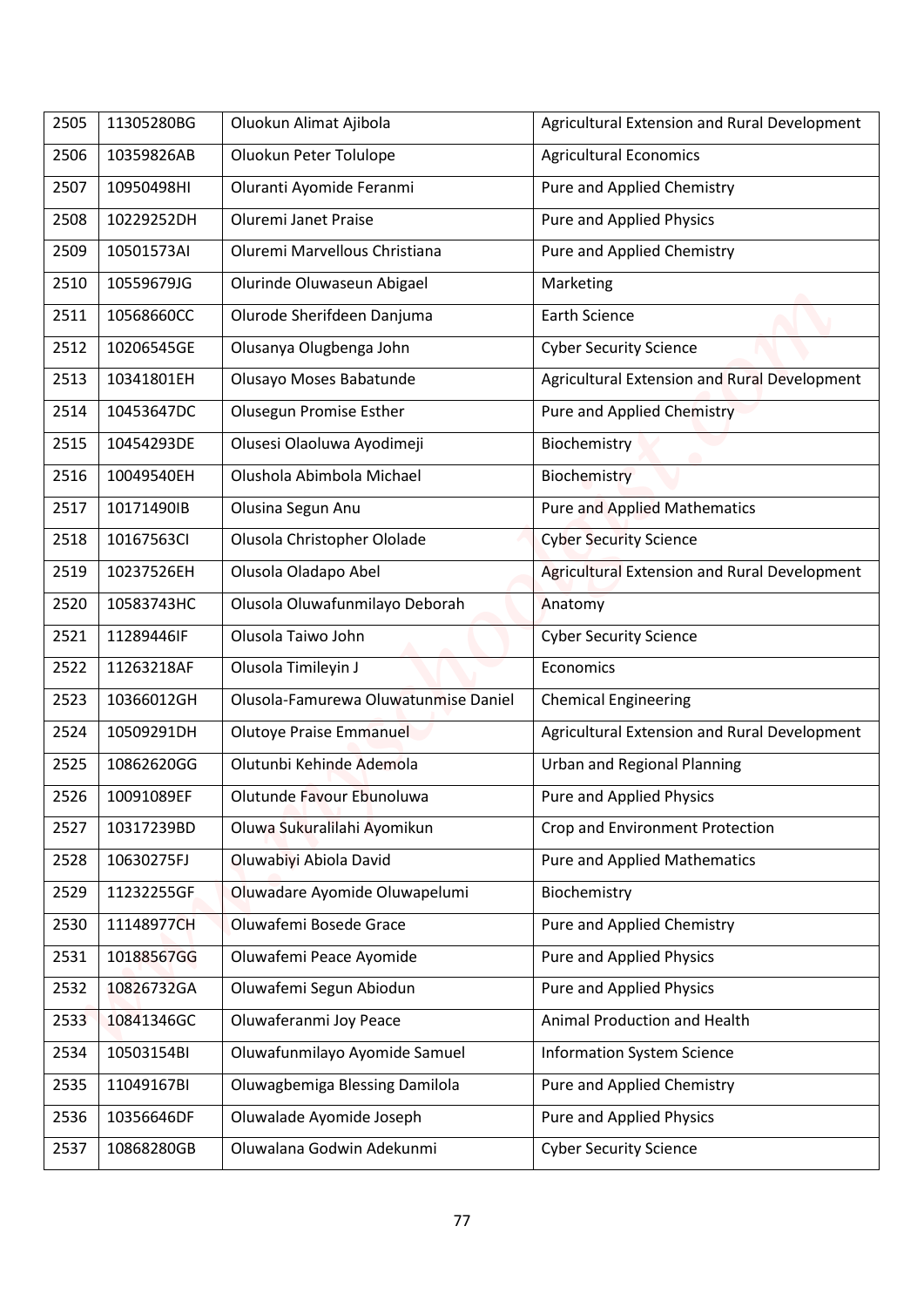| 2538 | 10203093EB | Oluwaleke Oluwagbemiga Rufus      | Pure and Applied Physics                     |
|------|------------|-----------------------------------|----------------------------------------------|
| 2539 | 10272936DC | Oluwamuyiwa Tomisin Faith         | <b>Agricultural Economics</b>                |
| 2540 | 11343238CA | Oluwanisomo Motunrayo Margret     | <b>Crop Production and Soil Science</b>      |
| 2541 | 10288297CE | Oluwapelumi Oluchi Enitan         | Pure and Applied Chemistry                   |
| 2542 | 10696081DG | Oluwarotimi Faith Inioluwa        |                                              |
|      |            |                                   | <b>Pure and Applied Physics</b>              |
| 2543 | 10971607JC | Oluwasanya Perfect Grace          | Animal Nutrition and Biotechnology           |
| 2544 | 10013579GG | Oluwasegun Abosede Mary           | Crop and Environment Protection              |
| 2545 | 10515104FI | Oluwasegun Opeyemi Olajumoke      | <b>Agricultural Economics</b>                |
| 2546 | 10588185DF | Oluwasegun-Peters Caleb Anuoluwa  | Biochemistry                                 |
| 2547 | 10589016GE | Oluwasegun-Peters Joshua Ireoluwa | <b>Pure and Applied Physics</b>              |
| 2548 | 11112854EH | Oluwasesan Iyanu Abigael          | Biochemistry                                 |
| 2549 | 10899252HB | Oluwaseun Bose Racheal            | Crop and Environment Protection              |
| 2550 | 10112298FA | Oluwaseun Ifeoluwa Praise         | Physiology                                   |
| 2551 | 11245587DD | Oluwasola Mayowa Oyinkansola      | <b>Economics</b>                             |
| 2552 | 10647717BG | Oluwatayo Damilola Esther         | <b>Crop Production and Soil Science</b>      |
| 2553 | 10404080DC | Oluwatayo Oluwabukola Titilope    | Agricultural Extension and Rural Development |
| 2554 | 10190877CD | Oluwatayo Timileyin Joseph        | <b>Cyber Security Science</b>                |
| 2555 | 10775774GC | <b>Oluwatipin Success Adeola</b>  | Crop and Environment Protection              |
| 2556 | 10343090GA | Oluwatosin Deborah Mosunmola      | Pure and Applied Chemistry                   |
| 2557 | 10037182GH | Oluwatunmibi Sarah Abisola        | Animal Production and Health                 |
| 2558 | 11346507BA | Oluwawunmi Elisha Blessing        | Marketing                                    |
| 2559 | 11024204CD | Oluwayemi Adeife Matilda          | Physiology                                   |
| 2560 | 11196086CJ | Oluwayemi Goodness Oluwaseun      | Pure and Applied Chemistry                   |
| 2561 | 11099205GA | Oluwemimo Favour Temitayo         | Pure and Applied Biology                     |
| 2562 | 11069200FJ | Oluwole Aishat Opeyemi            | Pure and Applied Chemistry                   |
| 2563 | 10423184EH | Oluwole Daniel Pelumi             | Accounting                                   |
| 2564 | 10969290FJ | Oluwole Faith Abosede             | Pure and Applied Physics                     |
| 2565 | 10330737GF | Oluwole Oluwayemisi Christianah   | <b>Agricultural Economics</b>                |
| 2566 | 10077102AF | Oluwole Praise Deborah            | Animal Nutrition and Biotechnology           |
| 2567 | 10273767GB | Oluwole Victor Oluwadamisi        | Physiology                                   |
| 2568 | 10795316CE | Oluwole Zainab Anuoluwapo         | Physiology                                   |
| 2569 | 10263363DJ | Oluwole-Areo Damilola Treasure    | Biochemistry                                 |
|      | 10136841EE | Oluyedun Kareemoh Damilola        | Pure and Applied Chemistry                   |
| 2570 |            |                                   |                                              |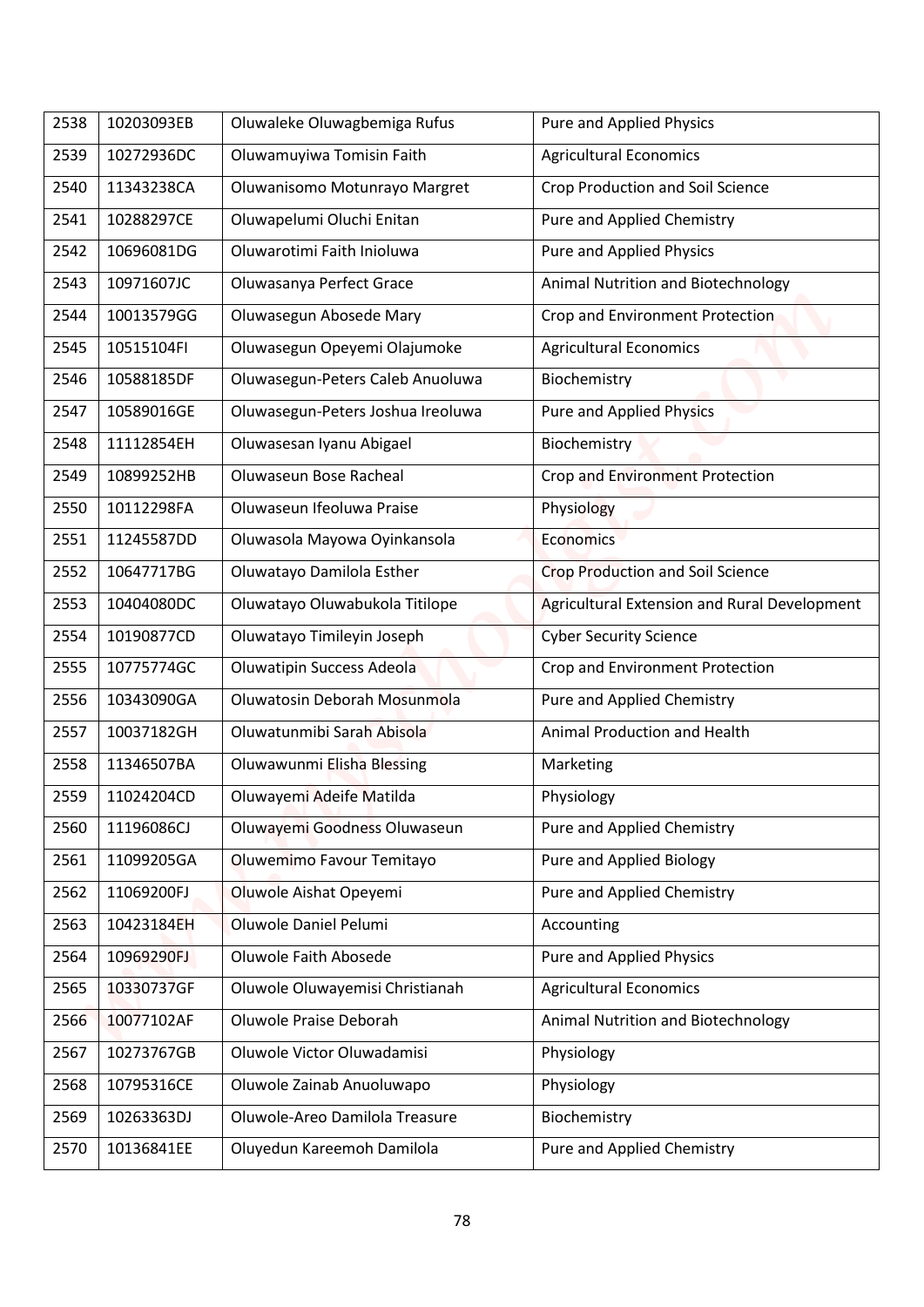| 2571         | 10003813HA | Oluyemi Dolapo Priscilla        | Anatomy                                      |
|--------------|------------|---------------------------------|----------------------------------------------|
| 2572         | 11264747HE | Oluyomi Mercy Oluwafunmilayo    | Animal Nutrition and Biotechnology           |
| 2573         | 10062932CJ | Omakun Lois Oyinkansola         | Crop and Environment Protection              |
| 2574         | 10456177AI | Omhenra Fabian Ebosetale        | <b>Statistics</b>                            |
| 2575         | 10662136CB | Omirinde Maridiyat Omobolanle   | Anatomy                                      |
| 2576         | 11227627HI | Omisakin Daniel Oluwademilade   | <b>Crop Production and Soil Science</b>      |
| 2577         | 10502232GI | Omisanmi Mariam Oluwabukola     | Agricultural Extension and Rural Development |
| 2578         | 10522231BH | Omisore Isreal Lekan            | <b>Crop Production and Soil Science</b>      |
| 2579         | 11307072HC | Omiwole Bisola Grace            | Agricultural Extension and Rural Development |
| 2580         | 10726624HC |                                 | <b>Information System Science</b>            |
|              | 10106795GJ | Omiyinka Peter Olamide          |                                              |
| 2581<br>2582 | 10139788DA | Omofoyewa Qudus Adeniran        | Biochemistry                                 |
|              | 10037723JD | Omojola Oluwafayokunmi Ponmile  | <b>Information System Science</b>            |
| 2583         |            | Omolade Samuel Oluwaseyi        | Crop Production and Soil Science             |
| 2584         | 10674421CG | Omolaoye Abdulmuiz Olatunji     | <b>Cyber Security Science</b>                |
| 2585         | 11335178EH | Omolaoye Richard Oluwatimilehin | Biochemistry                                 |
| 2586         | 10217324Cl | Omolayo Gift Oluwafeyikemi      | <b>Crop Production and Soil Science</b>      |
| 2587         | 11252120Cl | Omole Rebecca Oluwafunmilayo    | <b>Crop Production and Soil Science</b>      |
| 2588         | 11329176BB | Omololu Barakat Folasade        | Marketing                                    |
| 2589         | 11211106HE | Omoniyi Emmanuel Olawale        | <b>Information System Science</b>            |
| 2590         | 10283192BD | Omoniyi Rasheed Adetona         | Physiology                                   |
| 2591         | 10832874GE | <b>Omoniyi Sheriff Temitope</b> | <b>Crop Production and Soil Science</b>      |
| 2592         | 10260347GG | Omoniyi Stephen Oluwaseun       | <b>Pure and Applied Mathematics</b>          |
| 2593         | 10732792JF | Omosanya Aishat Ayomide         | Animal Production and Health                 |
| 2594         | 11130662HA | Omosilade Israel Adesina        | <b>Crop Production and Soil Science</b>      |
| 2595         | 10168642IJ | Omosun Ayomide Victoria         | Accounting                                   |
| 2596         | 10701780BB | Omotayo Adebola Janet           | Pure and Applied Chemistry                   |
| 2597         | 10878733DD | Omotayo Oluwatimilehin Isaac    | Pure and Applied Chemistry                   |
| 2598         | 10110583FE | Omotayo Toluwase Deborah        | Crop and Environment Protection              |
| 2599         | 11088918HF | Omotosho Ahmad Gbolahan         | Physiology                                   |
| 2600         | 10590208HH | Omotosho Deborah Eyitayo        | Pure and Applied Chemistry                   |
| 2601         | 10542720EI | Omotosho Emmanuel Oluwapelumi   | <b>Agricultural Engineering</b>              |
| 2602         | 10262036ED | Omotosho Faith Ayomide          | Pure and Applied Physics                     |
| 2603         | 10539767IA | Omotosho Fatimah Ayomide        | Animal Production and Health                 |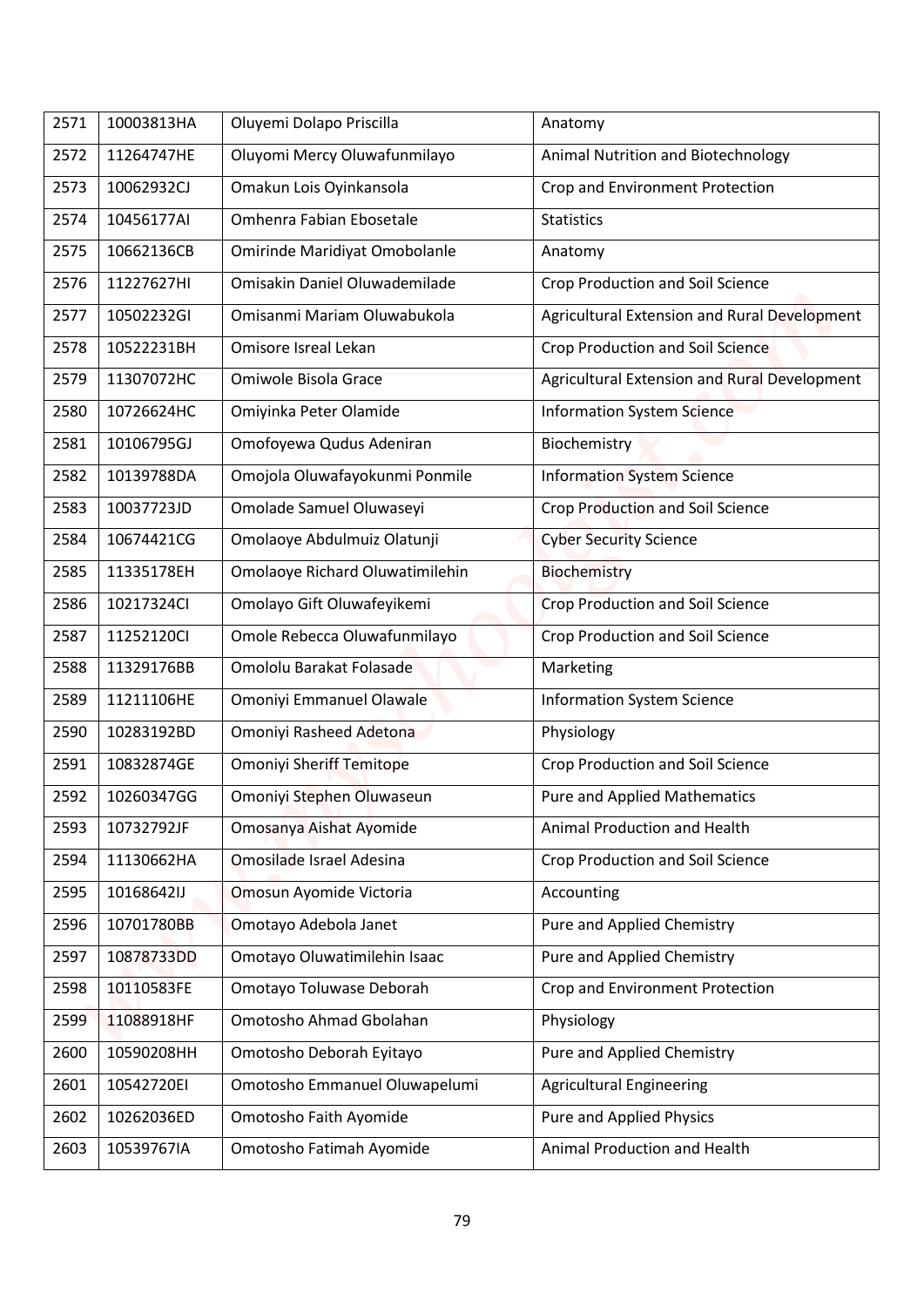| 2604 | 10261932GE | Omotosho Olamide Oluwabukola    | Animal Nutrition and Biotechnology           |
|------|------------|---------------------------------|----------------------------------------------|
|      | 10110872GA |                                 | Agricultural Extension and Rural Development |
| 2605 |            | Omotosho Taofikat Ajoke         |                                              |
| 2606 | 10513820DA | Omotosho Zainab Omodolapo       | Marketing                                    |
| 2607 | 11169898CD | Omotoso Emmanuel Tomiwa         | Animal Nutrition and Biotechnology           |
| 2608 | 10467544FB | Omowale Temiloluwa Peace        | <b>Agricultural Economics</b>                |
| 2609 | 11323951GJ | Onafuye Micheal Olusegun        | <b>Earth Science</b>                         |
| 2610 | 11224953EJ | Onaimoh Elijah Akioja           | <b>Information System Science</b>            |
| 2611 | 10367376EJ | Onajobi Ramadan Abidemi         | Crop and Environment Protection              |
| 2612 | 10479479DJ | Onaniran Boluwatife Temitope    | Marketing                                    |
| 2613 | 10349967JA | Onaolapo Zainab Olaide          | Crop and Environment Protection              |
| 2614 | 10829113JF | Onate Luke Okwute               | Crop Production and Soil Science             |
| 2615 | 10457004EJ | Oni James Boluwatife            | <b>Agricultural Economics</b>                |
| 2616 | 10727165AB | Oni Michael Efosa               | <b>Pure and Applied Physics</b>              |
| 2617 | 10245245HD | Oni Oreoluwa Precious           | <b>Agricultural Economics</b>                |
| 2618 | 10180394EE | Oni Precious Ikeoluwa           | Physiology                                   |
| 2619 | 10224478AD | Oni Precious Omotola            | <b>Pure and Applied Physics</b>              |
| 2620 | 10472963JA | Oni Sadiq Oluwaremilekun        | <b>Information System Science</b>            |
| 2621 | 10969759BA | Oni Samuel Peter                | Animal Nutrition and Biotechnology           |
| 2622 | 10368504GA | Oni Temiasunwon Ololade         | Economics                                    |
| 2623 | 10162229CF | Onifade Gloria Anjolaoluwa      | Anatomy                                      |
| 2624 | 11279265HD | Onifade Janet Damilola          | Marketing                                    |
| 2625 | 11161531AB | Onigbanjo Abdul Basit Oluwatobi | Biochemistry                                 |
| 2626 | 11021478FD | Onimole Itunu Oluwadamilare     | <b>Information System Science</b>            |
| 2627 | 11277984DG | Onisile Precious Ayomide        | Pure and Applied Biology                     |
| 2628 | 10892443DB | Onitiju Samson Ifeoluwa         | <b>Statistics</b>                            |
| 2629 | 10073989DC | Oniwinde Yusrah Moyosade        | Crop and Environment Protection              |
| 2630 | 10737726DH | Oniyide Favour Deborah          | Pure and Applied Chemistry                   |
| 2631 | 10518693FI | Oniyire Joshua Oluwadarasimi    | <b>Earth Science</b>                         |
| 2632 | 11032956FE | Onminyi Daniel Friday           | Crop and Environment Protection              |
| 2633 | 10823238GG | Onovo Wesley Oluwadamisola      | Animal Nutrition and Biotechnology           |
| 2634 | 10235948CI | Onwi Bassey Edet                | Crop Production and Soil Science             |
| 2635 | 11291801AE | Onwordi Benedict Chukwunonso    | <b>Information System Science</b>            |
|      |            |                                 |                                              |
| 2636 | 10285765FE | Opatoki Emmanuel Oluwaferanmi   | Accounting                                   |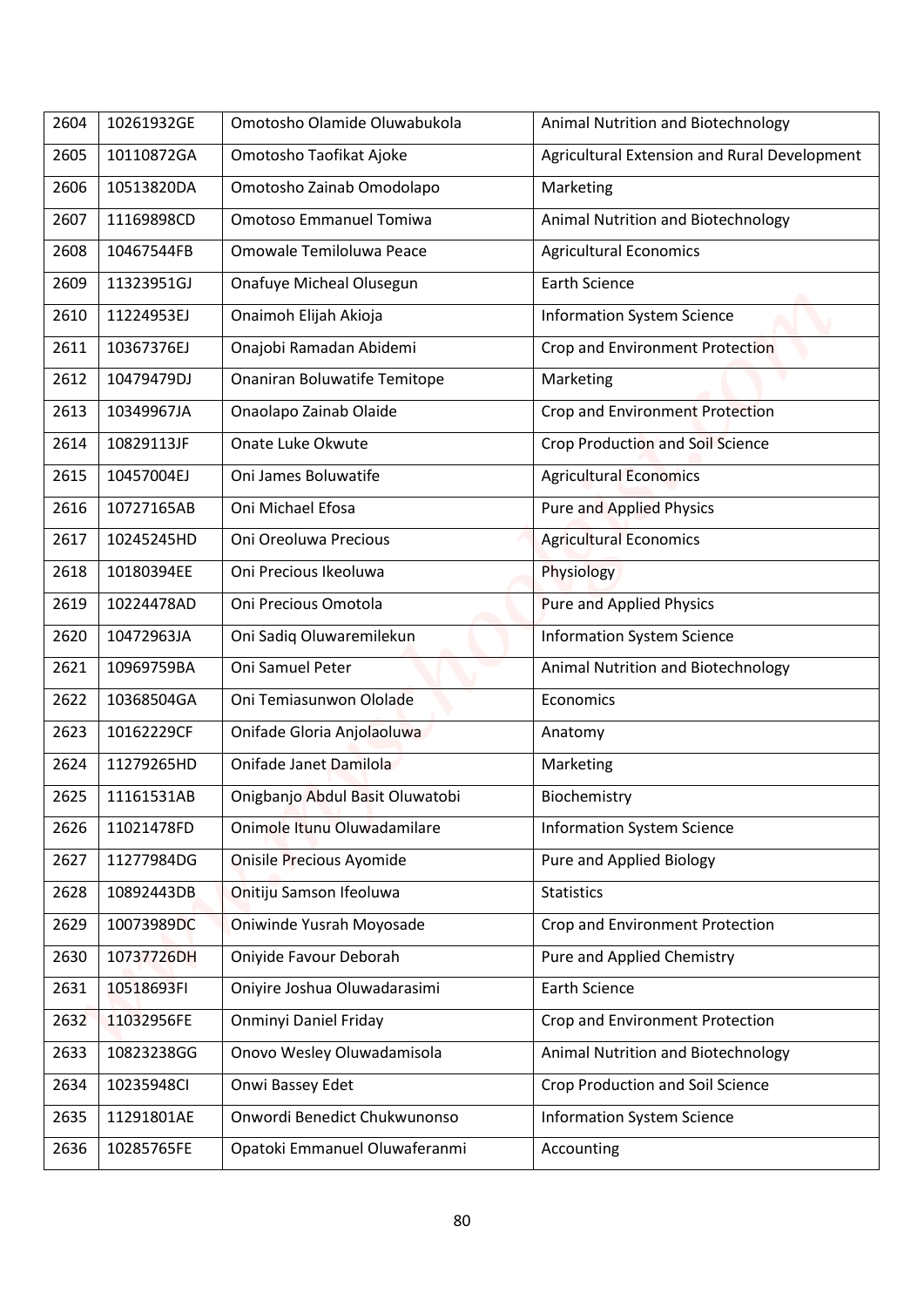| 2637 | 10273799GC | Opatokun Kareemah Kehinde         | Animal Nutrition and Biotechnology           |
|------|------------|-----------------------------------|----------------------------------------------|
|      |            |                                   |                                              |
| 2638 | 10242124CH | Opatola Ayomide Omotolani         | Pure and Applied Chemistry                   |
| 2639 | 10606245HI | Opawale Gideon Iyanuoluwa         | Economics                                    |
| 2640 | 10278836ID | Opelusi Gideon Wilson             | Crop Production and Soil Science             |
| 2641 | 10260065DJ | Opoola Victoria Anuoluwapo        | Pure and Applied Chemistry                   |
| 2642 | 10491405FE | Oragbade Gbenga Opeyemi           | Pure and Applied Chemistry                   |
| 2643 | 10230525AB | <b>Oranmitan Olamide Blessing</b> | Physiology                                   |
| 2644 | 10471907FH | Oredeji Taiwo David               | <b>Business Management</b>                   |
| 2645 | 10411898FC | Oreitan Olumide Toheeb            | Anatomy                                      |
| 2646 | 10639677IA | Orekoya Dorcas Oluwafikunayomi    | Economics                                    |
| 2647 | 10776125HG | Oreofe Dorcas Olasunkanmi         | <b>Agricultural Economics</b>                |
| 2648 | 10160596HE | Orewole Rahmatulah Folashade      | <b>Agricultural Economics</b>                |
| 2649 | 10120381FB | Oriade Favour Oluwaseun           | <b>Agricultural Economics</b>                |
| 2650 | 10401335CC | Oriladewa Ayomide Elizabeth       | Physiology                                   |
| 2651 | 10220867GJ | Orok Goodness Oluwatobi           | Anatomy                                      |
| 2652 | 10003992BI | Osakuade Rhoda Adekemi            | <b>Pure and Applied Chemistry</b>            |
| 2653 | 10441654CE | Oseni Farouk Akinlemibola         | Animal Nutrition and Biotechnology           |
| 2654 | 10865037JA | Oseni Mubaraq Omotayo             | <b>Statistics</b>                            |
| 2655 | 11067828AE | Oseni Rhoda Oluwaferanmi          | Crop and Environment Protection              |
| 2656 | 11021245HD | Oshatola Peace Oluwaseun          | Crop Production and Soil Science             |
| 2657 | 10148311GJ | Oshileye Rachel Oluwadamilare     | Animal Nutrition and Biotechnology           |
| 2658 | 10504779JA | Osho Moyosoreoluwa Favour         | Crop Production and Soil Science             |
| 2659 | 10952068CE | Oshoala Habeebullah Adebayo       | <b>Chemical Engineering</b>                  |
| 2660 | 10779321JB | Osinloye Demilade Sharon          | <b>Pure and Applied Mathematics</b>          |
| 2661 | 10548759HA | Osoba Olayinka Rukayat            | <b>Agricultural Economics</b>                |
| 2662 | 10019874JG | Osundiya David Boluwatife         | Pure and Applied Physics                     |
| 2663 | 10641656GA | Osungbade Samuel Olumide          | <b>Information System Science</b>            |
| 2664 | 10178598JH | Osunkunle Deborah Itunuoluwa      | Agricultural Extension and Rural Development |
| 2665 | 10652600BE | Osunkunle Rukayat Adedolapo       | Animal Nutrition and Biotechnology           |
| 2666 | 11229742DI | Osuolale Abdullahi Olakunle       | Animal Nutrition and Biotechnology           |
| 2667 | 10114961BF | Otike Mercy Okioghene             | Economics                                    |
| 2668 | 10737608AD | Otun Abosede Ayomide              | Agricultural Extension and Rural Development |
|      |            | Ovie Kikelomo Rebecca             |                                              |
| 2669 | 11336104IC |                                   | <b>Information System Science</b>            |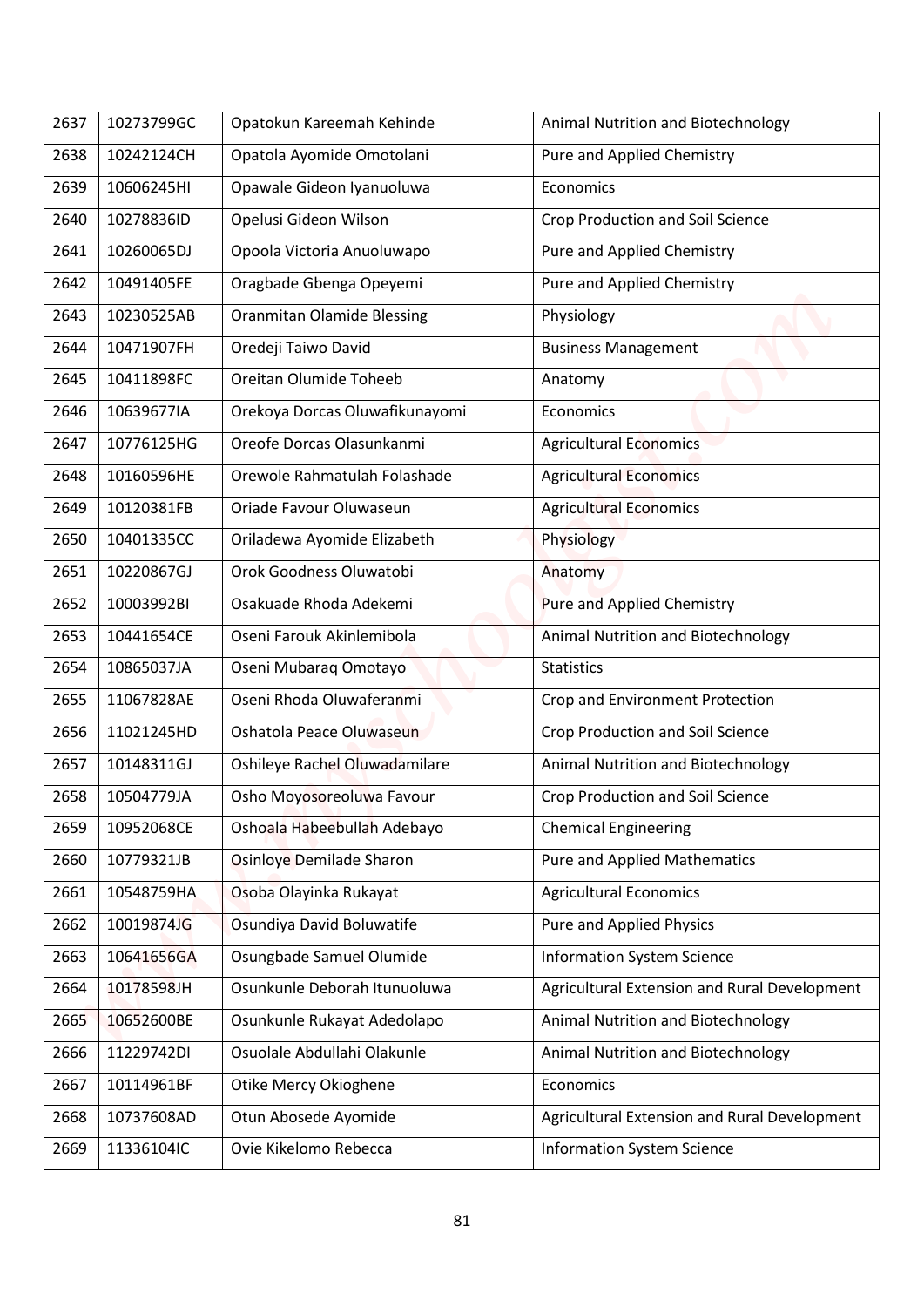| 2670 | 10475549JC | Owagbemi Oluwadarasimi Favour    | Physiology                                   |
|------|------------|----------------------------------|----------------------------------------------|
| 2671 | 10851636DI | Owodunni Fathia Moyosore         | Pure and Applied Physics                     |
| 2672 | 10397559AB | Owoicho Onjefu Prosper           | <b>Computer Science</b>                      |
| 2673 | 10276741GD | Owoiya Kehinde Richard           | <b>Cyber Security Science</b>                |
| 2674 | 10983267DC | Owolabi Favour Dorcas            | Pure and Applied Chemistry                   |
| 2675 | 10321715GI | Owolabi Festus Olugbenga         | Agricultural Extension and Rural Development |
| 2676 | 10441800HB | Owolabi Israel Ayodele           | Biochemistry                                 |
| 2677 | 10532713JG | Owolabi Jamiu Olamilekan         | <b>Nutrition and Dietetics</b>               |
| 2678 | 10463790GB | Owolabi Peace Feranmi            | <b>Information System Science</b>            |
| 2679 | 10574334HC | Owolabi Praise Omolola           | Agricultural Extension and Rural Development |
| 2680 | 10034267IC | Owolabi Richard Ayomide          | <b>Pure and Applied Chemistry</b>            |
| 2681 | 10683208EJ | Owolabi Teslim Olamilekan        | Crop and Environmental Protection            |
| 2682 | 10284740CF | Owolabi Tofunmi Doris            | <b>Pure and Applied Chemistry</b>            |
| 2683 | 11151242CC | Owomoyela Taiwo Boluwatife       | <b>Animal Nutrition and Biotechnology</b>    |
| 2684 | 10390548IC | Owoola Bamidele Ayomide          | <b>Transport Management</b>                  |
| 2685 | 10811766EH | Owosibo Oluwaferanmi Adebola     | Physiology                                   |
| 2686 | 10084925BA | Owoso Gift Temiloluwa            | Biochemistry                                 |
| 2687 | 11311248FH | Owosoro Olamilekan Olamide       | <b>Information System Science</b>            |
| 2688 | 10558779IA | Owoyale Abdulazeez Omotoso       | <b>Transport Management</b>                  |
| 2689 | 10558840JB | Owoyale Uswah Omolara            | Agricultural Extension and Rural Development |
| 2690 | 11300361CJ | Owoyele Bukola Alice             | Biochemistry                                 |
| 2691 | 10717405IE | Oyaniran Damilare Iyanuoluwa     | <b>Information System Science</b>            |
| 2692 | 11313169BH | Oyaniyi Rofiat Ololade           | Physiology                                   |
| 2693 | 10922863EI | Oyasor Josephine Emike           | Pure and Applied Chemistry                   |
| 2694 | 10791414JA | Oyatokun Peter Oluwatosin        | Pure and Applied Chemistry                   |
| 2695 | 11037941DH | Oyebamiji Precious Ayodeji       | Animal Production and Health                 |
| 2696 | 10471390FG | Oyebamiji Ruth Ayooluwa          | Animal Nutrition and Biotechnology           |
| 2697 | 11191853CB | Oyebisi Fathia Motunrayo         | <b>Agricultural Economics</b>                |
| 2698 | 10164974DF | Oyebo Omolara Christianah        | Crop and Environment Protection              |
| 2699 | 10892529GE | Oyebode Adetayo Pelumi           | Pure and Applied Physics                     |
| 2700 | 10647845CA | Oyebode Demilade Esther          | Marketing                                    |
| 2701 | 10458701AC | Oyebode Oluwaseun Joseph         | <b>Pure and Applied Physics</b>              |
| 2702 | 10766556HB | Oyebola Boluwatife Oluwadamilare | Anatomy                                      |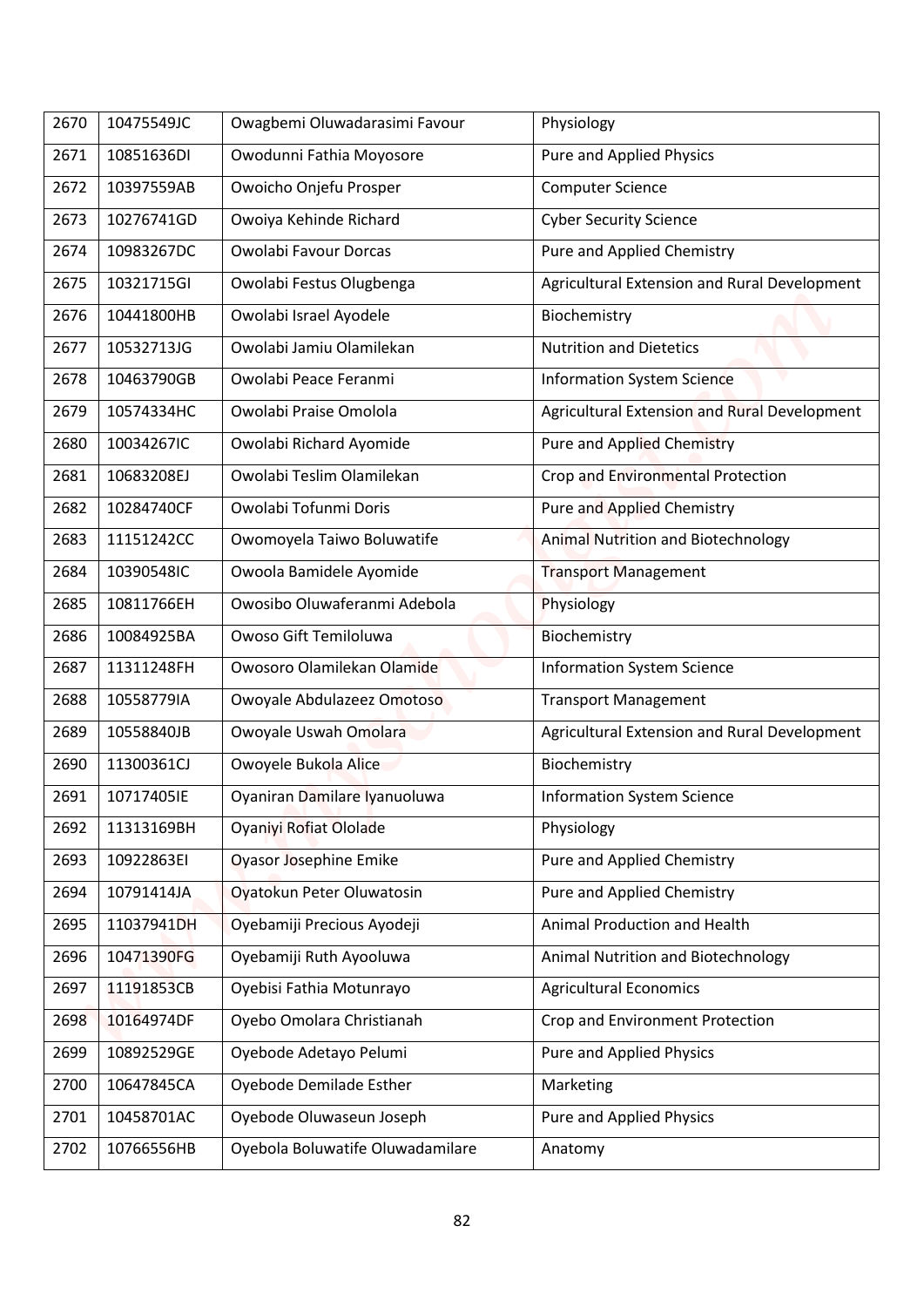| 2703 | 10639687FA | Oyebowale Olayemi Mathias        | <b>Earth Science</b>                         |
|------|------------|----------------------------------|----------------------------------------------|
| 2704 | 10161192DC | Oyedeji Priscilla Oyedamola      | Pure and Applied Chemistry                   |
| 2705 | 10089605DF | Oyedele Abdullateef Tobi         | Physiology                                   |
| 2706 | 10379911IA | Oyedele Aduragbemi Oluwaseun     | Animal Nutrition and Biotechnology           |
| 2707 | 10963667FA | Oyedele Bushroh Omowumi          | Animal Nutrition and Biotechnology           |
| 2708 | 10480873CI | Oyediran Ayomide Damilola        | <b>Agricultural Economics</b>                |
| 2709 | 10769649AH | Oyediran Comfort Tofunmi         | Agricultural Extension and Rural Development |
| 2710 | 11057635CI | Oyediran Emmanuel Fiyinfoluwa    | Agricultural Extension and Rural Development |
| 2711 | 10202762GE | Oyediran Rebecca Taye            | Crop and Environment Protection              |
| 2712 | 10046056CD | <b>Oyediran Thomas Eniola</b>    | <b>Pure and Applied Physics</b>              |
| 2713 | 11179723DG | Oyedokun Iyanu Deborah           | <b>Pure and Applied Mathematics</b>          |
| 2714 | 11282146GD | Oyedokun Oyinlola Peter          | <b>Earth Science</b>                         |
| 2715 | 10157962CC | Oyedokun Praise Funmife          | <b>Urban and Regional Planning</b>           |
| 2716 | 10267587HE | Oyedotun Paul Inioluwa           | <b>Pure and Applied Physics</b>              |
| 2717 | 10556610II | Oyegbami Odunola Victoria        | <b>Crop and Environment Protection</b>       |
| 2718 | 10825789HG | Oyegoke Favour Paul              | <b>Pure and Applied Physics</b>              |
| 2719 | 10540021JE | Oyekan Kaosarat Ajoke            | Crop and Environment Protection              |
| 2720 | 10265026JE | Oyekan Oluwatobiloba Precious    | Animal Production and Health                 |
| 2721 | 11328879CJ | Oyekangun Bashir Damilare        | <b>Agricultural Economics</b>                |
| 2722 | 10710795CJ | Oyekanmi Emmanuel Obafemi        | Pure and Applied Chemistry                   |
| 2723 | 10107115HJ | Oyekanmi Emmanuel Oluwatimilehin | Pure and Applied Chemistry                   |
| 2724 | 10924371ID | Oyekanmi Princess Oluwakemi      | Agricultural Extension and Rural Development |
| 2725 | 10097434CC | Oyekola Mary Olamide             | Agricultural Extension and Rural Development |
| 2726 | 10384317FE | Oyekola Promise Akinwale         | Agricultural Extension and Rural Development |
| 2727 | 10481672FG | Oyekola-Adio Divine Ojasope      | Agricultural Extension and Rural Development |
| 2728 | 10635281HG | Oyekoya Samuel Ayodeji           | <b>Information System Science</b>            |
| 2729 | 10063347EF | Oyekunle Iyanuoluwa Mary         | Physiology                                   |
| 2730 | 10160449DA | Oyekunle Maxwell Temiloluwa      | <b>Crop Production and Soil Science</b>      |
| 2731 | 10171509CE | Oyekunle Muheeb-Deen Oyeyinka    | <b>Statistics</b>                            |
| 2732 | 10488539BJ | Oyelade Enoch Abiodun            | <b>Pure and Applied Mathematics</b>          |
| 2733 | 10502496FC | Oyelade Pleasant Oluwanifemi     | Physiology                                   |
| 2734 | 10253845HF | Oyelakin Dorcas Adeola           | <b>Agricultural Economics</b>                |
| 2735 | 10014255HF | Oyelakin Folake Praise           | Pure and Applied Biology                     |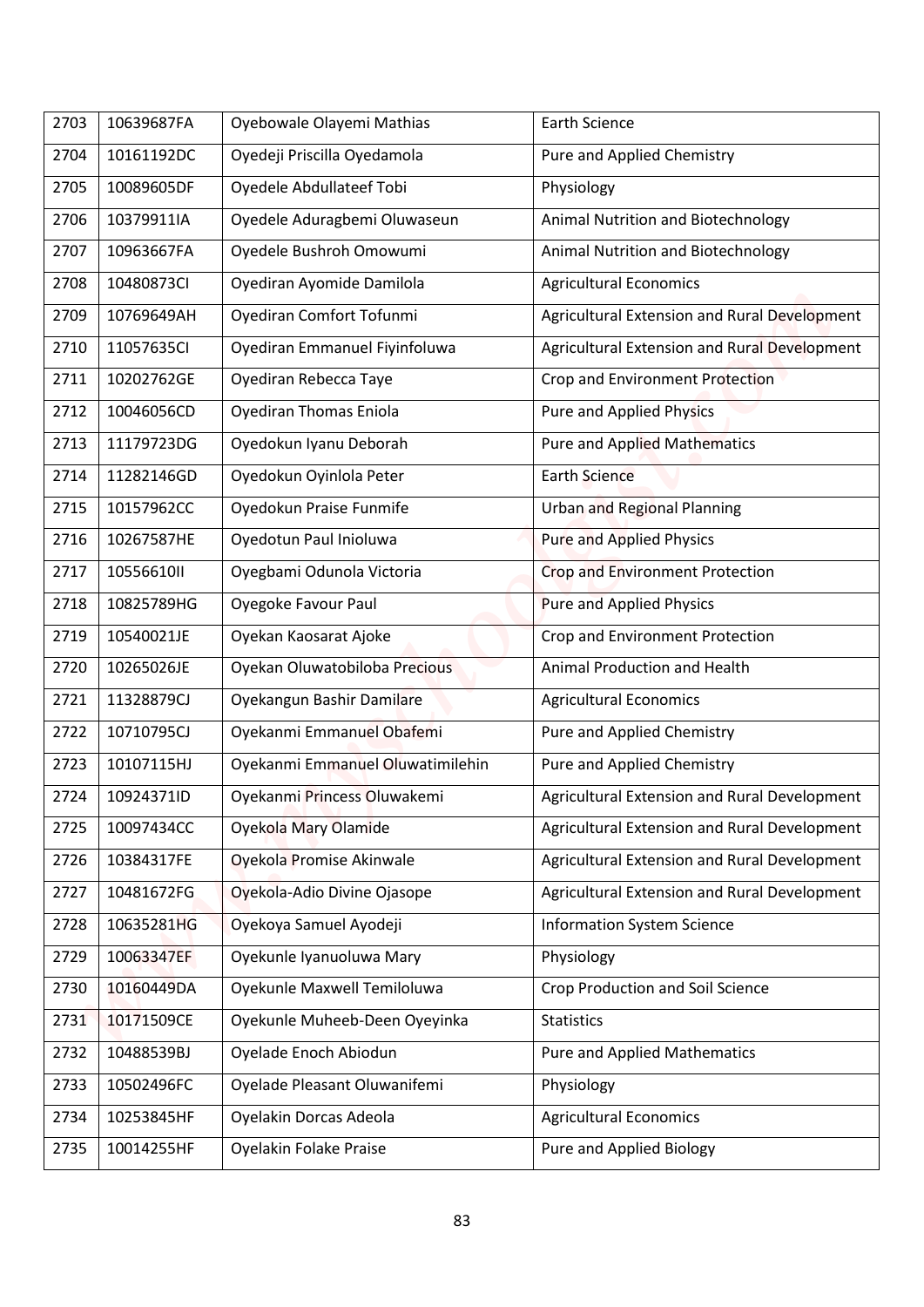| 2736 | 10745756AD | Oyelami Abibat Aduke                | Crop and Environmental Protection            |
|------|------------|-------------------------------------|----------------------------------------------|
| 2737 | 10458101FG | <b>Oyelami Christianah Blessing</b> | Crop and Environment Protection              |
| 2738 | 10514824CF | Oyelami Christopher Olutoye         | Economics                                    |
| 2739 | 10507479EB | Oyelami Isaiah Iyanuoluwa           | Anatomy                                      |
| 2740 | 10211094JE | Oyeleke Barakat Olaitan             | <b>Crop Production and Soil Science</b>      |
| 2741 | 10538041CA | Oyeleke Blessing Ayokunnumi         | Animal Nutrition and Biotechnology           |
| 2742 | 10920909JA | Oyeleke Richard Oluwaseun           | <b>Crop Production and Soil Science</b>      |
| 2743 | 10735355GJ | Oyeleso Gabriel Oluwaseye           | Pure and Applied Chemistry                   |
| 2744 | 10906312DH | Oyeleye John Ayomide                | <b>Information System Science</b>            |
| 2745 | 10463665EI | Oyeleye Opeyemi Kikelomo            | <b>Pure and Applied Biology</b>              |
| 2746 | 10425783BA | Oyelola Faith Anuoluwapo            | <b>Crop Production and Soil Science</b>      |
| 2747 | 11055039FG | Oyelopo Deborah Iseoluwa            | <b>Crop Production and Soil Science</b>      |
| 2748 | 11116646CA | Oyelude Abigail Oluwadamilare       | Anatomy                                      |
| 2749 | 10670297HJ | Oyem Japhet Onuwa                   | <b>Earth Science</b>                         |
| 2750 | 10710616IB | Oyemolade Akinsola Oyediran         | <b>Information System Science</b>            |
| 2751 | 10285845AI | Oyemomi Oluwafunmbi Esther          | <b>Nutrition and Dietetics</b>               |
| 2752 | 10815599JB | Oyeneye Precious Olabimpe           | <b>Cyber Security Science</b>                |
| 2753 | 10844314IC | Oyeniran Deborah Oyebunmi           | Pure and Applied Chemistry                   |
| 2754 | 10539386FJ | Oyeniran Pelumi Roseline            | Animal Production and Health                 |
| 2755 | 10121740EI | Oyeniran Victor Aduragbemi          | Pure and Applied Chemistry                   |
| 2756 | 10267186BG | Oyeniyi David Oluwadarasimi         | Animal Production and Health                 |
| 2757 | 10756227BI | Oyeniyi Deborah Oluwafifunmi        | Crop Production and Soil Science             |
| 2758 | 10413671GI | Oyeniyi Jesutofunmi Deborah         | Pure and Applied Chemistry                   |
| 2759 | 10251569BG | Oyeniyi Joshua Oluwaleke            | Animal Production and Health                 |
| 2760 | 10391892CH | Oyeniyi Kehinde Joseph              | <b>Information System Science</b>            |
| 2761 | 11285704FJ | Oyeniyi Peace Victoria              | Anatomy                                      |
| 2762 | 10184718HA | Oyeniyi Rodiat Bolanle              | Agricultural Extension and Rural Development |
| 2763 | 10914657CI | Oyeniyi Samuel Oluwafemi            | <b>Information System Science</b>            |
| 2764 | 10209317JA | Oyeniyi Samuel Oyesola              | Pure and Applied Chemistry                   |
| 2765 | 10891656GE | Oyerinde Olajumoke Faith            | Anatomy                                      |
| 2766 | 11242761HC | Oyesomi Destiny Tewogbade           | <b>Statistics</b>                            |
| 2767 | 10031531EF | Oyesowo Gbenga Daniel               | <b>Agricultural Engineering</b>              |
| 2768 | 10987176EC | Oyetade David Bolaji                | <b>Information System Science</b>            |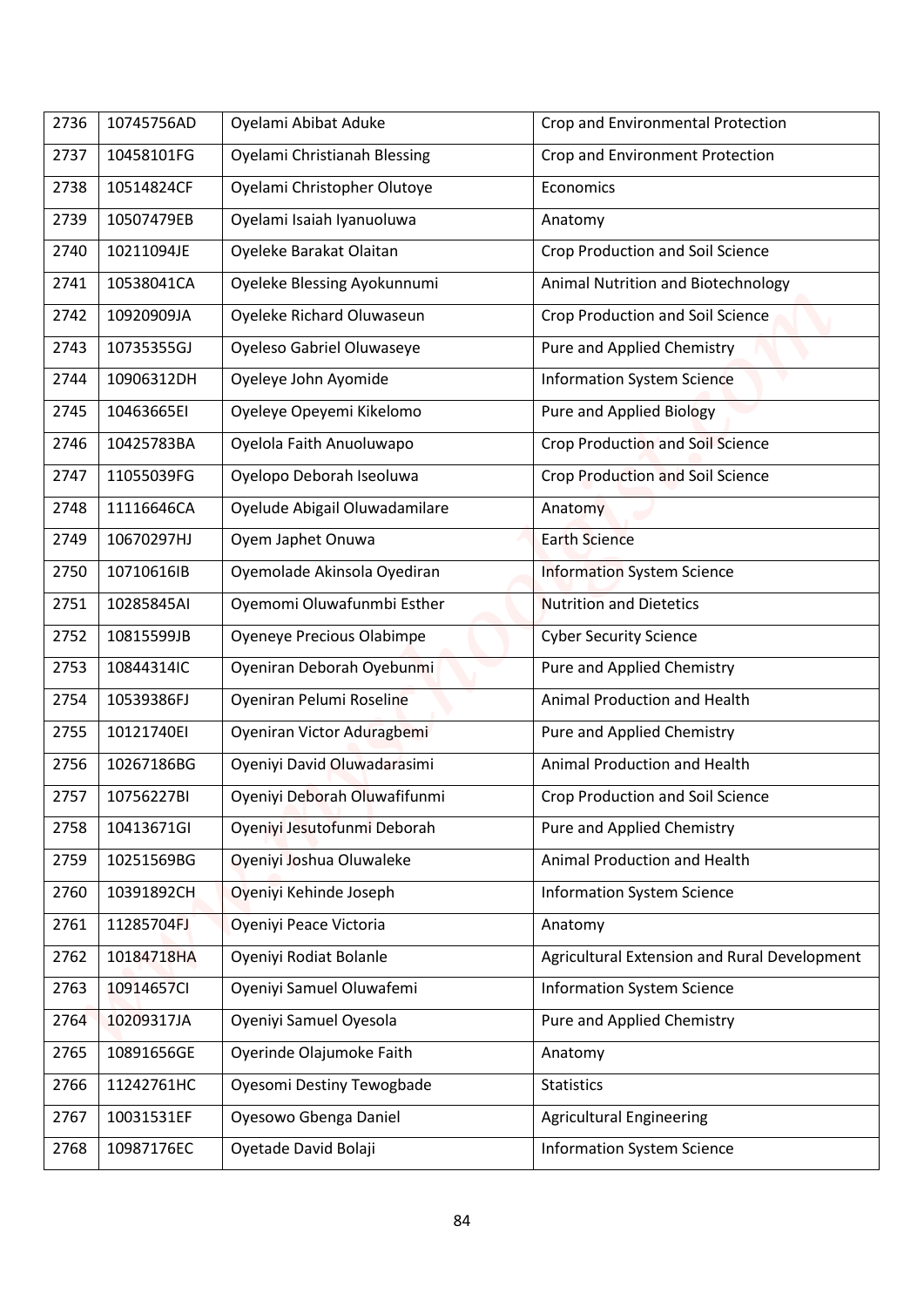| 2769 | 10088743AC | Oyetade Victoria Oreoluwa     | Physiology                                   |
|------|------------|-------------------------------|----------------------------------------------|
| 2770 | 10607604HF | Oyetayo Precious Mobolaji     | Pure and Applied Chemistry                   |
| 2771 | 10805578IE | Oyetola Gideon Pamilerin      | Marketing                                    |
| 2772 | 10484820CB | Oyetola Praise Paul           | Crop and Environment Protection              |
| 2773 | 10453650CD | Oyetola Sodiq Adekunmi        | <b>Statistics</b>                            |
| 2774 | 10588834CI | Oyetunde Marufat Oyewumi      | Agricultural Extension and Rural Development |
| 2775 | 10844912DE | Oyetunde Odunayo Esther       | <b>Crop Production and Soil Science</b>      |
| 2776 | 10283055DG | Oyetunji Ayomide Noah         | <b>Pure and Applied Physics</b>              |
| 2777 | 11006262BE | Oyetunji Marvelous Odunayo    | Physiology                                   |
| 2778 | 10162201BC | Oyetunji Victor Oluwaseun     | <b>Pure and Applied Mathematics</b>          |
| 2779 | 10668491GF | Oyewale Adeboye Caleb         | Agricultural Extension and Rural Development |
| 2780 | 10494870DI | Oyewale Godwin Oluwadamilare  | <b>Information System Science</b>            |
| 2781 | 10916828BE | Oyewale Toheeb Alao           | <b>Pure and Applied Chemistry</b>            |
| 2782 | 10398678DJ | Oyewale Victoria Oreoluwa     | Crop Production and Soil Science             |
| 2783 | 10170275EA | Oyeweso Abdullahi Oluwafemi   | <b>Information System Science</b>            |
| 2784 | 10897074AJ | Oyewola Wasiu Segun           | Pure and Applied Chemistry                   |
| 2785 | 10792489GG | Oyewole Ayomide Samson        | <b>Pure and Applied Physics</b>              |
| 2786 | 10641771AG | Oyewole Mariam Oyindamola     | Pure and Applied Biology                     |
| 2787 | 10723382AB | Oyewole Mary Asiriayo         | Biochemistry                                 |
| 2788 | 10810929DG | Oyewole Moyinoluwa Gloria     | Biochemistry                                 |
| 2789 | 10070735JE | Oyewole Opeyemi Olubisi       | <b>Agricultural Economics</b>                |
| 2790 | 10302097ED | Oyewole Pelumi Mary           | <b>Agricultural Economics</b>                |
| 2791 | 10723946FF | Oyewole Samuel Ayomide        | <b>Information System Science</b>            |
| 2792 | 10851935BE | <b>Oyewole Taiwo Tosin</b>    | Pure and Applied Chemistry                   |
| 2793 | 11195045EI | Oyewumi Mariam Yetunde        | Crop Production and Soil Science             |
| 2794 | 10330751CD | Oyewunmi Ebunoluwa Tochi      | Animal Nutrition and Biotechnology           |
| 2795 | 10139761BE | Oyewusi Abdulrazak Mubarak    | Pure and Applied Physics                     |
| 2796 | 11290990BC | Oyeyemi Michael Oluwatobiloba | <b>Agricultural Economics</b>                |
| 2797 | 10939719BH | Oyeyiola Gloria Odunayo       | Agricultural Extension and Rural Development |
| 2798 | 10682828CF | Oyinlade Mujeeb Adeshina      | <b>Statistics</b>                            |
| 2799 | 10761181JE | Oyinlola Toheeb Oluwadamilola |                                              |
|      | 10643297IE | Oyinloye Timilehin John       | <b>Cyber Security Science</b>                |
| 2800 |            |                               | Economics                                    |
| 2801 | 10959091AE | Oyunniyi Timileyin Samuel     | Pure and Applied Chemistry                   |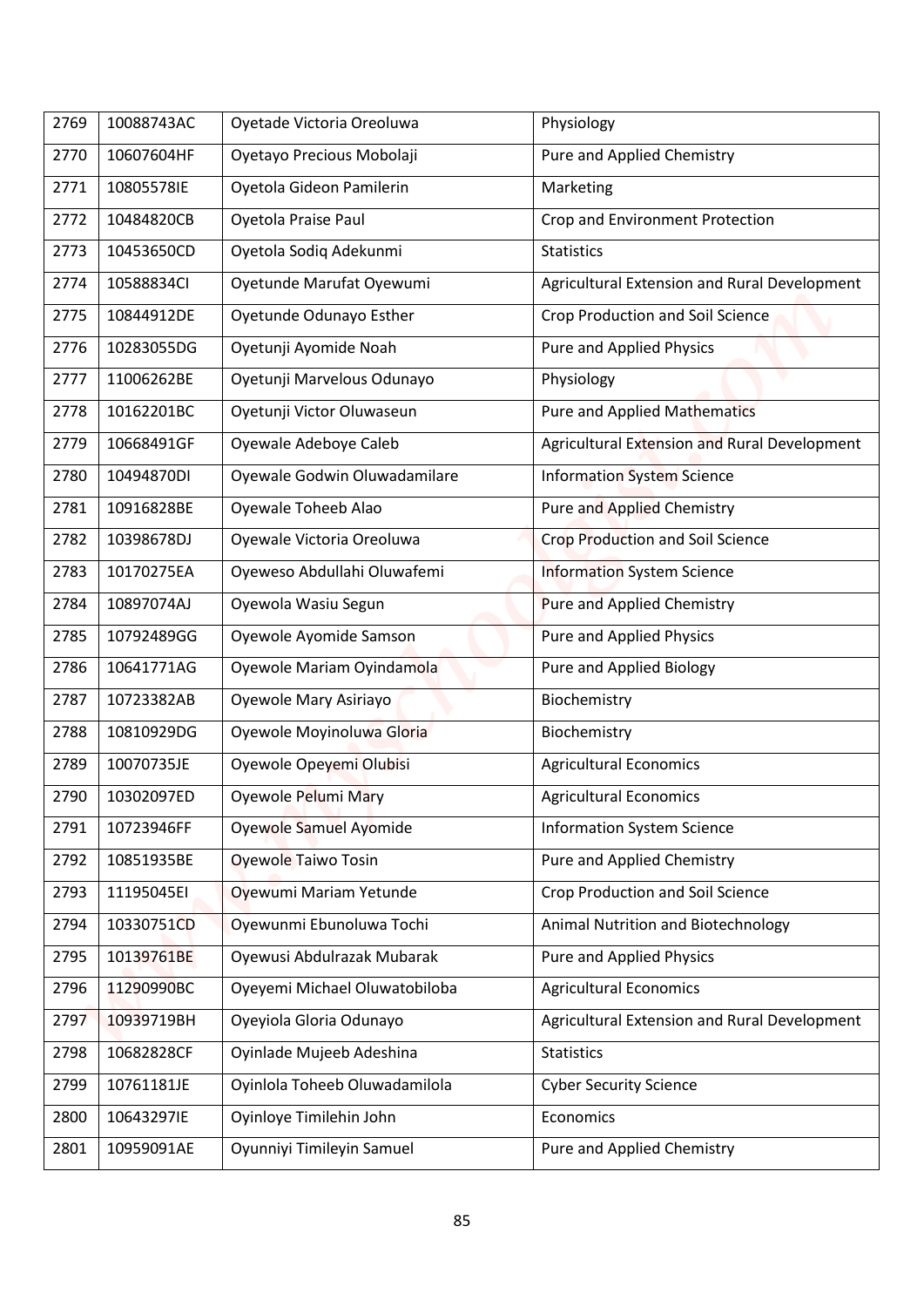| 2802 | 10422188CI | Patrick Phillip Ayomide       | Biochemistry                                 |
|------|------------|-------------------------------|----------------------------------------------|
| 2803 | 10626364FF | Paul Boluwatife Elizabeth     | Economics                                    |
| 2804 | 10904417JG | Paul Gift Josiah              | Agricultural Extension and Rural Development |
| 2805 | 10564590BA | Pebore Sururat Abolore        | Animal Nutrition and Biotechnology           |
| 2806 | 10515689EJ | Peleyeju Hephzibah Iyanuoluwa | <b>Agricultural Economics</b>                |
| 2807 | 10085141EB | Peter Motunrayo Oluwafayikemi | Physiology                                   |
| 2808 | 10074187CA | Philip Ayomide Faith          | <b>Pure and Applied Mathematics</b>          |
| 2809 | 10140823CJ | Popoola Aisha Faderera        | Physiology                                   |
| 2810 | 10474906IB | Popoola Joy Oluwapelumi       | <b>Animal Nutrition and Biotechnology</b>    |
| 2811 | 10277647GB | Popoola Morufat Abisola       | Anatomy                                      |
| 2812 | 10570638AF | Popoola Olaitan Mary          | <b>Pure and Applied Biology</b>              |
| 2813 | 10944150BD | Popoola Oyinlola Rebecca      | <b>Food Science</b>                          |
| 2814 | 10362448IJ | Popoola Precious Ifeoluwa     | Agricultural Extension and Rural Development |
| 2815 | 10571480AB | Popoola Samuel Olaoluwa       | Physiology                                   |
| 2816 | 10518321BA | Posibi Mary Ekpobomini        | <b>Crop Production and Soil Science</b>      |
| 2817 | 10746974DF | Qaseem Balkis Olamide         | <b>Statistics</b>                            |
| 2818 | 10574161AJ | Qawla Qodrallahi Wuraola      | Animal Nutrition and Biotechnology           |
| 2819 | 11319231GH | Quadri Idowu Shakirat         | Crop and Environment Protection              |
| 2820 | 10177899GA | Quadri Zainab Funlayo         | Pure and Applied Chemistry                   |
| 2821 | 11037569IG | Rabiu Hamdallah Ayomide       | Biochemistry                                 |
| 2822 | 10368340GH | Rabiu Ibraheem Obasanjo       | Marketing                                    |
| 2823 | 10633242IC | Rabiu Mariam Omotolani        | <b>Information System Science</b>            |
| 2824 | 10943573JF | Rafiu Kaosarat Oyindamola     | Agricultural Extension and Rural Development |
| 2825 | 10093187FG | Rafiu Maryam Omowumi          | Pure and Applied Physics                     |
| 2826 | 10138204CJ | Raheem Azeezat Adenike        | Pure and Applied Chemistry                   |
| 2827 | 10445568BJ | Raheem Halimat Opeyemi        | Pure and Applied Chemistry                   |
| 2828 | 10260603HE | Rahman Roqeeb Korede          | Physiology                                   |
| 2829 | 10191879CE | Raji Abeeb Bamidele           | Pure and Applied Biology                     |
| 2830 | 10533868CG | Raji Hameedah Eniola          | <b>Agricultural Economics</b>                |
| 2831 | 10426887JD | Raji Iyanuoluwa Omowumi       | <b>Statistics</b>                            |
| 2832 | 10463624HE | Raji Mujeeb Olamilekan        | <b>Information System Science</b>            |
| 2833 | 10451950HJ | Raji Mujeebat Adebimpe        | Pure and Applied Chemistry                   |
| 2834 | 10913721CD | Raji Quadri Oluwafemi         | <b>Pure and Applied Physics</b>              |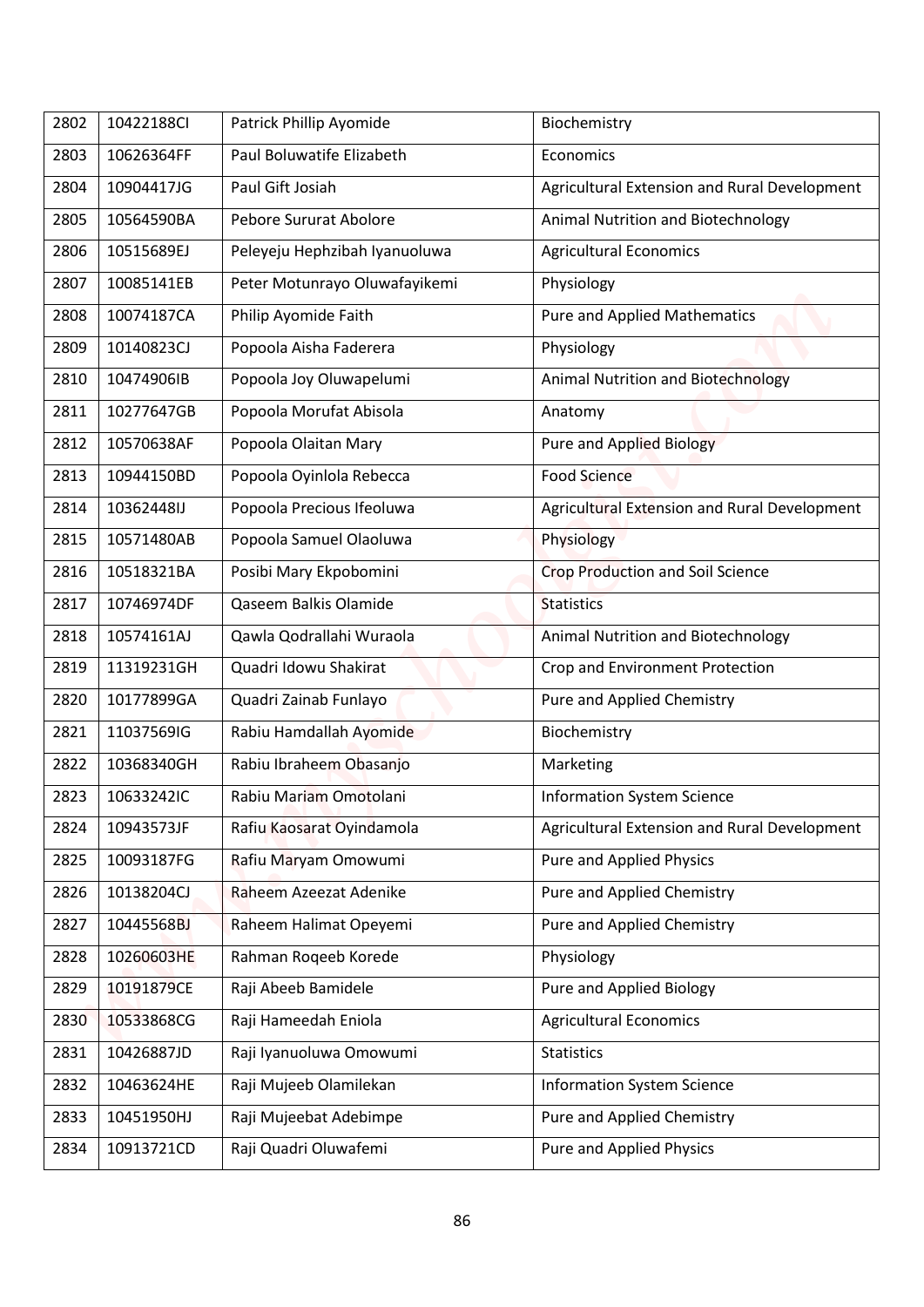| 2835 | 10391303EI | Raji Rodiyyah Teniola          | Biochemistry                                 |
|------|------------|--------------------------------|----------------------------------------------|
| 2836 | 10568413IE | Raji Taiwo Aishat              | Pure and Applied Chemistry                   |
| 2837 | 11257145IF | Ramon Rashidat Moyinoluwa      | <b>Agricultural Economics</b>                |
| 2838 | 10825190DA | Rapheal Juliet Salau           | Agricultural Extension and Rural Development |
| 2839 | 11341222FE | Rasak Ayuba Lekan              | <b>Crop Production and Soil Science</b>      |
| 2840 | 10664505JC | Rasaq Toirat Opeyemi           | Marketing                                    |
| 2841 | 11276036GA | Rasheed Mariam Olajumoke       | Agricultural Extension and Rural Development |
| 2842 | 10707385HE | Rasheed Mujeeb Ayomide         | <b>Pure and Applied Physics</b>              |
| 2843 | 10704977CD | Razak Olawale Olaonipekun      | Information System Science                   |
| 2844 | 10150806FD | Ridwanullah Rodiyah Damilola   | <b>Agricultural Economics</b>                |
| 2845 | 10532994CJ | Sadiq Aisha Okikiola           | Agricultural Extension and Rural Development |
| 2846 | 10681849FC | Sadiq Idris Adekunle           | <b>Pure and Applied Physics</b>              |
| 2847 | 10478355BG | Safaru Oluwafunmilayo Abiodun  | Marketing                                    |
| 2848 | 11127578BA | Safiu Suleimon Olalekan        | Economics                                    |
| 2849 | 10672226BF | Salaam Abdulmalik Oyebode      | Pure and Applied Chemistry                   |
| 2850 | 11258355EE | Salahudeen Salam Olasunkanmi   | <b>Animal Nutrition and Biotechnology</b>    |
| 2851 | 10107569HF | Salako Anuoluwapo Elizabeth    | Pure and Applied Chemistry                   |
| 2852 | 10861982EA | Salako Felix Olamide           | Marketing                                    |
| 2853 | 10346176BH | Salako Kehinde Victoria        | Marketing                                    |
| 2854 | 11265633DF | Salami Daniel Opeyemi          | <b>Agricultural Engineering</b>              |
| 2855 | 10799846BE | Salami Fathia Toluwase         | Pure and Applied Chemistry                   |
| 2856 | 10481924HG | Salami Habibat Ayomide         | <b>Crop Production and Soil Science</b>      |
| 2857 | 10545319BB | Salami Mosturah Olamide        | Animal Nutrition and Biotechnology           |
| 2858 | 11189179IJ | Salami Nasfat Ayomide          | <b>Agricultural Economics</b>                |
| 2859 | 10411771EF | Salami Peace Temitope          | <b>Science Laboratory Technology</b>         |
| 2860 | 10412819AF | Salami Praise Temitayo         | <b>Science Laboratory Technology</b>         |
| 2861 | 10349368EE | Salami Roqeeb Adedayo          | <b>Transport Management</b>                  |
| 2862 | 10501477AF | Salami Shukurat Abolore        | Agricultural Extension and Rural Development |
| 2863 | 10898770GC | Salaudeen Abdulwarith Adeyinka | <b>Information System Science</b>            |
| 2864 | 10204675EI | Salaudeen Aminat Moromoke      | Crop Production and Soil Science             |
| 2865 | 10914372BA | Salaudeen Mutiat Wuraola       | Marketing                                    |
| 2866 | 10344461CB | Salaudeen Rokeeb Oyetunji      | Physiology                                   |
| 2867 | 11140012FD | Salaudeen Uthman Eniola        | <b>Statistics</b>                            |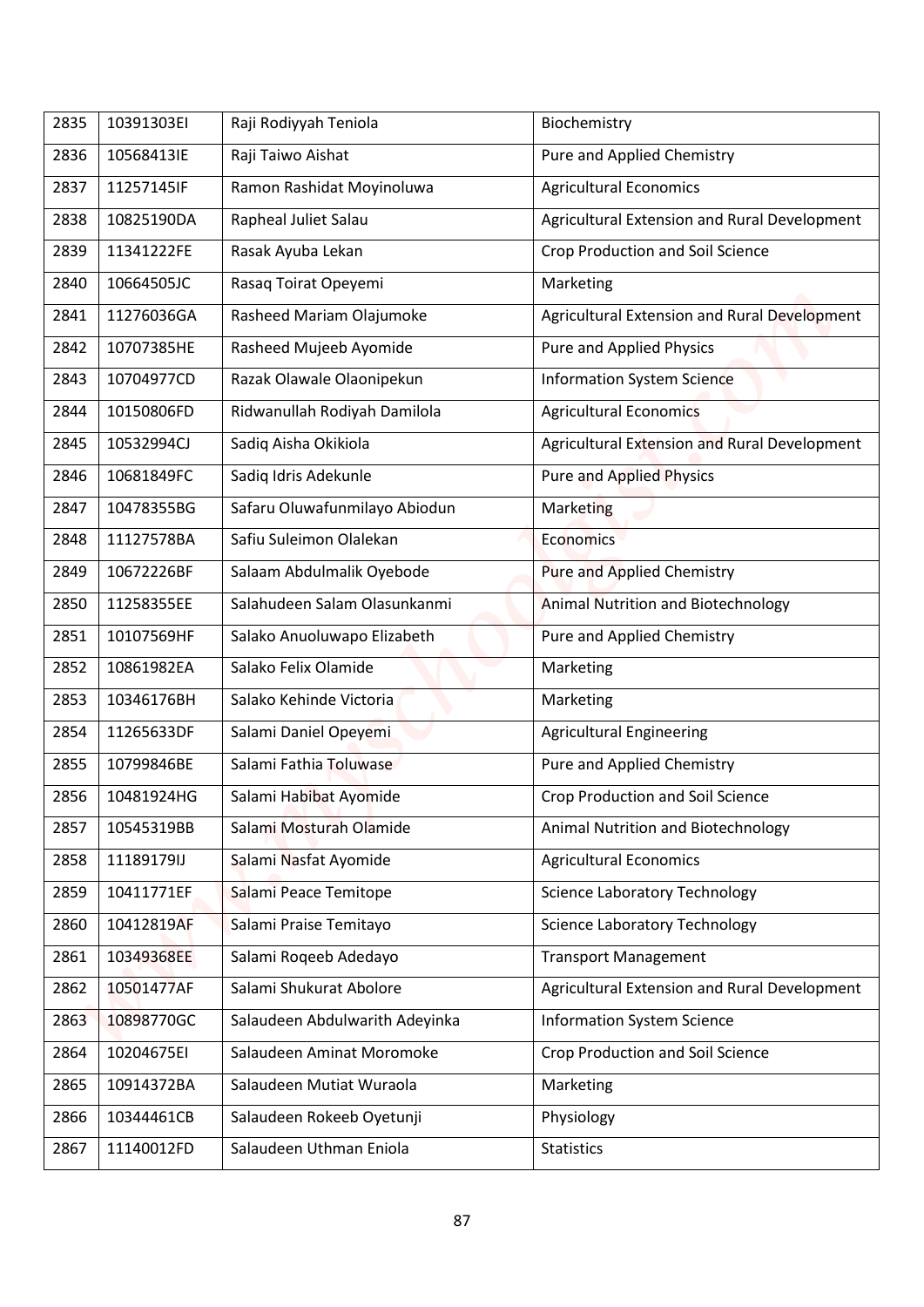| 2868 | 11252720HB | Salaudeen Zainab Abiola         |                                              |
|------|------------|---------------------------------|----------------------------------------------|
|      |            |                                 | Anatomy                                      |
| 2869 | 11264243DE | Salawu Aishat Adedoyin          | <b>Information System Science</b>            |
| 2870 | 10992076IG | Salawu Esther Anuoluwapo        | Pure and Applied Chemistry                   |
| 2871 | 10615344DI | Salawu Gbolahan Muiz            | Crop and Environment Protection              |
| 2872 | 10714588JG | Salawu Ibraheem Opeyemi         | Crop and Environment Protection              |
| 2873 | 10574644BF | Salawudeen Abdulwareez Okikiola | Pure and Applied Physics                     |
| 2874 | 11347476BD | Salawudeen Kehinde Nafisat      | <b>Crop Production and Soil Science</b>      |
| 2875 | 10642907JA | Salawudeen Roheemot Wuraola     | Agricultural Extension and Rural Development |
| 2876 | 10296245EC | Salihu Ahmed Wondi              | Crop and Environment Protection              |
| 2877 | 10203140JE | Saliu Noah Ayomide              | <b>Pure and Applied Physics</b>              |
| 2878 | 11046875AH | Salmon Fuhad Olamilekan         | <b>Pure and Applied Chemistry</b>            |
| 2879 | 10300027EF | Samson Lois Ayomide             | <b>Pure and Applied Chemistry</b>            |
| 2880 | 10888183AH | Samson Oluwaseun Iyanujesu      | Marketing                                    |
| 2881 | 11235268EH | Samson Vincent Olamide          | <b>Pure and Applied Physics</b>              |
| 2882 | 10886707HA | Samuel Ayomini-Oluwa Shadrach   | Biochemistry                                 |
| 2883 | 10913949BI | Samuel Michael Oluwadamilare    | <b>Statistics</b>                            |
| 2884 | 10791670AB | Samuel Precious Ibukunoluwa     | <b>Pure and Applied Chemistry</b>            |
| 2885 | 10023485DA | Samuel Rhoda Oreoluwa           | Pure and Applied Chemistry                   |
| 2886 | 11185730FH | Samuel Stella Ayoyemi           | Crop and Environment Protection              |
| 2887 | 10938319EG | Samuel Temitope Martha          | Crop and Environment Protection              |
| 2888 | 10050123EE | Sangodokun Funmilayo Esther     | <b>Agricultural Economics</b>                |
| 2889 | 10708125IF | Sangokunle Favour Olamilekan    | Economics                                    |
| 2890 | 11020932EC | Sanni Abdulmujeeb Ayomide       | Pure and Applied Chemistry                   |
| 2891 | 11024801HF | Sanni Abdurrahaman Ishola       | Animal Nutrition and Biotechnology           |
| 2892 | 11288046BH | <b>Sanni Blessing Mercy</b>     | Animal Nutrition and Biotechnology           |
| 2893 | 10173867DB | Sanni Hamza Adeniji             | <b>Civil Engineering</b>                     |
| 2894 | 11116584BC | Sanni Moriam Adenike            | Pure and Applied Chemistry                   |
| 2895 | 10724360HE | Sanni Rodiyat Oyindamola        | <b>Nutrition and Dietetics</b>               |
| 2896 | 10179011CC | Sanni Taiwo Toheebat            | Pure and Applied Biology                     |
| 2897 | 10153477JB | Sanusi Olamide Adekemi          | Agricultural Extension and Rural Development |
| 2898 | 10539151IF | Sanusi Sofiullahi Olanshile     | <b>Statistics</b>                            |
|      |            |                                 |                                              |
| 2899 | 11319747HB | Sanyaolu Abdul-Baaki Ayinla     | <b>Information System Science</b>            |
| 2900 | 10880601FF | Sarafadeen Ridwan Gbolahan      | Biochemistry                                 |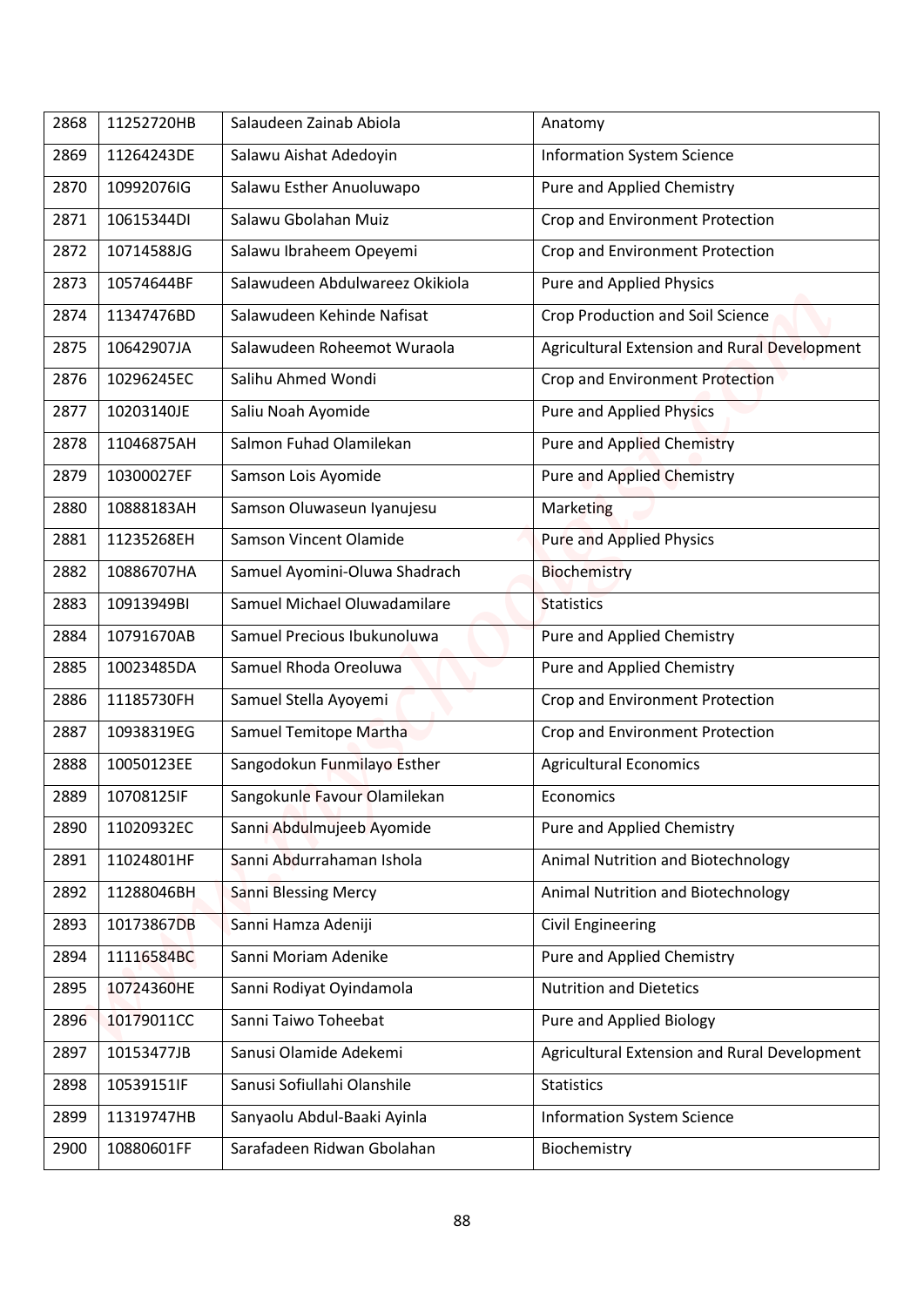| 2901 | 10746964GF | Sedowo Honour Bisade              | Physiology                                   |
|------|------------|-----------------------------------|----------------------------------------------|
|      |            |                                   |                                              |
| 2902 | 10995003DF | Semiu Deborah Oreoluwa            | Pure and Applied Chemistry                   |
| 2903 | 10305250JA | Sheu Muheez Adebayo               | Pure and Applied Biology                     |
| 2904 | 10442357EJ | Shittu Abiola Jumai               | Anatomy                                      |
| 2905 | 10294852FA | Shittu Fatia Abisoye              | Pure and Applied Chemistry                   |
| 2906 | 10868322DC | Shittu Zainab Ayomide             | Agricultural Extension and Rural Development |
| 2907 | 10652939GE | Shodipo Ayobami Emmanuel          | Crop and Environment Protection              |
| 2908 | 10529242DD | Shodunke Olalekan Festus          | Pure and Applied Chemistry                   |
| 2909 | 10770261BE | Shonde Oluwayemisi Ifeoluwa       | Pure and Applied Chemistry                   |
| 2910 | 10265174DI | Shorinolu Alex Oluwafimihan       | Anatomy                                      |
| 2911 | 10153022AB | Shuaib Amirat Omowumi             | <b>Pure and Applied Chemistry</b>            |
| 2912 | 10767341EE | Sikiru Uthman Ajibola             | <b>Pure and Applied Chemistry</b>            |
| 2913 | 10016504CB | Simidu Sodiq Tobiloba             | <b>Information System Science</b>            |
| 2914 | 10422146FH | Simon Favour Chinonso             | <b>Crop Production and Soil Science</b>      |
| 2915 | 10804600BB | Simon Joseph Wisdom               | Crop and Environment Protection              |
| 2916 | 10786487DA | <b>Simon Mary</b>                 | <b>Pure and Applied Chemistry</b>            |
| 2917 | 10620264CC | Sinjeganji Oluwasegun Albert      | <b>Crop Production and Soil Science</b>      |
| 2918 | 10339753IA | Siyanbola Jesulayomi Oluwatunmike | Physiology                                   |
| 2919 | 10663167DC | Smart Opeoluwa Favour             | Animal Nutrition and Biotechnology           |
| 2920 | 10911443GH | Sobalaje Florence Olamide         | Physiology                                   |
| 2921 | 10432658EG | Sobaloju Rebecca Kemisola         | Agricultural Extension and Rural Development |
| 2922 | 11122679GA | Sodiq Farooq Omotolani            | Physiology                                   |
| 2923 | 10112449IC | Sodiq Ruqayyah Omobolanle         | Pure and Applied Chemistry                   |
| 2924 | 10595759BB | Sogeke Joshua Olamide             | Animal Production and Health                 |
| 2925 | 10251831AG | Soji-Ojo Emmanuel Oreoluwa        | Anatomy                                      |
| 2926 | 10474105FJ | Sokunbi Michael Ayobami           | <b>Agricultural Economics</b>                |
| 2927 | 11345507AD | Soladoye Kaosarat Adeola          | Marketing                                    |
| 2928 | 10684829DG | Solanke Olaoluwadiran Ezekiel     | Physiology                                   |
| 2929 | 11162916BH | Solanke Tolulope Abigeal          | Animal Nutrition and Biotechnology           |
| 2930 | 10265882EI | Solihu Khadijat Adewunmi          | Pure and Applied Chemistry                   |
| 2931 | 10144042HC | Soliu Zainab Aderonke             | Anatomy                                      |
| 2932 | 10888970HB | Solomon Damilare Elijah           | Biochemistry                                 |
|      |            |                                   |                                              |
| 2933 | 10233836FJ | Sorunke Daniel Olamilekan         | Anatomy                                      |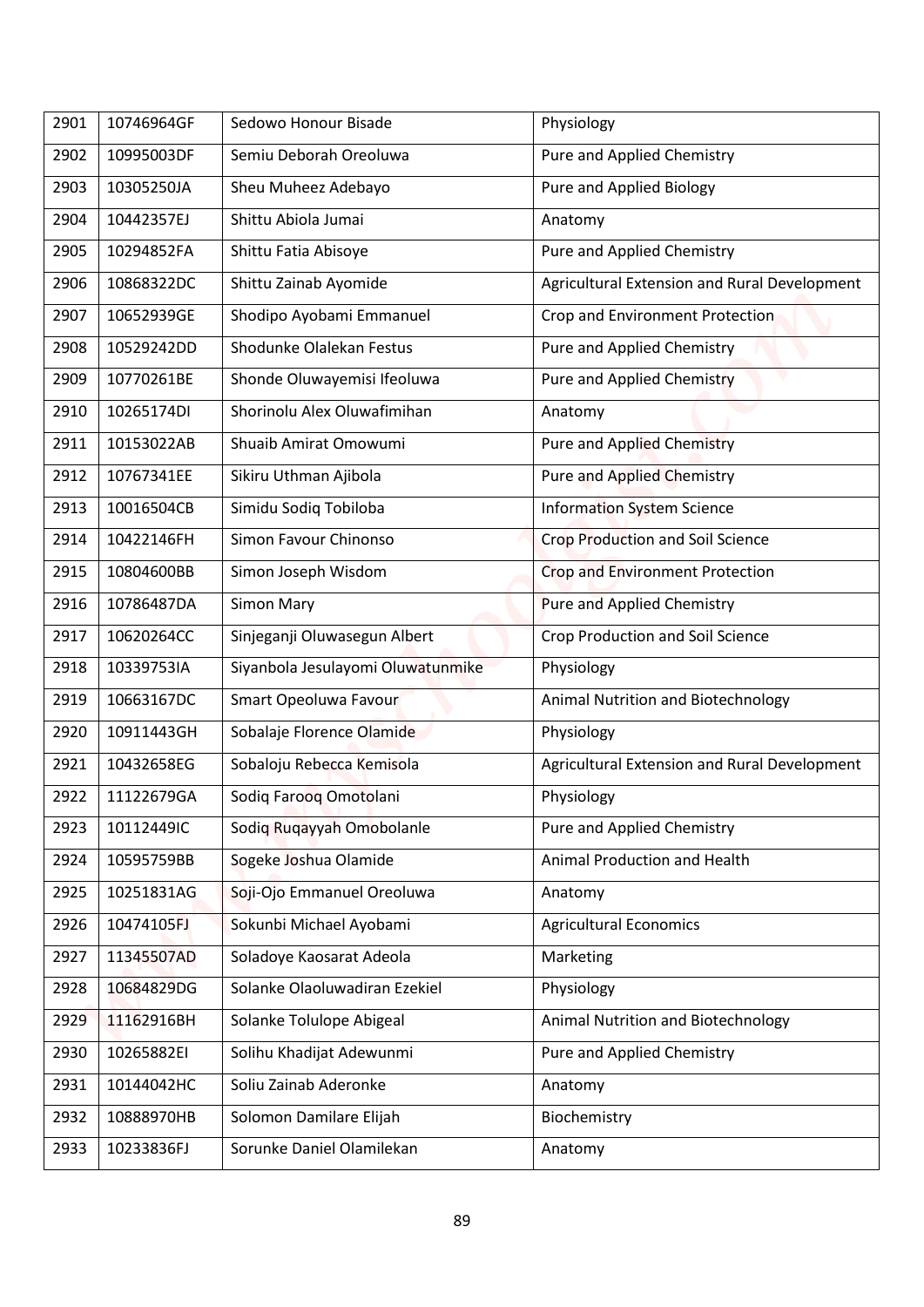| 2934 | 10252820EG | Sotomi Samuel Oluwatimilehin   | <b>Agricultural Engineering</b>              |
|------|------------|--------------------------------|----------------------------------------------|
|      | 10160548CE |                                |                                              |
| 2935 |            | Soulaymane Abdul Qudus Oriyomi | Pure and Applied Chemistry                   |
| 2936 | 10766913GH | Sowunmi Oyeoluwa Israel        | <b>Agricultural Economics</b>                |
| 2937 | 10568298EB | Soyemi Kehinde Peter           | <b>Agricultural Economics</b>                |
| 2938 | 10768444DD | Soyinka Daniel Toluwani        | <b>Chemical Engineering</b>                  |
| 2939 | 10396846AG | Soyode Temidayo Idris          | Pure and Applied Chemistry                   |
| 2940 | 10903450IH | Subair Abdulganiyy Ayomide     | Physiology                                   |
| 2941 | 10860844FJ | Subuloye Isreal Ayodeji        | Pure and Applied Chemistry                   |
| 2942 | 10946662ED | Sulaiman Abibat Adeola         | <b>Crop Production and Soil Science</b>      |
| 2943 | 10648328CG | Sulaiman Nafisat Motunrayo     | <b>Pure and Applied Chemistry</b>            |
| 2944 | 11274311JE | Sulaimon Abdulsalam Ayomide    | <b>Pure and Applied Physics</b>              |
| 2945 | 11080259FG | Sulaimon Barakat Ashake        | <b>Pure and Applied Chemistry</b>            |
| 2946 | 11122560CJ | Sulaimon Yusuf Akolawole       | Agricultural Extension and Rural Development |
| 2947 | 10413227EC | Sumaila Akeem Onimisi          | <b>Statistics</b>                            |
| 2948 | 11264443BG | Sunday David Ikechukwu         | <b>Information System Science</b>            |
| 2949 | 10214639DC | Sunmade Adetunji Samuel        | <b>Agricultural Engineering</b>              |
| 2950 | 10965446EI | Sunny Victor Junior            | Marketing                                    |
| 2951 | 10769554AB | Surajudeen Khalid Clinton      | <b>Crop Production and Soil Science</b>      |
| 2952 | 10065509FI | Suuru Titilope Adejoke         | Pure and Applied Chemistry                   |
| 2953 | 10398340ID | Suuru-Noah Oreoluwa Victoria   | Pure and Applied Chemistry                   |
| 2954 | 10317526CF | <b>Taiwo Aishat Titilope</b>   | Anatomy                                      |
| 2955 | 10587936AG | Taiwo Beatrice Omolola         | Pure and Applied Chemistry                   |
| 2956 | 10635104CF | <b>Taiwo Dare Daniel</b>       | <b>Cyber Security Science</b>                |
| 2957 | 10091123EA | Taiwo Doublehonour Anuoluwapo  | <b>Animal Production and Health</b>          |
| 2958 | 10064889HF | Taiwo Erioluwa Tinuola         | Pure and Applied Biology                     |
| 2959 | 10918787FE | Taiwo Favour Moyosoreoluwa     | Crop Production and Soil Science             |
| 2960 | 10379703CF | Taiwo Jephthah Anjolaoluwa     | <b>Information System Science</b>            |
| 2961 | 10055696AJ | Taiwo Oluwaseun Esther         | Pure and Applied Chemistry                   |
| 2962 | 10623226GA | Taiwo Oluwatunmise Idowu       | Animal Nutrition and Biotechnology           |
| 2963 | 10812835EB | Taiwo Priscillia Teniola       | Physiology                                   |
| 2964 | 10384019HF | Taiwo Samuel Ariyo             | <b>Statistics</b>                            |
| 2965 | 10907752IC | <b>Taiwo Stella Eunice</b>     | Physiology                                   |
|      | 10008133BB | Taiwo Suliat Olabisi           |                                              |
| 2966 |            |                                | Crop and Environment Protection              |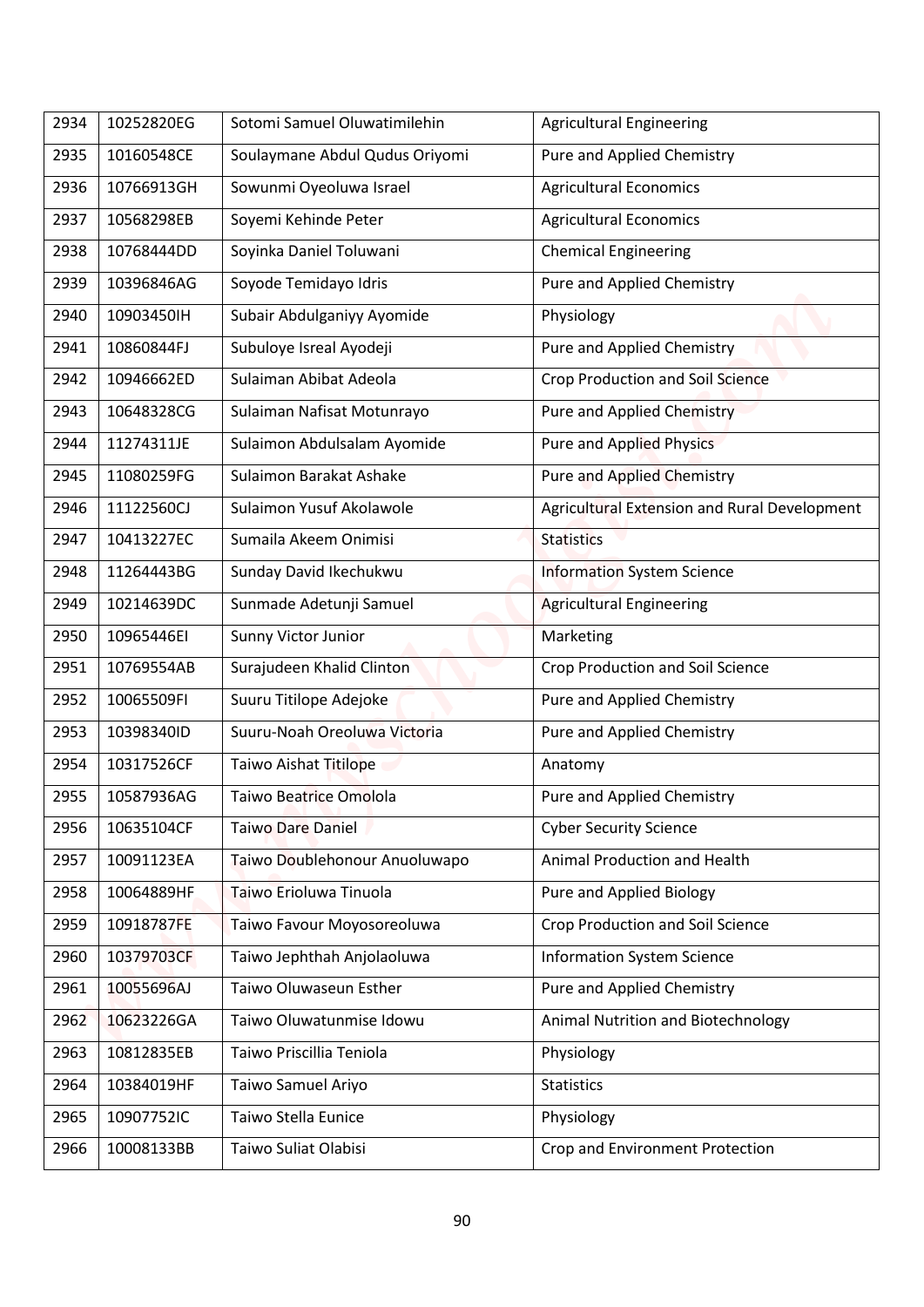| 2967 | 10644830EE | Taiwo Susan Abosede              | <b>Crop Production and Soil Science</b>      |
|------|------------|----------------------------------|----------------------------------------------|
| 2968 | 10980533IG | Taiwo Toluwani Christianah       | <b>Food Engineering</b>                      |
| 2969 | 11169664EG | Tajudeen Abdulwasiu Abolaji      | Agricultural Extension and Rural Development |
| 2970 | 10346550FJ | Tajudeen Mutiyat Opeyemi         | Crop and Environment Protection              |
| 2971 | 11235061IG |                                  |                                              |
|      |            | Tajudeen Nafisat Titilope        | Agricultural Extension and Rural Development |
| 2972 | 10867368IB | Taofeek Abdulrokeeb Gbolahan     | <b>Information System Science</b>            |
| 2973 | 10698363HH | Taofeek Abdulwarith Oyinkansola  | <b>Earth Science</b>                         |
| 2974 | 10721206DA | Taofeek Khadijat Taiwo           | Animal Nutrition and Biotechnology           |
| 2975 | 10251625EC | Taofeek Uthman Alabi             | <b>Information System Science</b>            |
| 2976 | 11314776EG | <b>Taofeeq Abass Tunde</b>       | <b>Agricultural Engineering</b>              |
| 2977 | 10248052JB | Tayese Ajibola Morenikeji        | <b>Cyber Security Science</b>                |
| 2978 | 10206823AG | Tayo Oluwafemi John              | Marketing                                    |
| 2979 | 10617003AI | <b>Tella Mariam Temilade</b>     | Anatomy                                      |
| 2980 | 10302323EE | Tella Oluwakemi Grace            | <b>Agricultural Economics</b>                |
| 2981 | 10925486DG | Tewogbade Adejare Daniel         | Pure and Applied Chemistry                   |
| 2982 | 11277038GB | Thomas Adewole Akinwale          | <b>Pure and Applied Physics</b>              |
| 2983 | 10896415EG | Thomas Ayomide Johnson           | Physiology                                   |
| 2984 | 10736043EC | Tiamiyu Abeeb Ayomide            | <b>Statistics</b>                            |
| 2985 | 10626821EC | Tijani Afeez Akinade             | Pure and Applied Chemistry                   |
| 2986 | 10414473IH | Tijani Afeez Bamidele            | Pure and Applied Chemistry                   |
| 2987 | 10877117DB | Tijani Aishat Yetunde            | Marketing                                    |
| 2988 | 10651027HH | Tijani Islamiyyah Damilola       | Crop and Environment Protection              |
| 2989 | 10382854HI | Tijani Maryam Adebimpe           | <b>Nutrition and Dietetics</b>               |
| 2990 | 11325467IA | Tijani Nafisat Anike             | Pure and Applied Chemistry                   |
| 2991 | 10748644GJ | Tijani Rodiat Ajoke              | Pure and Applied Chemistry                   |
| 2992 | 10983024IC | Tijani Ummukulthum Oluwadamilola | Agricultural Extension and Rural Development |
| 2993 | 11210097JE | Tijani Waheedat Oyindamola       | <b>Transport Management</b>                  |
| 2994 | 11171415DB | Tijuiku Toreeg Olateju           | Pure and Applied Chemistry                   |
| 2995 | 11243089FI | <b>Timothy Dorcas Folake</b>     | Crop Production and Soil Science             |
| 2996 | 10917744HJ | <b>Tokunbo Faith Mercy</b>       | Agricultural Extension and Rural Development |
| 2997 | 10742140IE | Toluwaloju Jedidiah Eshovo       | Anatomy                                      |
| 2998 | 10310345DE | Toromade Beatrice Oluwayemisi    | Agricultural Extension and Rural Development |
|      | 10370614DF |                                  |                                              |
| 2999 |            | Towobola Boluwatife Joseph       | Crop Production and Soil Science             |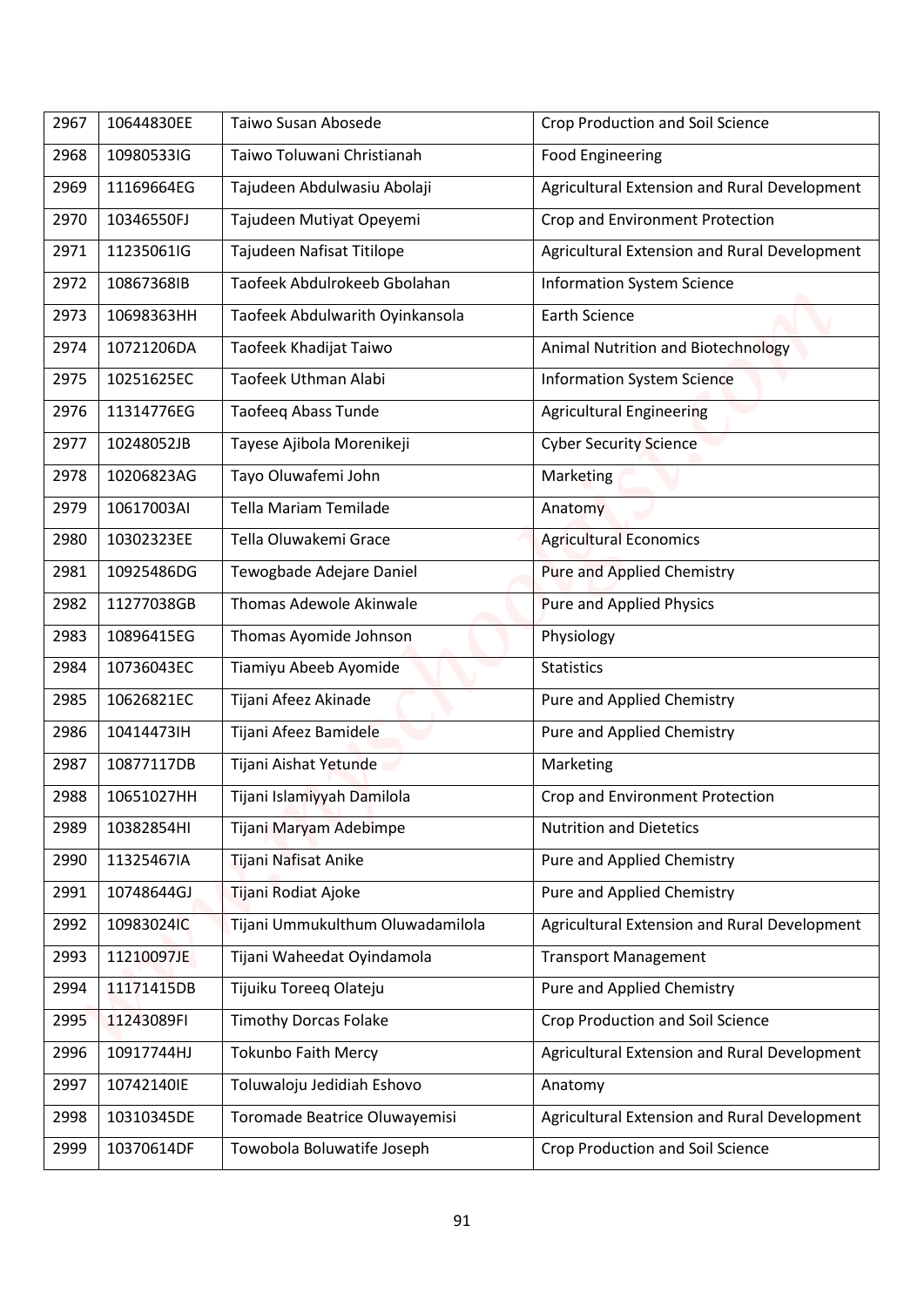| 3000 | 10474226IE | Toyin Muhammed Gbolahan       | Pure and Applied Physics                     |
|------|------------|-------------------------------|----------------------------------------------|
| 3001 | 10942725CA | Toyosi Maxwell Oluwatimileyin | <b>Agricultural Economics</b>                |
| 3002 | 10430498CH | Ubanwa Lucy Chizoba           | Marketing                                    |
| 3003 | 10621040CC | <b>Uche Blessing Temitope</b> | <b>Crop Production and Soil Science</b>      |
| 3004 | 10254426HI | Udegbulem Christian Uzochukwu | <b>Chemical Engineering</b>                  |
| 3005 | 10690731IB | Udu Amaka Olanike             | <b>Pure and Applied Physics</b>              |
| 3006 | 11254085FA | Ufot David Joshua             | <b>Agricultural Economics</b>                |
| 3007 | 11241030CH | Ujeh Evans Ebube              | <b>Transport Management</b>                  |
| 3008 | 11329193FH | Ujoatuonu Henry Chukwuemeka   | <b>Information System Science</b>            |
| 3009 | 10824968BH | Ukochovwera Samuel Emmanuel   | <b>Chemical Engineering</b>                  |
| 3010 | 10150596AE | Umaru Goodness Oluwatobi      | Agricultural Extension and Rural Development |
| 3011 | 10018036IB | <b>Umesi Collins Chuks</b>    | <b>Cyber Security Science</b>                |
| 3012 | 10419805JG | Umoru Peace Ojodomo           | Crop Production and Soil Science             |
| 3013 | 10061487JG | Unuabona Grace Osewengbe      | <b>Statistics</b>                            |
| 3014 | 10100102GJ | Usamot Hassan Adeniran        | <b>Animal Nutrition and Biotechnology</b>    |
| 3015 | 10827559AE | Usman Oluwajuwonlo Marvellous | <b>Information System Science</b>            |
| 3016 | 10572607BF | Uwa Prisca Nkemjika           | <b>Agricultural Economics</b>                |
| 3017 | 10527114BF | Victor Godspower Osong        | <b>Information System Science</b>            |
| 3018 | 11334490HE | Wahab Kehinde Hussain         | <b>Pure and Applied Mathematics</b>          |
| 3019 | 10112221lH | Wahab Qodri Adekunle          | Crop Production and Soil Science             |
| 3020 | 10215134AC | Walson Ibinabo Iyenemi        | Animal Nutrition and Biotechnology           |
| 3021 | 11224976HH | Wasiu Uthman Babatunde        | Biochemistry                                 |
| 3022 | 10142978GD | Yahya Dolapo Hikimot          | <b>Agricultural Economics</b>                |
| 3023 | 11117400IG | Yahya Moridiyah Ajoke         | Biochemistry                                 |
| 3024 | 10652238DD | Yakubu Elizabeth Adeola       | Physiology                                   |
| 3025 | 10746331CE | Yamah Brilliant Onyinyechi    | Biochemistry                                 |
| 3026 | 11143822GJ | Yaqub Sefiyat Talatu          | Crop Production and Soil Science             |
| 3027 | 10116270GF | Yatai Jonathan Justice        | <b>Crop Production and Soil Science</b>      |
| 3028 | 10628746IH | Yekeen Fatimah Adeola         | Pure and Applied Chemistry                   |
| 3029 | 10328038BE | Yekeen Kamilu Adebare         | <b>Pure and Applied Mathematics</b>          |
| 3030 | 10967330CC | Yekeen Nimotallahi Omowumi    | Anatomy                                      |
| 3031 | 10153878FC | Yekeen Suliyat Yetunde        | Pure and Applied Chemistry                   |
| 3032 | 10459760CG | Yekeen Toheeb Tunde           | Marketing                                    |